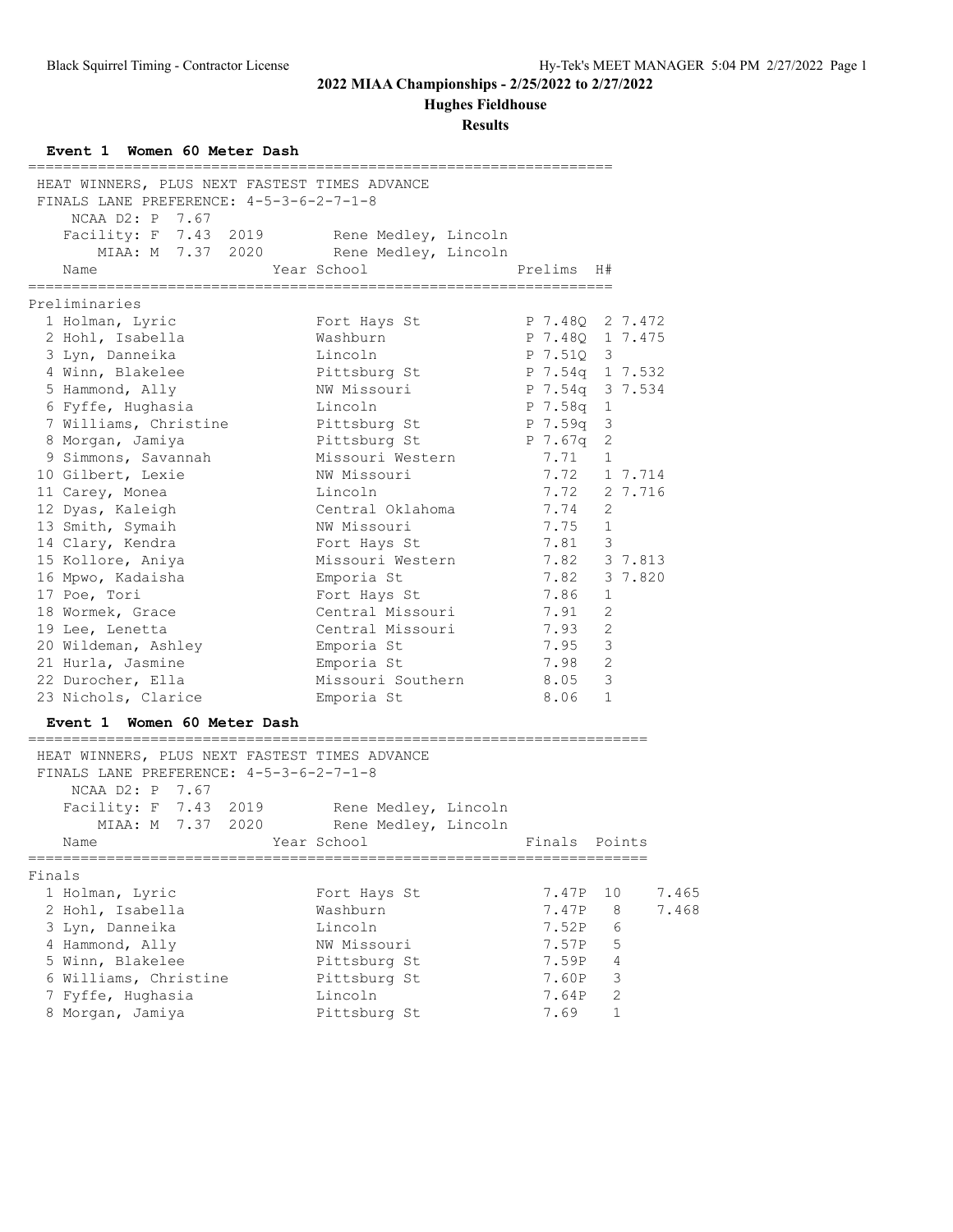# **Hughes Fieldhouse**

| Event 2 Men 60 Meter Dash<br>---------------------------- |                           |                 |                         |
|-----------------------------------------------------------|---------------------------|-----------------|-------------------------|
| HEAT WINNERS, PLUS NEXT FASTEST TIMES ADVANCE             |                           |                 |                         |
| FINALS LANE PREFERENCE: 4-5-3-6-2-7-1-8                   |                           |                 |                         |
| NCAA D2: P 6.87                                           |                           |                 |                         |
| Facility: F 6.65 2022 Antonio Lay, Central Missouri       |                           |                 |                         |
| MIAA: M 6.65 2011 Kimour Bruce, Lincoln                   |                           |                 |                         |
| Name                                                      | Year School               | Prelims H#      |                         |
| Preliminaries                                             |                           |                 |                         |
| 1 Lay, Antonio                                            | Central Missouri          | P 6.76Q         | 3                       |
| 2 Bell, Tasrico                                           | Lincoln                   | P 6.810         | 2                       |
| 3 Johnson, Juwan                                          | Emporia St                | P 6.820         | $\mathbf{1}$            |
| 4 Hesker, Cameron                                         | Central Missouri          | P 6.83a         | 2                       |
| 5 Landrum, Philip                                         | Fort Hays St              | P 6.84q 1 6.831 |                         |
| 6 Wright-Rose, Tevin                                      | Pittsburg St              | P 6.84q 3 6.840 |                         |
| 7 Linville, Cameron                                       | Missouri Southern P 6.86q |                 | 2                       |
| 8 Dos Santos, Joel                                        | NW Missouri               | 6.91q           | $\mathbf{1}$            |
| 9 Cavagna, Enrico                                         | NW Missouri               | 6.93            | 3 6.925                 |
| 10 Kiner, Henry                                           | Pittsburg St              | 6.93            | 1 6.927                 |
| 11 Heiman, Wyatt                                          | Washburn                  | 6.95            | $\mathbf{1}$            |
| 12 Last, Connor                                           | Washburn                  | 6.98            | 2                       |
| 13 Tomlinson, Imar                                        | Lincoln                   | 7.00            | 3                       |
| 14 Brewster, Aaron                                        | NW Missouri               | 7.01            | 3                       |
| 15 Walker, Dervin                                         | Lincoln                   | 7.02            | 2                       |
| 16 Fletcher, Shemar                                       | Lincoln                   | 7.04            | 3                       |
| 17 Workmann, Joshua                                       | Missouri Southern         | 7.06            | $\mathbf{1}$            |
| 18 Watson, Jack                                           | Emporia St                | 7.08            | 2                       |
| 19 Ross Jr., Billy                                        | Emporia St                | 7.11            | 3                       |
| Event 2 Men 60 Meter Dash                                 |                           |                 |                         |
| HEAT WINNERS, PLUS NEXT FASTEST TIMES ADVANCE             |                           |                 |                         |
| FINALS LANE PREFERENCE: 4-5-3-6-2-7-1-8                   |                           |                 |                         |
| NCAA D2: P 6.87                                           |                           |                 |                         |
| Facility: F 6.65 2022 Antonio Lay, Central Missouri       |                           |                 |                         |
| MIAA: M 6.65 2011                                         | Kimour Bruce, Lincoln     |                 |                         |
| Year School<br>Name<br>================                   | ========================= | Finals Points   |                         |
| Finals                                                    |                           |                 |                         |
| 1 Lay, Antonio                                            | Central Missouri          | 6.77P 10        |                         |
| 2 Wright-Rose, Tevin                                      | Pittsburg St              | 6.84P 8         |                         |
| 3 Landrum, Philip                                         | Fort Hays St              | 6.86P 6         |                         |
| 4 Johnson, Juwan                                          | Emporia St                | 6.87P           | $-5$                    |
| 5 Linville, Cameron                                       | Missouri Southern         | 6.88 4          |                         |
| 6 Hesker, Cameron                                         | Central Missouri          | 6.89            | $\overline{\mathbf{3}}$ |
| 7 Dos Santos, Joel                                        | NW Missouri               | 6.91            | 2                       |
| 8 Bell, Tasrico                                           | Lincoln                   | 8.34            | $\mathbf{1}$            |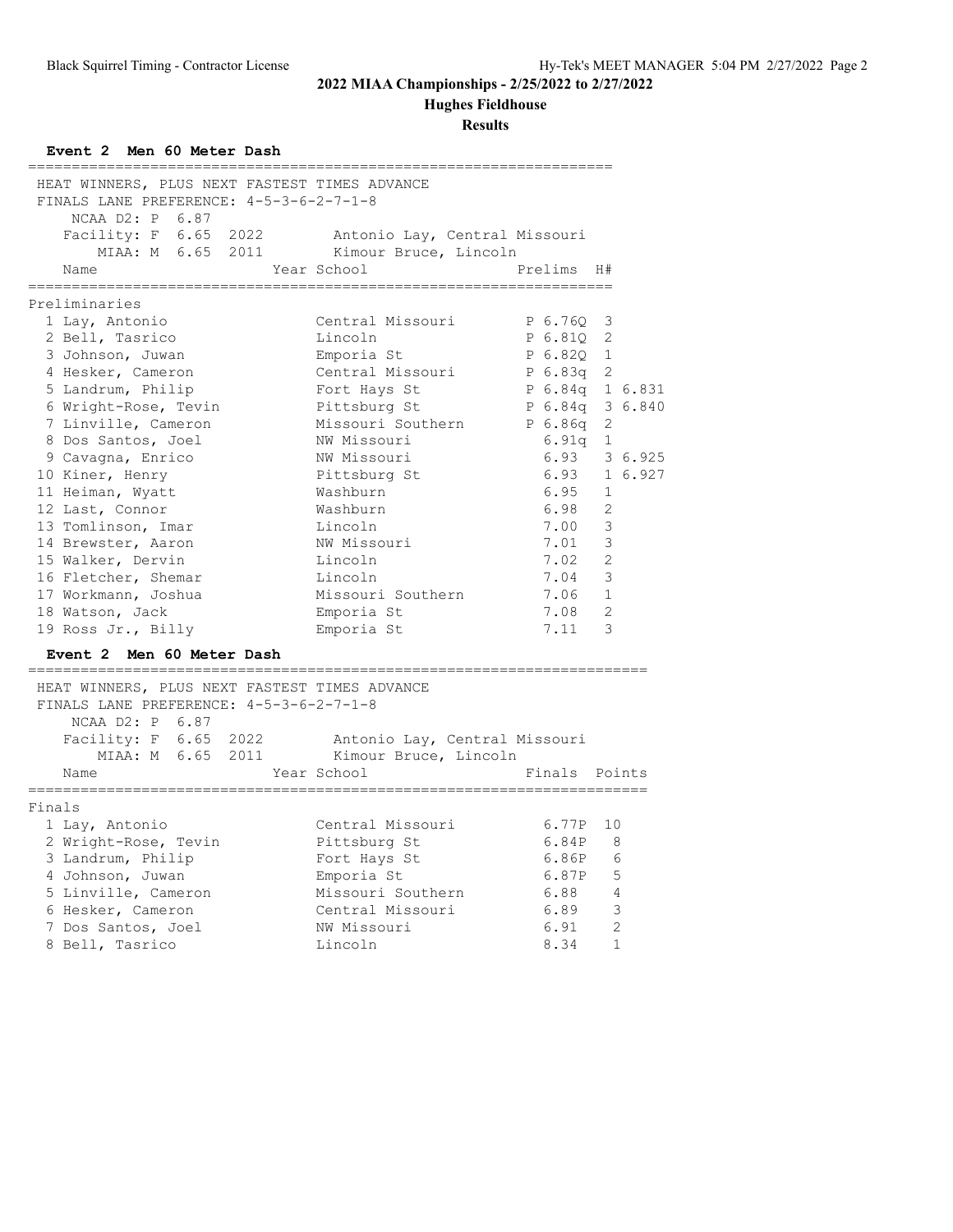# **Hughes Fieldhouse**

| Event 3 Women 200 Meter Dash<br>----------------------- |                      |                                                 |                |                |
|---------------------------------------------------------|----------------------|-------------------------------------------------|----------------|----------------|
| 8 FASTEST TIMES ADVANCE TO FINAL                        |                      |                                                 |                |                |
| 2 HEAT FINAL                                            |                      |                                                 |                |                |
| FINALS LANE PREFERENCE: 5-6-4-3                         |                      |                                                 |                |                |
| NCAA D2: P 24.85                                        |                      |                                                 |                |                |
| Facility: F 23.85 2019                                  | Rene Medley, Lincoln |                                                 |                |                |
| MIAA: M 23.35 2019                                      | Rene Medley, Lincoln |                                                 |                |                |
| Name                                                    | Year School          | Prelims                                         | H#             |                |
|                                                         | ==================== | -----------------                               |                |                |
| Preliminaries                                           |                      |                                                 |                |                |
| 1 Williams, Christine                                   | Pittsburg St         | F 23.75q                                        | 1              |                |
| 2 Holman, Lyric                                         | Fort Hays St         | P 24.56q                                        | 4              |                |
| 3 Williams, Hanna                                       | Missouri Western     | P 24.75q                                        | 7              |                |
| 4 Hohl, Isabella                                        | Washburn             | 24.93q                                          | 5              |                |
| 5 Smith, Kiara                                          | Missouri Southern    | 24.97q                                          | $\overline{2}$ |                |
| 6 Morgan, Jamiya                                        | Pittsburg St         | 24.98q                                          | $\overline{7}$ |                |
| 7 Thomas, Shevanae                                      | Lincoln              | 24.99q                                          | 7              |                |
| 8 Overstreet, Chardae                                   | Missouri Southern    | 25.01q                                          | 3              |                |
| 9 Scott, Ansley                                         | Central Oklahoma     | 25.11                                           | $\mathbf{1}$   |                |
| 10 Fyffe, Hughasia                                      | Lincoln              | 25.27                                           | $\overline{2}$ |                |
| 11 George, Shantae                                      | Lincoln              | 25.31                                           | 6              |                |
| 12 Kollore, Aniya                                       | Missouri Western     | 25.40                                           | 5              |                |
| 13 George, Aliyah                                       | Lincoln              | 25.44                                           | 6              |                |
| 14 Lee, Lenetta                                         | Central Missouri     | 25.51                                           | 6              |                |
| 15 Carey, Monea                                         | Lincoln              | 25.55                                           | $\mathbf{1}$   |                |
| 16 Gilbert, Lexie                                       | NW Missouri          | 25.66                                           | $\overline{2}$ |                |
| 17 Lyn, Danneika                                        | Lincoln              | 25.68                                           | 4              |                |
| 18 Wormek, Grace                                        | Central Missouri     | 25.74                                           | 3              |                |
| 19 Poe, Tori                                            | Fort Hays St         | 25.87                                           | 4              |                |
| 20 Simmons, Savannah                                    | Missouri Western     | 26.09                                           | 5              |                |
| 21 Hillebert, Darian                                    | Washburn             | 26.12                                           | 7              |                |
| 22 Brown, Kinley                                        | Fort Hays St         | 26.17                                           | 3              |                |
| 23 Nichols, Clarice                                     | Emporia St           | 26.27                                           | 5              |                |
| 24 Wildeman, Ashley                                     | Emporia St           | 26.47                                           | $\mathbf{1}$   |                |
| 25 Dyas, Kaleigh                                        | Central Oklahoma     | 26.72                                           | 4              |                |
| Event 3 Women 200 Meter Dash                            |                      |                                                 |                |                |
| ============<br>8 FASTEST TIMES ADVANCE TO FINAL        |                      |                                                 |                |                |
| 2 HEAT FINAL                                            |                      |                                                 |                |                |
| FINALS LANE PREFERENCE: 5-6-4-3                         |                      |                                                 |                |                |
| NCAA D2: P 24.85                                        |                      |                                                 |                |                |
| Facility: F 23.85 2019                                  | Rene Medley, Lincoln |                                                 |                |                |
| MIAA: M 23.35 2019                                      | Rene Medley, Lincoln |                                                 |                |                |
|                                                         | Year School          |                                                 |                |                |
| Name                                                    |                      | Finals H# Points<br>;========================== |                |                |
| Finals                                                  |                      |                                                 |                |                |
| 1 Williams, Christine                                   | Pittsburg St         | 23.73F 2                                        |                | 10             |
| 2 Holman, Lyric                                         | Fort Hays St         | 24.32P                                          | $\mathbf{2}$   | 8              |
| 3 Williams, Hanna                                       | Missouri Western     | 24.40P 1                                        |                | 6              |
| 4 Smith, Kiara                                          | Missouri Southern    | 24.71P 2 5                                      |                |                |
| 5 Thomas, Shevanae                                      | Lincoln              | 24.72P 2 4                                      |                |                |
| 6 Hohl, Isabella                                        | Washburn             | 24.84P 1                                        |                | 3              |
| 7 Overstreet, Chardae                                   | Missouri Southern    | 25.21                                           | $\mathbf{1}$   | $\overline{c}$ |
| 8 Morgan, Jamiya                                        | Pittsburg St         | 25.24                                           | $\mathbf{1}$   | $\mathbf{1}$   |
|                                                         |                      |                                                 |                |                |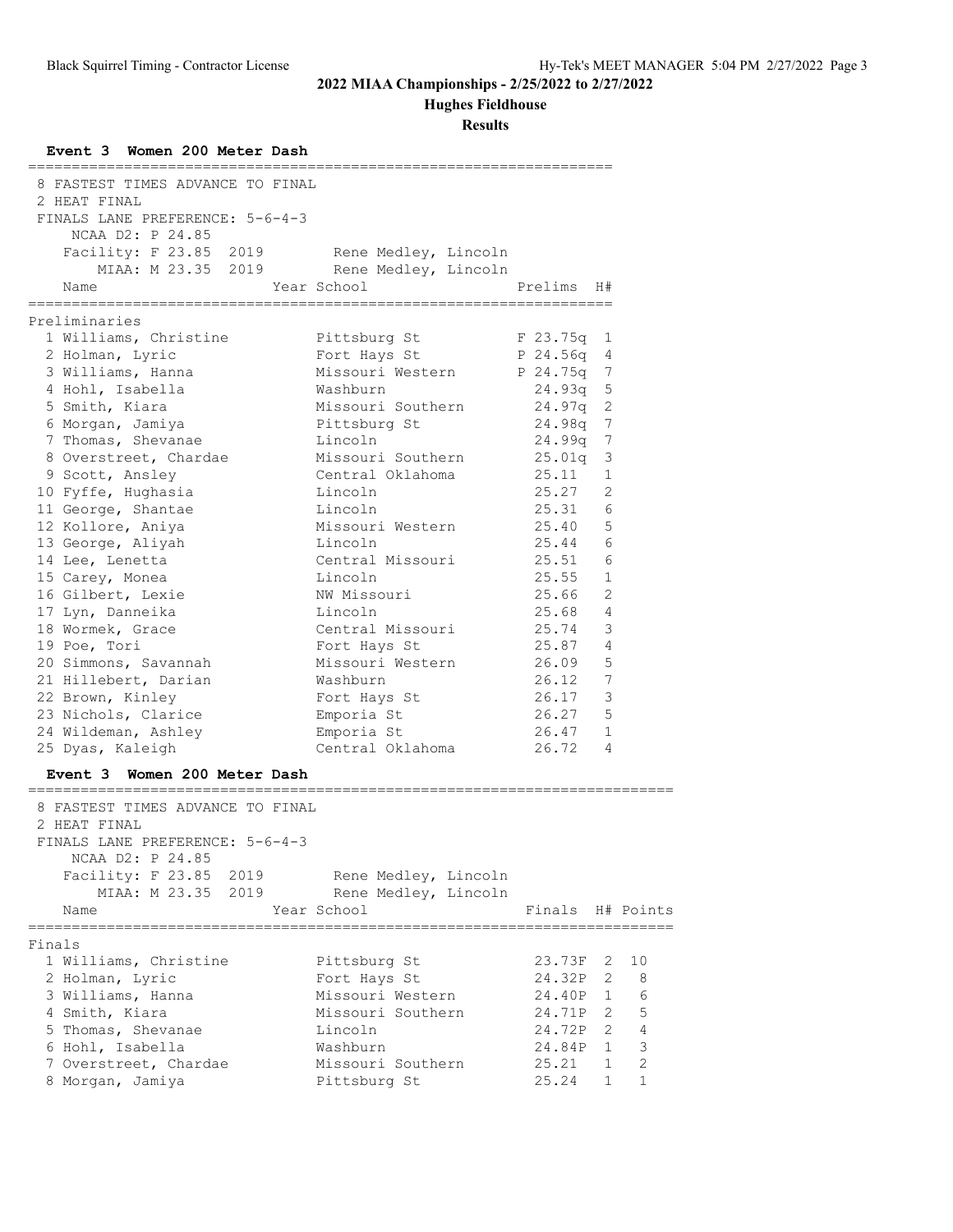# **Hughes Fieldhouse**

| Event 4 Men 200 Meter Dash                                                                              |                                           |                            |                |                |
|---------------------------------------------------------------------------------------------------------|-------------------------------------------|----------------------------|----------------|----------------|
| 8 FASTEST TIMES ADVANCE TO FINAL<br>2 HEAT FINAL<br>FINALS LANE PREFERENCE: 5-6-4-3<br>NCAA D2: P 21.69 |                                           |                            |                |                |
| Facility: F 21.11 2020 Jason Crow, Unattached                                                           |                                           |                            |                |                |
| MIAA: M 20.97 2020                                                                                      | Carlon Hosten, Lincoln                    |                            |                |                |
| Name                                                                                                    | Year School                               | Prelims H#                 |                |                |
| Preliminaries                                                                                           |                                           |                            |                |                |
| 1 Brewer, Braylen                                                                                       | Pittsburg St                              | P 21.39q 4                 |                |                |
| 2 Lay, Antonio                                                                                          | Central Missouri                          | P 21.42q 3                 |                |                |
| 3 Alarahshun, Nizar                                                                                     | Pittsburg St                              | P 21.50q 2                 |                |                |
| 4 Nichols, Reuben                                                                                       | Lincoln                                   | P 21.53q 3                 |                |                |
| 5 Landrum, Philip                                                                                       | Fort Hays St                              | P 21.59q 2                 |                |                |
| 6 Cavagna, Enrico                                                                                       | NW Missouri                               | P 21.68q 4                 |                |                |
| 7 Francis, Leondre                                                                                      | Lincoln                                   | $21.70q$ 4                 |                |                |
| 8 Wright-Rose, Tevin                                                                                    | Pittsburg St                              | 21.90q 3                   |                |                |
| 9 Johnson, Juwan                                                                                        | Emporia St                                | 21.97 1                    |                |                |
| 10 Heiman, Wyatt                                                                                        | Washburn                                  | 22.30                      | $\overline{1}$ |                |
| 11 Patterson Jr., Eric                                                                                  | Washburn                                  | 22.45 2                    |                |                |
| 12 Brewster, Aaron                                                                                      | NW Missouri<br>Emporia St                 | $22.47$ 4<br>$22.54$ 3     |                |                |
| 13 Cox, Carter<br>14 Watson, Jack                                                                       | Emporia St                                | 22.60 2                    |                |                |
| -- Hall, Xavier                                                                                         | Emporia St                                | SCR                        | $\overline{1}$ |                |
| -- Fletcher, Shemar                                                                                     | Lincoln                                   | SCR                        | $\mathbf{1}$   |                |
| Event 4 Men 200 Meter Dash                                                                              |                                           |                            |                |                |
|                                                                                                         |                                           |                            |                |                |
| 8 FASTEST TIMES ADVANCE TO FINAL                                                                        |                                           |                            |                |                |
| 2 HEAT FINAL                                                                                            |                                           |                            |                |                |
| FINALS LANE PREFERENCE: 5-6-4-3                                                                         |                                           |                            |                |                |
| NCAA D2: P 21.69                                                                                        |                                           |                            |                |                |
| Facility: F 21.11 2020 Jason Crow, Unattached                                                           |                                           |                            |                |                |
|                                                                                                         | MIAA: M 20.97 2020 Carlon Hosten, Lincoln |                            |                |                |
| Name                                                                                                    | Year School                               | Finals H# Points           |                |                |
| Finals                                                                                                  |                                           |                            |                |                |
| 1 Brewer, Braylen                                                                                       | Pittsburg St                              | 21.37P 2 10                |                |                |
| 2 Nichols, Reuben                                                                                       | Lincoln                                   | 21.39P 1 8                 |                |                |
| 3 Alarahshun, Nizar                                                                                     | Pittsburg St                              | 21.41P 1 6                 |                |                |
| 4 Lay, Antonio                                                                                          | Central Missouri                          | 21.44P 2 5                 |                |                |
| 5 Francis, Leondre                                                                                      | Lincoln                                   | $21.70$ 2 4<br>$21.74$ 2 3 |                |                |
| 6 Landrum, Philip                                                                                       | Fort Hays St                              |                            |                |                |
| 7 Cavagna, Enrico                                                                                       | NW Missouri                               | $21.76$ 1 2                |                |                |
| 8 Wright-Rose, Tevin                                                                                    | Pittsburg St                              | 21.88                      | $\overline{1}$ | $\overline{1}$ |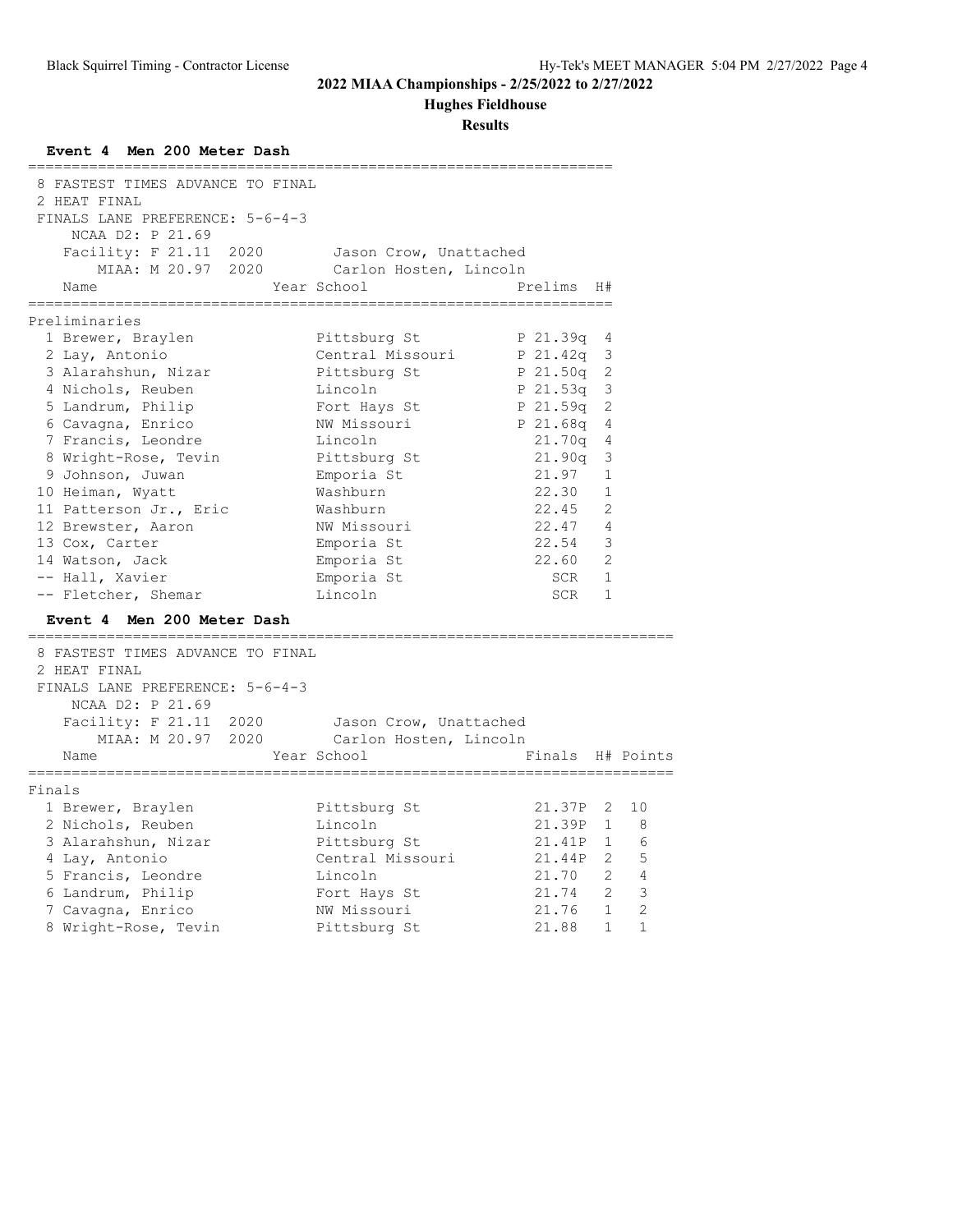# **Hughes Fieldhouse**

| Event 5 Women 400 Meter Dash                                                                   |                   |                          |                            |                         |
|------------------------------------------------------------------------------------------------|-------------------|--------------------------|----------------------------|-------------------------|
| 8 FASTEST TIMES ADVANCE TO FINAL<br>2 HEAT FINAL                                               |                   |                          |                            |                         |
| FINALS LANE PREFERENCE: 4-5-6-3                                                                |                   |                          |                            |                         |
| NCAA D2: P 56.80                                                                               |                   |                          |                            |                         |
| Facility: F 53.27 2019 Renea Ambersley, Lincoln<br>MIAA: M 53.27 1997 Renea Ambersley, Lincoln |                   |                          |                            |                         |
|                                                                                                |                   |                          |                            |                         |
| Year School<br>Name                                                                            |                   | Prelims<br>==========    | H#                         |                         |
| Preliminaries                                                                                  |                   |                          |                            |                         |
| 1 Steinmeyer, Lucy                                                                             | Central Missouri  | P 55.17q 4               |                            |                         |
| 2 Williams, Hanna                                                                              | Missouri Western  | P 55.18q 3               |                            |                         |
| 3 Thomas, Shevanae                                                                             | Lincoln           | P 55.50q 1               |                            |                         |
| 4 Hughey, Tiffany                                                                              | NW Missouri       | P 55.51q 2               |                            |                         |
| 5 Saenz, Chloe                                                                                 | NW Missouri       | P 55.79q 4               |                            |                         |
| 6 Overstreet, Chardae                                                                          | Missouri Southern | P 56.50q 3               |                            |                         |
| 7 Mannings, Jameaka                                                                            | Lincoln           | P 56.65q                 | 1                          |                         |
| 8 Scott, Ansley                                                                                | Central Oklahoma  | 57.75a                   | 3                          |                         |
| 9 George, Shantae                                                                              | Lincoln           | 57.84                    | 4                          |                         |
| 10 Price, Matti                                                                                | Pittsburg St      | 58.05 2                  |                            |                         |
| 11 Stinson, Lyndsay                                                                            | Washburn          | 58.58                    | $\overline{\mathbf{3}}$    |                         |
| 12 Foote, Alex                                                                                 | Central Missouri  | 58.59 4                  |                            |                         |
| 13 Luna, Haley                                                                                 | NW Missouri       | 58.71                    | $\overline{\phantom{0}}^2$ |                         |
| 14 Lowrey, Olivia                                                                              | Pittsburg St      | $59.15$ 1                |                            |                         |
| 15 Dorman, Cali                                                                                | Central Oklahoma  | $1:01.72$ 1              |                            |                         |
| 16 Edwards, Jacie                                                                              | Central Oklahoma  | 1:07.23                  | $\overline{2}$             |                         |
| -- Toledo, Luisarys                                                                            | NW Missouri       | SCR <sub>2</sub>         |                            |                         |
| Event 5 Women 400 Meter Dash                                                                   |                   |                          |                            |                         |
| 8 FASTEST TIMES ADVANCE TO FINAL                                                               |                   |                          |                            |                         |
| 2 HEAT FINAL                                                                                   |                   |                          |                            |                         |
| FINALS LANE PREFERENCE: 4-5-6-3                                                                |                   |                          |                            |                         |
| NCAA D2: P 56.80                                                                               |                   |                          |                            |                         |
| Facility: F 53.27 2019 Renea Ambersley, Lincoln<br>MIAA: M 53.27 1997 Renea Ambersley, Lincoln |                   |                          |                            |                         |
|                                                                                                |                   |                          |                            |                         |
| Year School<br>Name<br>============                                                            |                   | Finals H# Points         |                            |                         |
| Finals                                                                                         |                   |                          |                            |                         |
| 1 Williams, Hanna                                                                              | Missouri Western  | 54.81P 2                 |                            | 10                      |
| 2 Steinmeyer, Lucy                                                                             | Central Missouri  | 54.92P                   |                            | $2 \quad 8$             |
| 3 Hughey, Tiffany                                                                              | NW Missouri       |                          |                            |                         |
| 4 Thomas, Shevanae                                                                             | Lincoln           | 55.21P 1 6<br>55.49P 1 5 |                            |                         |
| 5 Overstreet, Chardae                                                                          | Missouri Southern | 55.68P 1 4               |                            |                         |
| 6 Saenz, Chloe                                                                                 | NW Missouri       | 55.71P 2                 |                            | $\overline{\mathbf{3}}$ |
| 7 Mannings, Jameaka                                                                            | Lincoln           | 56.53P 2 2               |                            |                         |
| 8 Scott, Ansley                                                                                | Central Oklahoma  | 56.93                    | $\mathbf{1}$               | $\mathbf{1}$            |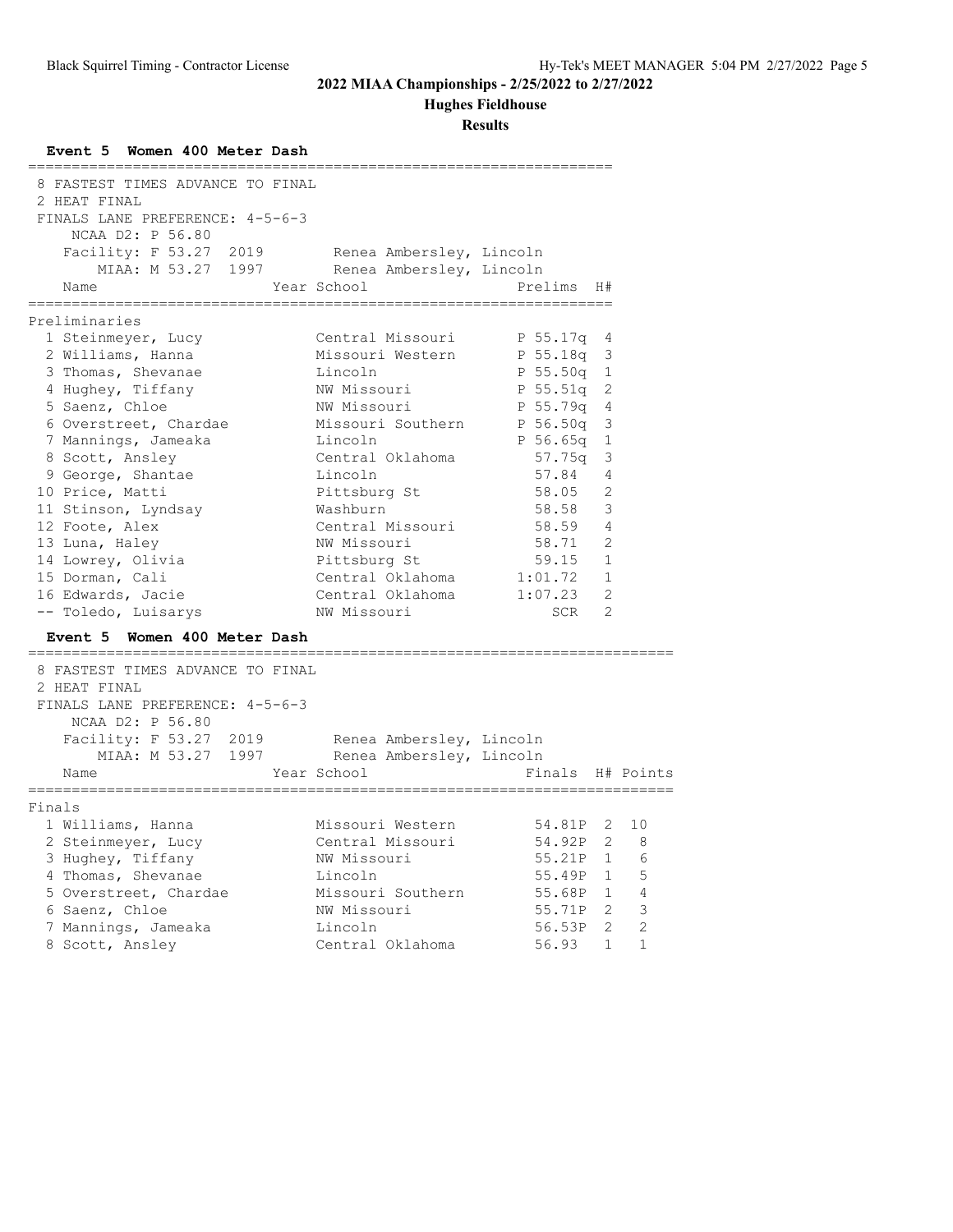# **Hughes Fieldhouse**

| Event 6 Men 400 Meter Dash                       |                              |                  |                         |    |
|--------------------------------------------------|------------------------------|------------------|-------------------------|----|
| 8 FASTEST TIMES ADVANCE TO FINAL                 |                              |                  |                         |    |
| 2 HEAT FINAL                                     |                              |                  |                         |    |
| FINALS LANE PREFERENCE: 4-5-6-3                  |                              |                  |                         |    |
| NCAA D2: P 48.52                                 |                              |                  |                         |    |
| Facility: F 45.93 2018                           | Kenny Bednarek, Indian Hills |                  |                         |    |
| MIAA: M 46.49 2019 Omar Austin, NW Missouri      |                              |                  |                         |    |
| Name                                             | Year School                  | Prelims H#       |                         |    |
| ========================<br>Preliminaries        |                              |                  |                         |    |
| 1 Brewer, Braylen                                | Pittsburg St                 | P 46.70q 3       |                         |    |
| 2 Nichols, Reuben                                | Lincoln                      | P 47.57q 1       |                         |    |
| 3 Alarahshun, Nizar                              | Pittsburg St                 | P 47.61q 5       |                         |    |
| 4 Whyte, Troy                                    | Lincoln                      | P 47.92q 1       |                         |    |
| 5 Tudor, Sam                                     | Pittsburg St                 | P 47.94q 4       |                         |    |
| 6 Albright, Hayden                               | Fort Hays St                 | P 48.19q 3       |                         |    |
| 7 James, Michael                                 | Central Missouri             | P 48.43g         | $\overline{c}$          |    |
| 8 Griffin, Prince                                | NW Missouri                  | P 48.45a         | 5                       |    |
| 9 Swedberg, Micah                                | Nebraska-Kearney P 48.51     |                  | 2                       |    |
| 10 Smith, Michael                                | Missouri Western             | 48.56            | 3                       |    |
| 11 Francis, Leondre                              | Lincoln                      | 48.58 4          |                         |    |
| 12 Brown, Shanthamoi                             | Lincoln                      | 48.66 4          |                         |    |
| 13 Ramos, Guy                                    | Emporia St                   | 48.97            | $\overline{4}$          |    |
| 14 Goodpaster, Hayden                            | Emporia St                   | 49.02            | 5                       |    |
| 15 Murray, DauJaughn                             | Lincoln                      | 49.17            | 1                       |    |
| 16 Haddock, Matthew                              | Missouri Southern            | 49.50            | 3                       |    |
| 17 Phillips, Jamill                              | Emporia St                   | 49.74            | 2                       |    |
| 18 Cox, Carter                                   | Emporia St                   | 50.13            | 2                       |    |
| 19 Henry, Romain                                 | Washburn                     | 50.15            | $\overline{\mathbf{3}}$ |    |
| 20 Barker, Cole                                  | Missouri Southern            | 50.33            | 5                       |    |
| 21 Randle, Brieon                                | Missouri Southern            | 50.40 5          |                         |    |
| -- Herr, Jacob                                   | Washburn                     | DNF              | $\mathbf{1}$            |    |
| Event 6 Men 400 Meter Dash                       |                              |                  |                         |    |
|                                                  |                              |                  |                         |    |
| 8 FASTEST TIMES ADVANCE TO FINAL<br>2 HEAT FINAL |                              |                  |                         |    |
| FINALS LANE PREFERENCE: 4-5-6-3                  |                              |                  |                         |    |
| NCAA D2: P 48.52                                 |                              |                  |                         |    |
| Facility: F 45.93 2018                           | Kenny Bednarek, Indian Hills |                  |                         |    |
| MIAA: M 46.49 2019                               | Omar Austin, NW Missouri     |                  |                         |    |
| Name                                             | Year School                  | Finals H# Points |                         |    |
|                                                  |                              |                  |                         |    |
| Finals                                           |                              |                  |                         |    |
| 1 Brewer, Braylen                                | Pittsburg St                 | 46.33M           | 2                       | 10 |
| 2 Nichols, Reuben                                | Lincoln                      | 46.78P           | 2                       | 8  |
| 3 Alarahshun, Nizar                              | Pittsburg St                 | 47.53P           | $\mathbf{1}$            | 6  |
| 4 Tudor, Sam                                     | Pittsburg St                 | 47.71P           | 2                       | 5  |
| 5 Whyte, Troy                                    | Lincoln                      | 47.92P           | $\mathbf 1$             | 4  |
| 6 James, Michael                                 | Central Missouri             | 48.59            | $\overline{2}$          | 3  |
| 7 Griffin, Prince                                | NW Missouri                  | 48.63            | 1                       | 2  |
| 8 Albright, Hayden                               | Fort Hays St                 | 49.33            | 1                       | 1  |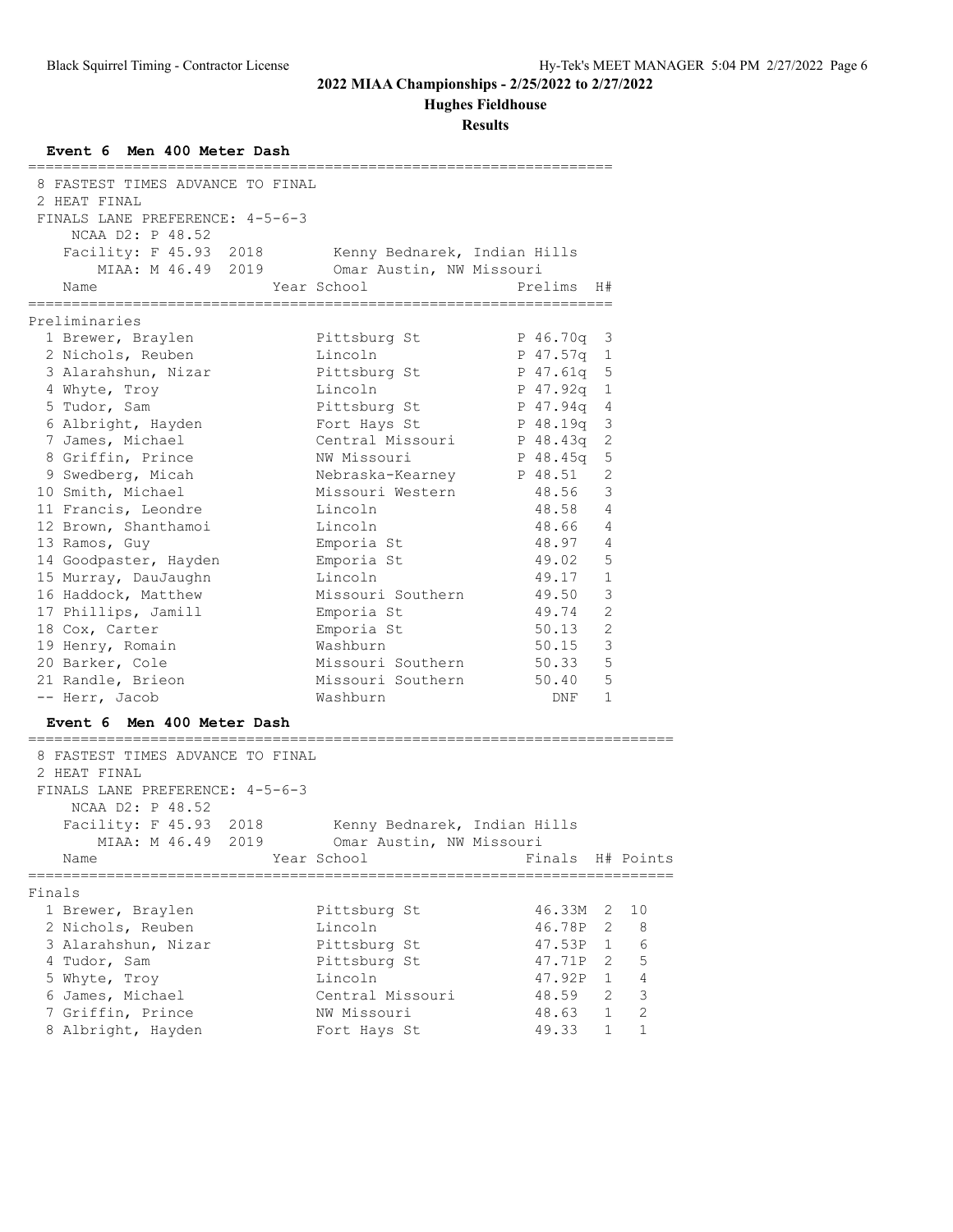# **Hughes Fieldhouse**

| Event 7 Women 600 Yard Run          |                                         |                    |              |
|-------------------------------------|-----------------------------------------|--------------------|--------------|
| 8 FASTEST TIMES ADVANCE TO FINAL    |                                         |                    |              |
| 2 HEAT FINAL                        |                                         |                    |              |
| FINALS LANE PREFERENCE: 4-5-6-3     |                                         |                    |              |
| Facility: F 1:23.22 2022            | Jana Shawver, Central Missouri          |                    |              |
| MIAA: M 1:22.26 2021                | Maria Diamond, Lincoln                  |                    |              |
| Name                                | Year School                             | Prelims            | H#           |
| ;================                   | =================                       | , ________________ |              |
| Preliminaries                       |                                         |                    |              |
| 1 Okoro, Chia                       | Washburn                                | 1:23.26q           | 2            |
| 35.407 (35.407)                     | $1:23.258$ $(47.851)$                   |                    |              |
| 2 Harp, Kaylee                      | NW Missouri                             | 1:23.47q           | 4            |
| 35.318 (35.318)                     | $1:23.463$ $(48.145)$                   |                    |              |
| 3 Wallace, LaNea                    | Missouri Southern                       | 1:24.06q           | 2            |
| 35.191 (35.191)                     | $1:24.055$ (48.864)                     |                    |              |
| 4 Diamond, Maria                    | Lincoln                                 | 1:24.16q           | 3            |
| 36.033 (36.033)                     | $1:24.154$ (48.121)                     |                    |              |
| 5 Commins, Jaedy                    | NW Missouri                             | 1:24.36q           | 2            |
| 35.591 (35.591)                     | $1:24.351$ $(48.760)$                   |                    |              |
| 6 Burt, Madison                     | Pittsburg St                            | 1:24.59q           | 3            |
| 36.246 (36.246)                     | $1:24.582$ (48.336)                     |                    |              |
| 7 Mosby, Trace                      | Pittsburg St                            | 1:25.03q           | 4            |
| 35.069 (35.069)                     | 1:25.027(49.958)                        |                    |              |
| 8 Sporleder, Emily                  | Central Missouri                        | 1:25.11q           | 4            |
| 35.994 (35.994)                     | $1:25.107$ (49.113)                     |                    |              |
| 9 Hurla, Jasmine                    | Emporia St                              | 1:25.16            | 2            |
| 36.360 (36.360)                     | $1:25.158$ (48.798)                     |                    |              |
| 10 Gonzalez, Laia                   | Central Missouri                        | 1:25.99            | $\mathbf{1}$ |
| 34.801 (34.801)                     | 1:25.981(51.180)                        |                    |              |
| 11 Roh, Rebekah                     | Nebraska-Kearney                        | 1:26.44            | 3            |
| 35.867 (35.867)                     | 1:26.436(50.569)                        |                    |              |
| 12 Reid, Abigael<br>35.724 (35.724) | Emporia St                              | 1:26.77            | $\mathbf{1}$ |
|                                     | 1:26.765(51.041)                        |                    |              |
| 13 Carlson, Kyla<br>36.073 (36.073) | Nebraska-Kearney<br>$1:27.102$ (51.029) | 1:27.11            | 3            |
| 14 Tice, Emerson                    | Pittsburg St                            | 1:27.31            | 1            |
| 35.313 (35.313)                     | $1:27.309$ (51.996)                     |                    |              |
| 15 Messbarger, Nicole               | Nebraska-Kearney                        | 1:27.39            | 2            |
| 35.661 (35.661)                     | $1:27.382$ (51.721)                     |                    |              |
| 16 Abdul-Hameed, Aneesa             | Missouri Western                        | 1:27.51            | 4            |
| 36.714 (36.714)                     | $1:27.501$ (50.787)                     |                    |              |
| 17 Marlow, Hollie                   | Emporia St                              | 1:30.36            | 1            |
| 37.007 (37.007)                     | 1:30.360 (53.353)                       |                    |              |
| 18 Jackson, Denita                  | Lincoln                                 | 1:32.14            | 1            |
| 35.085 (35.085)                     | 1:32.133(57.048)                        |                    |              |
| 19 Owings, Makenzie                 | Emporia St                              | 1:32.31            | 4            |
| 36.834 (36.834)                     | $1:32.308$ $(55.474)$                   |                    |              |
| 20 Stanley, Chloe                   | Fort Hays St                            | 1:33.52            | 3            |
| 36.078 (36.078)                     | 1:33.517(57.439)                        |                    |              |
|                                     |                                         |                    |              |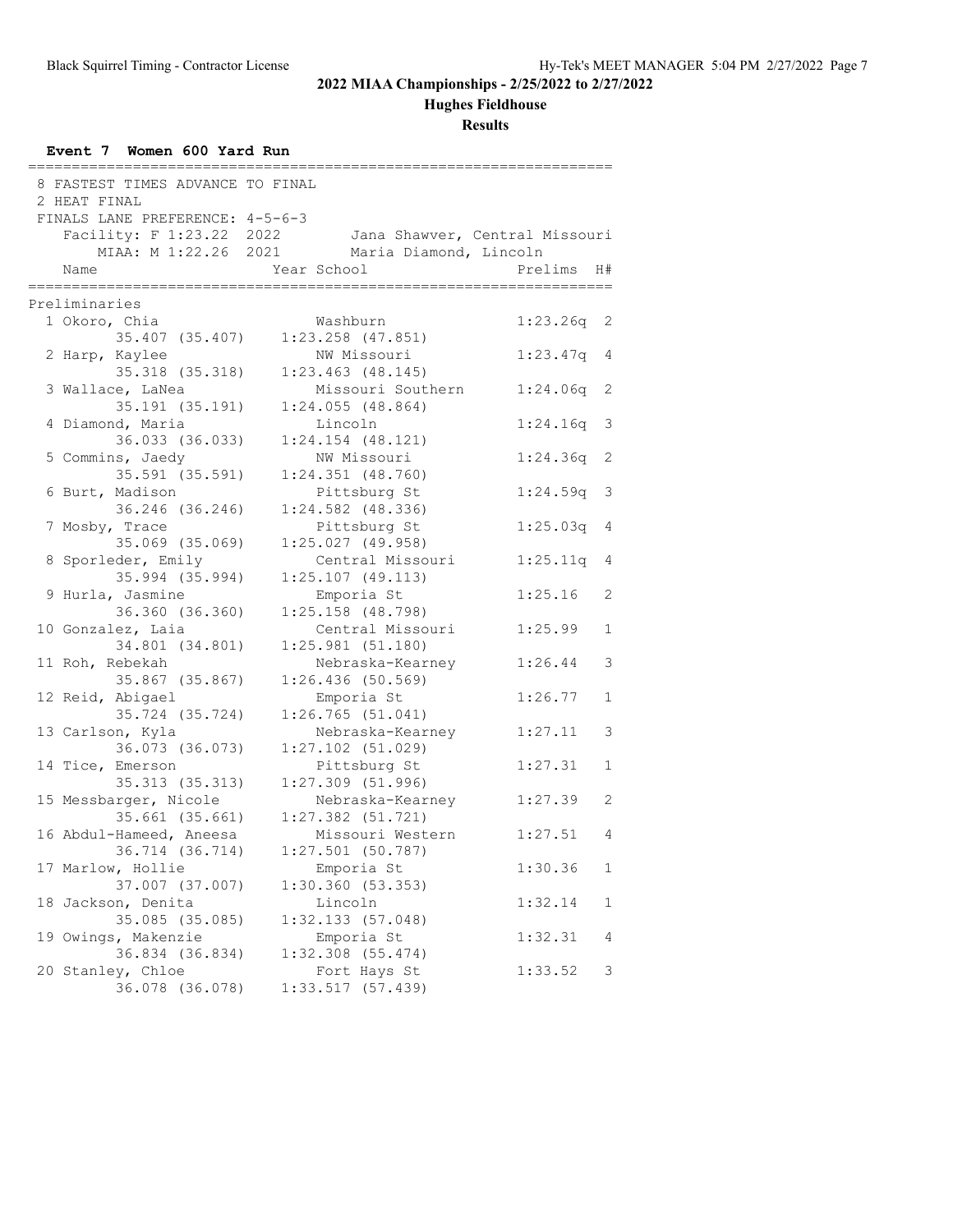**Hughes Fieldhouse**

| 8 FASTEST TIMES ADVANCE TO FINAL       |                                      |                           |              |    |
|----------------------------------------|--------------------------------------|---------------------------|--------------|----|
| 2 HEAT FINAL                           |                                      |                           |              |    |
| FINALS LANE PREFERENCE: 4-5-6-3        |                                      |                           |              |    |
| Facility: F 1:23.22 2022               | Jana Shawver, Central Missouri       |                           |              |    |
| MIAA: M 1:22.26 2021                   | Maria Diamond, Lincoln               |                           |              |    |
| Name                                   | Year School                          | Finals H# Points          |              |    |
|                                        |                                      | .======================== |              |    |
| Finals                                 |                                      |                           |              |    |
| 1 Diamond, Maria                       | Lincoln                              | $1:21.45M$ 2              |              | 10 |
| 34.260 (34.260)                        | $1:21.442$ $(47.182)$                |                           |              |    |
| 2 Okoro, Chia                          | Washburn                             | 1:22.44F                  | 2            | 8  |
| 34.704 (34.704)                        | $1:22.433$ $(47.729)$                |                           |              |    |
| 3 Mosby, Trace                         | Pittsburg St                         | 1:23.14F                  | $\mathbf{1}$ | 6  |
| 35.783 (35.783)                        | $1:23.131$ $(47.348)$                |                           |              |    |
| 4 Wallace, LaNea                       | Missouri Southern                    | 1:23.15F                  | 2            | 5  |
| 34.913 (34.913)                        | $1:23.149$ (48.236)                  |                           |              |    |
| 5 Burt, Madison                        | Pittsburg St                         | 1:23.86                   | $\mathbf{1}$ | 4  |
| 35.595 (35.595)                        | $1:23.858$ $(48.263)$                |                           |              |    |
| 6 Harp, Kaylee                         | NW Missouri                          | 1:24.46                   | 2            | 3  |
| 35.975(35.975)                         | 1:24.460(48.485)                     |                           |              |    |
| 7 Commins, Jaedy                       | NW Missouri                          | 1:25.30                   | $\mathbf{1}$ | 2  |
| 35.736 (35.736)                        | $1:25.297$ $(49.561)$                |                           |              |    |
| 8 Sporleder, Emily                     | Central Missouri                     | 1:25.34                   | $\mathbf{1}$ | 1  |
|                                        | 35.881 (35.881) 1:25.332 (49.451)    |                           |              |    |
| Event 8 Men 600 Yard Run               |                                      |                           |              |    |
|                                        |                                      |                           |              |    |
| 8 FASTEST TIMES ADVANCE TO FINAL       |                                      |                           |              |    |
| 2 HEAT FINAL                           |                                      |                           |              |    |
| FINALS LANE PREFERENCE: 4-5-6-3        |                                      |                           |              |    |
| Facility: F 1:09.54 2021               | Tyrell Maddox, Unattached            |                           |              |    |
| MIAA: M 1:09.34 1983                   | Bob Thomas, SE Missouri St           |                           |              |    |
| Name                                   | Year School                          |                           |              |    |
|                                        |                                      |                           |              |    |
| =======                                |                                      | Prelims                   | H#           |    |
| Preliminaries                          |                                      |                           |              |    |
|                                        |                                      |                           |              |    |
| 1 Lang, Ethan                          | Fort Hays St                         | $1:10.29q$ 3              |              |    |
|                                        | 30.407 (30.407) 1:10.290 (39.883)    |                           |              |    |
| 2 Williams, Raheem                     | NW Missouri                          | $1:11.22q$ 2              |              |    |
|                                        | 29.953 (29.953) 1:11.213 (41.260)    |                           |              |    |
| 3 Crisci, Federico                     | NW Missouri                          | $1:12.00q$ 2              |              |    |
| 29.577 (29.577)                        | 1:11.995(42.418)                     |                           |              |    |
| 4 Morris, Matthew                      | Pittsburg St                         | $1:12.09q$ 2              |              |    |
| 30.127 (30.127)                        | $1:12.082$ $(41.955)$                |                           |              |    |
| 5 Brickman, Ethan                      | Central Missouri                     | $1:12.22q$ 3              |              |    |
| 30.686 (30.686)                        | $1:12.216$ $(41.530)$                |                           |              |    |
| 6 Hudelson, Graham                     | Pittsburg St                         | 1:12.32q                  | 1            |    |
| 30.936 (30.936)                        | $1:12.318$ $(41.382)$                |                           |              |    |
| 7 Maldonado, Samuel                    | NW Missouri                          | 1:12.64q                  | -3           |    |
| 29.890 (29.890)                        | $1:12.632$ $(42.742)$                |                           |              |    |
| 8 Beckles, Davon                       | Missouri Western                     | 1:12.74q                  | 1            |    |
| 30.915 (30.915)                        | 1:12.733(41.818)                     |                           |              |    |
| 9 Wren, Kaden                          | Fort Hays St                         | 1:13.02                   | 3            |    |
| 31.118 (31.118)                        | 1:13.017(41.899)                     |                           |              |    |
| 10 Dixon, Derek<br>$30.463$ $(30.463)$ | Missouri Western<br>1:13.413(42.950) | 1:13.42                   | 2            |    |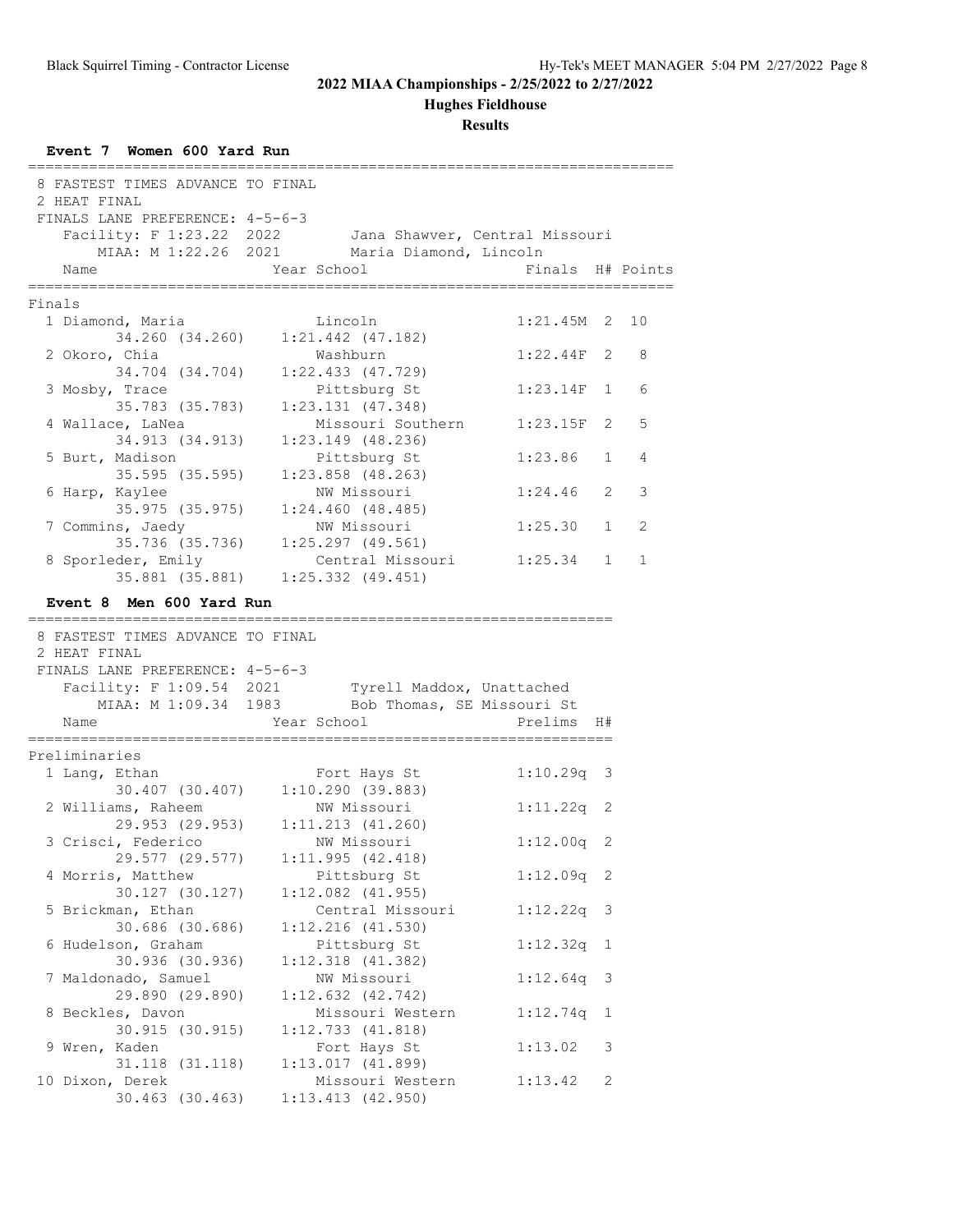**Hughes Fieldhouse**

**Results**

## **....Event 8 Men 600 Yard Run**

| 11 Eckhardt, Landon      | Nebraska-Kearney    | 1:14.51 1   |  |
|--------------------------|---------------------|-------------|--|
| 32.488 (32.488)          | $1:14.504$ (42.016) |             |  |
| 12 Boen-Gutierrez, Monte | Pittsburg St        | $1:15.96$ 1 |  |
| 30.256 (30.256)          | 1:15.956(45.700)    |             |  |
| 13 Brown, Stavin         | Lincoln             | $1:17.89$ 3 |  |
| 30.986 (30.986)          | $1:17.886$ (46.900) |             |  |
| -- Skotnicki, Tanner     | Central Missouri    | DNF 1       |  |
| 54.689 (54.689)          |                     |             |  |

## **Event 8 Men 600 Yard Run**

| 8 FASTEST TIMES ADVANCE TO FINAL<br>2 HEAT FINAL<br>FINALS LANE PREFERENCE: 4-5-6-3 |                                                 |                           |                |              |
|-------------------------------------------------------------------------------------|-------------------------------------------------|---------------------------|----------------|--------------|
| Facility: F 1:09.54 2021                                                            |                                                 | Tyrell Maddox, Unattached |                |              |
|                                                                                     | MIAA: M 1:09.34 1983 Bob Thomas, SE Missouri St |                           |                |              |
| Name                                                                                | Year School                                     | Finals H# Points          |                |              |
| Finals                                                                              |                                                 |                           |                |              |
| 1 Lang, Ethan                                                                       | Fort Hays St                                    | 1:10.37                   | $\mathbf{2}$   | 10           |
| 31.390 (31.390)                                                                     | $1:10.363$ (38.973)                             |                           |                |              |
| 2 Williams, Raheem                                                                  | NW Missouri                                     | 1:11.16                   | 2              | 8            |
| 31.247 (31.247)                                                                     | 1:11.156(39.909)                                |                           |                |              |
| 3 Crisci, Federico                                                                  | NW Missouri                                     | 1:11.19                   | 2              | 6            |
| 31.579 (31.579)                                                                     | $1:11.183$ (39.604)                             |                           |                |              |
| 4 Hudelson, Graham                                                                  | Pittsburg St                                    | 1:11.33                   | $\mathbf{1}$   | 5            |
| 30.823 (30.823)                                                                     | $1:11.325$ (40.502)                             |                           |                |              |
| 5 Beckles, Davon                                                                    | Missouri Western                                | 1:12.04                   | $\mathbf 1$    | 4            |
| $30.633$ $(30.633)$                                                                 | 1:12.037(41.404)                                |                           |                |              |
| 6 Maldonado, Samuel                                                                 | NW Missouri                                     | 1:12.25                   | $\mathbf{1}$   | 3            |
| 29.619 (29.619)                                                                     | $1:12.247$ $(42.628)$                           |                           |                |              |
| 7 Brickman, Ethan                                                                   | Central Missouri                                | 1:12.94                   | $\mathbf{1}$   | 2            |
| 30.489 (30.489)                                                                     | $1:12.934$ $(42.445)$                           |                           |                |              |
| 8 Morris, Matthew                                                                   | Pittsburg St                                    | 1:13.48                   | $\overline{2}$ | $\mathbf{1}$ |
|                                                                                     | 31.203 (31.203) 1:13.475 (42.272)               |                           |                |              |
| Event 9 Women 800 Meter Run                                                         |                                                 |                           |                |              |
| TOP 2 PER HEAT, PLUS NEXT FASTEST TIMES ADVANCE                                     |                                                 |                           |                |              |
| Alley 1: 3-6-8 Alley 2: 1-4-7                                                       |                                                 |                           |                |              |
| Alley 3: 2-5                                                                        |                                                 |                           |                |              |
| NCAA D2: P 2:14.51                                                                  |                                                 |                           |                |              |
| Facility: F 2:10.50 2019                                                            | Elysia Burgos, SW Baptist                       |                           |                |              |
|                                                                                     | MIAA: M 2:07.67 2016 Jhevere Hall, Lincoln      |                           |                |              |
| Name                                                                                | Year School                                     | Prelims                   | H#             |              |
| Preliminaries                                                                       |                                                 |                           |                |              |
| 1 Blake, Bailey                                                                     | NW Missouri                                     | $P$ 2:12.500 1            |                |              |
|                                                                                     | 30.587 (30.587) 1:21.455 (50.868)               | 2:12.500(51.045)          |                |              |
| 2 Beckford, Kelly-Ann                                                               | Lincoln                                         | P 2:13.55Q 2              |                |              |
| 31.368 (31.368)                                                                     | $1:24.441$ (53.073) $2:13.545$ (49.104)         |                           |                |              |
| 3 Hemmer, Mara                                                                      | Nebraska-Kearney P 2:12.56Q 1                   |                           |                |              |
|                                                                                     | 30.430 (30.430) 1:21.838 (51.408)               | 2:12.553 (50.715)         |                |              |
| 4 Shawver, Jana                                                                     | Central Missouri P 2:14.360 2                   |                           |                |              |
| 31.438 (31.438)                                                                     | 1:24.401(52.963)                                | $2:14.356$ (49.955)       |                |              |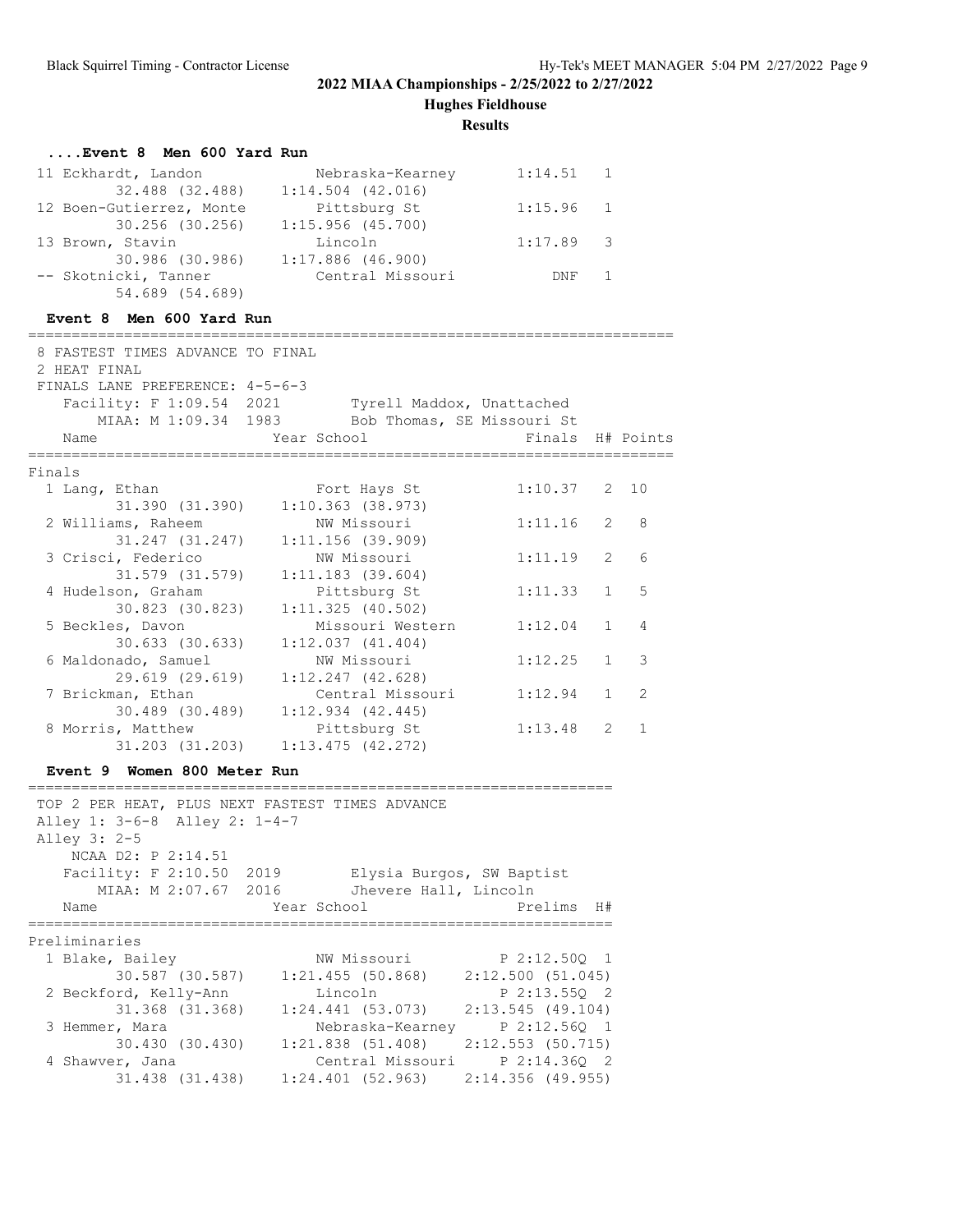**Hughes Fieldhouse**

## **Results**

## **....Event 9 Women 800 Meter Run**

| 5 Elmore, Mariah    | Central Missouri P 2:12.85q 1           |                                   |
|---------------------|-----------------------------------------|-----------------------------------|
| 30.104 (30.104)     | $1:21.640$ (51.536) $2:12.845$ (51.205) |                                   |
| 6 May, Chrissani    | Lincoln                                 | P <sub>2:13.35q<sub>1</sub></sub> |
| 29.894 (29.894)     | $1:21.492$ (51.598)                     | 2:13.343 (51.851)                 |
| 7 Adams, Alexis     | Missouri Western                        | P 2:13.51q 1                      |
| 30.948 (30.948)     | $1:22.166$ (51.218)                     | 2:13.507(51.341)                  |
| 8 Dawson, Kate      | Pittsburg St                            | $2:15.56q$ 2                      |
| 31.528 (31.528)     | $1:24.564$ (53.036)                     | 2:15.555(50.991)                  |
| 9 Byrd, Katie       | Rogers State                            | $2:16.38$ 2                       |
| 31.611 (31.611)     | 1:24.890(53.279)                        | 2:16.380(51.490)                  |
| 10 Bruening, Claire | Pittsburg St                            | $2:17.43$ 2                       |
| 31.874 (31.874)     | 1:25.203(53.329)                        | $2:17.424$ (52.221)               |
| 11 Wiebe, Hannah    | Fort Hays St                            | $2:18.03$ 1                       |
| 30.775 (30.775)     | $1:23.322$ $(52.547)$                   | 2:18.027(54.705)                  |
| 12 Bean, Katie      | Central Missouri                        | 2:18.40 2                         |
| 31.712 (31.712)     | 1:24.613(52.901)                        | 2:18.400(53.787)                  |
| 13 Graham, Autumn   | Nebraska-Kearney 2:21.19 2              |                                   |
| 31.787 (31.787)     | 1:24.950(53.163)                        | $2:21.184$ (56.234)               |
| 14 Bina, Mason      | Emporia St 2:24.43 2                    |                                   |
| 32.098 (32.098)     | $1:26.648$ (54.550) $2:24.424$ (57.776) |                                   |
| 15 Huckabee, Jaci   | Pittsburg St 2:26.43 1                  |                                   |
| 33.592 (33.592)     | $1:28.572$ (54.980) $2:26.430$ (57.858) |                                   |
| 16 Little, Faith    | Fort Hays St                            | $2:26.68$ 1                       |
| 32.655 (32.655)     | 1:26.141(53.486)                        | $2:26.674$ $(1:00.533)$           |

### **Event 9 Women 800 Meter Run**

|        |                               | TOP 2 PER HEAT, PLUS NEXT FASTEST TIMES ADVANCE    |                             |
|--------|-------------------------------|----------------------------------------------------|-----------------------------|
|        | Alley 1: 3-6-8 Alley 2: 1-4-7 |                                                    |                             |
|        | Alley 3: 2-5                  |                                                    |                             |
|        | NCAA D2: P 2:14.51            |                                                    |                             |
|        |                               | Facility: F 2:10.50 2019 Elysia Burgos, SW Baptist |                             |
|        | MIAA: M 2:07.67 2016          | Jhevere Hall, Lincoln                              |                             |
|        | Name                          | Year School                                        | Finals Points               |
| Finals |                               |                                                    |                             |
|        | 1 Beckford, Kelly-Ann Lincoln |                                                    | $2:09.32F$ 10               |
|        | 30.980 (30.980)               | $1:21.921(50.941)$ $2:09.312(47.391)$              |                             |
|        | 2 Shawver, Jana               | Central Missouri                                   | 2:09.70F 8                  |
|        | 30.796 (30.796)               | $1:21.630$ (50.834) $2:09.699$ (48.069)            |                             |
|        | 3 Blake, Bailey               | NW Missouri                                        | 2:11.37P 6                  |
|        | 31.004 (31.004)               | $1:21.679$ (50.675) $2:11.368$ (49.689)            |                             |
|        | 4 May, Chrissani              | Lincoln                                            | $2:12.91P$ 5                |
|        | 31.470 (31.470)               | $1:22.807$ (51.337)                                | 2:12.908(50.101)            |
|        | 5 Dawson, Kate                | Pittsburg St                                       | 2:13.79P 4                  |
|        | 31.852 (31.852)               | $1:23.097$ (51.245)                                | 2:13.783 (50.686)           |
|        | 6 Elmore, Mariah              |                                                    | Central Missouri 2:14.26P 3 |
|        | 31.058 (31.058)               | $1:22.201$ (51.143) $2:14.255$ (52.054)            |                             |
|        |                               |                                                    |                             |
|        | 7 Adams, Alexis               |                                                    | Missouri Western 2:15.36 2  |
|        | 31.092 (31.092)               | $1:22.700$ (51.608) $2:15.358$ (52.658)            |                             |
|        | 8 Hemmer, Mara                |                                                    | Nebraska-Kearney 2:16.00 1  |
|        | 31.654 (31.654)               | $1:22.971$ (51.317) $2:15.998$ (53.027)            |                             |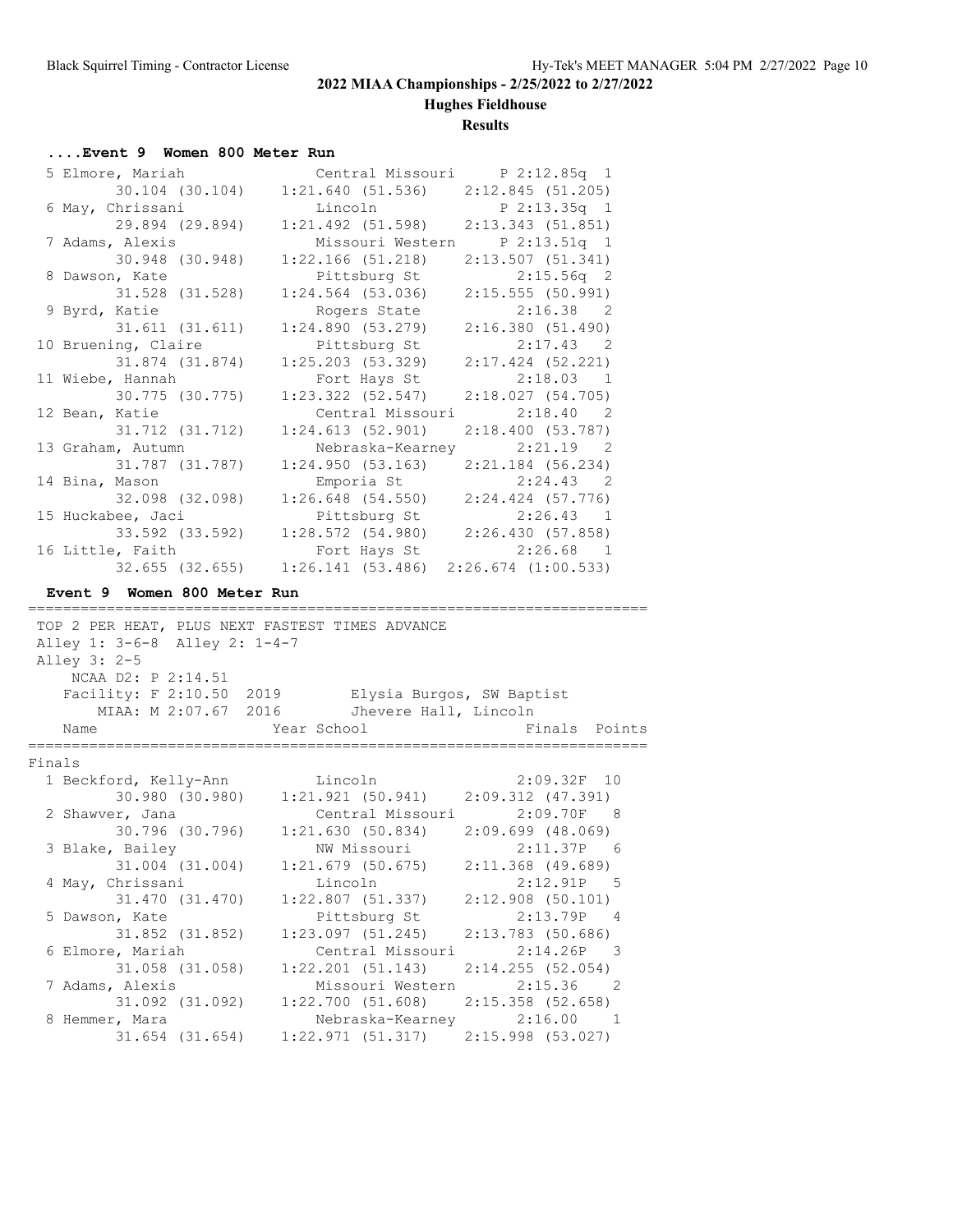**Hughes Fieldhouse**

| Event 10 Men 800 Meter Run |  |  |  |  |  |  |
|----------------------------|--|--|--|--|--|--|
|----------------------------|--|--|--|--|--|--|

| Alley 1: 3-6-8 Alley 2: 1-4-7<br>Alley 3: 2-5<br>NCAA D2: P 1:52.85 | TOP 2 PER HEAT, PLUS NEXT FASTEST TIMES ADVANCE |                                                         |
|---------------------------------------------------------------------|-------------------------------------------------|---------------------------------------------------------|
| Facility: F 1:50.00                                                 | 2022                                            | Wes Ferguson, Nebraska Kearney                          |
| MIAA: M 1:49.45                                                     | 2018<br>Decano Cronin, Fort Hays                |                                                         |
| Name                                                                | Year School                                     | Prelims<br>H#                                           |
|                                                                     |                                                 |                                                         |
| Preliminaries                                                       |                                                 |                                                         |
| 1 Strader, Mason                                                    | Pittsburg St                                    | P 1:51.02Q 2                                            |
| 26.885 (26.885)                                                     | 1:09.222 (42.337)                               | 1:51.012 (41.790)                                       |
| 2 Willis, Cole                                                      |                                                 | Nebraska-Kearney P 1:52.46Q 1                           |
| 26.891 (26.891)                                                     | 1:09.537(42.646)                                | $1:52.460$ (42.923)                                     |
| 3 Ferguson, Wes                                                     | Nebraska-Kearney                                | 1:52.90Q<br>$\overline{\mathbf{3}}$                     |
| 27.423 (27.423)                                                     | 1:11.190(43.767)                                | $1:52.898$ $(41.708)$                                   |
| 4 Simonson, Seth                                                    | Nebraska-Kearney                                | P 1:51.86Q 2                                            |
| 26.664 (26.664)                                                     | $1:08.221$ $(41.557)$                           | $1:51.859$ (43.638)                                     |
| 5 Mangan, Aaron                                                     | Fort Hays St                                    | $P_1:52.52Q$<br>$\overline{1}$                          |
| 27.145 (27.145)                                                     | $1:10.072$ $(42.927)$                           | $1:52.517$ $(42.445)$                                   |
| 6 Stuckey, Luke                                                     | Nebraska-Kearney                                | $1:53.39Q$ 3                                            |
| 28.101 (28.101)                                                     | 1:11.610(43.509)                                | $1:53.385$ $(41.775)$                                   |
| 7 Medina, Trever<br>26.988 (26.988)                                 | Fort Hays St<br>$1:09.406$ $(42.418)$           | P <sub>1</sub> :51.92q <sub>2</sub><br>1:51.915(42.509) |
| 8 Gorham, Riley                                                     | Missouri Western                                | P 1:51.98q 2                                            |
| 27.094 (27.094)                                                     | $1:09.584$ $(42.490)$                           | $1:51.979$ $(42.395)$                                   |
| 9 Southard, Connar                                                  | Pittsburg St                                    | P 1:52.55 1                                             |
| 27.065 (27.065)                                                     | 1:09.505(42.440)                                | $1:52.541$ (43.036)                                     |
| 10 Campbell, Kewani                                                 | Lincoln                                         | P 1:52.61<br>$\overline{1}$                             |
| 26.723 (26.723)                                                     | $1:09.691$ $(42.968)$                           | $1:52.607$ (42.916)                                     |
| 11 Wilson, Matt                                                     | Pittsburg St                                    | 1:53.92 3                                               |
| 27.643 (27.643)                                                     | $1:11.441$ $(43.798)$                           | 1:53.913(42.472)                                        |
| 12 Nugent, Derek                                                    | Central Missouri                                | 1:54.62 1                                               |
| 26.642 (26.642)                                                     | $1:09.797$ (43.155)                             | $1:54.611$ $(44.814)$                                   |
| 13 Dahle, Tucker                                                    | NW Missouri                                     | 1:54.89<br>- 3                                          |
| 28.319 (28.319)                                                     | 1:11.836(43.517)                                | $1:54.886$ (43.050)                                     |
| 14 Gleason, Luke                                                    | Emporia St                                      | $1:57.00$ 2                                             |
| 27.292 (27.292)                                                     | $1:10.682$ (43.390)                             | $1:56.998$ (46.316)                                     |
| 15 Ecord, Kael                                                      | Washburn                                        | 1:57.23<br>- 2                                          |
| 27.868 (27.868)                                                     | 1:11.350(43.482)                                | $1:57.222$ (45.872)                                     |
| 16 Helton, Brice                                                    | Emporia St                                      | 1:58.39<br>- 3                                          |
| 28.378 (28.378)                                                     | 1:13.010(44.632)                                | $1:58.381$ $(45.371)$                                   |
| 17 Cutler, Logan                                                    | Missouri Western                                | $2:01.23$ 1                                             |
| 27.349 (27.349)                                                     | 1:11.315(43.966)                                | $2:01.226$ (49.911)                                     |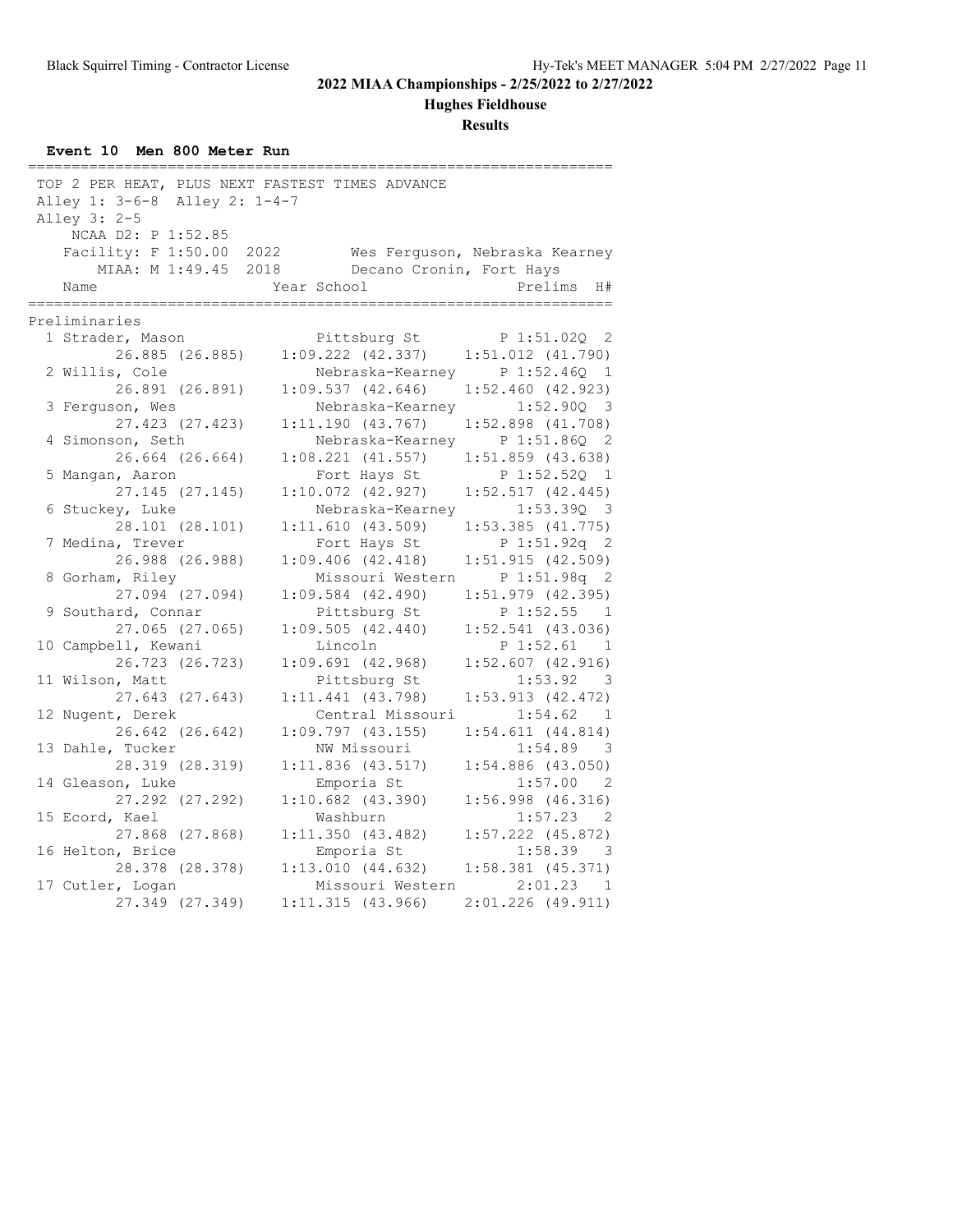#### **Hughes Fieldhouse**

**Results**

**Event 10 Men 800 Meter Run** ======================================================================= TOP 2 PER HEAT, PLUS NEXT FASTEST TIMES ADVANCE Alley 1: 3-6-8 Alley 2: 1-4-7 Alley 3: 2-5 NCAA D2: P 1:52.85<br>Facility: F 1:50.00 2022 Facility: F 1:50.00 2022 Wes Ferguson, Nebraska Kearney MIAA: M 1:49.45 2018 Decano Cronin, Fort Hays Name **The Year School** Finals Points ======================================================================= Finals 1 Ferguson, Wes Nebraska-Kearney 1:49.47F 10 26.417 (26.417) 1:08.809 (42.392) 1:49.462 (40.653) 2 Strader, Mason Pittsburg St 1:50.15P 8<br>27.040 (27.040) 1:09.169 (42.129) 1:50.147 (40.978) 27.040 (27.040) 1:09.169 (42.129) 1:50.147 (40.978) 3 Willis, Cole Nebraska-Kearney 1:50.76P 6 26.493 (26.493) 1:08.996 (42.503) 1:50.756 (41.760) 4 Simonson, Seth Nebraska-Kearney 1:51.22P 5 26.845 (26.845) 1:09.313 (42.468) 1:51.214 (41.901) 5 Medina, Trever Fort Hays St 1:52.27P 4 26.653 (26.653) 1:09.212 (42.559) 1:52.266 (43.054) 6 Stuckey, Luke Nebraska-Kearney 1:52.42P 3 27.761 (27.761) 1:10.372 (42.611) 1:52.414 (42.042) 7 Mangan, Aaron Fort Hays St 1:52.53P 2 26.694 (26.694) 1:09.571 (42.877) 1:52.523 (42.952) 8 Gorham, Riley Missouri Western 1:53.79 1 27.106 (27.106) 1:09.811 (42.705) 1:53.783 (43.972) **Event 11 Women 1 Mile Run** ========================================================================== POSITION PREFERENCE: RANDOM DOUBLE WATERFALL START NCAA D2: P 4:58.15 Facility: F 4:55.35 2019 Kelly-Anne Beckford, Lincoln MIAA: M 4:54.04 2012 Katie Mona, Emporia St Name  $Year School$  Finals H# Points ========================================================================== 1 Cunningham, Caroline NW Missouri 4:53.54M 2 10 1:15.002 (1:15.002) 2:12.100 (57.098) 3:08.940 (56.840) 4:02.910 (53.970) 4:53.539 (50.629) 2 Beckford, Kelly-Ann Lincoln 4:58.76 2 8 1:14.095 (1:14.095) 2:12.161 (58.066) 3:10.497 (58.336) 4:07.388 (56.891) 4:58.758 (51.370) 3 Dawson, Kate Pittsburg St 4:58.87 2 6 1:14.179 (1:14.179) 2:11.875 (57.696) 3:09.678 (57.803) 4:05.034 (55.356) 4:58.870 (53.836) 4 Hemmer, Mara **Nebraska-Kearney** 4:59.11 2 5 1:13.907 (1:13.907) 2:11.799 (57.892) 3:09.238 (57.439) 4:04.695 (55.457) 4:59.107 (54.412) 5 Alstrom, Baylee Nebraska-Kearney 4:59.41 2 4 1:14.587 (1:14.587) 2:11.911 (57.324) 3:09.821 (57.910) 4:05.582 (55.761) 4:59.409 (53.827) 6 Byrd, Katie Rogers State 5:00.66 2 3 1:13.476 (1:13.476) 2:11.409 (57.933) 3:09.455 (58.046) 4:06.063 (56.608) 5:00.652 (54.589)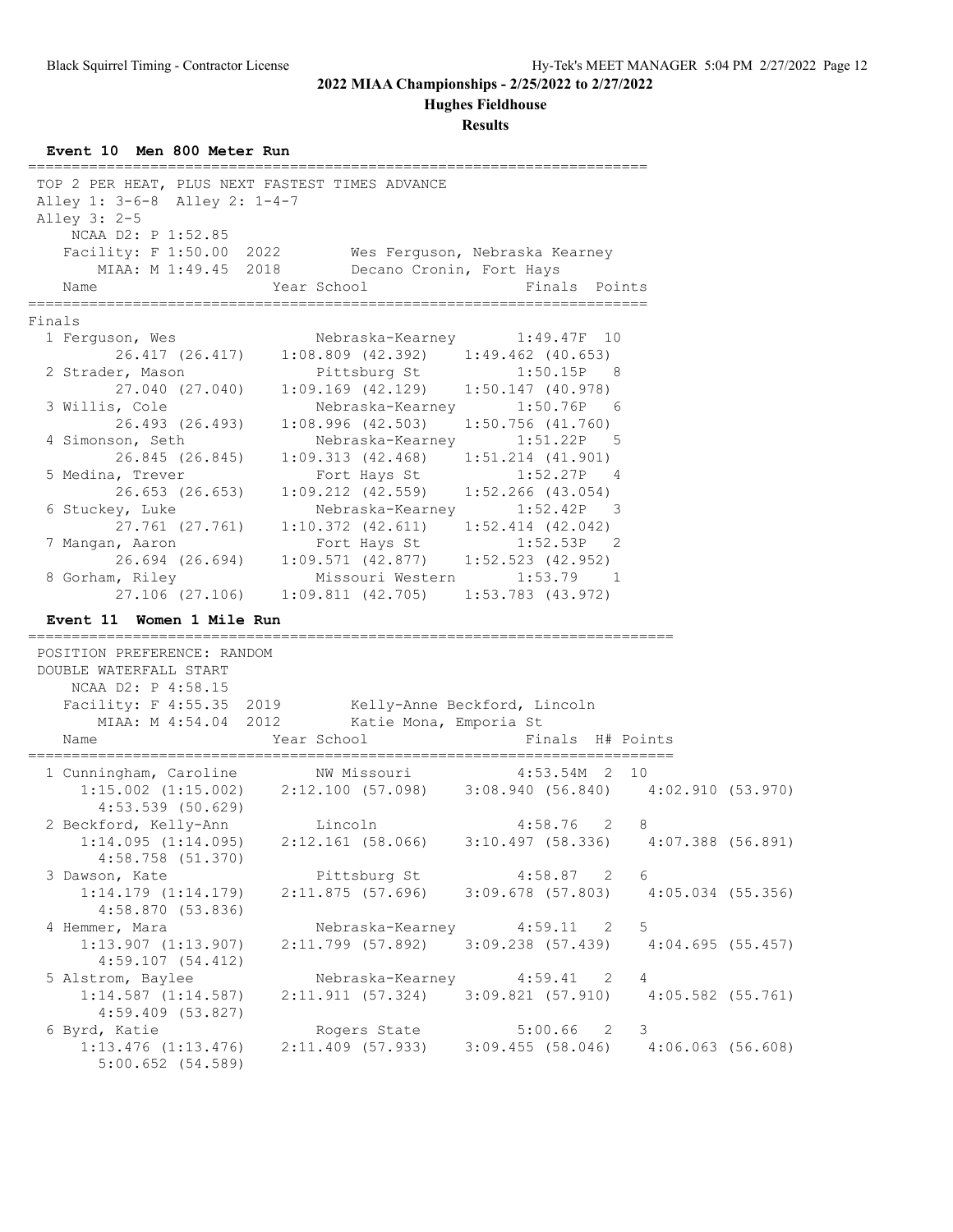**Hughes Fieldhouse**

## **Results**

## **....Event 11 Women 1 Mile Run**

| 7 Roy, Cami                                                                       |                                                                                             | Pittsburg St 5:00.93 2                                                            | 2                |
|-----------------------------------------------------------------------------------|---------------------------------------------------------------------------------------------|-----------------------------------------------------------------------------------|------------------|
| $1:14.850$ $(1:14.850)$<br>5:00.921(52.064)                                       |                                                                                             | $2:13.517$ (58.667) 3:11.657 (58.140) 4:08.857 (57.200)                           |                  |
| 8 Kuffel, Gretchen                                                                |                                                                                             | Fort Hays St 5:02.15 2 1<br>2:11.606 (57.959) 3:09.603 (57.997) 4:05.396 (55.793) |                  |
| $1:13.647$ $(1:13.647)$                                                           |                                                                                             |                                                                                   |                  |
| $5:02.142$ (56.746)<br>9 Johnson, Lily                                            | Washburn                                                                                    | 5:03.67 2                                                                         |                  |
| $1:14.252$ $(1:14.252)$                                                           |                                                                                             | $2:12.244$ (57.992) 3:09.903 (57.659)                                             | 4:05.831(55.928) |
| 5:03.667(57.836)                                                                  |                                                                                             |                                                                                   |                  |
| 10 Gillen, Megan                                                                  |                                                                                             | Missouri Western 5:05.31 2                                                        |                  |
| $1:14.376$ $(1:14.376)$                                                           |                                                                                             | $2:12.389$ (58.013) 3:10.078 (57.689)                                             | 4:06.920(56.842) |
| $5:05.307$ (58.387)                                                               |                                                                                             |                                                                                   |                  |
| 11 Thibault, Alyna                                                                | NW Missouri                                                                                 | $5:07.53$ 2                                                                       |                  |
| 1:14.530(1:14.530)                                                                |                                                                                             | $2:12.487$ (57.957) 3:10.370 (57.883)                                             | 4:09.729(59.359) |
| 5:07.526 (57.797)                                                                 |                                                                                             |                                                                                   |                  |
| 12 Wood, Tori                                                                     |                                                                                             | Rogers State 5:11.73 1                                                            |                  |
| $1:16.598$ $(1:16.598)$                                                           |                                                                                             | $2:16.194$ (59.596) 3:16.455 (1:00.261) 4:16.583 (1:00.128)                       |                  |
| 5:11.730(55.147)<br>13 Polk, Elizabeth                                            |                                                                                             | Nebraska-Kearney 5:13.32 1                                                        |                  |
| $1:15.033$ $(1:15.033)$                                                           |                                                                                             | $2:14.580$ (59.547) $3:15.585$ (1:01.005) $4:15.385$ (59.800)                     |                  |
| 5:13.317 (57.932)                                                                 |                                                                                             |                                                                                   |                  |
| 14 Fiala, Sinclare                                                                |                                                                                             | Nebraska-Kearney 5:14.45 2                                                        |                  |
| $1:14.743$ $(1:14.743)$                                                           |                                                                                             | $2:13.743$ (59.000) 3:12.459 (58.716) 4:14.543 (1:02.084)                         |                  |
| $5:14.447$ (59.904)                                                               |                                                                                             |                                                                                   |                  |
| 15 Vath, Jaycee                                                                   |                                                                                             | Fort Hays St 5:16.15 1                                                            |                  |
| $1:17.141$ $(1:17.141)$                                                           |                                                                                             | $2:16.675$ (59.534) $3:16.816$ (1:00.141) $4:18.048$ (1:01.232)                   |                  |
| 5:16.148(58.100)                                                                  |                                                                                             |                                                                                   |                  |
| 16 Hummingbird, Arizona                                                           |                                                                                             | Central Oklahoma 5:18.02 1                                                        |                  |
| $1:16.269$ $(1:16.269)$<br>$5:18.011$ $(1:00.961)$                                |                                                                                             | 2:15.639 (59.370) 3:16.166 (1:00.527) 4:17.050 (1:00.884)                         |                  |
| 17 Henderson, Kelie                                                               | Missouri Southern 5:18.71 2                                                                 |                                                                                   |                  |
| 1:14.415(1:14.415)                                                                |                                                                                             | 2:13.078 (58.663) 3:13.442 (1:00.364) 4:15.688 (1:02.246)                         |                  |
| $5:18.709$ $(1:03.021)$                                                           |                                                                                             |                                                                                   |                  |
| 18 Boldt, Tabby                                                                   |                                                                                             | Central Missouri 5:19.02 1                                                        |                  |
| $1:15.489$ $(1:15.489)$                                                           |                                                                                             | 2:16.431 (1:00.942) 3:18.543 (1:02.112) 4:20.558 (1:02.015)                       |                  |
| 5:19.015(58.457)                                                                  |                                                                                             |                                                                                   |                  |
| 19 Bracker, Shelby                                                                |                                                                                             | Nebraska-Kearney 5:20.55 1                                                        |                  |
| $5:20.544$ (56.728)                                                               | 1:17.850 (1:17.850) 2:18.453 (1:00.603) 3:21.498 (1:03.045) 4:23.816 (1:02.318)             |                                                                                   |                  |
| 20 Gaines, Kayana                                                                 | Missouri Southern                                                                           | 5:21.02 1                                                                         |                  |
| $1:16.905$ (1:16.905) 2:17.779 (1:00.874) 3:20.044 (1:02.265) 4:23.845 (1:03.801) |                                                                                             |                                                                                   |                  |
| 5:21.013(57.168)                                                                  |                                                                                             |                                                                                   |                  |
| 21 Coleman, Riley                                                                 | Rogers State                                                                                | 5:21.30 1                                                                         |                  |
|                                                                                   | 1:18.421 (1:18.421) 2:19.887 (1:01.466) 3:21.840 (1:01.953) 4:23.282 (1:01.442)             |                                                                                   |                  |
| $5:21.291$ (58.009)                                                               |                                                                                             |                                                                                   |                  |
| 22 Cutler, Lillian                                                                |                                                                                             | Missouri Western 5:23.49 1                                                        |                  |
| $1:17.361$ $(1:17.361)$                                                           |                                                                                             | 2:17.272 (59.911) 3:18.475 (1:01.203) 4:23.016 (1:04.541)                         |                  |
| $5:23.484$ $(1:00.468)$                                                           |                                                                                             |                                                                                   |                  |
| 23 Ayala Chanez, Dulce                                                            | Washburn<br>1:17.728 (1:17.728) 2:18.573 (1:00.845) 3:21.192 (1:02.619) 4:24.257 (1:03.065) | $5:23.54$ 1                                                                       |                  |
| 5:23.538 (59.281)                                                                 |                                                                                             |                                                                                   |                  |
| 24 Geelan, Lilly                                                                  | Central Missouri                                                                            | $5:25.98$ 1                                                                       |                  |
|                                                                                   | 1:17.585 (1:17.585) 2:19.311 (1:01.726) 3:22.609 (1:03.298) 4:26.951 (1:04.342)             |                                                                                   |                  |
| $5:25.973$ (59.022)                                                               |                                                                                             |                                                                                   |                  |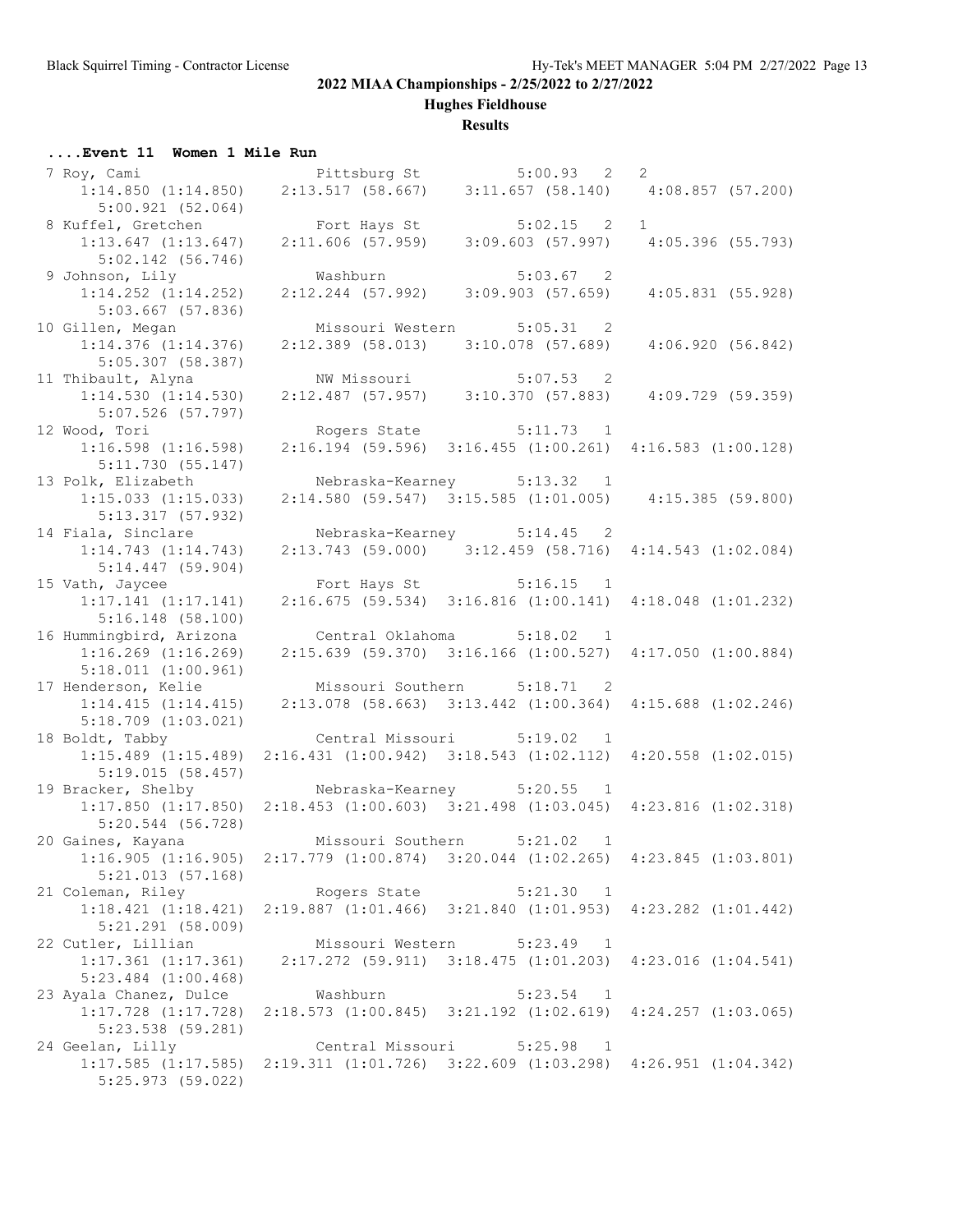**Hughes Fieldhouse**

#### **Results**

#### **....Event 11 Women 1 Mile Run**

25 Pierce, Carson Fort Hays St 5:27.36 1 1:18.103 (1:18.103) 2:18.831 (1:00.728) 3:21.245 (1:02.414) 4:24.807 (1:03.562) 5:27.354 (1:02.547) 26 Hemry, Claire Missouri Western 5:31.06 1 1:16.858 (1:16.858) 2:19.467 (1:02.609) 3:23.309 (1:03.842) 4:28.166 (1:04.857) 5:31.052 (1:02.886) 27 Johnson, Halle Fort Hays St 5:33.22 2 1:14.799 (1:14.799) 2:15.751 (1:00.952) 3:20.106 (1:04.355) 4:26.721 (1:06.615) 5:33.215 (1:06.494) 28 Wagner, Keely Mashburn 5:39.85 1 1:18.563 (1:18.563) 2:19.597 (1:01.034) 3:23.684 (1:04.087) 4:31.716 (1:08.032) 5:39.850 (1:08.134)

#### **Event 12 Men 1 Mile Run**

========================================================================== POSITION PREFERENCE: RANDOM DOUBLE WATERFALL START NCAA D2: P 4:10.99 Facility: F 4:02.86 2021 Ryan Riddle, Missouri Southern MIAA: M 4:07.37 2021 Ryan Riddle, Missouri Southern Name Year School Finals H# Points ========================================================================== 1 Strader, Mason **Pittsburg St** 4:08.01P 2 10 1:06.290 (1:06.290) 1:53.756 (47.466) 2:41.310 (47.554) 3:26.037 (44.727) 4:08.003 (41.966) 2 Southard, Connar **Pittsburg St**  $4:08.46P$  2 8 reinstated by ref. 1:05.949 (1:05.949) 1:53.986 (48.037) 2:41.084 (47.098) 3:26.886 (45.802) 4:08.451 (41.565) 3 Stuckey, Luke Nebraska-Kearney 4:09.07P 2 6 1:05.685 (1:05.685) 1:53.346 (47.661) 2:41.060 (47.714) 3:26.137 (45.077) 4:09.069 (42.932) 4 Simonson, Seth Nebraska-Kearney 4:09.77P 2 5 1:05.869 (1:05.869) 1:53.547 (47.678) 2:41.338 (47.791) 3:26.319 (44.981) 4:09.761 (43.442) 5 Simpson, Riley Missouri Southern 4:10.28P 2 4 1:06.464 (1:06.464) 1:53.882 (47.418) 2:41.500 (47.618) 3:26.495 (44.995) 4:10.277 (43.782)<br>6 Rutledge, JP Missouri Southern 4:12.76 2 3 1:06.258 (1:06.258) 1:54.172 (47.914) 2:41.565 (47.393) 3:27.083 (45.518) 4:12.752 (45.669) 7 Bradley, Grant **Fort Hays St** 4:14.22 2 2 1:06.346 (1:06.346) 1:54.360 (48.014) 2:42.241 (47.881) 3:28.672 (46.431) 4:14.218 (45.546) 8 Norris, Jake NW Missouri 4:14.30 2 1 1:06.136 (1:06.136) 1:54.023 (47.887) 2:41.820 (47.797) 3:27.829 (46.009) 4:14.298 (46.469) 9 Davis, Payton **Nebraska-Kearney** 4:15.18 2 1:06.674 (1:06.674) 1:55.155 (48.481) 2:43.612 (48.457) 3:30.375 (46.763) 4:15.177 (44.802) 10 Webber, Colin **Pittsburg St** 4:15.83 2 1:06.906 (1:06.906) 1:54.963 (48.057) 2:42.533 (47.570) 3:29.278 (46.745) 4:15.824 (46.546) 11 Dahle, Tucker NW Missouri 4:18.58 1 1:06.179 (1:06.179) 1:54.570 (48.391) 2:44.676 (50.106) 3:33.696 (49.020) 4:18.579 (44.883)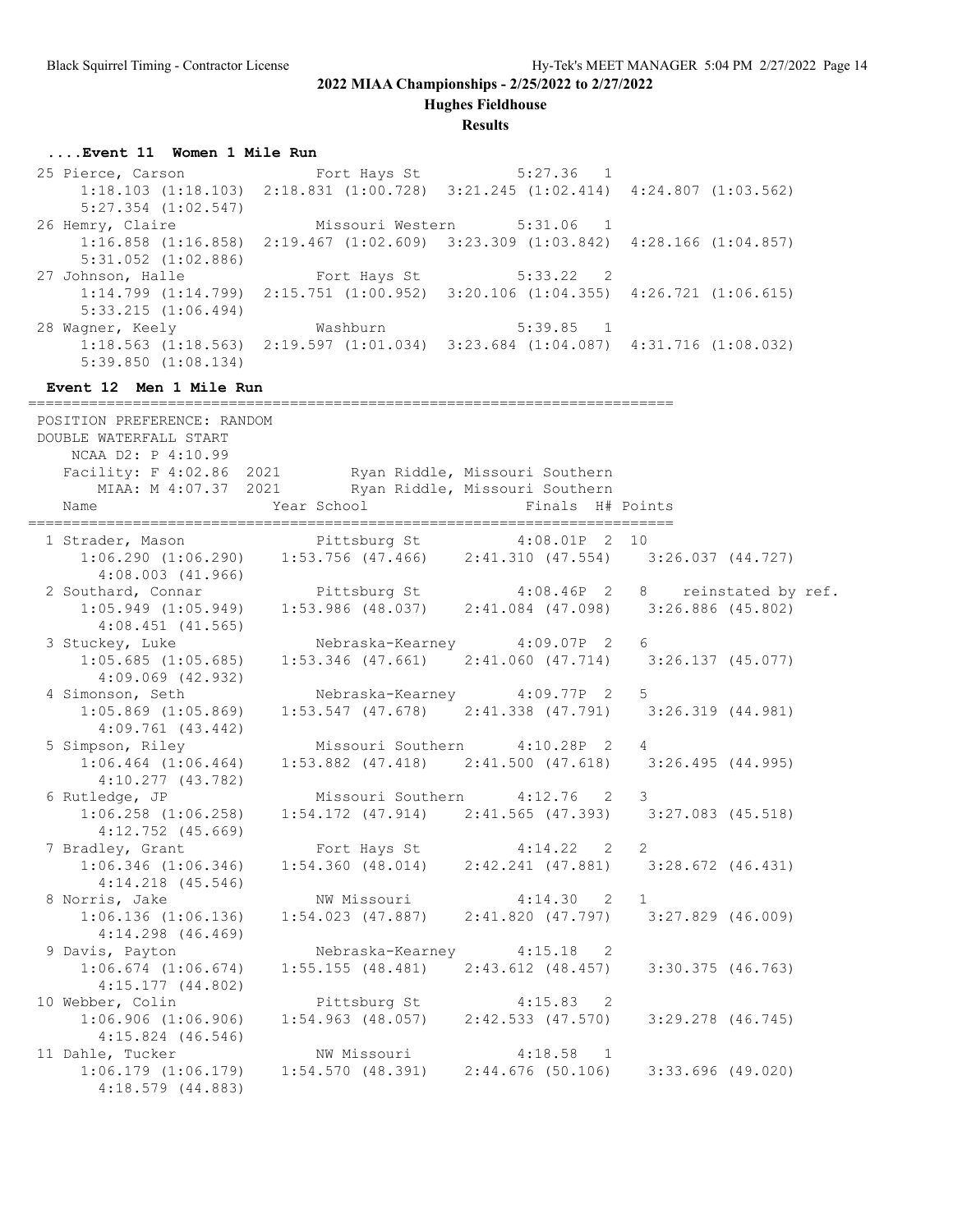**Hughes Fieldhouse**

#### **Results**

### **....Event 12 Men 1 Mile Run**

| 12 Gray, Nathan         | Washburn            |                                         |             | 4:18.88 2           |                       |  |
|-------------------------|---------------------|-----------------------------------------|-------------|---------------------|-----------------------|--|
| $1:06.842$ $(1:06.842)$ |                     | $1:55.172$ (48.330) $2:43.688$ (48.516) |             |                     | $3:31.949$ (48.261)   |  |
| $4:18.876$ (46.927)     |                     |                                         |             |                     |                       |  |
| 13 Finley, Zachary      |                     | Missouri Southern 4:19.03 2             |             |                     |                       |  |
| $1:06.976$ $(1:06.976)$ |                     | $1:55.320$ (48.344) 2:43.975 (48.655)   |             |                     | $3:32.230$ $(48.255)$ |  |
| $4:19.028$ $(46.798)$   |                     |                                         |             |                     |                       |  |
| 14 France, Justyn       |                     | Emporia St                              | $4:19.18$ 1 |                     |                       |  |
| $1:03.039$ $(1:03.039)$ |                     | $1:51.112$ (48.073) $2:40.689$ (49.577) |             |                     | $3:30.550$ (49.861)   |  |
| $4:19.174$ $(48.624)$   |                     |                                         |             |                     |                       |  |
| 15 Wright, Andrew       |                     | Missouri Western 4:21.42                |             | $\overline{1}$      |                       |  |
| $1:05.620$ $(1:05.620)$ |                     | $1:54.821$ (49.201) $2:44.951$ (50.130) |             |                     | 3:36.660(51.709)      |  |
| $4:21.417$ $(44.757)$   |                     |                                         |             |                     |                       |  |
| 16 Vallejo, Carlos      |                     | Rogers State                            | $4:21.59$ 1 |                     |                       |  |
| $1:06.774$ $(1:06.774)$ |                     | $1:55.461$ (48.687) $2:45.720$ (50.259) |             |                     | $3:34.669$ $(48.949)$ |  |
| $4:21.588$ $(46.919)$   |                     |                                         |             |                     |                       |  |
| 17 Morch, Gustav        | Washburn            |                                         |             | 4:22.04<br>$\sim$ 1 |                       |  |
| $1:04.849$ $(1:04.849)$ |                     | $1:53.938$ (49.089)                     |             | 2:44.906(50.968)    | $3:34.505$ (49.599)   |  |
| $4:22.037$ $(47.532)$   |                     |                                         |             |                     |                       |  |
| 18 Ecord, Kael          | Washburn            |                                         |             | 4:23.22 1           |                       |  |
| $1:05.041$ $(1:05.041)$ |                     | $1:54.466$ (49.425)                     |             | $2:44.518$ (50.052) | $3:34.623$ (50.105)   |  |
| 4:23.215(48.592)        |                     |                                         |             |                     |                       |  |
| 19 Jackson, Dominic     | Emporia St          |                                         | $4:23.24$ 1 |                     |                       |  |
| $1:06.029$ $(1:06.029)$ | $1:55.285$ (49.256) |                                         |             | 2:45.757(50.472)    | $3:36.979$ $(51.222)$ |  |
| $4:23.234$ $(46.255)$   |                     |                                         |             |                     |                       |  |
| 20 Wilson, Kory         |                     | Rogers State                            |             | $4:23.38$ 1         |                       |  |
| $1:06.491$ $(1:06.491)$ |                     | $1:55.152$ $(48.661)$                   |             | 2:45.411(50.259)    | $3:34.962$ (49.551)   |  |
| $4:23.374$ $(48.412)$   |                     |                                         |             |                     |                       |  |
| 21 Maher, Brady         |                     | Central Missouri 4:23.48 1              |             |                     |                       |  |
| $1:04.596$ $(1:04.596)$ |                     | $1:54.241$ (49.645) $2:45.366$ (51.125) |             |                     | 3:36.211(50.845)      |  |
| $4:23.479$ $(47.268)$   |                     |                                         |             |                     |                       |  |
| 22 Finger, Evan         |                     | Central Missouri 4:27.14 1              |             |                     |                       |  |
| $1:05.408$ $(1:05.408)$ |                     | $1:54.952$ (49.544) $2:45.960$ (51.008) |             |                     | $3:37.221$ $(51.261)$ |  |
| $4:27.136$ (49.915)     |                     |                                         |             |                     |                       |  |
| 23 Rokusek, Henry       |                     | Emporia St                              |             | $4:29.44$ 1         |                       |  |
| $1:05.660$ $(1:05.660)$ |                     | $1:54.684$ (49.024)                     |             | 2:45.222(50.538)    | $3:36.153$ (50.931)   |  |
| 4:29.435 (53.282)       |                     |                                         |             |                     |                       |  |
| 24 Westhoff, Aaron      |                     | Central Missouri 4:33.73 1              |             |                     |                       |  |
| $1:04.542$ $(1:04.542)$ |                     | $1:53.670$ (49.128) $2:45.673$ (52.003) |             |                     | 3:38.423 (52.750)     |  |
| 4:33.727(55.304)        |                     |                                         |             |                     |                       |  |
| 25 Carrasco, Caleb      |                     | Fort Hays St 4:38.88                    |             | $\overline{1}$      |                       |  |
| $1:06.240$ $(1:06.240)$ |                     | $1:55.585$ (49.345) $2:46.920$ (51.335) |             |                     | $3:41.246$ (54.326)   |  |
| 4:38.871(57.625)        |                     |                                         |             |                     |                       |  |
| -- Gorham, Riley        |                     | Missouri Western                        |             | DNF<br>2            |                       |  |
| $1:06.078$ $(1:06.078)$ | $1:53.806$ (47.728) |                                         |             |                     |                       |  |

### **Event 13 Women 3000 Meter Run**

========================================================================== POSITIONS RANDOM DOUBLE WATERFALL START NCAA D2: P 9:58.36 Facility: F 9:43.53 2022 Lindsay Cunningham, Winona St MIAA: M 9:53.12 2015 Jessica Macy, Pittsburg St Name  $Year School$  Finals H# Points ==========================================================================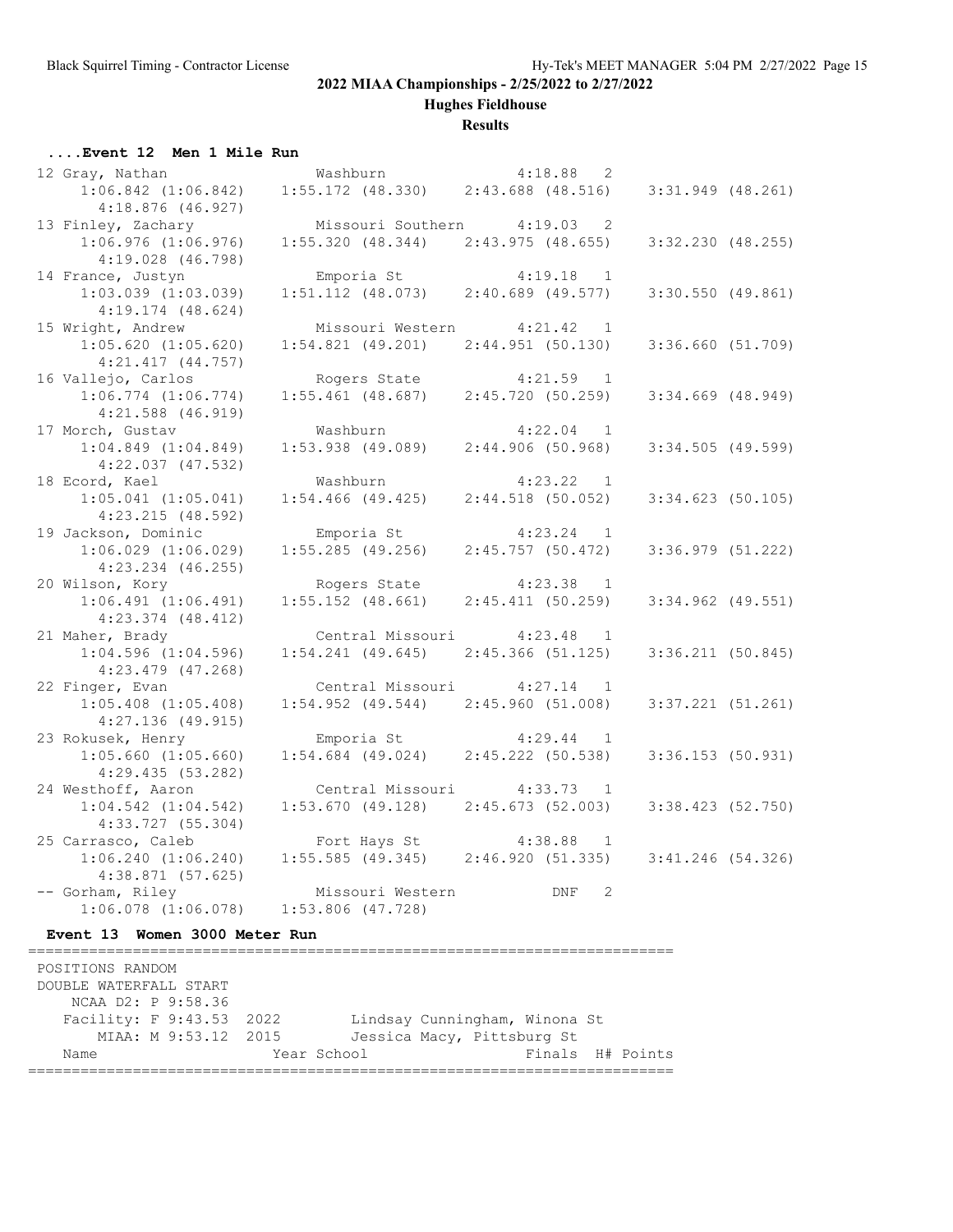**Hughes Fieldhouse**

## **Results**

## **....Event 13 Women 3000 Meter Run**

| 1 Ramsey, Jenna (2008) Emporiant St 9:49.28M 2 |                                                                          |                                                                         | 10                      |
|------------------------------------------------|--------------------------------------------------------------------------|-------------------------------------------------------------------------|-------------------------|
|                                                | $-55.852$ (55.852) 1:53.691 (57.839) 2:51.549 (57.858) 3:50.246 (58.697) |                                                                         |                         |
| 4:49.875(59.629)                               | $5:50.155$ $(1:00.280)$                                                  | $6:50.625$ $(1:00.470)$                                                 | $7:51.642$ $(1:01.017)$ |
| $8:52.172$ $(1:00.530)$                        | 9:49.274(57.102)                                                         |                                                                         |                         |
| 2 Mortensen, Sierra                            | Washburn                                                                 | $10:01.35$ 2                                                            | 8 <sup>8</sup>          |
| 58.980 (58.980)                                |                                                                          | 1:59.829 (1:00.849) 3:01.508 (1:01.679) 4:01.829 (1:00.321)             |                         |
| $5:01.589$ (59.760)                            | $6:01.701$ $(1:00.112)$                                                  | $7:02.954$ $(1:01.253)$ $8:05.600$ $(1:02.646)$                         |                         |
| 9:04.315(58.715)                               | 10:01.350(57.035)                                                        |                                                                         |                         |
| 3 Nash, Madison                                |                                                                          | Missouri Western 10:04.60 2 6                                           |                         |
| 58.047 (58.047)                                | $1:57.469$ (59.422)                                                      | 2:57.653 (1:00.184) 3:58.137 (1:00.484)                                 |                         |
| 4:58.675(1:00.538)                             | $6:00.228$ $(1:01.553)$                                                  | $7:02.416$ $(1:02.188)$ $8:05.475$ $(1:03.059)$                         |                         |
| $9:06.224$ $(1:00.749)$                        | 10:04.591(58.367)                                                        |                                                                         |                         |
| 4 Cunningham, Caroline                         |                                                                          | NW Missouri 10:06.00 2 5                                                |                         |
| 59.711 (59.711)                                |                                                                          | $2:00.436$ (1:00.725) $3:01.124$ (1:00.688) $4:01.521$ (1:00.397)       |                         |
|                                                | $5:01.978$ $(1:00.457)$ $6:03.830$ $(1:01.852)$ $7:07.927$ $(1:04.097)$  |                                                                         | $8:10.483$ $(1:02.556)$ |
| 9:12.140(1:01.657)                             | 10:05.998 (53.858)                                                       |                                                                         |                         |
| 5 Bach, Maddie                                 |                                                                          | Nebraska-Kearney 10:06.48 2 4                                           |                         |
| $1:00.106$ $(1:00.106)$                        | 2:00.587(1:00.481)                                                       | $3:01.258$ $(1:00.671)$ $4:01.677$ $(1:00.419)$                         |                         |
| 5:00.988(59.311)                               | 6:00.529(59.541)                                                         | 7:02.665 (1:02.136) 8:05.347 (1:02.682)                                 |                         |
|                                                | $9:06.445$ $(1:01.098)$ $10:06.474$ $(1:00.029)$                         |                                                                         |                         |
| 6 Owens, Amber                                 |                                                                          | NW Missouri 10:06.84 2 3                                                |                         |
| 58.360 (58.360)                                | $1:57.941$ (59.581) $2:57.887$ (59.946) $3:58.272$ (1:00.385)            |                                                                         |                         |
| $4:58.799$ $(1:00.527)$                        | $6:00.357$ $(1:01.558)$                                                  | 7:02.721 (1:02.364) 8:05.826 (1:03.105)                                 |                         |
| $9:07.961$ $(1:02.135)$                        | 10:06.835(58.874)                                                        |                                                                         |                         |
| 7 Honeyman, Hannah                             |                                                                          | Pittsburg St 10:09.20 2 2                                               |                         |
| 59.458 (59.458)                                |                                                                          | 2:00.184 (1:00.726) 3:01.472 (1:01.288) 4:02.252 (1:00.780)             |                         |
| 5:03.117(1:00.865)                             | $6:04.893$ $(1:01.776)$                                                  | 7:07.370(1:02.477)                                                      | $8:10.984$ $(1:03.614)$ |
| $9:13.478$ $(1:02.494)$                        | 10:09.191 (55.713)                                                       |                                                                         |                         |
| 8 Bonsall, Grace                               |                                                                          | Nebraska-Kearney 10:10.27 2 1                                           |                         |
| $1:00.215$ $(1:00.215)$                        | $2:01.379$ $(1:01.164)$                                                  | $3:01.759$ $(1:00.380)$ $4:02.056$ $(1:00.297)$                         |                         |
| $5:02.499$ $(1:00.443)$                        | $6:03.440$ $(1:00.941)$                                                  | 7:05.726 (1:02.286) 8:07.838 (1:02.112)                                 |                         |
| $9:10.503$ $(1:02.665)$                        | $10:10.269$ (59.766)                                                     |                                                                         |                         |
| 9 Reinke, Destiny                              |                                                                          | Nebraska-Kearney 10:13.51<br>$\overline{\phantom{0}}^2$                 |                         |
| 58.703 (58.703)                                | $1:59.221$ $(1:00.518)$                                                  | $3:00.501$ $(1:01.280)$ $4:01.656$ $(1:01.155)$                         |                         |
| $5:02.679$ $(1:01.023)$                        | $6:04.282$ $(1:01.603)$                                                  | $7:08.166$ $(1:03.884)$                                                 | 8:11.904 (1:03.738)     |
| $9:15.242$ $(1:03.338)$                        | $10:13.509$ (58.267)                                                     |                                                                         |                         |
| 10 Stewart, Abigail                            | Fort Hays St                                                             | $10:13.59$ 1                                                            |                         |
| 58.199 (58.199)                                |                                                                          | $1:59.232$ $(1:01.033)$ $3:01.049$ $(1:01.817)$ $4:03.218$ $(1:02.169)$ |                         |
| $5:06.008$ $(1:02.790)$                        | 6:09.130(1:03.122)                                                       | $7:13.044$ $(1:03.914)$                                                 | 8:15.493(1:02.449)      |
| $9:17.014$ $(1:01.521)$                        | $10:13.588$ (56.574)                                                     |                                                                         |                         |
| 11 Byrd, Katie                                 | Rogers State                                                             | 10:18.34<br>$\mathbf{1}$                                                |                         |
| 58.559 (58.559)                                | $1:59.939$ $(1:01.380)$                                                  | $3:01.787$ $(1:01.848)$                                                 | $4:03.693$ $(1:01.906)$ |
| $5:06.288$ $(1:02.595)$                        | $6:09.009$ $(1:02.721)$                                                  | $7:12.969$ $(1:03.960)$                                                 | 8:16.077(1:03.108)      |
| 9:19.937(1:03.860)                             | 10:18.331(58.394)                                                        |                                                                         |                         |
| 12 Dick, Marissa                               | Pittsburg St                                                             | 10:19.28<br>$\overline{\phantom{0}}^2$                                  |                         |
| 59.958 (59.958)                                | $2:01.006$ $(1:01.048)$                                                  | $3:02.012$ $(1:01.006)$                                                 | $4:03.538$ $(1:01.526)$ |
| $5:06.159$ $(1:02.621)$                        | $6:10.131$ $(1:03.972)$                                                  | 7:14.431(1:04.300)                                                      | 8:18.538(1:04.107)      |
| $9:22.434$ $(1:03.896)$                        | $10:19.278$ (56.844)                                                     |                                                                         |                         |
| 13 Hanson, Harlie                              | Central Oklahoma                                                         | 10:20.15<br>$\overline{\phantom{0}}^2$                                  |                         |
| $1:00.063$ $(1:00.063)$                        | $2:02.412$ $(1:02.349)$                                                  | $3:02.638$ $(1:00.226)$ $4:03.948$ $(1:01.310)$                         |                         |
| $5:06.867$ $(1:02.919)$                        | $6:09.427$ $(1:02.560)$                                                  | 7:13.035(1:03.608)                                                      | 8:16.331(1:03.296)      |
|                                                | $9:19.545$ $(1:03.214)$ $10:20.147$ $(1:00.602)$                         |                                                                         |                         |
| 14 DeAngelis, Brianna                          | Rogers State                                                             | 10:22.41<br>$\overline{\phantom{0}}^2$                                  |                         |
| 59.650 (59.650)                                | $2:01.840$ $(1:02.190)$                                                  | $3:02.847$ $(1:01.007)$                                                 | $4:05.273$ $(1:02.426)$ |
| $5:09.039$ $(1:03.766)$                        | $6:13.348$ $(1:04.309)$                                                  | 7:16.343 (1:02.995) 8:20.378 (1:04.035)                                 |                         |
| $9:25.913$ $(1:05.535)$                        | 10:22.409 (56.496)                                                       |                                                                         |                         |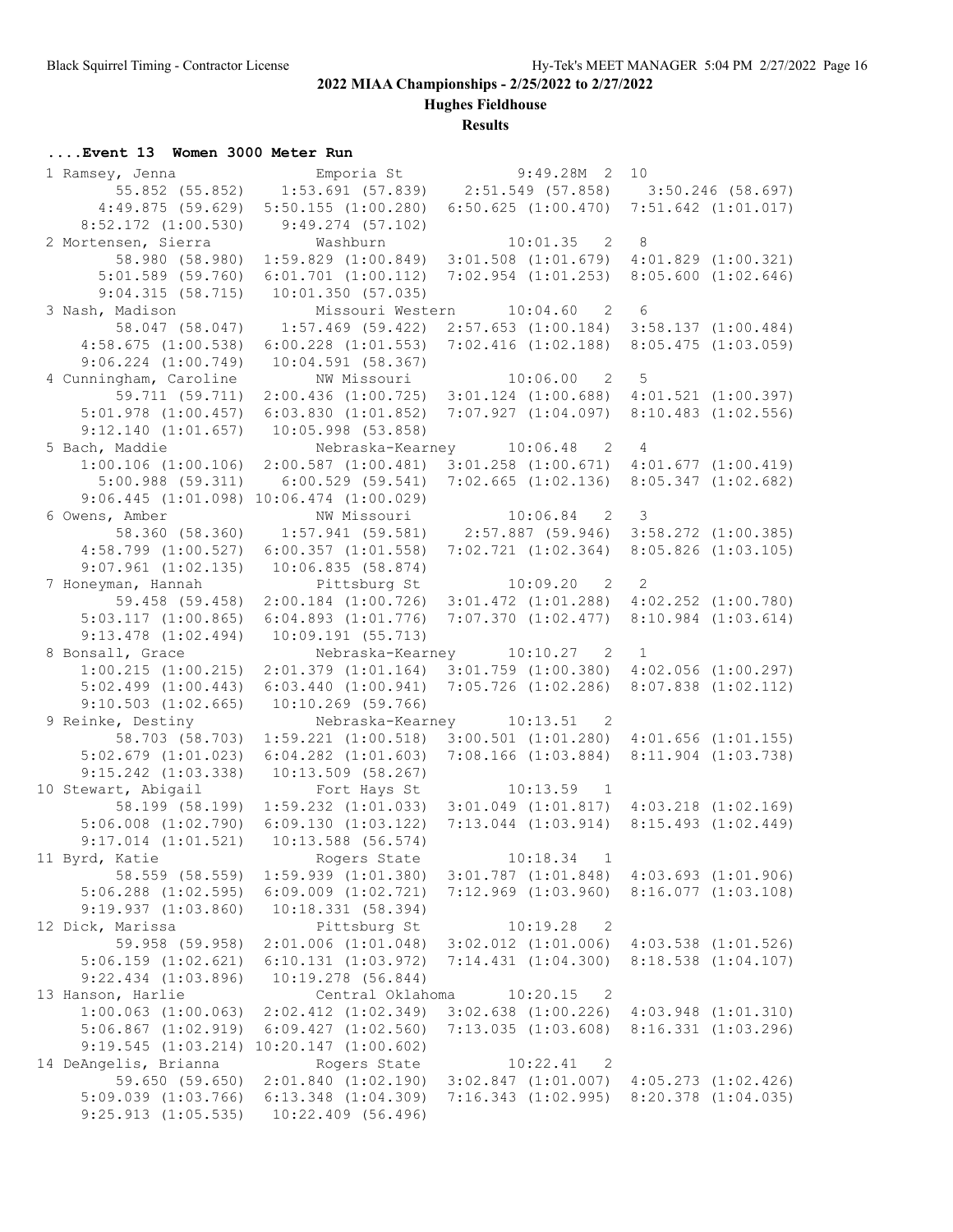**Hughes Fieldhouse**

## **Results**

## **....Event 13 Women 3000 Meter Run**

| 15 Johnson, Lily        | Washburn                                                                    | $10:22.93$ 2                                    |                                                 |
|-------------------------|-----------------------------------------------------------------------------|-------------------------------------------------|-------------------------------------------------|
| $1:00.386$ $(1:00.386)$ | $2:02.088$ $(1:01.702)$                                                     | $3:02.953$ $(1:00.865)$                         | $4:05.866$ $(1:02.913)$                         |
| $5:08.080$ $(1:02.214)$ | $6:12.111$ $(1:04.031)$                                                     | $7:17.220$ $(1:05.109)$                         | $8:22.731$ $(1:05.511)$                         |
| $9:26.727$ $(1:03.996)$ | $10:22.929$ (56.202)                                                        |                                                 |                                                 |
| 16 Bradshaw, Madison    | Rogers State                                                                | 10:26.12<br>$\overline{1}$                      |                                                 |
| 58.697 (58.697)         | $1:59.646$ $(1:00.949)$                                                     | $3:01.378$ $(1:01.732)$ $4:03.976$ $(1:02.598)$ |                                                 |
| $5:08.118$ $(1:04.142)$ | $6:13.660$ $(1:05.542)$                                                     |                                                 | $7:19.699$ $(1:06.039)$ $8:25.032$ $(1:05.333)$ |
| $9:29.225$ $(1:04.193)$ | 10:26.113(56.888)                                                           |                                                 |                                                 |
| 17 Butts, Gloria        | Rogers State                                                                | 10:32.14<br>$\overline{1}$                      |                                                 |
| 59.524 (59.524)         | $2:02.370$ $(1:02.846)$                                                     | $3:05.223$ $(1:02.853)$                         | $4:09.126$ $(1:03.903)$                         |
| $5:12.336$ $(1:03.210)$ | $6:16.988$ $(1:04.652)$                                                     | 7:22.077(1:05.089)                              | $8:28.159$ $(1:06.082)$                         |
| $9:33.220$ $(1:05.061)$ | 10:32.139 (58.919)                                                          |                                                 |                                                 |
| 18 Gillen, Megan        |                                                                             | Missouri Western 10:32.62 2                     |                                                 |
|                         | 59.346 (59.346) 1:59.531 (1:00.185)                                         | $3:01.459$ $(1:01.928)$                         | $4:03.033$ $(1:01.574)$                         |
|                         | $6:10.458$ $(1:03.805)$                                                     | 7:16.630(1:06.172)                              |                                                 |
| 5:06.653(1:03.620)      |                                                                             |                                                 | $8:22.616$ $(1:05.986)$                         |
|                         | $9:28.275$ $(1:05.659)$ $10:32.618$ $(1:04.343)$                            |                                                 |                                                 |
| 19 Lopez, Jenari        |                                                                             | Missouri Southern 10:37.18<br>$\overline{1}$    |                                                 |
|                         | 59.237 (59.237) 2:00.374 (1:01.137)                                         | $3:02.338$ $(1:01.964)$ $4:04.516$ $(1:02.178)$ |                                                 |
|                         | $5:08.377$ $(1:03.861)$ $6:13.851$ $(1:05.474)$                             | 7:20.169 (1:06.318) 8:27.768 (1:07.599)         |                                                 |
|                         | $9:35.576$ $(1:07.808)$ $10:37.173$ $(1:01.597)$                            |                                                 |                                                 |
| 20 Wood, Tori           | Rogers State                                                                | 10:37.22<br>$\blacksquare$                      |                                                 |
| $1:00.173$ $(1:00.173)$ |                                                                             | $2:03.151$ $(1:02.978)$ $3:06.969$ $(1:03.818)$ | $4:10.591$ $(1:03.622)$                         |
| $5:15.453$ $(1:04.862)$ | $6:21.815$ $(1:06.362)$                                                     | $7:27.708$ $(1:05.893)$                         | $8:33.480$ $(1:05.772)$                         |
| $9:38.647$ $(1:05.167)$ | 10:37.211(58.564)                                                           |                                                 |                                                 |
| 21 Hammeke, Erin        | Pittsburg St                                                                | $10:37.70$ 2                                    |                                                 |
| 59.936 (59.936)         | $2:02.056$ $(1:02.120)$                                                     | $3:04.969$ $(1:02.913)$                         | $4:08.261$ $(1:03.292)$                         |
| 5:13.471(1:05.210)      | $6:17.831$ $(1:04.360)$                                                     | $7:25.269$ $(1:07.438)$                         | 8:31.797 (1:06.528)                             |
| $9:37.856$ $(1:06.059)$ | 10:37.696 (59.840)                                                          |                                                 |                                                 |
| 22 Castle, Tori         | NW Missouri                                                                 | $10:41.47$ 1                                    |                                                 |
|                         | 59.078 (59.078) 2:01.233 (1:02.155) 3:04.325 (1:03.092) 4:08.807 (1:04.482) |                                                 |                                                 |
| $5:13.137$ $(1:04.330)$ | 6:18.856(1:05.719)                                                          |                                                 | $7:26.129$ $(1:07.273)$ $8:33.431$ $(1:07.302)$ |
|                         | $9:40.606$ $(1:07.175)$ $10:41.470$ $(1:00.864)$                            |                                                 |                                                 |
| 23 Navarro, Brooke      | Fort Hays St                                                                | 10:48.62<br>$\blacksquare$                      |                                                 |
|                         | 59.190 (59.190) 2:01.478 (1:02.288)                                         | $3:03.366$ $(1:01.888)$                         | $4:07.398$ $(1:04.032)$                         |
| $5:11.212$ $(1:03.814)$ | $6:15.840$ $(1:04.628)$                                                     | $7:22.707$ $(1:06.867)$                         | 8:30.589 (1:07.882)                             |
|                         | 9:39.126 (1:08.537) 10:48.616 (1:09.490)                                    |                                                 |                                                 |
| 24 Henderson, Kelie     |                                                                             | Missouri Southern 10:51.47 2                    |                                                 |
|                         | 59.143 (59.143) 2:00.000 (1:00.857)                                         |                                                 | $3:02.181$ $(1:02.181)$ $4:05.473$ $(1:03.292)$ |
|                         | $5:11.268$ $(1:05.795)$ $6:18.254$ $(1:06.986)$                             | $7:26.231$ $(1:07.977)$                         | $8:35.934$ $(1:09.703)$                         |
|                         | $9:43.388$ $(1:07.454)$ $10:51.463$ $(1:08.075)$                            |                                                 |                                                 |
| 25 Vesely, Verena       | Washburn                                                                    | 10:59.54<br>$\mathbf{1}$                        |                                                 |
| 1:01.815(1:01.815)      | $2:07.136$ $(1:05.321)$                                                     | $3:13.223$ $(1:06.087)$                         | 4:19.485(1:06.262)                              |
| $5:26.729$ $(1:07.244)$ | $6:34.115$ $(1:07.386)$                                                     | $7:42.563$ $(1:08.448)$                         | 8:51.355(1:08.792)                              |
|                         | 9:58.748 (1:07.393) 10:59.537 (1:00.789)                                    |                                                 |                                                 |
| 26 Hummingbird, Arizona | Central Oklahoma                                                            | 10:59.55<br>1                                   |                                                 |
| $1:01.551$ $(1:01.551)$ | $2:07.427$ $(1:05.876)$                                                     | $3:13.589$ $(1:06.162)$                         | $4:20.132$ $(1:06.543)$                         |
| $5:27.024$ $(1:06.892)$ | $6:34.301$ $(1:07.277)$                                                     | $7:42.834$ $(1:08.533)$                         | $8:50.809$ $(1:07.975)$                         |
|                         | $9:56.305$ $(1:05.496)$ $10:59.541$ $(1:03.236)$                            |                                                 |                                                 |
| 27 Karjala, Kaitlyn     | Emporia St                                                                  | 11:02.42<br>$\overline{1}$                      |                                                 |
| 59.783 (59.783)         | 2:02.796(1:03.013)                                                          |                                                 | $3:06.704$ $(1:03.908)$ $4:12.366$ $(1:05.662)$ |
| 5:20.196(1:07.830)      | 6:29.130(1:08.934)                                                          | $7:38.756$ $(1:09.626)$ $8:48.929$ $(1:10.173)$ |                                                 |
|                         | $9:57.770$ $(1:08.841)$ $11:02.413$ $(1:04.643)$                            |                                                 |                                                 |
|                         |                                                                             |                                                 |                                                 |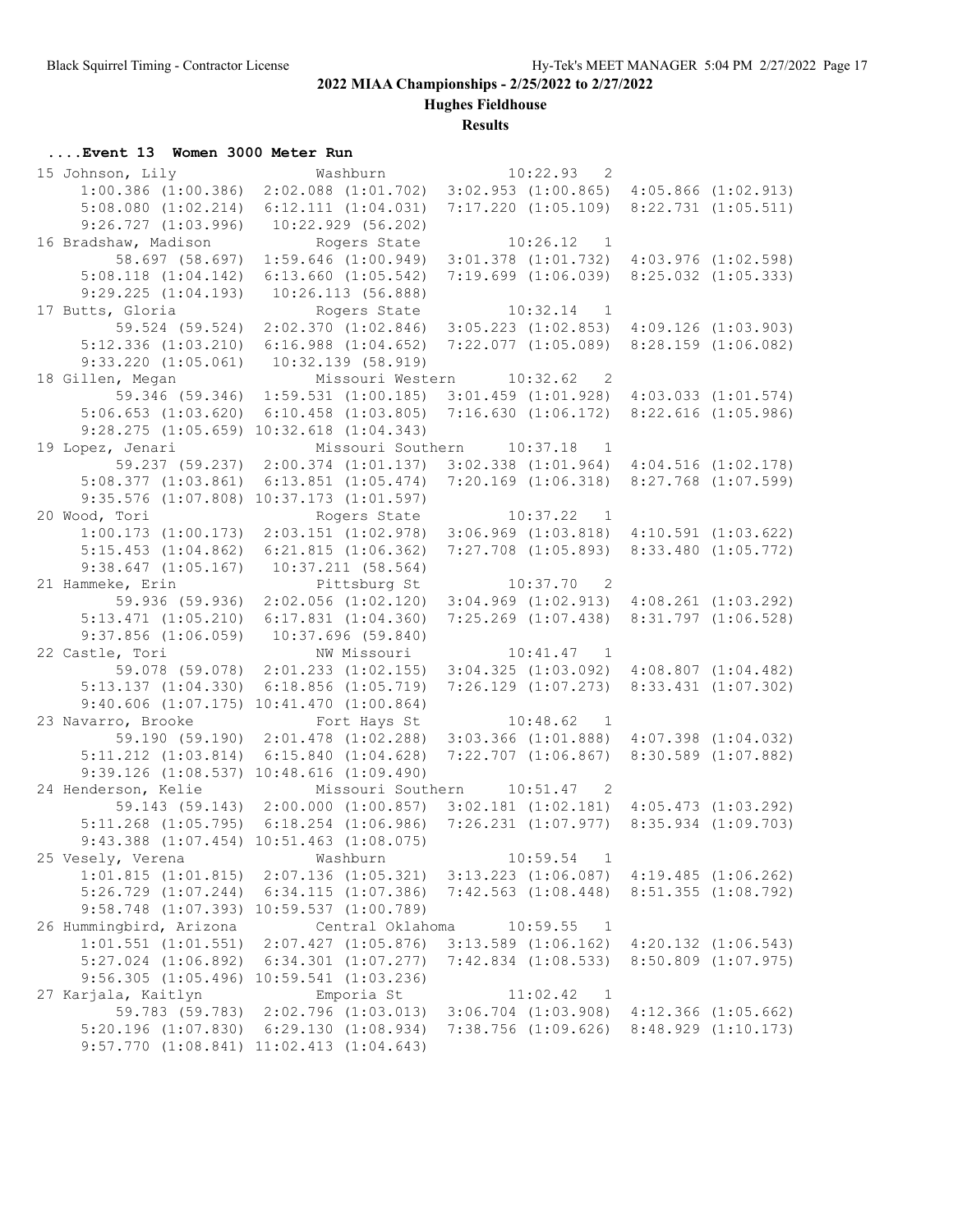**Hughes Fieldhouse**

**Results**

### **....Event 13 Women 3000 Meter Run**

28 Weber, Eve Washburn 11:12.23 1 1:01.541 (1:01.541) 2:07.576 (1:06.035) 3:13.377 (1:05.801) 4:19.855 (1:06.478) 5:27.748 (1:07.893) 6:36.124 (1:08.376) 7:46.172 (1:10.048) 8:56.424 (1:10.252) 10:05.856 (1:09.432) 11:12.222 (1:06.366) -- Goos, Allison Missouri Western DNF 1 58.835 (58.835) 2:00.104 (1:01.269) 3:02.039 (1:01.935) 4:05.548 (1:03.509) 5:11.512 (1:05.964) 6:19.343 (1:07.831) 7:29.302 (1:09.959) -- Kuffel, Gretchen Fort Hays St DNS 2 -- Dawson, Kate and Pittsburg St DNS 1 -- Johnson, Halle Tort Hays St DNS 1 -- Moore, Trinity **Pittsburg St CONS** 1 **Event 14 Men 3000 Meter Run** ========================================================================== POSITIONS RANDOM DOUBLE WATERFALL START NCAA D2: P 8:21.16 Facility: F 7:58.08 2022 Ryan Riddle, Missouri Southern MIAA: M 8:13.74 2021 Ryan Riddle, Missouri Southern Name Year School Finals H# Points ========================================================================== 1 Riddle, Ryan Missouri Southern 8:06.33M 2 10 51.184 (51.184) 1:38.570 (47.386) 2:25.177 (46.607) 3:12.792 (47.615) 4:05.039 (52.247) 4:51.745 (46.706) 5:39.298 (47.553) 6:28.440 (49.142) 7:18.614 (50.174) 8:06.321 (47.707) 2 Smith, Reece NW Missouri 8:11.03M 2 8 50.215 (50.215) 1:38.356 (48.141) 2:26.542 (48.186) 3:18.664 (52.122) 4:12.100 (53.436) 5:02.529 (50.429) 5:52.552 (50.023) 6:42.335 (49.783) 7:29.654 (47.319) 8:11.022 (41.368) 3 Grahn, Bryce Pittsburg St 8:12.99M 2 6 50.000 (50.000) 1:38.075 (48.075) 2:26.211 (48.136) 3:18.383 (52.172) 4:11.892 (53.509) 5:02.371 (50.479) 5:52.258 (49.887) 6:41.707 (49.449) 7:29.442 (47.735) 8:12.985 (43.543) 4 Bach, Myles Nebraska-Kearney 8:16.46P 2 5 49.635 (49.635) 1:40.583 (50.948) 2:31.336 (50.753) 3:21.626 (50.290) 4:11.639 (50.013) 5:01.559 (49.920) 5:51.821 (50.262) 6:41.472 (49.651) 7:30.006 (48.534) 8:16.459 (46.453) 5 Rutledge, JP Missouri Southern 8:16.76P 2 4 51.903 (51.903) 1:41.439 (49.536) 2:31.117 (49.678) 3:21.013 (49.896) 4:12.284 (51.271) 5:02.753 (50.469) 5:52.798 (50.045) 6:42.022 (49.224) 7:30.664 (48.642) 8:16.757 (46.093) 6 Arens, Ben Nebraska-Kearney 8:18.48P 2 3 50.644 (50.644) 1:41.046 (50.402) 2:31.294 (50.248) 3:21.266 (49.972) 4:11.872 (50.606) 5:02.264 (50.392) 5:53.394 (51.130) 6:43.213 (49.819) 7:32.928 (49.715) 8:18.471 (45.543) 7 Schmidt, Robbie Fort Hays St 8:18.93P 2 2 51.460 (51.460) 1:40.957 (49.497) 2:30.625 (49.668) 3:20.309 (49.684) 4:11.473 (51.164) 5:01.715 (50.242) 5:51.993 (50.278) 6:41.838 (49.845) 7:31.330 (49.492) 8:18.922 (47.592) 8 Zaner, Braden Pittsburg St 8:19.65P 2 1 51.122 (51.122) 1:41.851 (50.729) 2:31.785 (49.934) 3:21.806 (50.021) 4:12.864 (51.058) 5:03.290 (50.426) 5:54.026 (50.736) 6:43.683 (49.657) 7:32.732 (49.049) 8:19.647 (46.915)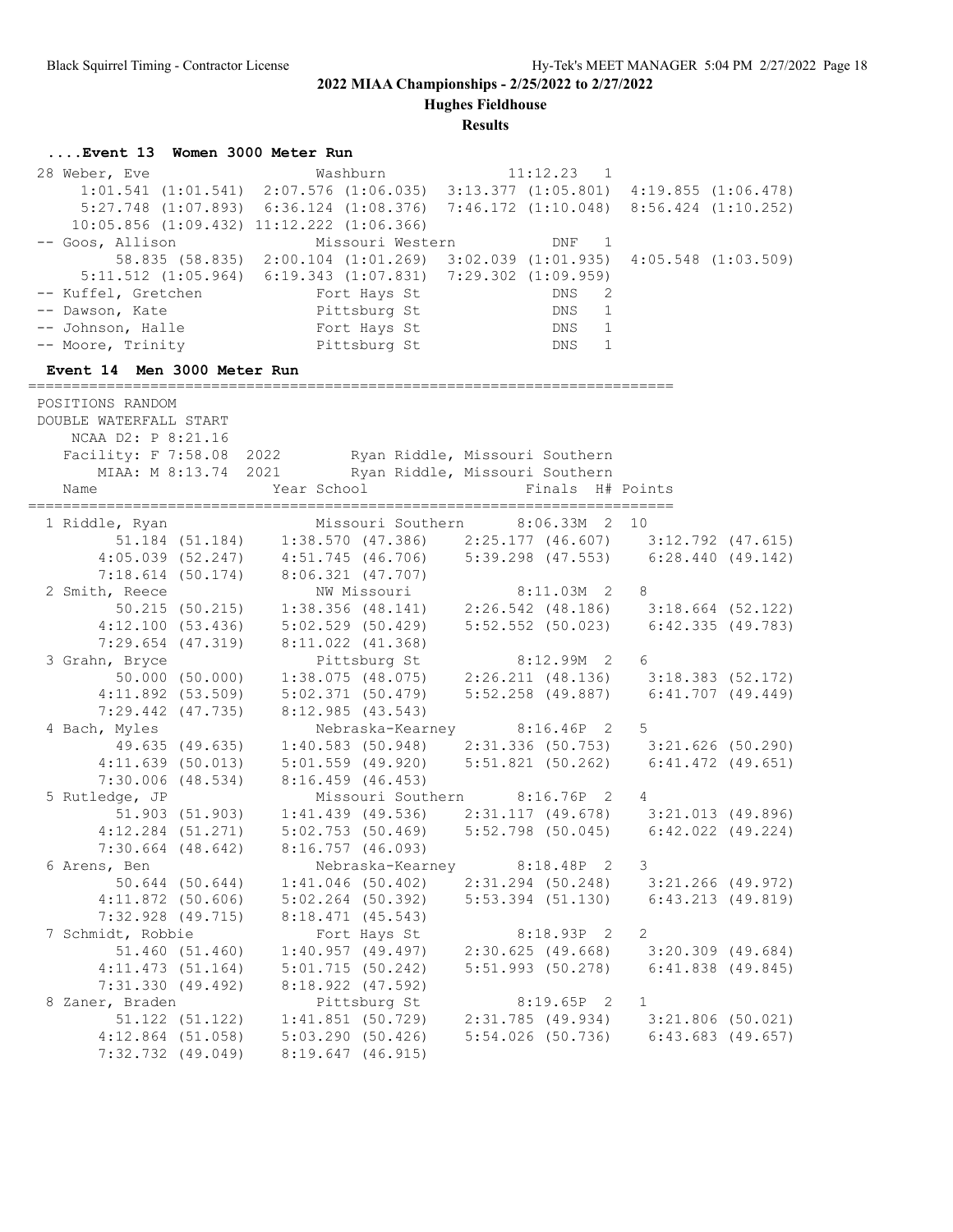**Hughes Fieldhouse**

### **Results**

## **....Event 14 Men 3000 Meter Run**

| 9 Kirk, Alex                        |                                                       | Central Missouri 8:23.34 2                 |                       |
|-------------------------------------|-------------------------------------------------------|--------------------------------------------|-----------------------|
| 51.010(51.010)                      | $1:40.899$ (49.889) $2:30.394$ (49.495)               |                                            | $3:20.571$ (50.177)   |
| $4:11.904$ (51.333)                 | 5:02.597(50.693)                                      | $5:53.587$ (50.990)                        | $6:43.878$ (50.291)   |
| $7:33.638$ $(49.760)$               | $8:23.332$ $(49.694)$                                 |                                            |                       |
| 10 Simpson, Riley                   | Missouri Southern 8:26.10                             | $\overline{\phantom{0}}^2$                 |                       |
| 51.305 (51.305)                     | 1:41.345(50.040)                                      | 2:29.968 (48.623)                          | $3:19.841$ (49.873)   |
| 4:11.699(51.858)                    | $5:02.049$ (50.350)                                   | $5:53.122$ (51.073)                        | 6:45.156(52.034)      |
| 7:38.816(53.660)                    | $8:26.094$ (47.278)                                   |                                            |                       |
| 11 Oglesby, Matthew                 | Pittsburg St                                          | $8:27.58$ 2                                |                       |
| 50.457 (50.457)                     | $1:39.587$ (49.130) $2:29.288$ (49.701)               |                                            | $3:20.058$ (50.770)   |
| $4:12.361$ (52.303)                 | $5:03.029$ $(50.668)$                                 | 5:53.805 (50.776)                          | 6:44.524(50.719)      |
| 7:37.309 (52.785)                   | $8:27.580$ (50.271)                                   |                                            |                       |
| 12 Ozee, Jared                      | Missouri Southern 8:31.86 2                           |                                            |                       |
| 51.842 (51.842)                     | $1:41.796$ (49.954) $2:31.021$ (49.225)               |                                            | $3:21.464$ (50.443)   |
| $4:12.447$ (50.983)                 | $5:02.801$ (50.354)                                   | 5:54.246(51.445)                           | $6:45.882$ (51.636)   |
| 7:40.476(54.594)                    | 8:31.860 (51.384)                                     |                                            |                       |
| 13 Korir, Paul                      |                                                       | Central Missouri 8:33.87 2                 |                       |
| 52.153 (52.153)                     | $1:41.203$ (49.050)                                   | 2:31.574 (50.371)                          | $3:22.107$ (50.533)   |
| $4:13.061$ (50.954)                 | 5:04.677(51.616)                                      | $5:57.132$ (52.455)                        | 6:51.211(54.079)      |
| 7:44.274 (53.063)                   | $8:33.865$ (49.591)                                   |                                            |                       |
| 14 Kibet, David                     | Washburn                                              | $8:34.53$ 1                                |                       |
| 52.065 (52.065)                     | $1:44.149$ (52.084) $2:36.006$ (51.857)               |                                            | $3:27.634$ (51.628)   |
| $4:19.584$ (51.950)                 | 5:11.486(51.902)                                      | 6:02.758(51.272)                           | $6:54.338$ $(51.580)$ |
| $7:46.248$ (51.910)                 | 8:34.530 (48.282)                                     |                                            |                       |
| 15 Vrooman, Justin                  |                                                       | Nebraska-Kearney 8:35.43 2                 |                       |
| 50.893 (50.893)                     | $1:41.559$ (50.666) $2:31.513$ (49.954)               |                                            | $3:20.777$ (49.264)   |
| 4:12.596(51.819)                    | 5:03.920(51.324)                                      | $5:55.703$ (51.783)                        | 6:48.665(52.962)      |
| 7:43.351(54.686)                    | 8:35.427(52.076)                                      |                                            |                       |
| 16 Stinnett, Jackson                | Rogers State                                          | $8:36.49$ 1                                |                       |
| 51.039 (51.039)                     | $1:43.568$ (52.529)                                   | 2:35.536 (51.968)                          | $3:28.329$ (52.793)   |
| $4:20.767$ (52.438)                 | $5:13.062$ (52.295)                                   | $6:05.857$ (52.795)                        | 6:58.663(52.806)      |
| 7:49.536(50.873)                    | 8:36.484 (46.948)                                     |                                            |                       |
| 17 Pfizenmaier, Jaret               | Fort Hays St                                          | $8:37.05$ 1                                |                       |
| 52.812 (52.812)                     | 1:44.385(51.573)                                      | 2:35.910 (51.525)                          | $3:28.669$ (52.759)   |
| $4:21.045$ (52.376)                 | 5:13.003(51.958)                                      | 6:05.993(52.990)                           | 6:58.250(52.257)      |
| 7:49.438(51.188)                    | $8:37.041$ (47.603)                                   |                                            |                       |
| 18 Oheim, Julius                    | Rogers State<br>$1:43.367$ (51.920) 2:35.216 (51.849) | $8:39.59$ 1                                |                       |
| 51.447 (51.447)                     |                                                       |                                            | $3:27.863$ (52.647)   |
| $4:20.034$ $(52.171)$               | $5:12.622$ (52.588)                                   | $6:06.219$ (53.597)                        | $6:58.813$ (52.594)   |
| $7:51.023$ (52.210)                 | 8:39.590 (48.567)                                     |                                            |                       |
| 19 Young, Connor                    | Emporia St                                            | 8:40.75<br>$\mathbf{1}$                    | 3:28.555(52.691)      |
| 51.842 (51.842)<br>4:20.516(51.961) | 1:43.980(52.138)<br>$5:12.836$ (52.320)               | $2:35.864$ (51.884)<br>$6:05.758$ (52.922) | $6:58.413$ (52.655)   |
|                                     | $8:40.747$ (50.419)                                   |                                            |                       |
| 7:50.328(51.915)<br>20 Swift, Tyler | Emporia St                                            | 8:43.38                                    |                       |
| 52.260 (52.260)                     | $1:44.272$ (52.012)                                   | 1<br>$2:36.242$ $(51.970)$                 | $3:29.402$ (53.160)   |
| $4:21.814$ $(52.412)$               | 5:13.290(51.476)                                      | 6:06.749(53.459)                           | $6:59.368$ $(52.619)$ |
| 7:52.571 (53.203)                   | 8:43.379 (50.808)                                     |                                            |                       |
| 21 Chinya, Gabriel                  | Washburn                                              | 8:45.70<br>$\overline{1}$                  |                       |
| 53.240 (53.240)                     | 1:44.841(51.601)                                      | 2:36.885(52.044)                           | $3:28.858$ (51.973)   |
| 4:20.798 (51.940)                   | 5:12.097(51.299)                                      | 6:04.106(52.009)                           | $6:57.556$ (53.450)   |
| 7:52.930 (55.374)                   | $8:45.696$ (52.766)                                   |                                            |                       |
|                                     |                                                       |                                            |                       |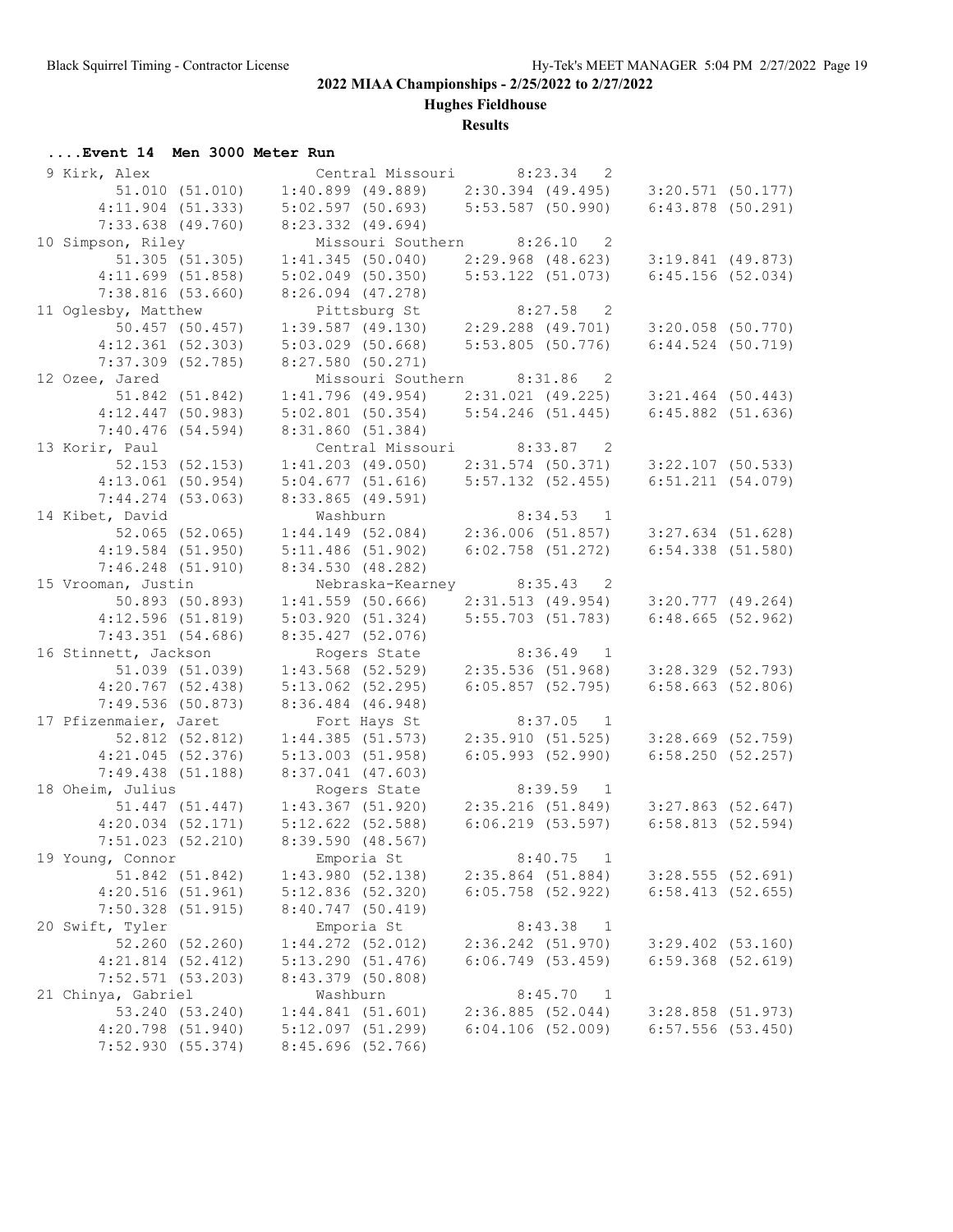**Hughes Fieldhouse**

**Results**

## **....Event 14 Men 3000 Meter Run**

| 22 Finley, Zachary            |                    |                       | Missouri Southern 8:46.94<br>$\mathbf{1}$       |                       |  |
|-------------------------------|--------------------|-----------------------|-------------------------------------------------|-----------------------|--|
| 52.658 (52.658)               |                    | 1:45.019(52.361)      | 2:36.720(51.701)                                | $3:29.723$ (53.003)   |  |
| 4:22.156(52.433)              |                    | $5:14.548$ (52.392)   | $6:08.059$ $(53.511)$                           | 7:02.932 (54.873)     |  |
| 7:57.611(54.679)              |                    | 8:46.939 (49.328)     |                                                 |                       |  |
| 23 Crigger, Kayden            |                    | Missouri Western      | 8:47.10<br>$\overline{1}$                       |                       |  |
| 53.031 (53.031)               |                    | $1:44.689$ (51.658)   | 2:36.417(51.728)                                | $3:29.084$ (52.667)   |  |
| 4:21.270(52.186)              |                    | $5:13.456$ (52.186)   | 6:07.340(53.884)                                | 7:03.140(55.800)      |  |
| 7:57.868 (54.728)             |                    | $8:47.097$ (49.229)   |                                                 |                       |  |
| 24 Fisher, Ethan              |                    | Fort Hays St          | 8:49.86<br>$\overline{1}$                       |                       |  |
| 52.924 (52.924)               |                    | 1:44.634(51.710)      | 2:36.370(51.736)                                | $3:28.885$ (52.515)   |  |
| 4:21.531(52.646)              |                    | $5:14.246$ (52.715)   | $6:07.726$ (53.480)                             | $7:01.794$ (54.068)   |  |
| $7:56.682$ (54.888)           |                    | $8:49.858$ (53.176)   |                                                 |                       |  |
| 25 Ginn, Kyle                 |                    | Rogers State          | $8:52.29$ 1                                     |                       |  |
| 52.755 (52.755)               |                    | 1:45.593(52.838)      | $2:37.662$ (52.069)                             | $3:30.672$ $(53.010)$ |  |
| $4:23.275$ (52.603)           |                    | 5:16.027(52.752)      | 6:10.172(54.145)                                | $7:05.041$ (54.869)   |  |
| $7:59.979$ $(54.938)$         |                    | 8:52.283 (52.304)     |                                                 |                       |  |
| 26 Contreras, Diego           |                    | Pittsburg St          | 8:53.60<br>$\overline{2}$                       |                       |  |
| 49.777 (49.777)               |                    | $1:37.528$ $(47.751)$ | $2:25.014$ $(47.486)$                           | $3:12.591$ $(47.577)$ |  |
| 4:04.852(52.261)              |                    | 5:03.621(58.769)      | $6:02.418$ (58.797)                             | 7:00.130(57.712)      |  |
| $7:56.764$ (56.634)           |                    | 8:53.592 (56.828)     |                                                 |                       |  |
| 27 Goss, Caden                |                    | Rogers State          | 9:00.73<br>$\overline{1}$                       |                       |  |
| 52.472 (52.472)               |                    | 1:45.318(52.846)      | $2:37.371$ (52.053)                             | 3:30.313(52.942)      |  |
| 4:24.393(54.080)              |                    | 5:19.506(55.113)      | 6:16.129(56.623)                                | $7:12.698$ (56.569)   |  |
| 8:09.470 (56.772)             |                    | 9:00.730(51.260)      |                                                 |                       |  |
| 28 Morch, Gustav              | Washburn           |                       | 9:01.56<br>$\overline{1}$                       |                       |  |
| 53.316 (53.316)               |                    | 1:45.942(52.626)      | $2:38.079$ (52.137)                             | $3:31.209$ (53.130)   |  |
| $4:25.034$ (53.825)           |                    | 5:20.490(55.456)      | 6:17.003(56.513)                                | 7:14.002 (56.999)     |  |
| 8:10.322 (56.320)             |                    | 9:01.551(51.229)      |                                                 |                       |  |
| 29 Larkin, Konner             |                    | Missouri Western      | $9:03.37$ 1                                     |                       |  |
| 51.610(51.610)                |                    | $1:43.763$ (52.153)   | 2:35.719(51.956)                                | 3:28.380(52.661)      |  |
| $4:21.024$ (52.644)           |                    | 5:14.041(53.017)      | $6:09.178$ (55.137)                             | $7:06.402$ (57.224)   |  |
| 8:05.147(58.745)              |                    | $9:03.367$ (58.220)   |                                                 |                       |  |
| 30 Achilles, Cody             |                    | Emporia St            | 9:58.43<br>$\overline{1}$                       |                       |  |
| 52.438 (52.438)               |                    |                       | $1:45.862$ (53.424) $2:40.881$ (55.019)         | 3:38.746 (57.865)     |  |
| $4:39.126$ $(1:00.380)$       | 5:41.165(1:02.039) |                       | $6:44.947$ $(1:03.782)$ $7:51.057$ $(1:06.110)$ |                       |  |
| $8:58.854$ $(1:07.797)$       |                    | $9:58.424$ (59.570)   |                                                 |                       |  |
| -- Bradley, Grant             |                    | Fort Hays St          | DNF<br>$\overline{\phantom{0}}$                 |                       |  |
| 51.789 (51.789)               |                    | $1:42.043$ (50.254)   | 2:32.032 (49.989)                               | 3:22.915 (50.883)     |  |
| 4:16.161(53.246)              |                    | 5:11.680(55.519)      |                                                 |                       |  |
| -- Blay, Tyler                |                    | Missouri Western      | SCR<br>1                                        |                       |  |
| Event 15 Women 5000 Meter Run |                    |                       |                                                 |                       |  |
| ============================= |                    |                       |                                                 |                       |  |
| POSITION PREFERENCE: 1-22     |                    |                       |                                                 |                       |  |
| DOUBLE WATERFALL START        |                    |                       |                                                 |                       |  |
| NCAA D2: P 17:26.42           |                    |                       |                                                 |                       |  |
| Facility: F 16:57.46          | 2020               |                       | Faith Chepengat, Iowa Western                   |                       |  |
| MIAA: M 16:59.85              | 2010               |                       | Kimi Shank, Missouri Southern                   |                       |  |

Name Year School Finals Points =======================================================================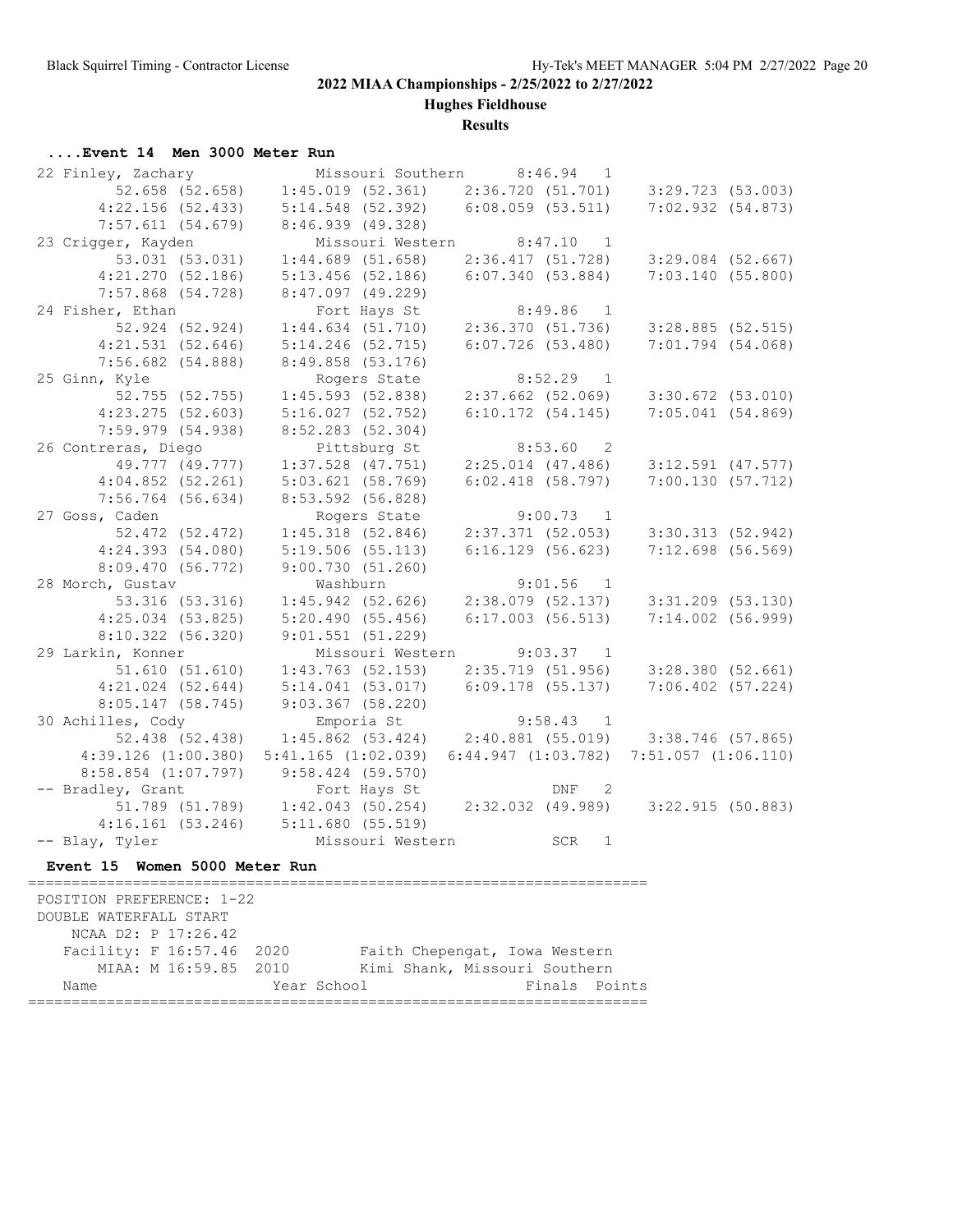**Hughes Fieldhouse**

#### **Results**

#### **....Event 15 Women 5000 Meter Run**

 1 Ramsey, Jenna Emporia St 16:57.20F 10 40.201 (40.201) 1:41.305 (1:01.104) 2:39.982 (58.677) 3:40.055 (1:00.073) 4:40.902 (1:00.847) 5:40.690 (59.788) 6:40.083 (59.393) 7:41.575 (1:01.492) 8:43.872 (1:02.297) 9:44.666 (1:00.794) 10:45.203 (1:00.537) 11:46.304 (1:01.101) 12:48.147 (1:01.843) 13:50.562 (1:02.415) 14:53.458 (1:02.896) 15:56.501 (1:03.043) 16:57.196 (1:00.695) 2 Cunningham, Caroline MW Missouri 17:07.35P 8 40.491 (40.491) 1:41.764 (1:01.273) 2:40.138 (58.374) 3:39.791 (59.653) 4:40.892 (1:01.101) 5:40.984 (1:00.092) 6:40.336 (59.352) 7:41.345 (1:01.009) 8:44.220 (1:02.875) 9:46.741 (1:02.521) 10:50.115 (1:03.374) 11:53.436 (1:03.321) 12:58.077 (1:04.641) 14:02.292 (1:04.215) 15:06.705 (1:04.413) 16:10.074 (1:03.369) 17:07.343 (57.269) 3 Nash, Madison Missouri Western 17:24.61P 6 40.624 (40.624) 1:42.107 (1:01.483) 2:41.736 (59.629) 3:41.899 (1:00.163) 4:42.093 (1:00.194) 5:42.881 (1:00.788) 6:44.158 (1:01.277) 7:46.173 (1:02.015) 8:48.702 (1:02.529) 9:51.696 (1:02.994) 10:54.723 (1:03.027) 11:58.199 (1:03.476) 13:02.368 (1:04.169) 14:07.431 (1:05.063) 15:13.475 (1:06.044) 16:19.777 (1:06.302) 17:24.602 (1:04.825) 4 Bonsall, Grace Nebraska-Kearney 17:36.06 5 40.897 (40.897) 1:43.558 (1:02.661) 2:46.597 (1:03.039) 3:49.412 (1:02.815) 4:51.530 (1:02.118) 5:54.432 (1:02.902) 6:59.061 (1:04.629) 8:03.103 (1:04.042) 9:06.441 (1:03.338) 10:10.569 (1:04.128) 11:15.450 (1:04.881) 12:20.618 (1:05.168) 13:26.024 (1:05.406) 14:29.304 (1:03.280) 15:32.610 (1:03.306) 16:35.425 (1:02.815) 17:36.053 (1:00.628) 5 Stewart, Abigail 6 Fort Hays St 17:43.82 4 41.093 (41.093) 1:43.653 (1:02.560) 2:45.985 (1:02.332) 3:48.643 (1:02.658) 4:51.279 (1:02.636) 5:54.153 (1:02.874) 6:58.758 (1:04.605) 8:03.653 (1:04.895) 9:09.176 (1:05.523) 10:15.482 (1:06.306) 11:21.334 (1:05.852) 12:28.412 (1:07.078) 13:35.237 (1:06.825) 14:42.667 (1:07.430) 15:47.055 (1:04.388) 16:48.050 (1:00.995) 17:43.812 (55.762) 6 Mortensen, Sierra Washburn 17:50.72 3 40.991 (40.991) 1:43.154 (1:02.163) 2:45.825 (1:02.671) 3:48.366 (1:02.541) 4:51.108 (1:02.742) 5:53.835 (1:02.727) 6:58.386 (1:04.551) 8:01.893 (1:03.507) 9:05.685 (1:03.792) 10:10.279 (1:04.594) 11:15.152 (1:04.873) 12:20.317 (1:05.165) 13:26.475 (1:06.158) 14:33.162 (1:06.687) 15:40.669 (1:07.507) 16:47.903 (1:07.234) 17:50.719 (1:02.816) 7 Hanson, Harlie Central Oklahoma 17:52.70 2 42.477 (42.477) 1:45.098 (1:02.621) 2:47.853 (1:02.755) 3:51.610 (1:03.757) 4:55.497 (1:03.887) 5:59.208 (1:03.711) 7:03.490 (1:04.282) 8:09.566 (1:06.076) 9:15.085 (1:05.519) 10:20.330 (1:05.245) 11:24.397 (1:04.067) 12:29.304 (1:04.907) 13:35.828 (1:06.524) 14:42.362 (1:06.534) 15:47.676 (1:05.314) 16:53.558 (1:05.882) 17:52.695 (59.137) 8 Dick, Marissa Pittsburg St 17:53.08 1 42.526 (42.526) 1:45.908 (1:03.382) 2:48.867 (1:02.959) 3:52.127 (1:03.260) 4:55.229 (1:03.102) 5:58.699 (1:03.470) 7:02.503 (1:03.804) 8:08.731 (1:06.228) 9:14.507 (1:05.776) 10:20.068 (1:05.561) 11:25.878 (1:05.810) 12:31.877 (1:05.999) 13:37.877 (1:06.000) 14:43.898 (1:06.021) 15:49.970 (1:06.072) 16:55.425 (1:05.455) 17:53.074 (57.649) 9 Owens, Amber NW Missouri 17:56.65 40.827 (40.827) 1:43.409 (1:02.582) 2:45.678 (1:02.269) 3:48.410 (1:02.732) 4:51.078 (1:02.668) 5:53.700 (1:02.622) 6:58.143 (1:04.443) 8:02.749 (1:04.606) 9:07.309 (1:04.560) 10:14.052 (1:06.743) 11:20.839 (1:06.787) 12:28.693 (1:07.854) 13:35.533 (1:06.840) 14:42.460 (1:06.927) 15:48.833 (1:06.373) 16:55.028 (1:06.195) 17:56.646 (1:01.618)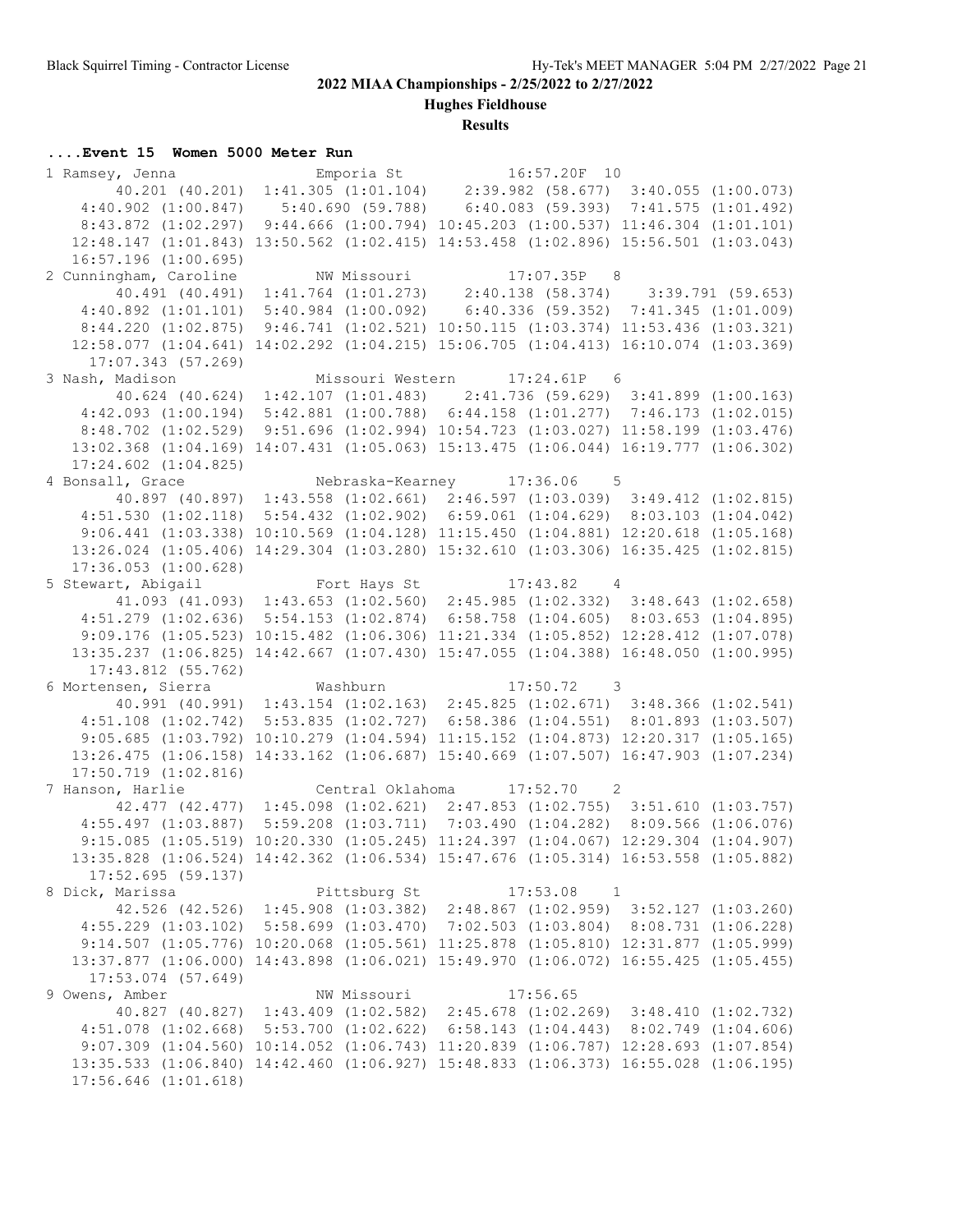**Hughes Fieldhouse**

**Results**

### **....Event 15 Women 5000 Meter Run**

10 DeAngelis, Brianna Rogers State 17:58.98 41.329 (41.329) 1:45.141 (1:03.812) 2:47.561 (1:02.420) 3:51.016 (1:03.455) 4:55.813 (1:04.797) 5:58.304 (1:02.491) 7:02.999 (1:04.695) 8:08.623 (1:05.624) 9:14.336 (1:05.713) 10:20.598 (1:06.262) 11:27.400 (1:06.802) 12:35.551 (1:08.151) 13:41.580 (1:06.029) 14:49.021 (1:07.441) 15:55.430 (1:06.409) 17:01.384 (1:05.954) 17:58.978 (57.594) 11 Honeyman, Hannah Pittsburg St 18:00.27 42.030 (42.030) 1:45.768 (1:03.738) 2:48.621 (1:02.853) 3:51.951 (1:03.330) 4:55.257 (1:03.306) 5:59.023 (1:03.766) 7:02.675 (1:03.652) 8:08.907 (1:06.232) 9:14.679 (1:05.772) 10:20.262 (1:05.583) 11:26.543 (1:06.281) 12:32.498 (1:05.955) 13:39.088 (1:06.590) 14:46.608 (1:07.520) 15:54.351 (1:07.743) 17:01.944 (1:07.593) 18:00.263 (58.319) 12 Butts, Gloria Rogers State 18:00.40 42.333 (42.333) 1:46.806 (1:04.473) 2:49.495 (1:02.689) 3:52.986 (1:03.491) 4:56.783 (1:03.797) 6:00.697 (1:03.914) 7:05.150 (1:04.453) 8:11.510 (1:06.360) 9:17.460 (1:05.950) 10:23.355 (1:05.895) 11:29.907 (1:06.552) 12:37.033 (1:07.126) 13:43.755 (1:06.722) 14:50.029 (1:06.274) 15:57.023 (1:06.994) 17:02.490 (1:05.467) 18:00.394 (57.904) 13 Ritz, Zoe Nebraska-Kearney 18:08.87 40.749 (40.749) 1:43.048 (1:02.299) 2:45.618 (1:02.570) 3:49.298 (1:03.680) 4:52.531 (1:03.233) 5:57.330 (1:04.799) 7:02.850 (1:05.520) 8:09.197 (1:06.347) 9:15.049 (1:05.852) 10:21.286 (1:06.237) 11:28.531 (1:07.245) 12:36.036 (1:07.505) 13:43.261 (1:07.225) 14:50.413 (1:07.152) 15:57.796 (1:07.383) 17:04.652 (1:06.856) 18:08.863 (1:04.211) 14 Bradshaw, Madison Rogers State 18:10.49 41.565 (41.565) 1:45.490 (1:03.925) 2:47.769 (1:02.279) 3:51.325 (1:03.556) 4:56.065 (1:04.740) 5:59.541 (1:03.476) 7:04.691 (1:05.150) 8:11.209 (1:06.518) 9:17.377 (1:06.168) 10:24.242 (1:06.865) 11:31.975 (1:07.733) 12:40.100 (1:08.125) 13:48.529 (1:08.429) 14:56.925 (1:08.396) 16:05.052 (1:08.127) 17:10.485 (1:05.433) 18:10.490 (1:00.005) 15 Moore, Trinity **Pittsburg St** 18:15.17 42.172 (42.172) 1:46.179 (1:04.007) 2:48.843 (1:02.664) 3:52.415 (1:03.572) 4:55.590 (1:03.175) 5:58.822 (1:03.232) 7:04.214 (1:05.392) 8:10.785 (1:06.571) 9:17.113 (1:06.328) 10:24.278 (1:07.165) 11:30.867 (1:06.589) 12:38.854 (1:07.987) 13:47.244 (1:08.390) 14:55.934 (1:08.690) 16:04.180 (1:08.246) 17:11.765 (1:07.585) 18:15.166 (1:03.401) 16 Coleman, Riley Rogers State 18:23.95 41.728 (41.728) 1:47.197 (1:05.469) 2:50.876 (1:03.679) 3:55.133 (1:04.257) 4:59.819 (1:04.686) 6:04.804 (1:04.985) 7:10.935 (1:06.131) 8:15.971 (1:05.036) 9:23.220 (1:07.249) 10:30.347 (1:07.127) 11:37.981 (1:07.634) 12:46.225 (1:08.244) 13:54.044 (1:07.819) 15:02.498 (1:08.454) 16:11.246 (1:08.748) 17:20.020 (1:08.774) 18:23.949 (1:03.929) 17 Fiala, Sinclare Nebraska-Kearney 18:30.56 41.941 (41.941) 1:45.836 (1:03.895) 2:48.259 (1:02.423) 3:51.791 (1:03.532) 4:55.738 (1:03.947) 5:59.448 (1:03.710) 7:03.178 (1:03.730) 8:09.394 (1:06.216) 9:15.514 (1:06.120) 10:23.082 (1:07.568) 11:31.747 (1:08.665) 12:42.464 (1:10.717) 13:53.449 (1:10.985) 15:04.615 (1:11.166) 16:15.890 (1:11.275) 17:25.861 (1:09.971) 18:30.556 (1:04.695) 18 Saalfeld, Emily NW Missouri 18:37.24 41.274 (41.274) 1:46.530 (1:05.256) 2:50.190 (1:03.660) 3:54.199 (1:04.009) 4:59.300 (1:05.101) 6:05.410 (1:06.110) 7:13.054 (1:07.644) 8:21.799 (1:08.745) 9:30.108 (1:08.309) 10:38.389 (1:08.281) 11:45.400 (1:07.011) 12:55.915 (1:10.515) 14:06.954 (1:11.039) 15:17.781 (1:10.827) 16:26.963 (1:09.182) 17:35.599 (1:08.636) 18:37.231 (1:01.632)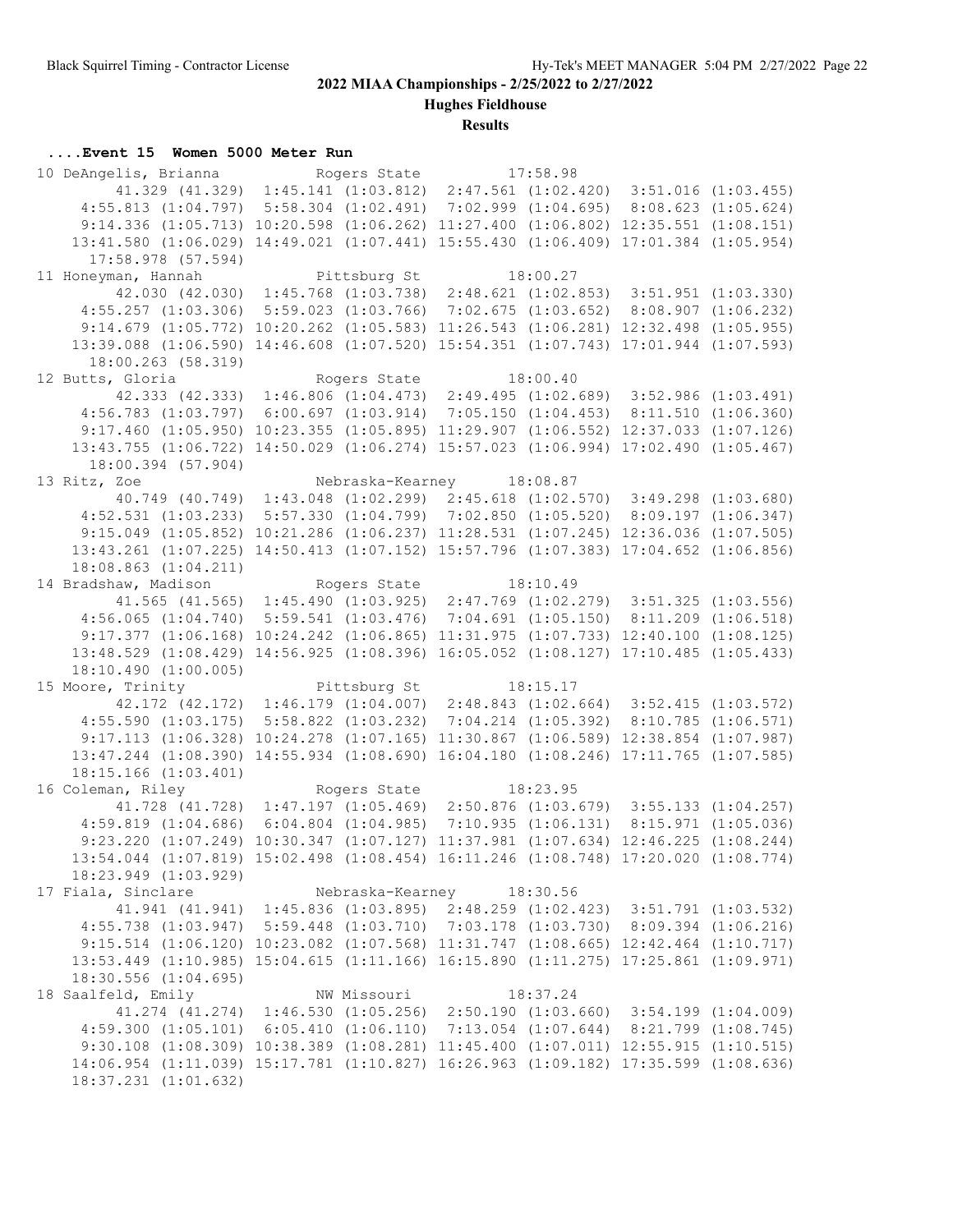**Hughes Fieldhouse**

#### **Results**

#### **....Event 15 Women 5000 Meter Run**

19 Navarro, Brooke Fort Hays St 18:53.40 41.738 (41.738) 1:43.998 (1:02.260) 2:46.904 (1:02.906) 3:49.884 (1:02.980) 4:52.995 (1:03.111) 5:56.965 (1:03.970) 7:03.289 (1:06.324) 8:10.031 (1:06.742) 9:17.882 (1:07.851) 10:27.751 (1:09.869) 11:38.657 (1:10.906) 12:50.279 (1:11.622) 14:02.867 (1:12.588) 15:14.670 (1:11.803) 16:28.317 (1:13.647) 17:42.846 (1:14.529) 18:53.392 (1:10.546) 20 Goos, Allison Missouri Western 18:59.47 42.109 (42.109) 1:45.543 (1:03.434) 2:48.017 (1:02.474) 3:51.026 (1:03.009) 4:55.993 (1:04.967) 6:00.353 (1:04.360) 7:07.064 (1:06.711) 8:16.229 (1:09.165) 9:25.204 (1:08.975) 10:35.139 (1:09.935) 11:46.953 (1:11.814) 12:59.268 (1:12.315) 14:13.000 (1:13.732) 15:27.874 (1:14.874) 16:41.623 (1:13.749) 17:50.819 (1:09.196) 18:59.465 (1:08.646) 21 Bergman, Kenzie Central Missouri 19:00.50 41.704 (41.704) 1:46.119 (1:04.415) 2:49.003 (1:02.884) 3:54.908 (1:05.905) 5:02.420 (1:07.512) 6:11.617 (1:09.197) 7:21.231 (1:09.614) 8:31.083 (1:09.852) 9:41.065 (1:09.982) 10:51.947 (1:10.882) 12:03.109 (1:11.162) 13:15.435 (1:12.326) 14:29.124 (1:13.689) 15:40.398 (1:11.274) 16:51.767 (1:11.369) 18:00.717 (1:08.950) 19:00.499 (59.782) 22 Dent, Kelsie Washburn 19:41.52 42.788 (42.788) 1:49.690 (1:06.902) 2:56.664 (1:06.974) 4:04.693 (1:08.029) 5:14.039 (1:09.346) 6:24.871 (1:10.832) 7:36.309 (1:11.438) 8:47.954 (1:11.645) 9:59.710 (1:11.756) 11:11.507 (1:11.797) 12:24.309 (1:12.802) 13:37.977 (1:13.668) 14:51.689 (1:13.712) 16:06.250 (1:14.561) 17:21.234 (1:14.984) 18:33.260 (1:12.026) 19:41.514 (1:08.254) **Event 16 Men 5000 Meter Run** ========================================================================== POSITIONS RANDOM DOUBLE WATERFALL START NCAA D2: P 14:29.97 Facility: F 14:03.08 2019 Gidieon Kimutai, Missouri Southern MIAA: M 14:04.09 2021 Gidieon Kimutai, Missouri Southern Name Year School Finals H# Points ========================================================================== 1 Riddle, Ryan Missouri Southern 14:04.35P 1 10 32.950 (32.950) 1:25.086 (52.136) 2:16.480 (51.394) 3:05.361 (48.881) 3:55.224 (49.863) 4:44.997 (49.773) 5:35.496 (50.499) 6:26.728 (51.232) 7:18.287 (51.559) 8:10.662 (52.375) 9:03.413 (52.751) 9:56.128 (52.715) 10:49.348 (53.220) 11:41.717 (52.369) 12:32.506 (50.789) 13:18.236 (45.730) 14:04.347 (46.111) 2 Grahn, Bryce Pittsburg St 14:07.36P 2 8 33.620 (33.620) 1:22.929 (49.309) 2:13.288 (50.359) 3:04.123 (50.835) 3:55.796 (51.673) 4:47.152 (51.356) 5:38.825 (51.673) 6:30.213 (51.388) 7:21.844 (51.631) 8:14.728 (52.884) 9:07.847 (53.119) 10:00.307 (52.460) 10:52.406 (52.099) 11:44.327 (51.921) 12:35.807 (51.480) 13:24.972 (49.165) 14:07.360 (42.388) 3 Oglesby, Matthew Pittsburg St 14:09.18P 2 6 33.145 (33.145) 1:23.303 (50.158) 2:13.624 (50.321) 3:04.419 (50.795) 3:56.075 (51.656) 4:47.453 (51.378) 5:39.092 (51.639) 6:30.493 (51.401) 7:22.072 (51.579) 8:14.988 (52.916) 9:08.100 (53.112) 10:00.546 (52.446) 10:52.631 (52.085) 11:44.573 (51.942) 12:36.078 (51.505) 13:25.404 (49.326) 14:09.171 (43.767)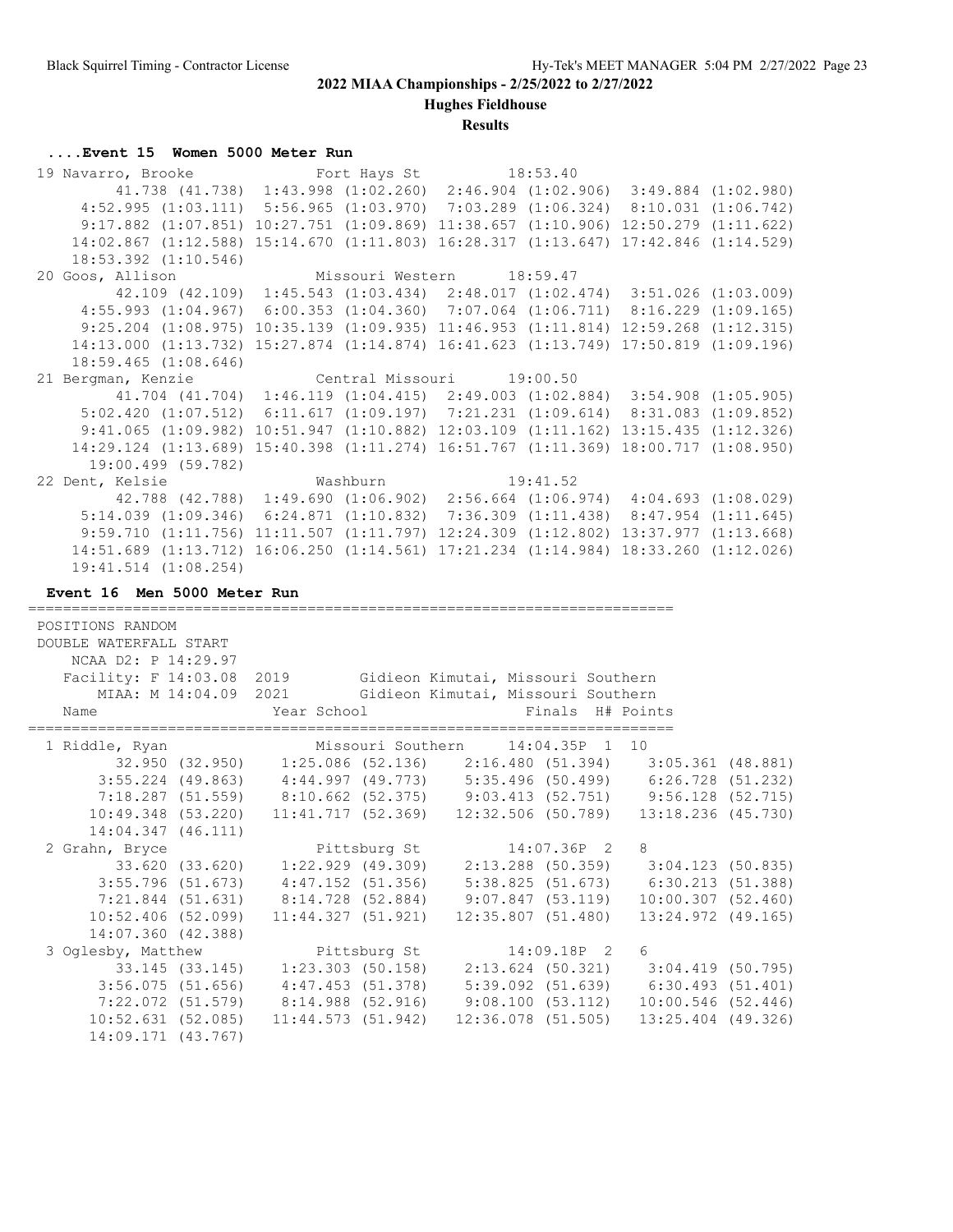**Hughes Fieldhouse**

## **Results**

## **....Event 16 Men 5000 Meter Run**

| 4 Rutledge, JP         |                 |                                                       |              | Missouri Southern 14:13.54P 2             | $5^{\circ}$                                                                           |  |
|------------------------|-----------------|-------------------------------------------------------|--------------|-------------------------------------------|---------------------------------------------------------------------------------------|--|
|                        |                 |                                                       |              |                                           | 32.626 (32.626) 1:22.596 (49.970) 2:13.053 (50.457) 3:03.645 (50.592)                 |  |
| $3:55.346$ (51.701)    |                 | $4:46.516$ (51.170) 5:38.596 (52.080)                 |              |                                           | 6:29.931(51.335)                                                                      |  |
| 7:21.588 (51.657)      |                 | 8:14.492 (52.904) 9:07.615 (53.123)                   |              |                                           | $10:00.093$ (52.478)                                                                  |  |
| 10:52.151(52.058)      |                 |                                                       |              | $11:44.090(51.939)$ $12:35.598(51.508)$   | $13:25.235$ (49.637)                                                                  |  |
| $14:13.539$ $(48.304)$ |                 |                                                       |              |                                           |                                                                                       |  |
| 5 Bach, Myles          |                 |                                                       |              | Nebraska-Kearney 14:19.11P 2 4            |                                                                                       |  |
|                        | 32.147 (32.147) | $1:22.051$ (49.904) $2:12.724$ (50.673)               |              |                                           | $3:03.901$ (51.177)                                                                   |  |
| $3:55.583$ (51.682)    |                 | $4:46.938$ (51.355) 5:38.352 (51.414)                 |              |                                           | 6:30.923(52.571)                                                                      |  |
| $7:23.329$ (52.406)    |                 | 8:16.541 (53.212) 9:09.538 (52.997)                   |              |                                           | $10:01.765$ (52.227)                                                                  |  |
| $10:53.969$ (52.204)   |                 |                                                       |              | $11:46.091$ (52.122) $12:40.064$ (53.973) | $13:32.697$ (52.633)                                                                  |  |
| 14:19.106 (46.409)     |                 |                                                       |              |                                           |                                                                                       |  |
| 6 Schmidt, Robbie      |                 |                                                       |              | Fort Hays St 14:19.69P 2                  | $\overline{\mathbf{3}}$                                                               |  |
|                        |                 | $34.296$ (34.296) 1:25.804 (51.508) 2:17.037 (51.233) |              |                                           | $3:09.324$ (52.287)                                                                   |  |
| 4:01.440(52.116)       |                 | 4:54.141(52.701)                                      |              | $5:45.194$ (51.053)                       | $6:36.067$ (50.873)                                                                   |  |
|                        |                 | 8:19.346 (51.712)                                     |              |                                           | $10:02.479$ (51.454)                                                                  |  |
| 7:27.634 (51.567)      |                 |                                                       |              | 9:11.025(51.679)                          |                                                                                       |  |
| 10:54.125(51.646)      |                 | $11:46.176$ (52.051)                                  |              | 12:38.475(52.299)                         | 13:30.546 (52.071)                                                                    |  |
| 14:19.689 (49.143)     |                 |                                                       |              |                                           |                                                                                       |  |
| 7 Arens, Ben           |                 |                                                       |              | Nebraska-Kearney 14:27.33P 2 2            |                                                                                       |  |
|                        |                 |                                                       |              |                                           | 33.532 (33.532) 1:24.825 (51.293) 2:16.537 (51.712) 3:09.200 (52.663)                 |  |
|                        |                 |                                                       |              |                                           | 4:01.722 (52.522) 4:54.365 (52.643) 5:45.657 (51.292) 6:37.161 (51.504)               |  |
| $7:30.532$ $(53.371)$  |                 | 8:24.376 (53.844) 9:18.408 (54.032)                   |              |                                           | 10:12.255(53.847)                                                                     |  |
| 11:06.790(54.535)      |                 |                                                       |              | $12:00.155$ (53.365) $12:54.419$ (54.264) | 13:44.146 (49.727)                                                                    |  |
| 14:27.322 (43.176)     |                 |                                                       |              |                                           |                                                                                       |  |
| 8 Zaner, Braden        |                 |                                                       |              | Pittsburg St 14:29.01P 2 1                |                                                                                       |  |
|                        |                 |                                                       |              |                                           | $34.341$ $(34.341)$ $1:26.275$ $(51.934)$ $2:17.747$ $(51.472)$ $3:10.357$ $(52.610)$ |  |
|                        |                 | $4:02.728$ (52.371) $4:55.603$ (52.875)               |              |                                           | $5:46.986(51.383)$ $6:38.669(51.683)$                                                 |  |
| 7:30.795 (52.126)      |                 | 8:23.789 (52.994)                                     |              | $9:17.855$ (54.066)                       | 10:12.022(54.167)                                                                     |  |
| $11:07.092$ (55.070)   |                 | $12:00.769$ (53.677)                                  |              | 12:54.721(53.952)                         | 13:44.924 (50.203)                                                                    |  |
| 14:29.008 (44.084)     |                 |                                                       |              |                                           |                                                                                       |  |
| 9 Abdalla, Nick        |                 |                                                       |              | Nebraska-Kearney 14:29.42P 2              |                                                                                       |  |
|                        |                 |                                                       |              |                                           | 33.885 (33.885) 1:25.152 (51.267) 2:16.809 (51.657) 3:09.496 (52.687)                 |  |
| 4:02.035(52.539)       |                 | $4:54.637$ (52.602) $5:46.214$ (51.577)               |              |                                           | 6:38.213(51.999)                                                                      |  |
| 7:30.931 (52.718)      |                 | 8:24.720 (53.789) 9:18.788 (54.068)                   |              |                                           | $10:12.674$ (53.886)                                                                  |  |
| 11:07.331(54.657)      |                 |                                                       |              | 12:00.543 (53.212) 12:54.150 (53.607)     | 13:44.731 (50.581)                                                                    |  |
| 14:29.418 (44.687)     |                 |                                                       |              |                                           |                                                                                       |  |
| 10 Contreras, Diego    |                 |                                                       |              | Pittsburg St 14:29.57P 2                  |                                                                                       |  |
|                        |                 |                                                       |              |                                           | $33.703$ (33.703) 1:25.618 (51.915) 2:17.241 (51.623) 3:09.997 (52.756)               |  |
|                        |                 |                                                       |              |                                           | 4:02.090 (52.093) 4:54.828 (52.738) 5:46.505 (51.677) 6:38.187 (51.682)               |  |
| 7:31.037 (52.850)      |                 | 8:23.992 (52.955)                                     |              | $9:17.948$ (53.956)                       | 10:12.157(54.209)                                                                     |  |
| $11:06.984$ (54.827)   |                 | 12:00.347(53.363)                                     |              | 12:54.325(53.978)                         | $13:45.067$ (50.742)                                                                  |  |
| 14:29.570 (44.503)     |                 |                                                       |              |                                           |                                                                                       |  |
| 11 Kibet, David        |                 | Washburn                                              |              | 14:37.31 2                                |                                                                                       |  |
|                        | 33.420 (33.420) | $1:24.409$ (50.989)                                   |              | 2:16.243(51.834)                          | 3:08.947(52.704)                                                                      |  |
| $4:01.508$ $(52.561)$  |                 | $4:54.388$ (52.880)                                   |              | 5:46.780(52.392)                          | 6:37.989(51.209)                                                                      |  |
| 7:30.436 (52.447)      |                 | 8:23.613 (53.177)                                     |              | 9:18.108(54.495)                          | $10:11.758$ (53.650)                                                                  |  |
| $11:07.208$ (55.450)   |                 | $12:00.756$ (53.548)                                  |              | 12:54.535(53.779)                         | 13:46.913 (52.378)                                                                    |  |
| 14:37.309 (50.396)     |                 |                                                       |              |                                           |                                                                                       |  |
| 12 Kahnk, Ben          |                 |                                                       | Pittsburg St | $14:43.07$ 2                              |                                                                                       |  |
|                        | 34.064 (34.064) | 1:26.015(51.951)                                      |              | $2:17.499$ (51.484)                       | $3:10.183$ (52.684)                                                                   |  |
| 4:02.300(52.117)       |                 | $4:55.018$ (52.718)                                   |              | 5:46.669(51.651)                          | 6:38.395 (51.726)                                                                     |  |
| 7:31.292 (52.897)      |                 | 8:24.216 (52.924)                                     |              | 9:18.141(53.925)                          | 10:12.435(54.294)                                                                     |  |
| $11:07.593$ (55.158)   |                 | $12:01.048$ (53.455)                                  |              | $12:55.178$ (54.130)                      | 13:49.024 (53.846)                                                                    |  |
| 14:43.065 (54.041)     |                 |                                                       |              |                                           |                                                                                       |  |
|                        |                 |                                                       |              |                                           |                                                                                       |  |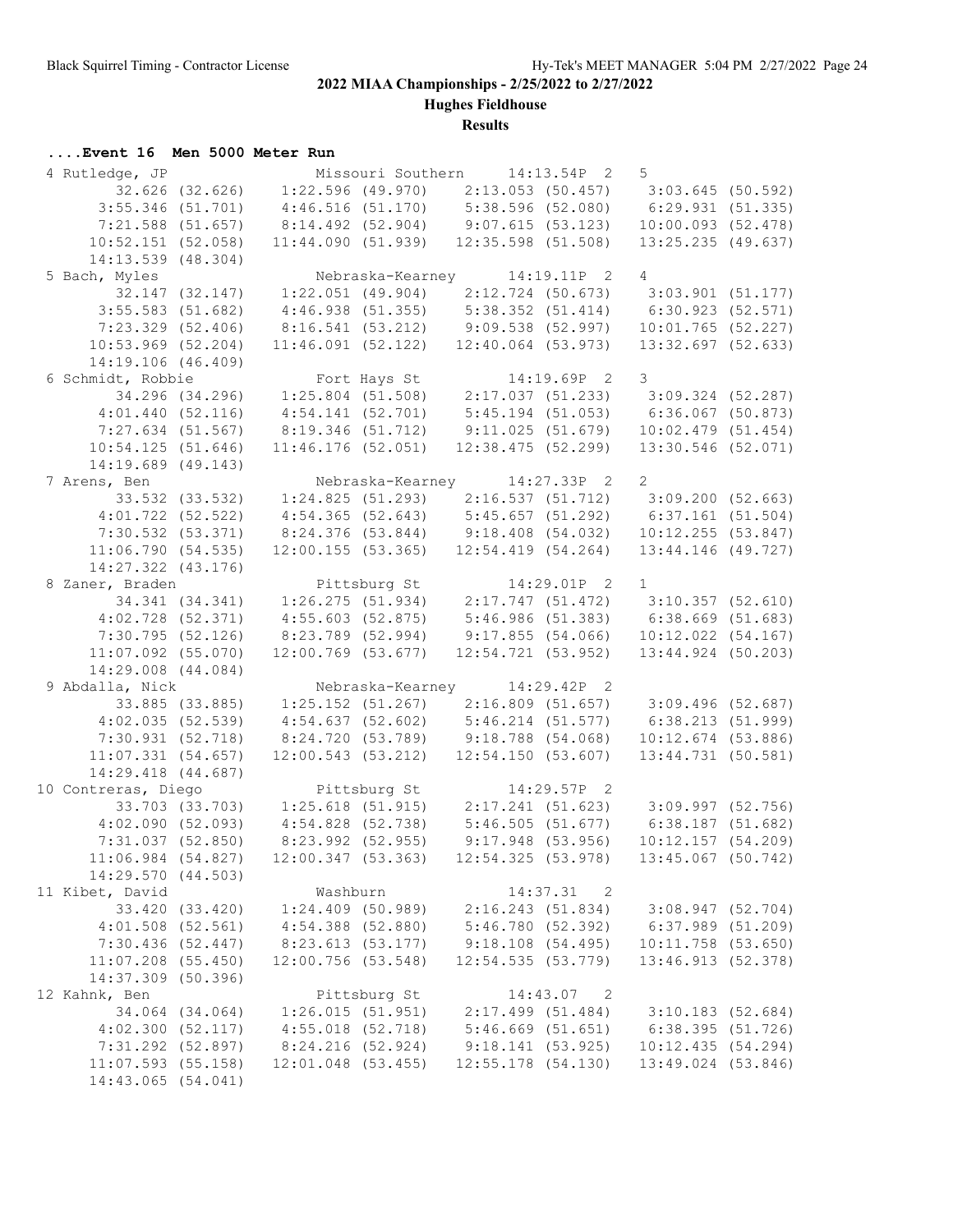**Hughes Fieldhouse**

## **Results**

## **....Event 16 Men 5000 Meter Run**

| 13 Ozee, Jared         |                 |                                   |                  | Missouri Southern 14:50.73 2              |                            |                                                                         |  |
|------------------------|-----------------|-----------------------------------|------------------|-------------------------------------------|----------------------------|-------------------------------------------------------------------------|--|
|                        |                 |                                   |                  |                                           |                            | 34.533 (34.533) 1:26.590 (52.057) 2:17.974 (51.384) 3:10.460 (52.486)   |  |
| 4:02.875(52.415)       |                 |                                   |                  | $4:55.833$ (52.958) $5:47.316$ (51.483)   |                            | 6:39.011(51.695)                                                        |  |
| 7:31.784 (52.773)      |                 |                                   |                  | 8:24.955 (53.171) 9:18.950 (53.995)       |                            | 10:13.118(54.168)                                                       |  |
| $11:08.324$ (55.206)   |                 |                                   |                  | 12:03.737 (55.413) 12:59.354 (55.617)     |                            | 13:55.372 (56.018)                                                      |  |
| 14:50.729 (55.357)     |                 |                                   |                  |                                           |                            |                                                                         |  |
| 14 Korir, Paul         |                 |                                   |                  | Central Missouri 14:52.57 2               |                            |                                                                         |  |
|                        | 32.868 (32.868) |                                   |                  |                                           |                            | $1:23.629$ (50.761) $2:15.831$ (52.202) $3:09.673$ (53.842)             |  |
| 4:01.850(52.177)       |                 |                                   |                  | $4:54.618$ (52.768) $5:47.247$ (52.629)   |                            | 6:40.539(53.292)                                                        |  |
| 7:36.505(55.966)       |                 |                                   |                  | 8:32.695 (56.190) 9:27.670 (54.975)       |                            | $10:22.892$ (55.222)                                                    |  |
| 11:17.405(54.513)      |                 |                                   |                  | $12:13.705$ (56.300) $13:09.844$ (56.139) |                            | 14:03.711 (53.867)                                                      |  |
| 14:52.570(48.859)      |                 |                                   |                  |                                           |                            |                                                                         |  |
| 15 Palmer, Cooper      |                 |                                   |                  | Central Missouri 14:54.46 2               |                            |                                                                         |  |
| 34.841 (34.841)        |                 |                                   |                  |                                           |                            | $1:26.657$ (51.816) $2:18.239$ (51.582) $3:10.759$ (52.520)             |  |
| $4:03.232$ $(52.473)$  |                 |                                   |                  | $4:56.234$ (53.002) $5:48.394$ (52.160)   |                            | 6:42.134 (53.740)                                                       |  |
| 7:37.927 (55.793)      |                 |                                   |                  | 8:32.967 (55.040) 9:27.823 (54.856)       |                            | $10:23.145$ (55.322)                                                    |  |
| $11:17.284$ (54.139)   |                 |                                   |                  | $12:14.018$ (56.734) $13:10.098$ (56.080) |                            | 14:04.391 (54.293)                                                      |  |
| $14:54.457$ (50.066)   |                 |                                   |                  |                                           |                            |                                                                         |  |
| 16 Oheim, Julius       |                 |                                   |                  | Rogers State 14:56.62 2                   |                            |                                                                         |  |
|                        | 34.778 (34.778) |                                   |                  |                                           |                            | $1:26.899$ (52.121) 2:18.582 (51.683) 3:11.128 (52.546)                 |  |
| 4:04.103(52.975)       |                 | $4:58.066$ (53.963)               |                  |                                           |                            | 5:52.277 (54.211) 6:46.702 (54.425)                                     |  |
| 7:41.129 (54.427)      |                 | 8:35.770 (54.641)                 |                  | 9:30.350(54.580)                          |                            | $10:25.556$ (55.206)                                                    |  |
| 11:21.510(55.954)      |                 | 12:17.090(55.580)                 |                  | $13:12.554$ (55.464)                      |                            | 14:07.050(54.496)                                                       |  |
| $14:56.618$ (49.568)   |                 |                                   |                  |                                           |                            |                                                                         |  |
| 17 O'Barr, Bryan       |                 |                                   |                  | Central Missouri 14:57.97 2               |                            |                                                                         |  |
|                        |                 |                                   |                  |                                           |                            | 35.022 (35.022) 1:27.390 (52.368) 2:18.906 (51.516) 3:11.165 (52.259)   |  |
| $4:03.698$ (52.533)    |                 |                                   |                  |                                           |                            | 6:43.425(54.170)                                                        |  |
|                        |                 |                                   |                  | $4:56.585$ (52.887) $5:49.255$ (52.670)   |                            |                                                                         |  |
| 7:38.482 (55.057)      |                 |                                   |                  | 8:34.041 (55.559) 9:28.384 (54.343)       |                            | $10:23.876$ (55.492)                                                    |  |
| 11:19.231(55.355)      |                 | 12:16.175(56.944)                 |                  | $13:12.327$ (56.152)                      |                            | 14:06.694 (54.367)                                                      |  |
| $14:57.969$ (51.275)   |                 |                                   |                  |                                           |                            |                                                                         |  |
| 18 Pfizenmaier, Jaret  |                 |                                   |                  | Fort Hays St 15:06.21 1                   |                            |                                                                         |  |
|                        |                 | 34.519 (34.519) 1:27.883 (53.364) |                  |                                           |                            | 2:21.913 (54.030) 3:16.247 (54.334)                                     |  |
| $4:11.304$ (55.057)    |                 | 5:06.118(54.814)                  |                  |                                           |                            | $6:01.601$ (55.483) $6:56.866$ (55.265)                                 |  |
| 7:52.649 (55.783)      |                 | 8:47.616(54.967)                  |                  | 9:42.835(55.219)                          |                            | 10:38.613(55.778)                                                       |  |
| $11:34.093$ (55.480)   |                 | $12:29.375$ (55.282)              |                  | 13:24.242 (54.867)                        |                            | 14:18.287 (54.045)                                                      |  |
| $15:06.205$ $(47.918)$ |                 |                                   |                  | Emporia St 15:06.38 1                     |                            |                                                                         |  |
| 19 Young, Connor       |                 |                                   |                  |                                           |                            | $35.225$ (35.225) 1:29.519 (54.294) 2:23.791 (54.272) 3:18.162 (54.371) |  |
|                        |                 |                                   |                  |                                           |                            |                                                                         |  |
|                        |                 |                                   |                  |                                           |                            | 4:12.498 (54.336) 5:06.889 (54.391) 6:02.015 (55.126) 6:57.426 (55.411) |  |
| 7:52.549 (55.123)      |                 | 8:47.384 (54.835)                 |                  | 9:42.165(54.781)                          |                            | 10:38.351(56.186)                                                       |  |
| $11:33.406$ (55.055)   |                 | 12:27.903 (54.497)                |                  | 13:21.499 (53.596)                        |                            | 14:14.386 (52.887)                                                      |  |
| 15:06.377 (51.991)     |                 |                                   |                  |                                           |                            |                                                                         |  |
| 20 Mesenbrink, Ethan   |                 |                                   | Missouri Western |                                           | 15:09.13 1                 |                                                                         |  |
|                        | 34.954 (34.954) | 1:28.972(54.018)                  |                  | $2:23.286$ $(54.314)$                     |                            | $3:17.744$ (54.458)                                                     |  |
| 4:12.391(54.647)       |                 | 5:07.260(54.869)                  |                  | $6:02.392$ (55.132)                       |                            | $6:57.531$ (55.139)                                                     |  |
| 7:53.053 (55.522)      |                 | 8:48.142 (55.089)                 |                  | 9:43.631(55.489)                          |                            | $10:39.644$ (56.013)                                                    |  |
| $11:35.266$ (55.622)   |                 | $12:31.366$ (56.100)              |                  | 13:26.149 (54.783)                        |                            | 14:19.086 (52.937)                                                      |  |
| 15:09.130 (50.044)     |                 |                                   |                  |                                           |                            |                                                                         |  |
| 21 Fisher, Ethan       |                 |                                   | Fort Hays St     |                                           | 15:09.84<br>$\overline{1}$ |                                                                         |  |
|                        | 35.047 (35.047) | 1:29.257(54.210)                  |                  |                                           | 2:23.555(54.298)           | 3:17.883 (54.328)                                                       |  |
| 4:11.757(53.874)       |                 | $5:06.302$ $(54.545)$             |                  | 6:01.855(55.553)                          |                            | $6:57.222$ (55.367)                                                     |  |
| $7:52.356$ (55.134)    |                 | 8:47.352 (54.996)                 |                  | 9:42.421(55.069)                          |                            | 10:38.837(56.416)                                                       |  |
| $11:34.314$ (55.477)   |                 | $12:29.844$ (55.530)              |                  | 13:25.259 (55.415)                        |                            | 14:19.351(54.092)                                                       |  |
| 15:09.833 (50.482)     |                 |                                   |                  |                                           |                            |                                                                         |  |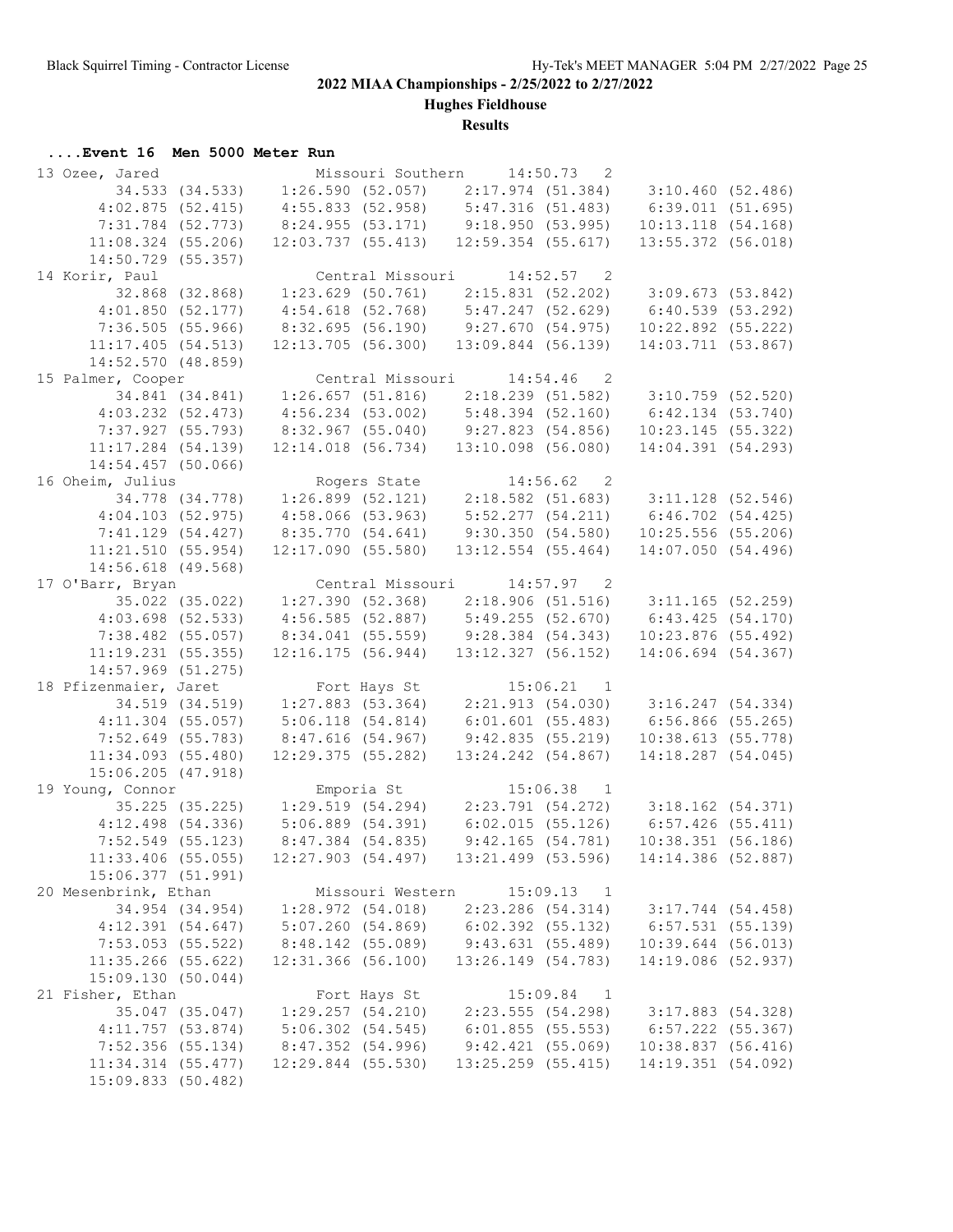**Hughes Fieldhouse**

## **Results**

## **....Event 16 Men 5000 Meter Run**

| 22 Nkamasiai, Jacob   |                 |                                                                                     |              | NW Missouri 15:09.89 2                                                     |                            |                                     |  |
|-----------------------|-----------------|-------------------------------------------------------------------------------------|--------------|----------------------------------------------------------------------------|----------------------------|-------------------------------------|--|
| 34.072 (34.072)       |                 |                                                                                     |              | $1:25.366$ (51.294) $2:16.972$ (51.606) $3:09.898$ (52.926)                |                            |                                     |  |
| 4:02.490(52.592)      |                 |                                                                                     |              | $4:55.311$ (52.821) $5:48.050$ (52.739)                                    |                            | 6:42.388 (54.338)                   |  |
| 7:37.617 (55.229)     |                 | 8:32.787 (55.170)                                                                   |              | 9:28.325(55.538)                                                           |                            | $10:23.616$ (55.291)                |  |
| 11:19.485(55.869)     |                 | $12:17.209$ (57.724)                                                                |              | $13:14.822$ (57.613)                                                       |                            | 14:13.146 (58.324)                  |  |
| 15:09.886 (56.740)    |                 |                                                                                     |              |                                                                            |                            |                                     |  |
| 23 Swift, Tyler       |                 |                                                                                     | Emporia St   |                                                                            | $15:10.44$ 1               |                                     |  |
|                       | 36.123 (36.123) |                                                                                     |              | $1:30.522$ (54.399) $2:25.037$ (54.515) $3:19.695$ (54.658)                |                            |                                     |  |
| 4:14.201(54.506)      |                 | 5:09.115(54.914)                                                                    |              | $6:03.242$ $(54.127)$                                                      |                            | 6:58.221(54.979)                    |  |
| $7:53.303$ (55.082)   |                 | 8:47.710 (54.407)                                                                   |              | 9:42.627(54.917)                                                           |                            | 10:39.021(56.394)                   |  |
| $11:34.876$ (55.855)  |                 |                                                                                     |              |                                                                            |                            |                                     |  |
|                       |                 | 12:29.566(54.690)                                                                   |              | $13:25.018$ (55.452)                                                       |                            | 14:20.440 (55.422)                  |  |
| $15:10.439$ (49.999)  |                 |                                                                                     |              |                                                                            |                            |                                     |  |
| 24 Hart, Hunter       |                 |                                                                                     |              | Rogers State 15:12.02 1                                                    |                            |                                     |  |
| 35.668 (35.668)       |                 |                                                                                     |              | $1:30.377$ (54.709) $2:24.544$ (54.167) $3:19.086$ (54.542)                |                            |                                     |  |
| 4:12.924(53.838)      |                 | 5:07.776 (54.852)                                                                   |              | $6:02.729$ $(54.953)$                                                      |                            | $6:58.025$ (55.296)                 |  |
| 7:53.411 (55.386)     |                 | 8:47.996 (54.585)                                                                   |              | 9:43.123 (55.127)                                                          |                            | $10:39.194$ (56.071)                |  |
| 11:33.837(54.643)     |                 | 12:29.934 (56.097)                                                                  |              | $13:25.547$ (55.613)                                                       |                            | 14:20.706 (55.159)                  |  |
| 15:12.013 (51.307)    |                 |                                                                                     |              |                                                                            |                            |                                     |  |
| 25 Goss, Caden        |                 |                                                                                     | Rogers State |                                                                            | $15:15.77$ 1               |                                     |  |
|                       | 35.968 (35.968) |                                                                                     |              | $1:30.697$ (54.729) $2:24.316$ (53.619) $3:18.841$ (54.525)                |                            |                                     |  |
| 4:13.475(54.634)      |                 | 5:08.391(54.916)                                                                    |              |                                                                            |                            | 6:03.104 (54.713) 6:58.453 (55.349) |  |
| $7:54.119$ (55.666)   |                 | 8:49.135 (55.016)                                                                   |              | $9:44.402$ (55.267)                                                        |                            | $10:40.329$ (55.927)                |  |
| 11:35.957(55.628)     |                 | $12:32.146$ (56.189)                                                                |              | $13:28.469$ (56.323)                                                       |                            | 14:24.081 (55.612)                  |  |
| $15:15.765$ (51.684)  |                 |                                                                                     |              |                                                                            |                            |                                     |  |
| 26 Blay, Tyler        |                 |                                                                                     |              | Missouri Western 15:20.30 1                                                |                            |                                     |  |
|                       |                 | 34.049 (34.049) 1:26.953 (52.904) 2:20.326 (53.373) 3:13.511 (53.185)               |              |                                                                            |                            |                                     |  |
| 4:07.385(53.874)      |                 |                                                                                     |              | 5:02.329 (54.944) 5:57.421 (55.092)                                        |                            | $6:52.654$ (55.233)                 |  |
| 7:48.891 (56.237)     |                 |                                                                                     |              | 8:45.277 (56.386) 9:41.917 (56.640)                                        |                            | 10:38.649 (56.732)                  |  |
| 11:34.629(55.980)     |                 | $12:30.753$ (56.124)                                                                |              | $13:27.575$ (56.822)                                                       |                            | 14:24.414 (56.839)                  |  |
| 15:20.295 (55.881)    |                 |                                                                                     |              |                                                                            |                            |                                     |  |
| 27 Diaz, Jaime        |                 |                                                                                     | Emporia St   |                                                                            | 15:22.31 1                 |                                     |  |
|                       | 35.476 (35.476) |                                                                                     |              | $1:29.830(54.354)$ $2:23.035(53.205)$ $3:16.653(53.618)$                   |                            |                                     |  |
| 4:11.483(54.830)      |                 | 5:05.936(54.453)                                                                    |              | $6:01.404$ (55.468)                                                        |                            | $6:57.155$ (55.751)                 |  |
| 7:52.837 (55.682)     |                 | 8:47.897 (55.060)                                                                   |              | $9:43.474$ (55.577)                                                        |                            | 10:39.510(56.036)                   |  |
| $11:36.449$ (56.939)  |                 | 12:33.810(57.361)                                                                   |              | $13:30.986$ (57.176)                                                       |                            | 14:28.537 (57.551)                  |  |
| 15:22.308 (53.771)    |                 |                                                                                     |              |                                                                            |                            |                                     |  |
| 28 Ginn, Kyle         |                 |                                                                                     | Rogers State |                                                                            | $15:24.91$ 1               |                                     |  |
|                       |                 | 35.975 (35.975) 1:31.308 (55.333) 2:24.891 (53.583) 3:19.435 (54.544)               |              |                                                                            |                            |                                     |  |
|                       |                 | $4:13.884$ (54.449) $5:08.801$ (54.917)                                             |              |                                                                            |                            | 6:03.500 (54.699) 6:58.728 (55.228) |  |
| $7:54.419$ (55.691)   |                 | $8:49.961$ (55.542)                                                                 |              | 9:45.455(55.494)                                                           |                            | $10:41.227$ (55.772)                |  |
| $11:37.844$ (56.617)  |                 | 12:34.720(56.876)                                                                   |              | $13:32.191$ (57.471)                                                       |                            | 14:29.737 (57.546)                  |  |
| 15:24.910 (55.173)    |                 |                                                                                     |              |                                                                            |                            |                                     |  |
| 29 Wilson, Kory       |                 |                                                                                     | Rogers State |                                                                            | $15:34.95$ 1               |                                     |  |
|                       | 35.391 (35.391) |                                                                                     |              | $1:30.103$ $(54.712)$ $2:24.133$ $(54.030)$ $3:18.552$ $(54.419)$          |                            |                                     |  |
| $4:13.224$ $(54.672)$ |                 |                                                                                     |              |                                                                            |                            | $6:57.708$ (55.943)                 |  |
| 7:53.758 (56.050)     |                 |                                                                                     |              | 5:07.493 (54.269) 6:01.765 (54.272)<br>8:49.425 (55.667) 9:45.588 (56.163) |                            | $10:42.098$ (56.510)                |  |
|                       |                 |                                                                                     |              |                                                                            |                            |                                     |  |
| 11:39.521(57.423)     |                 |                                                                                     |              | $12:38.541$ (59.020) $13:39.213$ (1:00.672)                                |                            | 14:38.578 (59.365)                  |  |
| 15:34.944 (56.366)    |                 |                                                                                     |              |                                                                            |                            |                                     |  |
| 30 Ramsdell, Trevor   |                 |                                                                                     | NW Missouri  |                                                                            | 15:50.54<br>$\overline{1}$ |                                     |  |
|                       |                 | 35.821 (35.821) 1:31.136 (55.315) 2:25.502 (54.366) 3:19.996 (54.494)               |              |                                                                            |                            |                                     |  |
| $4:14.482$ (54.486)   |                 |                                                                                     |              | 5:09.393 (54.911)   6:03.574 (54.181)   6:59.006 (55.432)                  |                            |                                     |  |
| $7:53.859$ (54.853)   |                 |                                                                                     |              | 8:49.645 (55.786) 9:46.545 (56.900) 10:48.162 (1:01.617)                   |                            |                                     |  |
|                       |                 | 11:49.936 (1:01.774) 12:50.510 (1:00.574) 13:54.426 (1:03.916) 14:56.791 (1:02.365) |              |                                                                            |                            |                                     |  |
| 15:50.539 (53.748)    |                 |                                                                                     |              |                                                                            |                            |                                     |  |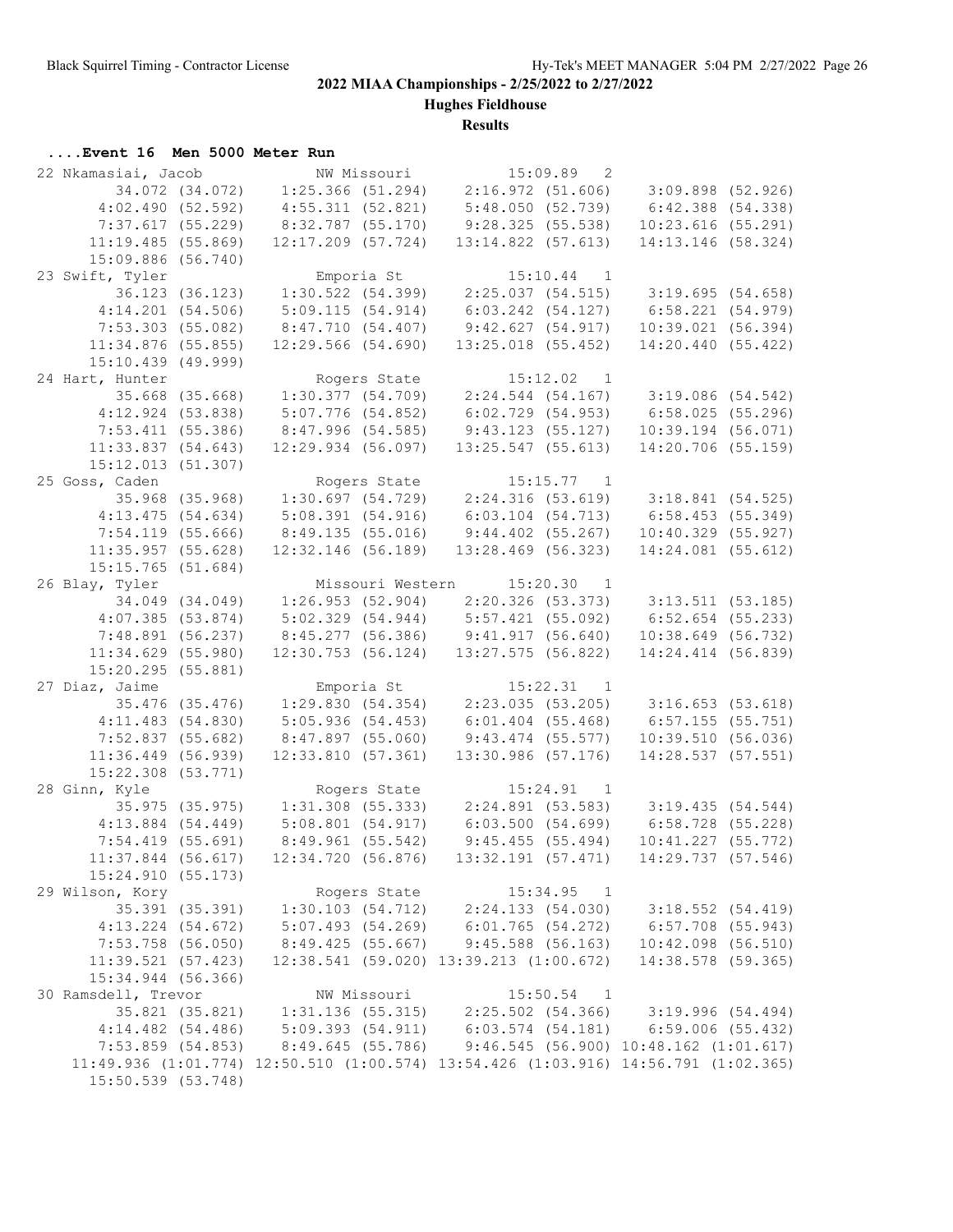**Hughes Fieldhouse**

### **Results**

## **....Event 16 Men 5000 Meter Run**

| 31 Goetsche, Austin MW Missouri 15:50.98 1                              |                                                                                                     |                      |
|-------------------------------------------------------------------------|-----------------------------------------------------------------------------------------------------|----------------------|
|                                                                         | $35.509$ (35.509) 1:30.162 (54.653) 2:24.592 (54.430) 3:19.935 (55.343)                             |                      |
| 4:15.072 (55.137) 5:10.976 (55.904) 6:06.628 (55.652) 7:03.974 (57.346) |                                                                                                     |                      |
|                                                                         | $8:01.567$ (57.593) 9:00.146 (58.579) 9:59.458 (59.312)                                             | $10:59.346$ (59.888) |
|                                                                         | $11:59.436$ (1:00.090) 13:00.297 (1:00.861) 14:00.503 (1:00.206)                                    | 14:59.872 (59.369)   |
| 15:50.975(51.103)                                                       |                                                                                                     |                      |
| 32 Morgan, Calvin <b>Emporia St</b> 15:58.30 1                          |                                                                                                     |                      |
| 35.960 (35.960)                                                         | $1:30.986$ (55.026) $2:25.239$ (54.253) $3:20.150$ (54.911)                                         |                      |
| 4:14.936(54.786)                                                        | 5:10.887 (55.951) 6:06.747 (55.860) 7:04.265 (57.518)                                               |                      |
|                                                                         | $8:01.359$ (57.094) $9:01.016$ (59.657) $10:00.572$ (59.556) $11:00.383$ (59.811)                   |                      |
| $12:00.936$ $(1:00.553)$                                                | $13:00.874$ (59.938) 14:00.163 (59.289) 15:00.603 (1:00.440)                                        |                      |
| 15:58.296 (57.693)                                                      |                                                                                                     |                      |
|                                                                         |                                                                                                     |                      |
| 33 Petrella, Nick Mashburn 16:06.92 1                                   |                                                                                                     |                      |
|                                                                         | 36.283 (36.283) 1:31.748 (55.465) 2:25.941 (54.193) 3:20.468 (54.527)                               |                      |
| 4:16.027 (55.559)                                                       | $5:12.355$ (56.328) 6:10.962 (58.607) 7:09.540 (58.578)                                             |                      |
| $8:08.002$ (58.462)                                                     | $9:07.711$ (59.709) 10:08.293 (1:00.582) 11:09.206 (1:00.913)                                       |                      |
| $12:10.911$ $(1:01.705)$                                                | $13:10.657$ (59.746) $14:10.264$ (59.607) $15:09.213$ (58.949)                                      |                      |
| 16:06.911(57.698)                                                       |                                                                                                     |                      |
|                                                                         |                                                                                                     |                      |
| 34 Griffin, Cooper Mashburn 16:42.22 1                                  | 37.469 (37.469) 1:34.995 (57.526) 2:32.054 (57.059) 3:28.952 (56.898)                               |                      |
|                                                                         | $4:26.495$ (57.543) 5:24.601 (58.106) 6:23.872 (59.271) 7:24.335 (1:00.463)                         |                      |
|                                                                         | $8:26.337$ (1:02.002) 9:28.601 (1:02.264) 10:31.255 (1:02.654) 11:34.813 (1:03.558)                 |                      |
|                                                                         | $12:36.531$ $(1:01.718)$ $13:39.584$ $(1:03.053)$ $14:41.921$ $(1:02.337)$ $15:43.711$ $(1:01.790)$ |                      |

## **Event 17 Women 60 Meter Hurdles**

| HEAT WINNERS, PLUS NEXT FASTEST TIMES ADVANCE          |                                 |                 |                |  |
|--------------------------------------------------------|---------------------------------|-----------------|----------------|--|
| FINALS LANE PREFERENCE: $4-5-3-6-2-7-1-8$              |                                 |                 |                |  |
| NCAA D2: P 8.83                                        |                                 |                 |                |  |
| Facility: F 8.44 2019                                  | Morgan Smith, Missouri Southern |                 |                |  |
| MIAA: M 8.24 2018                                      | Courtney Nelson, Pittsburg St   |                 |                |  |
| Name                                                   | Year School<br>Prelims H#       |                 |                |  |
|                                                        |                                 |                 |                |  |
| Preliminaries                                          |                                 |                 |                |  |
| 1 Smith, Kiara                                         | Missouri Southern B 8.480 2     |                 |                |  |
| 2 Mosby, Trace                                         | Pittsburg St                    | P 8.500 1       |                |  |
| 3 Allison, Shanette                                    | Lincoln                         | P 8.510 3       |                |  |
| 4 Olatunji, Precious Missouri Southern P 8.61q 3 8.604 |                                 |                 |                |  |
| 5 Hammond, Ally                                        | NW Missouri                     | P 8.61q 2 8.608 |                |  |
| 6 Marquez, Madelyn Bittsburg St B 8.63q 3              |                                 |                 |                |  |
| 7 Luallen, Claire 6 Missouri Southern P 8.64q 1        |                                 |                 |                |  |
| 8 Rossi, Mattie                                        | Fort Hays St P 8.66q            |                 | 2              |  |
| 9 Hagan, Audreanae between Pittsburg St B P 8.70       |                                 |                 | 3              |  |
| 10 Prickett, Sarah                                     | NW Missouri P 8.75              |                 | 2              |  |
| 11 Calhoun-White, Cornesia Missouri Southern 8.89      |                                 |                 | $\mathbf{1}$   |  |
| 12 Gonzalez, Laia                                      | Central Missouri 8.90           |                 | $\mathbf{1}$   |  |
| 13 Stanley, Chloe                                      | Fort Hays St                    | 8.98            | $\mathbf{1}$   |  |
| 14 Lee, Ray-Donna                                      | Lincoln                         | 9.07            | $\overline{2}$ |  |
| 15 Miller, Lynzi                                       | Missouri Western                | 9.13            | $\overline{2}$ |  |
| 16 Hatzenbuehler, Hannah NW Missouri                   |                                 | 9.18            | $\mathbf{1}$   |  |
| 17 Kraaijeveld, Nikki                                  | Washburn                        | 9.22            | 3              |  |
| 18 Ray, Kylie                                          | Washburn                        | 9.83            | 3              |  |
| 19 Smith, Kennedy                                      | Emporia St                      | 12.17           | 3              |  |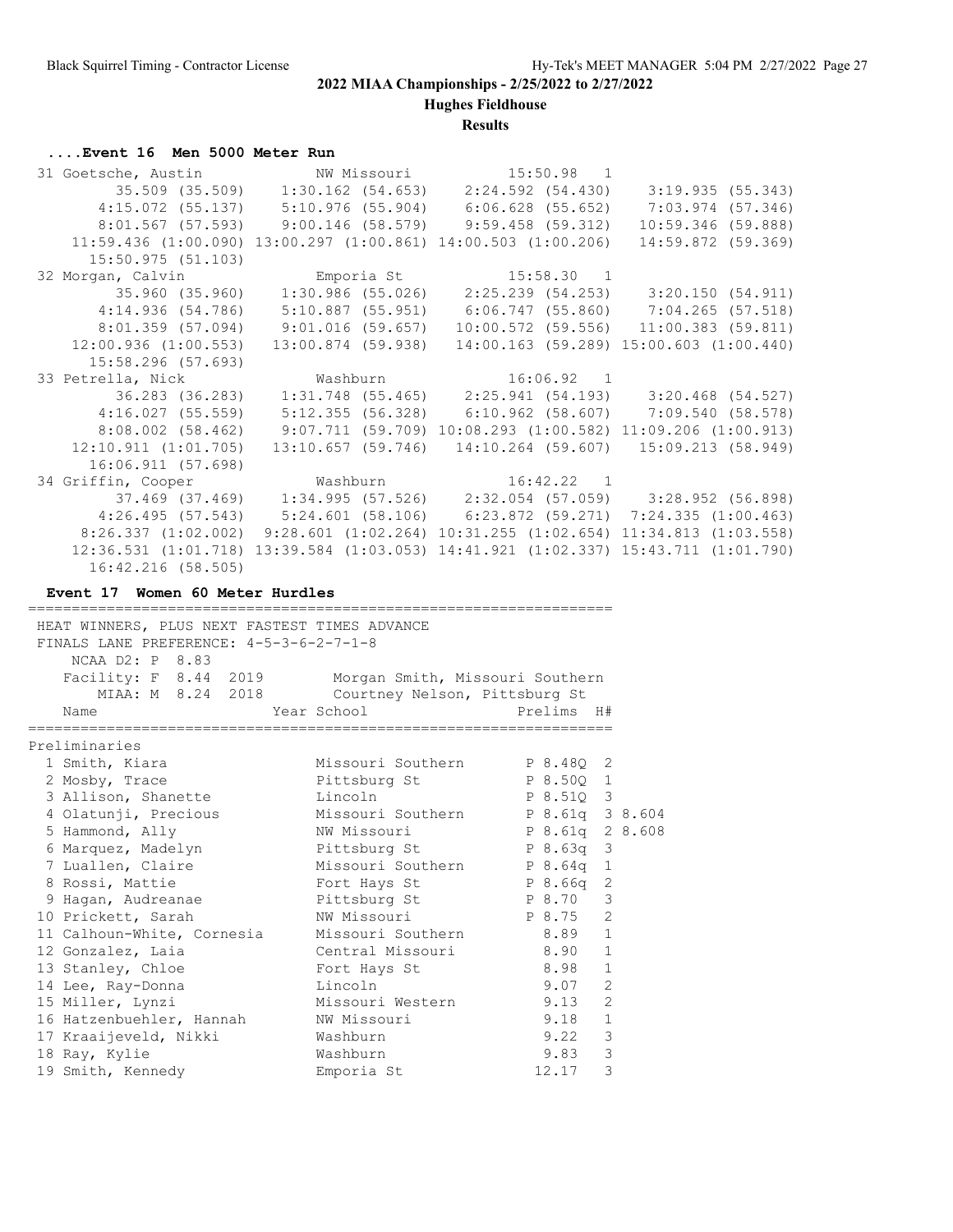**Hughes Fieldhouse**

| Event 17 Women 60 Meter Hurdles                                                                                                                                                                                                                                         |                                                 |                                  |       |
|-------------------------------------------------------------------------------------------------------------------------------------------------------------------------------------------------------------------------------------------------------------------------|-------------------------------------------------|----------------------------------|-------|
| HEAT WINNERS, PLUS NEXT FASTEST TIMES ADVANCE<br>FINALS LANE PREFERENCE: 4-5-3-6-2-7-1-8<br>NCAA D2: P 8.83                                                                                                                                                             |                                                 |                                  |       |
| Facility: F 8.44 2019 Morgan Smith, Missouri Southern                                                                                                                                                                                                                   |                                                 |                                  |       |
|                                                                                                                                                                                                                                                                         | MIAA: M 8.24 2018 Courtney Nelson, Pittsburg St |                                  |       |
| Name                                                                                                                                                                                                                                                                    | Year School                                     | Finals Points                    |       |
| Finals                                                                                                                                                                                                                                                                  |                                                 |                                  |       |
| 1 Smith, Kiara                                                                                                                                                                                                                                                          | Missouri Southern                               | 8.42F 10                         |       |
| 2 Allison, Shanette                                                                                                                                                                                                                                                     | Lincoln                                         | 8.57P<br>8                       |       |
| 3 Luallen, Claire                                                                                                                                                                                                                                                       | Missouri Southern 8.60P                         | 6                                | 8.591 |
| 4 Hammond, Ally                                                                                                                                                                                                                                                         | NW Missouri                                     | 8.60P 5                          | 8.600 |
| 5 Marquez, Madelyn                                                                                                                                                                                                                                                      | Pittsburg St                                    | 8.64P<br>$\overline{4}$          |       |
| 6 Mosby, Trace                                                                                                                                                                                                                                                          | Pittsburg St                                    | 8.66P<br>3                       |       |
| 7 Rossi, Mattie                                                                                                                                                                                                                                                         | Fort Hays St                                    | 2<br>8.68P                       |       |
| 8 Olatunji, Precious                                                                                                                                                                                                                                                    | Missouri Southern                               | 8.71P 1                          |       |
| Event 18 Men 60 Meter Hurdles<br>________________________________                                                                                                                                                                                                       |                                                 |                                  |       |
| HEAT WINNERS, PLUS NEXT FASTEST TIMES ADVANCE<br>FINALS LANE PREFERENCE: 4-5-3-6-2-7-1-8<br>NCAA D2: P 8.23<br>Facility: F 8.03 2022 Courtney Watkins, Iowa Western<br>MIAA: M 7.87 1979 Bruce Derks, Central Missouri<br>Name<br>=====================<br>:=========== | Year School                                     | Prelims H#<br>,,,,,,,,,,,,,,,,,, |       |
| Preliminaries                                                                                                                                                                                                                                                           |                                                 |                                  |       |
| 1 Wormek, Parker                                                                                                                                                                                                                                                        | Central Missouri                                | P 8.16Q 2                        |       |
| 2 Deberry, Jathan                                                                                                                                                                                                                                                       | Central Missouri P 8.17Q 3 8.166                |                                  |       |
| 3 Whyte, Troy                                                                                                                                                                                                                                                           | Lincoln                                         | P 8.210 1                        |       |
| 4 Bartlett, Rashane                                                                                                                                                                                                                                                     | Lincoln                                         | P 8.17q 2 8.168                  |       |
| 5 Henry, Romain                                                                                                                                                                                                                                                         | Washburn                                        | P 8.23q 1                        |       |
| 6 Pigg, JaDarius                                                                                                                                                                                                                                                        | Missouri Southern                               | 8.29q 1                          |       |
| 7 Drahota, Jack                                                                                                                                                                                                                                                         | Nebraska-Kearney                                | $8.30q$ 1                        |       |
| 8 Paster, Andrew                                                                                                                                                                                                                                                        | Central Missouri 8.31q 3                        |                                  |       |
| 9 Hall, Xavier                                                                                                                                                                                                                                                          | Emporia St                                      | 2<br>8.36                        |       |
| 10 Thompson, Alex                                                                                                                                                                                                                                                       | Missouri Western 8.46                           | -3                               |       |
| 11 Becker, Jared                                                                                                                                                                                                                                                        | Pittsburg St                                    | 8.49<br>-2                       |       |
| 12 Bertrand, Lane                                                                                                                                                                                                                                                       | Nebraska-Kearney                                | 8.52<br>2                        |       |
| 13 Johnson, Jake                                                                                                                                                                                                                                                        | Emporia St                                      | 8.65 1                           |       |
| 14 Merz, Brock                                                                                                                                                                                                                                                          | Emporia St                                      | $\overline{3}$<br>8.76           |       |
| 15 Pipkin, Malachi                                                                                                                                                                                                                                                      | Missouri Southern                               | 3<br>8.78                        |       |
| 16 Smith, Corbin                                                                                                                                                                                                                                                        | NW Missouri                                     | 9.35<br>$\mathbf{1}$             |       |
| -- Caldwell, TJ                                                                                                                                                                                                                                                         | Pittsburg St                                    | 3<br>SCR                         |       |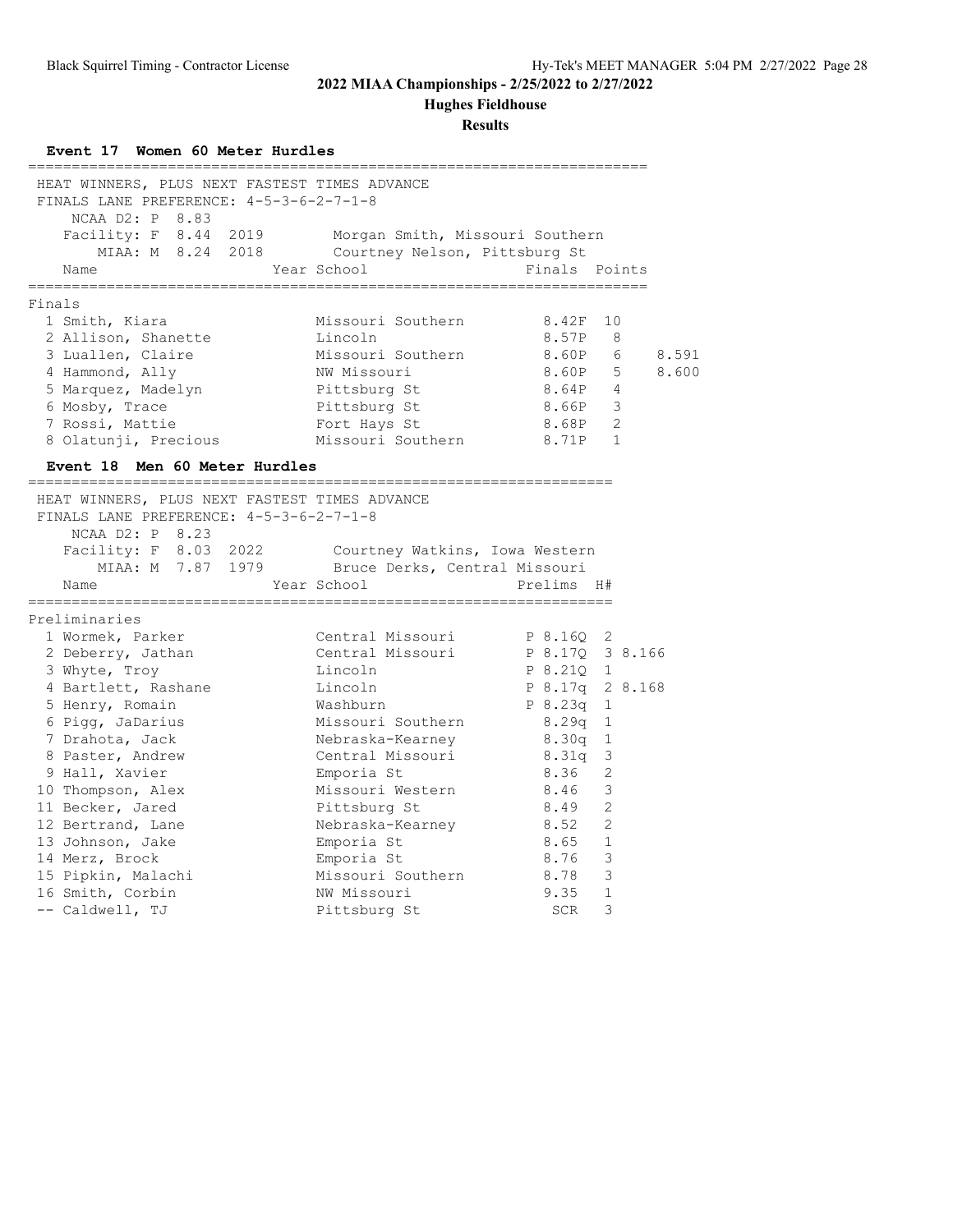**Hughes Fieldhouse**

| Event 18 Men 60 Meter Hurdles<br>-----------          |                   |                                          |                  |
|-------------------------------------------------------|-------------------|------------------------------------------|------------------|
| HEAT WINNERS, PLUS NEXT FASTEST TIMES ADVANCE         |                   |                                          |                  |
| FINALS LANE PREFERENCE: 4-5-3-6-2-7-1-8               |                   |                                          |                  |
| NCAA D2: P 8.23                                       |                   |                                          |                  |
| Facility: F 8.03 2022                                 |                   | Courtney Watkins, Iowa Western           |                  |
| MIAA: M 7.87 1979                                     |                   | Bruce Derks, Central Missouri            |                  |
| Name                                                  | Year School       | Finals Points                            |                  |
| -----------                                           | ---------------   |                                          |                  |
| Finals                                                | Lincoln           | 7.86M                                    |                  |
| 1 Bartlett, Rashane                                   | Central Missouri  | 7.91F                                    | 10<br>8          |
| 2 Deberry, Jathan<br>3 Wormek, Parker                 | Central Missouri  | 8.01F                                    | 6                |
| 4 Henry, Romain                                       | Washburn          | 8.07P                                    | 5                |
| 5 Whyte, Troy                                         | Lincoln           | 8.11P                                    | 4                |
| 6 Pigg, JaDarius                                      | Missouri Southern | 8.21P                                    | 3                |
| 7 Paster, Andrew                                      | Central Missouri  | 8.36                                     | $\overline{2}$   |
| 8 Drahota, Jack                                       | Nebraska-Kearney  | 8.41                                     | $\mathbf{1}$     |
| Event 19 Women 4x400 Meter Relay                      |                   |                                          |                  |
|                                                       |                   |                                          |                  |
| PREFERRED LANES: 4-5-6-3-2-1                          |                   |                                          |                  |
| NCAA D2: P 3:52.59                                    |                   |                                          |                  |
| Facility: F 3:40.76 2018                              | Lincoln           |                                          |                  |
| MIAA: M 3:41.55 2020                                  | Lincoln           |                                          |                  |
| School                                                |                   |                                          | Finals H# Points |
| :===========                                          |                   |                                          |                  |
| 1 Lincoln 'A'                                         |                   | 3:42.08P                                 | 2<br>10          |
| 1) Mannings, Jameaka<br>3) Diamond, Maria             |                   | 2) May, Chrissani<br>4) Thomas, Shevanae |                  |
| 2 NW Missouri 'A'                                     |                   | 3:44.84P                                 | 2<br>8           |
| 1) Saenz, Chloe                                       |                   | 2) Hughey, Tiffany                       |                  |
| 3) Commins, Jaedy                                     |                   | 4) Blake, Bailey                         |                  |
| 3 Central Missouri<br>$^{\prime}$ A $^{\prime}$       |                   | 3:45.24P                                 | 2<br>6           |
| 1) Foote, Alex                                        |                   | 2) Gonzalez, Laia                        |                  |
| 3) Shawver, Jana                                      |                   | 4) Steinmeyer, Lucy                      |                  |
| 4 Washburn 'A'                                        |                   | $3:47.61P$ 2                             | 5                |
| 1) Hohl, Isabella                                     |                   | 2) Hillebert, Darian                     |                  |
| 3) Stinson, Lyndsay                                   |                   | 4) Okoro, Chia                           |                  |
| 5 Fort Hays St 'A'                                    |                   | 3:48.58P                                 | 2<br>4           |
| 1) Holman, Lyric                                      |                   | 2) Clary, Kendra                         |                  |
| 3) Savolt, Taylor                                     |                   | 4) Rossi, Mattie                         |                  |
| 6 Pittsburg St 'A'                                    |                   | $3:49.27P$ 2                             | 3                |
| 1) Price, Matti                                       |                   | 2) Mosby, Trace                          |                  |
| 3) Williams, Christine                                |                   | 4) Burt, Madison                         |                  |
| 7 Missouri Southern 'A'                               |                   | 3:49.46P                                 | 2<br>1           |
| 1) Olatunji, Precious                                 |                   | 2) Wallace, LaNea                        |                  |
| 3) Smith, Kiara                                       |                   | 4) Overstreet, Chardae                   |                  |
| 8 Missouri Western<br>' A'<br>1) Abdul-Hameed, Aneesa |                   | 3:53.80                                  | 1<br>1           |
| 3) Roumph, Maddison                                   |                   | 2) Williams, Hanna<br>4) Adams, Alexis   |                  |
| 9 Emporia St<br>'A'                                   |                   | 3:54.89                                  | 1                |
| 1) Hurla, Jasmine                                     |                   | 2) Reid, Abigael                         |                  |
| 3) Marlow, Hollie                                     |                   | 4) Owings, Makenzie                      |                  |
| 10 Nebraska-Kearney 'A'                               |                   | 3:57.65                                  | 1                |
| 1) Roh, Rebekah                                       |                   | 2) Carlson, Kyla                         |                  |
| 3) Messbarger, Nicole                                 |                   | 4) Schall, Haley                         |                  |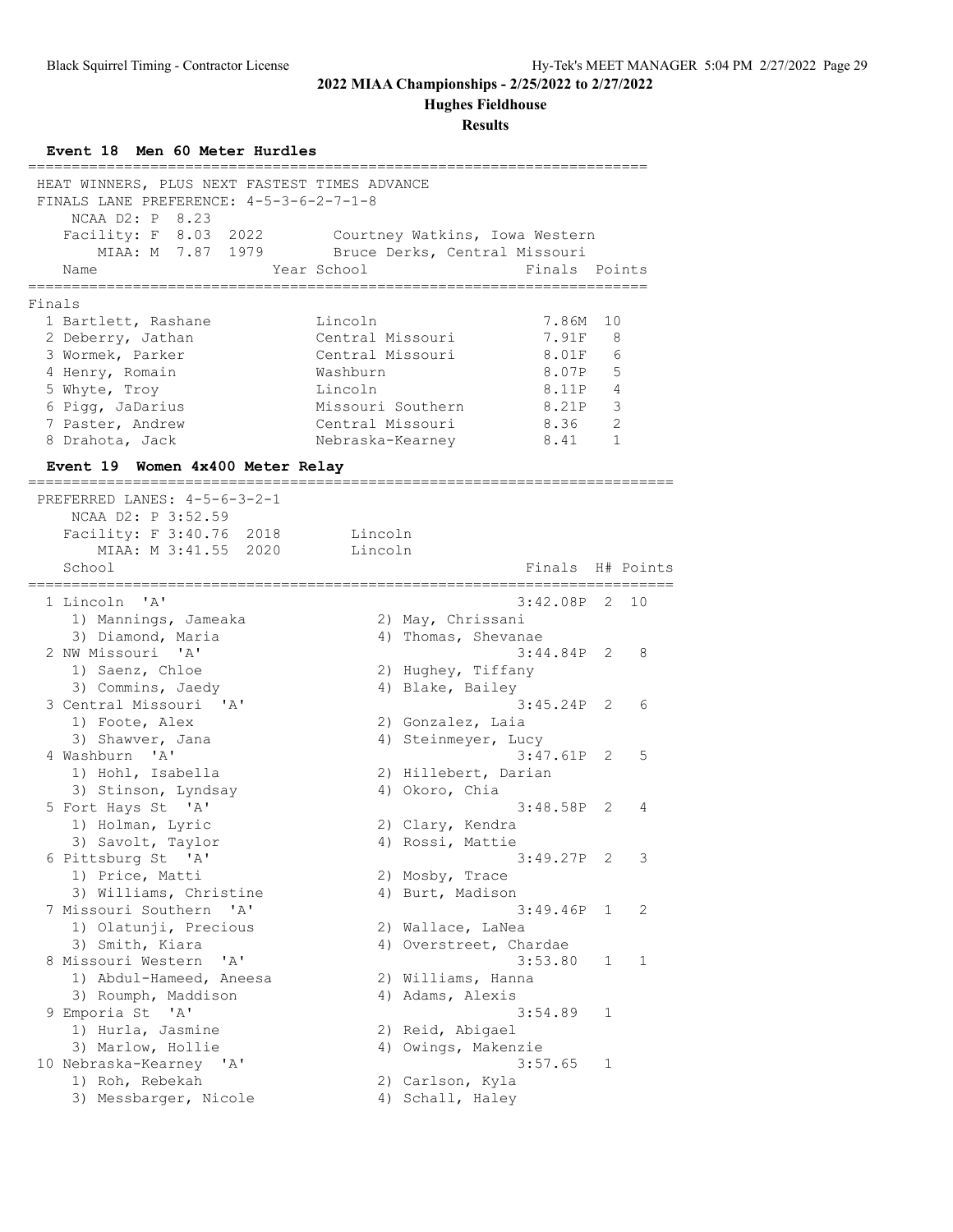**Hughes Fieldhouse**

| Event 19 Women 4x400 Meter Relay                                     |             |                                   |              |    |
|----------------------------------------------------------------------|-------------|-----------------------------------|--------------|----|
| -- Central Oklahoma<br>$^{\prime}$ A $^{\prime}$<br>1) Scott, Ansley |             | DNS<br>2) Edwards, Jacie          | 1            |    |
| 3) Dorman, Cali                                                      |             | 4) Dyas, Kaleigh                  |              |    |
| Event 20 Men 4x400 Meter Relay                                       |             |                                   |              |    |
| PREFERRED LANES: 4-5-6-3-2-1                                         |             |                                   |              |    |
| NCAA D2: P 3:17.02                                                   |             |                                   |              |    |
| Facility: F 3:10.37<br>2021                                          | NW Missouri |                                   |              |    |
| MIAA: M 3:11.70 2020                                                 | Emporia St  |                                   |              |    |
| School<br>:==========<br>----------                                  |             | Finals H# Points                  |              |    |
| 1 Pittsburg St 'A'                                                   |             | $3:09.19F$ 2                      |              | 10 |
| 1) Tudor, Sam                                                        |             | 2) Stone, Bailey                  |              |    |
| 3) Alarahshun, Nizar                                                 |             | 4) Brewer, Braylen                |              |    |
| 2 Central Missouri<br>$^{\prime}$ A $^{\prime}$                      |             | $3:13.13P$ 2                      |              | 8  |
| 1) Miller, Trey                                                      |             | 2) Rasche, Isaak                  |              |    |
| 3) Nugent, Derek                                                     |             | 4) James, Michael                 |              |    |
| 3 Lincoln 'A'                                                        |             | $3:13.37P$ 2                      |              | 6  |
| 1) Whyte, Troy                                                       |             | 2) Campbell, Kewani               |              |    |
| 3) Brown, Shanthamoi                                                 |             | 4) Nichols, Reuben                |              |    |
| 4 Fort Hays St 'A'                                                   |             | 3:14.75P                          | $\mathbf{1}$ | 5  |
| 1) Albright, Hayden                                                  |             | 2) Medina, Trever                 |              |    |
| 3) Pakkebier, Jack                                                   |             | 4) Lang, Ethan                    |              |    |
| 5 NW Missouri 'A'                                                    |             | 3:14.80P                          | 2            | 4  |
| 1) Williams, Raheem                                                  |             | 2) Dos Santos, Joel               |              |    |
| 3) Crisci, Federico                                                  |             | 4) Griffin, Prince                |              |    |
| 6 Nebraska-Kearney 'A'                                               |             | 3:15.62P                          | $\mathbf{1}$ | 3  |
| 1) Swedberg, Micah                                                   |             | 2) Ferguson, Wes                  |              |    |
| 3) Drahota, Jack                                                     |             | 4) Willis, Cole                   |              |    |
| 7 Emporia St 'A'                                                     |             | 3:15.74P                          | 2            | 2  |
| 1) Ramos, Guy                                                        |             | 2) Johnson, Juwan                 |              |    |
| 3) Watson, Jack                                                      |             | 4) Goodpaster, Hayden             |              |    |
| 8 Missouri Western<br>$^{\prime}$ A $^{\prime}$                      |             | 3:18.57                           | 1            | 1  |
| 1) Smith, Michael                                                    |             | 2) Dixon, Derek                   |              |    |
| 3) Stelljes, Drake                                                   |             | 4) Beckles, Davon                 |              |    |
| 9 Missouri Southern<br>$^{\prime}$ A $^{\prime}$                     |             | 3:18.60                           | 1            |    |
| 1) Randle, Brieon                                                    |             | 2) Haddock, Matthew               |              |    |
| 3) Candrl, Bryan                                                     |             | 4) Barker, Cole                   |              |    |
| 10 Washburn 'A'<br>1) Hess, Hunter                                   |             | 3:21.70<br>2) Patterson Jr., Eric | 1            |    |
| 3) Heiman, Wyatt                                                     |             | 4) Henry, Romain                  |              |    |
| <b>Event 21</b><br>Women Distance Medley                             |             |                                   |              |    |
| POSITIONS RANDOM                                                     |             |                                   |              |    |
| DOUBLE WATERFALL START                                               |             |                                   |              |    |
| NCAA D2: P 12:07.33                                                  |             |                                   |              |    |
| Facility: F 11:51.82<br>2021                                         |             | NW Missouri                       |              |    |
| MIAA: M 11:59.54<br>2019                                             |             | SW Baptist                        |              |    |
| School                                                               |             | Finals Points                     |              |    |
|                                                                      |             |                                   |              |    |

| 1 Lincoln 'A'     | $11:53.02M$ 10         |
|-------------------|------------------------|
| 1) May, Chrissani | 2) Mannings, Jameaka   |
| 3) Diamond, Maria | 4) Beckford, Kelly-Ann |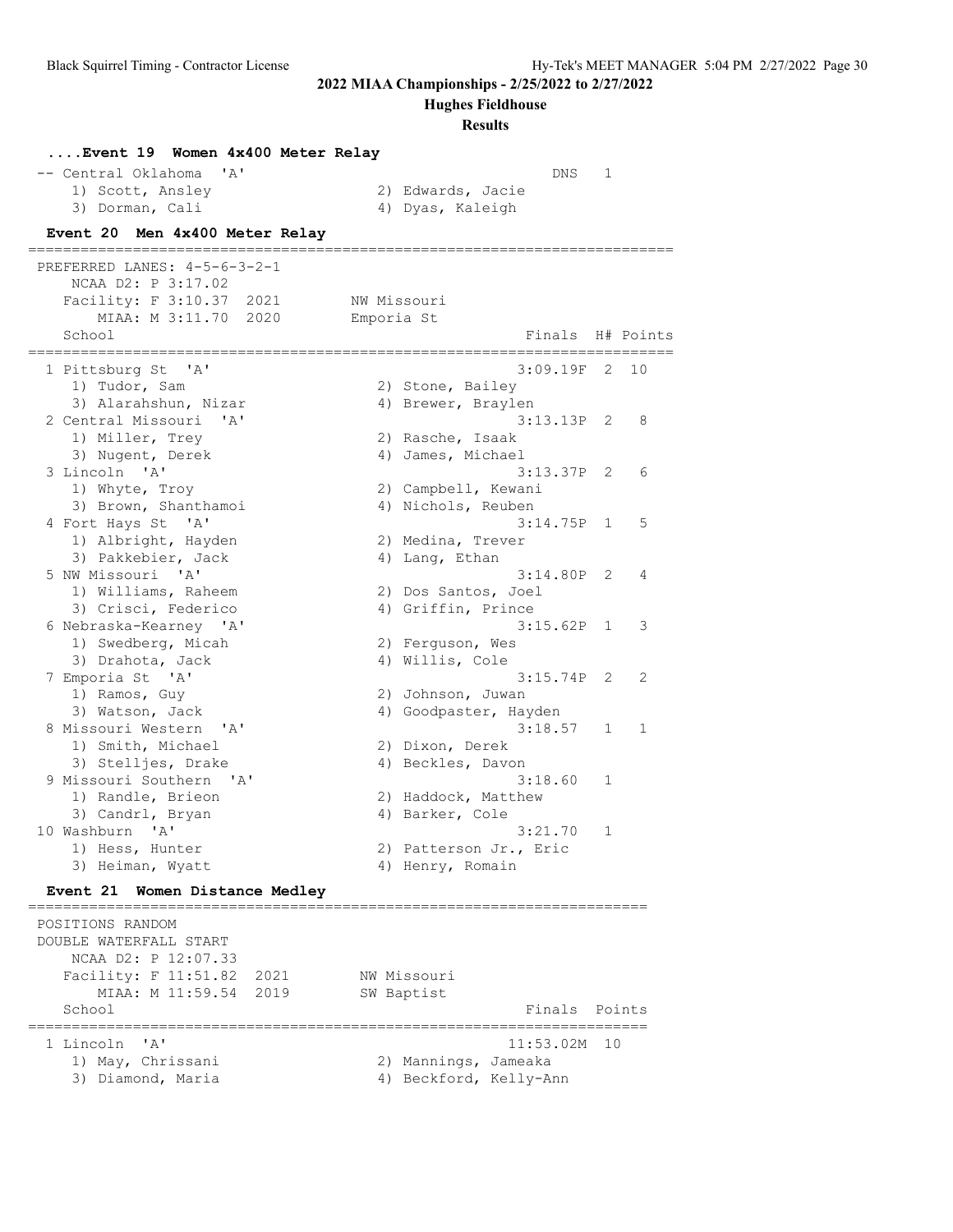#### **Hughes Fieldhouse**

#### **Results**

#### **....Event 21 Women Distance Medley**

| 2 Nebraska-Kearney 'A'  | 11:58.81M             | 8   |
|-------------------------|-----------------------|-----|
| 1) Reinke, Destiny      | 2) Roh, Rebekah       |     |
| 3) Alstrom, Baylee      | 4) Bach, Maddie       |     |
| 3 NW Missouri 'A'       | 12:06.14P             | - 6 |
| 1) Harp, Kaylee         | 2) Luna, Haley        |     |
| 3) Commins, Jaedy       | 4) Thibault, Alyna    |     |
| 4 Pittsburg St 'A'      | 12:09.84              | 5   |
| 1) Roy, Cami            | 2) Tice, Emerson      |     |
| 3) Bruening, Claire     | 4) Hammeke, Erin      |     |
| 5 Fort Hays St 'A'      | 12:14.08              | 4   |
| 1) Johnson, Halle       | 2) Clary, Kendra      |     |
| 3) Wiebe, Hannah        | 4) Kuffel, Gretchen   |     |
| 6 Rogers State 'A'      | 12:22.41              | 3   |
| 1) Byrd, Katie          | 2) Lazzari, Jayden    |     |
| 3) Turney, Jocelyn      | 4) Wood, Tori         |     |
| 7 Missouri Southern 'A' | 12:31.58              | 2   |
| 1) Lopez, Jenari        | 2) Wallace, LaNea     |     |
| 3) Gaines, Kayana       | 4) Henderson, Kelie   |     |
| 8 Central Missouri 'A'  | 12:39.52              | 1   |
| 1) Geelan, Lilly        | 2) Vanbuskirk, Hannah |     |
| 3) Bean, Katie          | 4) Boldt, Tabby       |     |
| 9 Missouri Western 'A'  | 12:42.85              |     |
| 1) Kvale, Paige         | 2) Roumph, Maddison   |     |
| 3) Wilmes, Halley       | 4) Cutler, Lillian    |     |
| 10 Washburn 'A'         | 12:45.03              |     |
| 1) Ayala Chanez, Dulce  | 2) Jones, Katelyn     |     |
| 3) Wagner, Keely        | 4) Weber, Eve         |     |
| 11 Emporia St 'A'       | 13:25.46              |     |
| 1) Bina, Mason          | 2) Owings, Makenzie   |     |
| 3) Pettay, Victoria     | 4) Karjala, Kaitlyn   |     |

### **Event 22 Men Distance Medley**

```
=======================================================================
 POSITIONS RANDOM
 DOUBLE WATERFALL START
   NCAA D2: P 10:05.84
Facility: F 9:48.75 2021 Missouri Southern
 MIAA: M 9:48.91 2021 Pittsburg St
  School Finals Points
=======================================================================
 1 NW Missouri 'A' 9:52.81P 10
 1) Norris, Jake 2) Griffin, Prince
3) Dahle, Tucker (4) Smith, Reece
 2 Pittsburg St 'A' 9:55.45P 8
1) Ray, Nicholas 2) Stone, Bailey
3) Webber, Colin 19, 2008, 401 Southard, Connar
 3 Fort Hays St 'A' 9:57.92P 6
 1) Mangan, Aaron 2) Albright, Hayden
3) Lang, Ethan 1988 (4) Bradley, Grant
 4 Nebraska-Kearney 'A' 10:04.73P 5
1) Davis, Payton 2) Drahota, Jack
3) Matousek, Trevor (4) Andgren, Max
 5 Missouri Southern 'A' 10:09.12 4
1) Simpson, Riley 2) Candrl, Bryan
3) McClain, Kevin (4) Finley, Zachary
```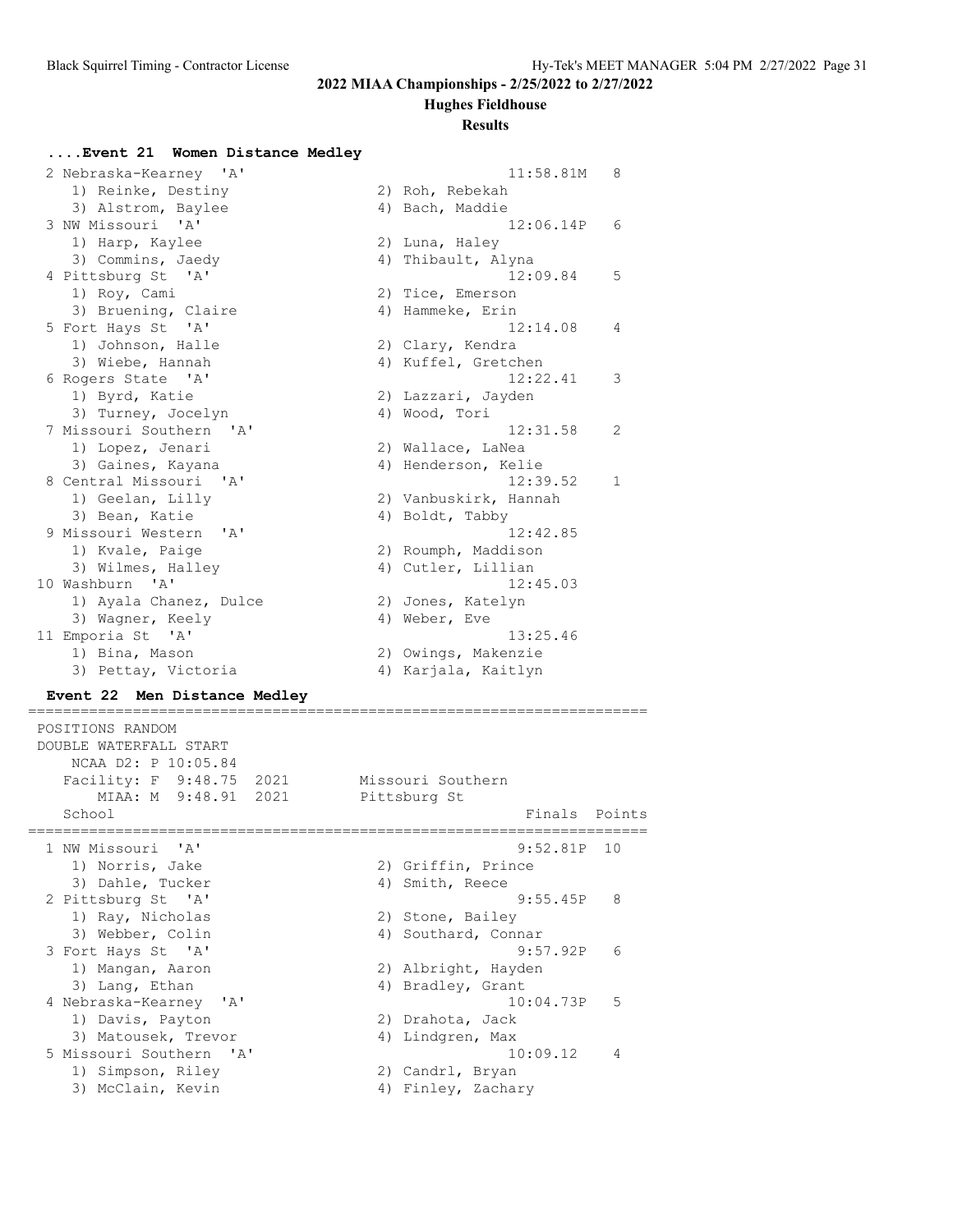**Hughes Fieldhouse**

#### **Results**

#### **....Event 22 Men Distance Medley**

| 6 Central Missouri 'A' | 10:10.47             | 3            |
|------------------------|----------------------|--------------|
| 1) Westhoff, Aaron     | 2) Rasche, Isaak     |              |
| 3) Finger, Evan        | 4) Kirk, Alex        |              |
| 7 Washburn 'A'         | 10:13.39             | 2            |
| 1) Chinya, Gabriel     | 2) Hess, Hunter      |              |
| 3) Mclain, Collen      | 4) Gray, Nathan      |              |
| 8 Rogers State 'A'     | 10:18.38             | $\mathbf{1}$ |
| 1) Vallejo, Carlos     | 2) Rose, Garry       |              |
| 3) Biersdorfer, Jon    | 4) Stinnett, Jackson |              |
| 9 Missouri Western 'A' | 10:23.99             |              |
| 1) Wright, Andrew      | 2) Belgrave, Hayden  |              |
| 3) Ambuul, Adam        | 4) Crigger, Kayden   |              |
| 10 Emporia St 'A'      | 10:34.74             |              |
| 1) France, Justyn      | 2) Phillips, Jamill  |              |
| 3) Helton, Brice       | 4) Rokusek, Henry    |              |

#### **Event 23 Women High Jump**

 1.54 1.59 1.64 1.67 1.70 1.73 NCAA D2: P 1.67m Facility: F 1.84m 2019 Stephanie Ahrens, Nebraska-Omaha MIAA: M 1.82m 2015 Erika Kinsey, Central Missouri Name The Year School The Finals Points ================================================================================= 1 Shanklin, Jada NW Missouri 1.73mP 5-08.00 10 1.54 1.59 1.64 1.67 1.70 1.73 1.83 PPP PPP PPP O O O XXX 2 Hart, Alexandra Fort Hays St 1.70mP 5-07.00 8 1.54 1.59 1.64 1.67 1.70 1.73 PPP O O XXO XXO XXX 3 Everitt, Abby Nebraska-Kearney 1.67mP 5-05.75 6 1.54 1.59 1.64 1.67 1.70 PPP O O O XXX<br>4 Schamel, Erica Pittsburg St  $J1.67$ mP 5-05.75 5 1.54 1.59 1.64 1.67 1.70 O O O XO XXX<br>5 Kragel, Summer Fort Hays St 1.64m 5-04.50 4 1.54 1.59 1.64 1.67 PPP O O XXX<br>6 Vanbuskirk, Hannah Central Missouri J1.64m 5-04.50 2.50 1.54 1.59 1.64 1.67 PPP XO XO XXX 6 Flanagan, Mattie Pittsburg St J1.64m 5-04.50 2.50 1.54 1.59 1.64 1.67 O XO XO XXX 8 Rossi, Mattie Fort Hays St J1.64m 5-04.50 1 1.54 1.59 1.64 1.67 O XO XXO XXX 9 Souerdyke, Chloe Mebraska-Kearney 1.59m 5-02.50 1.54 1.59 1.64 O O XXX 10 Hill, Lauryn NW Missouri J1.59m 5-02.50 1.54 1.59 1.64 O XO XXX

=================================================================================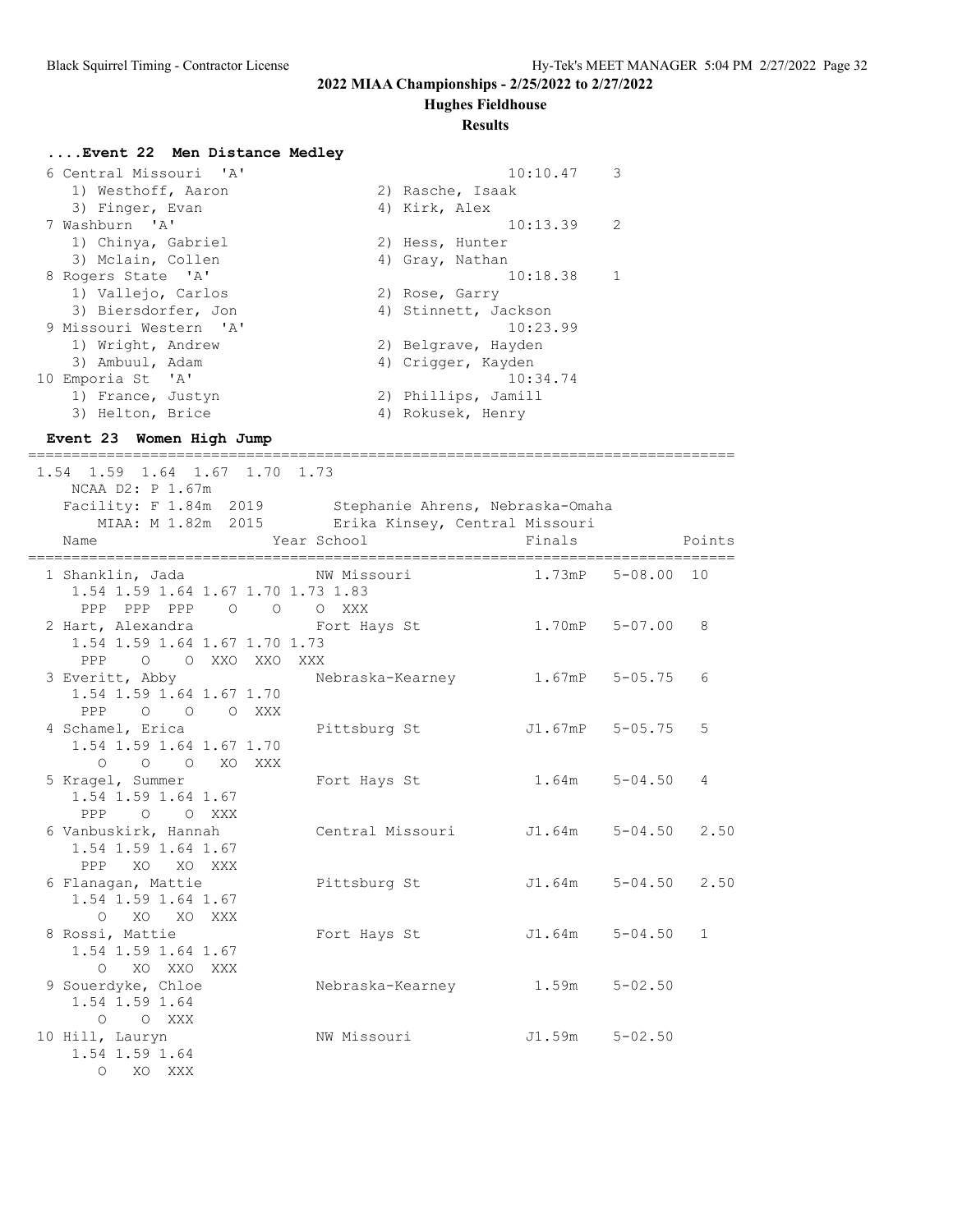**Hughes Fieldhouse**

**Results**

| Event 23 Women High Jump |                  |        |             |
|--------------------------|------------------|--------|-------------|
| 11 Jacobs, Grace         | Emporia St       | 1.54m  | $5 - 00.50$ |
| 1.54 1.59                |                  |        |             |
| O XXX                    |                  |        |             |
| 11 Liberatore, Allary    | Pittsburg St     | 1.54m  | $5 - 00.50$ |
| 1.54 1.59                |                  |        |             |
| O XXX                    |                  |        |             |
| 13 Thakker, Chloe        | Emporia St       | J1.54m | $5 - 00.50$ |
| 1.54 1.59                |                  |        |             |
| XO XXX                   |                  |        |             |
| 13 Staab, Brooklyn       | Nebraska-Kearney | J1.54m | $5 - 00.50$ |
| 1.54 1.59                |                  |        |             |
| XO XXX                   |                  |        |             |
| -- Mills, Nehlia         | Lincoln          | NΗ     |             |
| 1.54                     |                  |        |             |
| XXX                      |                  |        |             |
| -- Miller, Erin          | Missouri Western | NΗ     |             |
| 1.54                     |                  |        |             |
| XXX                      |                  |        |             |

## **Event 24 Men High Jump**

=================================================================================

| 1.87 1.92 1.97 2.02 2.05 2.08 2.11                                                                 |                                                                |                     |              |
|----------------------------------------------------------------------------------------------------|----------------------------------------------------------------|---------------------|--------------|
| NCAA D2: P 2.04m                                                                                   | Facility: F 2.14m 2022 Kevin Schultz/Blake Morgan, NW Missouri |                     |              |
|                                                                                                    | MIAA: M 2.20m 2013 Briar Ploude, Emporia St                    |                     |              |
| Name                                                                                               | Year School                                                    | Finals              | Points       |
| 1.87 1.92 1.97 2.02 2.05 2.08 2.11 2.14<br>PPP PPP OXXO XO OXO XXX                                 | 1 Sorensen, Brayden Mebraska-Kearney 2.11mP 6-11.00 10         |                     |              |
| 2 Morgan, Blake NW Missouri<br>1.87 1.92 1.97 2.02 2.05 2.08 2.11 2.14<br>PPP PPP XO O O O XXO XXX |                                                                | J2.11mP 6-11.00 8   |              |
| 1.87 1.92 1.97 2.02 2.05 2.08 2.11<br>PPP 0 0 XXO 0 0 XXX                                          | 3 Jewell, Brendan Missouri Southern 2.08mP 6-09.75             |                     | 6            |
| 1.87 1.92 1.97 2.02 2.05<br>PPP PPP O XXO XXX                                                      | 4 Jackson, Montrez Mebraska-Kearney 2.02m 6-07.50              |                     | 5            |
| 5 Carter, Jonathan MW Missouri<br>1.87 1.92 1.97 2.02<br>O O O XXX                                 |                                                                | $1.97m$ 6-05.50 4   |              |
| 6 Haug, Tom<br>1.87 1.92 1.97 2.02<br>PPP O XO XXX                                                 | Washburn                                                       | J1.97m 6-05.50 2.50 |              |
| 6 Bills, Trevor<br>1.87 1.92 1.97 2.02<br>O O XO XXX                                               | Nebraska-Kearney J1.97m 6-05.50 2.50                           |                     |              |
| 8 Williams, Dayton<br>1.87 1.92 1.97 2.02<br>O O XXO XXX                                           | Fort Hays St 51.97m 6-05.50                                    |                     | $\mathbf{1}$ |
| 9 Conley, Cade<br>1.87 1.92 1.97 2.02<br>PPP XO XXO XXX                                            | Central Missouri J1.97m 6-05.50                                |                     |              |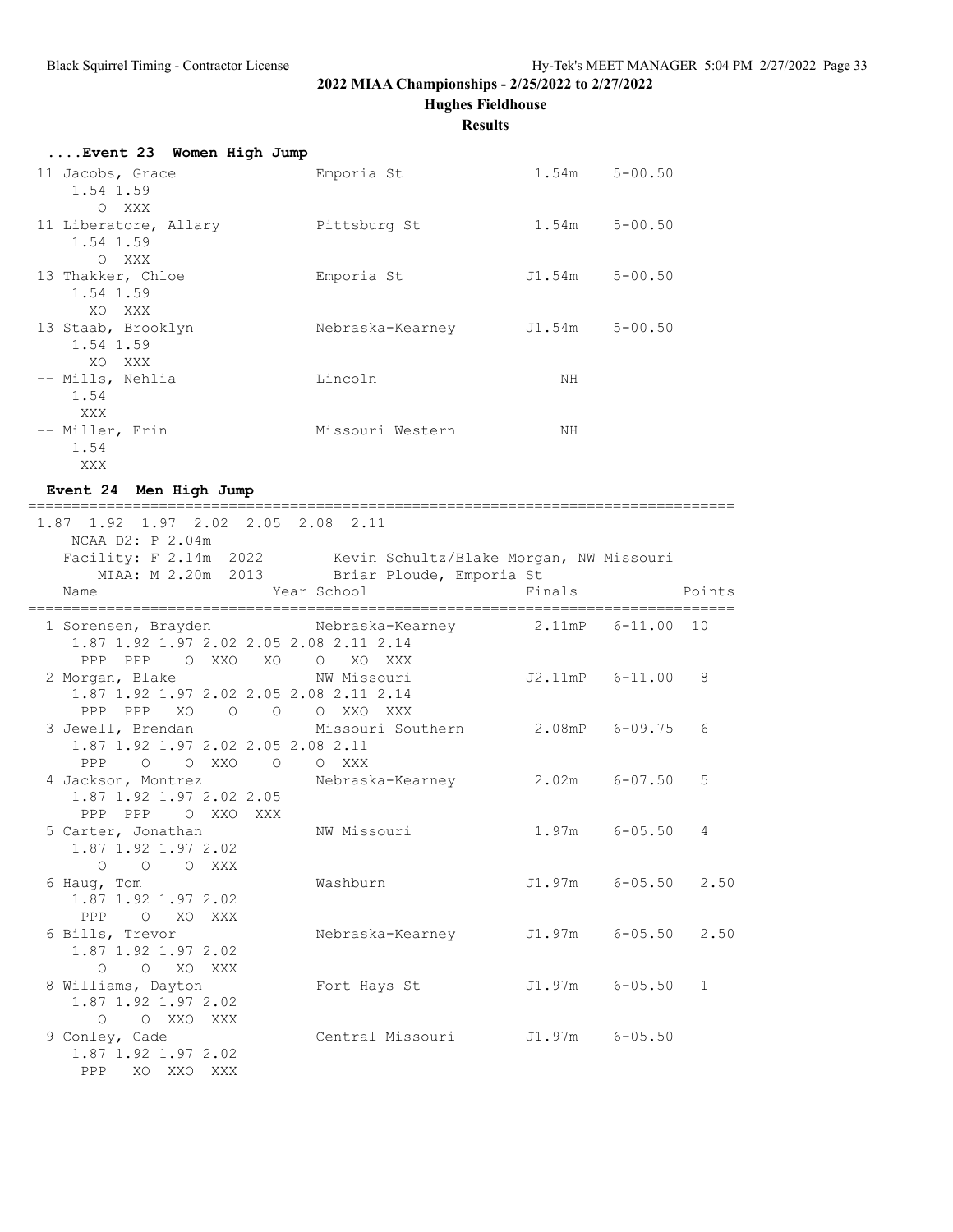**Hughes Fieldhouse**

| Event 24 Men High Jump                                                                                                              |                                                              |                            |                     |        |          |  |
|-------------------------------------------------------------------------------------------------------------------------------------|--------------------------------------------------------------|----------------------------|---------------------|--------|----------|--|
| 9 Miller, Trey<br>1.87 1.92 1.97 2.02                                                                                               | Central Missouri J1.97m 6-05.50                              |                            |                     |        |          |  |
| PPP XO XXO XXX<br>11 Deberry, Jathan<br>1.87 1.92 1.97<br>PPP OXXX                                                                  | Central Missouri 1.92m 6-03.50                               |                            |                     |        |          |  |
| Event 25 Women Pole Vault                                                                                                           |                                                              |                            |                     |        |          |  |
| 3.31 3.46 3.61 3.76 3.86 3.96 4.06<br>NCAA D2: P 3.69m                                                                              |                                                              |                            |                     |        |          |  |
| Facility: F 4.11m 2022 Kyla Davis, Pittsburg St                                                                                     |                                                              |                            |                     |        |          |  |
| Name                                                                                                                                | MIAA: M 4.22m 2021 Haven Lander, Pittsburg St<br>Year School | Finals                     |                     | Points |          |  |
|                                                                                                                                     |                                                              |                            |                     |        |          |  |
| 1 Davis, Kyla           Pittsburg St       4.16mF 13-07.75 10<br>3.31 3.46 3.61 3.76 3.86 3.96 4.06 4.16 4.26<br>PPP PPP PPP PPP XO | $\begin{matrix} 0 & 0 & 0 & \text{XXX} \end{matrix}$         |                            |                     |        | jump off |  |
| 2 Scardanzan, Virgi<br>3.31 3.46 3.61 3.76 3.86 3.96 4.06 4.16 4.26                                                                 | Washburn                                                     |                            | J4.16mF 13-07.75 8  |        |          |  |
| PPP PPP PPP PPP 0 0 XO 0 XXX<br>3 Peters, Isabelle<br>3.31 3.46 3.61 3.76 3.86 3.96 4.06 4.16 4.26                                  | Pittsburg St                                                 |                            | 3.96mP 12-11.75 6   |        |          |  |
| PPP PPP PPP O XXO XXO XPP PPP<br>4 Candrl, Katie Missouri Southern 3.76mP 12-04.00<br>3.31 3.46 3.61 3.76 3.86                      | XX                                                           |                            |                     | 5      |          |  |
| PPP OXXO OXXX<br>5 McManis, Megan<br>3.31 3.46 3.61 3.76 3.86<br>PPP PPP 0 XO XXX                                                   | Emporia St                                                   | J3.76mP 12-04.00 4         |                     |        |          |  |
| 6 Moring, Mackenzie<br>3.31 3.46 3.61 3.76<br>O O O XXX                                                                             | Missouri Southern 3.61m 11-10.00                             |                            |                     | 3      |          |  |
| 7 Bolin, Tassilyn<br>3.31 3.46 3.61 3.76<br>O O XO XXX                                                                              | Washburn                                                     | $J3.61m$ $11-10.00$ $1.50$ |                     |        |          |  |
| 7 Barrett, Allie<br>3.31 3.46 3.61 3.76<br>PPP O XO XXX                                                                             | Emporia St 53.61m 11-10.00 1.50                              |                            |                     |        |          |  |
| 9 Lanman, Natalie<br>3.31 3.46 3.61 3.76<br>$\circ$<br>XO XXO XXX                                                                   | Washburn                                                     |                            | $J3.61m$ $11-10.00$ |        |          |  |
| 10 Day, Shelbi<br>3.31 3.46 3.61<br>O O XXX                                                                                         | Pittsburg St                                                 | 3.46m                      | $11 - 04.25$        |        |          |  |
| 11 Oborny, Gabrielle<br>3.31 3.46 3.61<br>XO O XXX                                                                                  | Nebraska-Kearney                                             | J3.46m                     | $11 - 04.25$        |        |          |  |
| 12 Thee, Courtney<br>3.31 3.46 3.61<br>XO XO XXX                                                                                    | Nebraska-Kearney                                             | J3.46m                     | $11 - 04.25$        |        |          |  |
| 13 Greene, Molly<br>3.31 3.46<br>XO XXX                                                                                             | Central Missouri                                             |                            | $3.31m$ $10-10.25$  |        |          |  |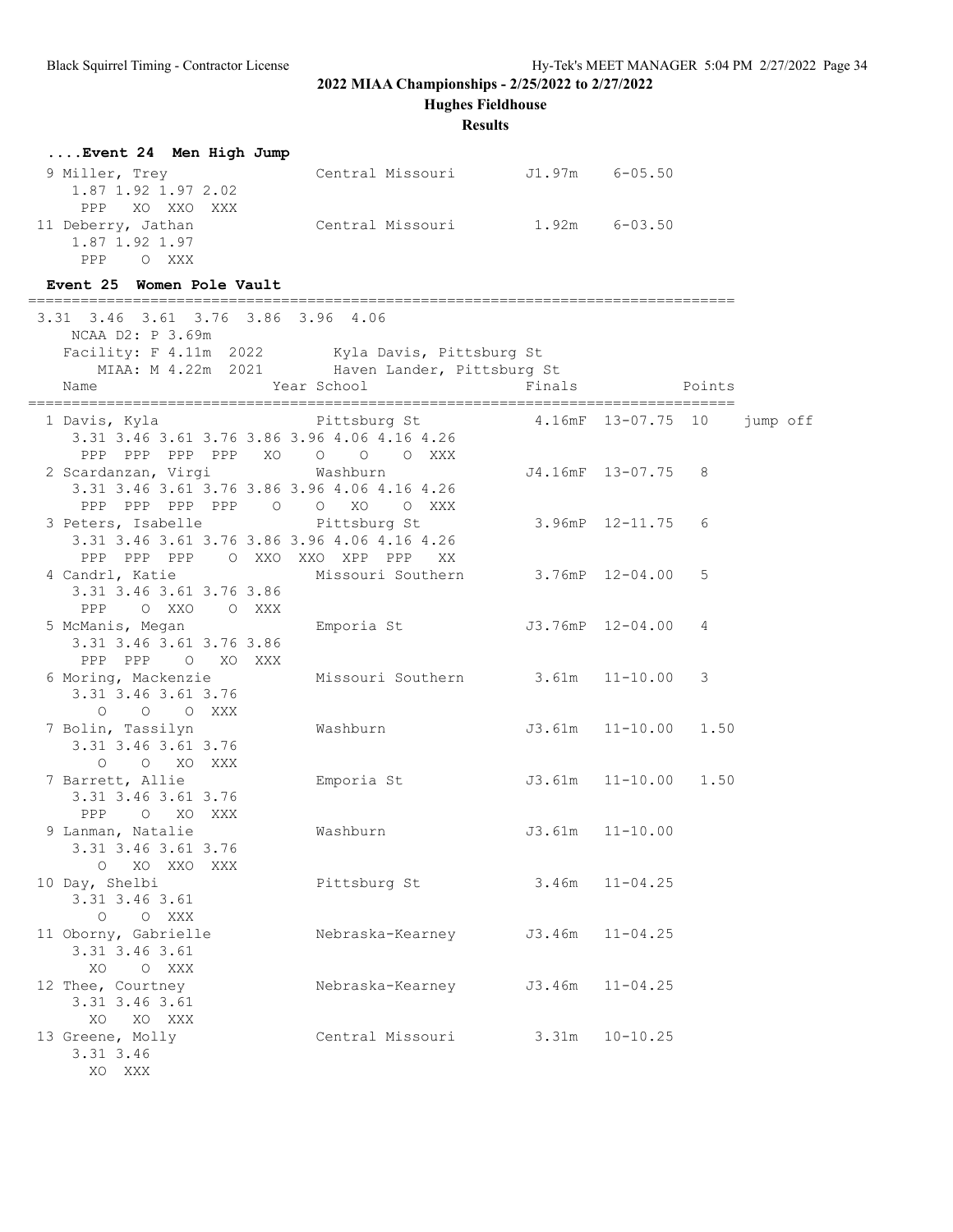**Hughes Fieldhouse**

#### **Results**

| Event 25 Women Pole Vault                   |                                 |     |  |
|---------------------------------------------|---------------------------------|-----|--|
| 13 Schemper, Samantha<br>3.31 3.46          | Nebraska-Kearney 3.31m 10-10.25 |     |  |
| XO XXX                                      |                                 |     |  |
| -- Linn, Taylor<br>3.31                     | Fort Hays St                    | NH  |  |
| XXX                                         |                                 |     |  |
| -- Wulfekotter, Madi       Central Missouri |                                 | NΗ  |  |
| 3.31 3.46 3.61 3.76 3.86 3.96               |                                 |     |  |
| PPP PPP PPP PPP PPP XXX                     |                                 |     |  |
| -- Laird, Kinsey                            | Pittsburg St                    | NH  |  |
| 3.31 3.46 3.61                              |                                 |     |  |
| PPP PPP XXX                                 |                                 |     |  |
| -- Schmidt, Maleigha                        | Fort Hays St                    | NH  |  |
| 3.31                                        |                                 |     |  |
| XXX                                         |                                 |     |  |
| -- Jennings, Cassie                         | Central Missouri                | DNS |  |
| 3.31                                        |                                 |     |  |
| DNS                                         |                                 |     |  |
|                                             |                                 |     |  |

### **Event 26 Men Pole Vault**

 4.34 4.49 4.64 4.79 4.94 5.04 5.14 NCAA D2: P 4.78m Facility: F 5.27m 2019 Vincent Hobbie, Central Missouri MIAA: M 5.35m 1999 Andrei Skvortsov, Central Missouri Name Year School Finals Points ================================================================================= 1 Stanley, Ryan Fort Hays St 5.24mP 17-02.25 10 4.34 4.49 4.64 4.79 4.94 5.04 5.14 5.24 5.34 PPP PPP PPP PPP XO O O O XXX 2 Hobbie, Vincent Central Missouri J5.24mP 17-02.25 8 4.34 4.49 4.64 4.79 4.94 5.04 5.14 5.24 5.34 PPP PPP PPP PPP PPP O XXO O XXX 3 Ulrich, Reagan Central Missouri 5.14mP 16-10.25 6 4.34 4.49 4.64 4.79 4.94 5.04 5.14 5.24 PPP PPP PPP PPP PPP XO O XXX 4 Hodge, Jack Central Missouri 5.04mP 16-06.50 5 4.34 4.49 4.64 4.79 4.94 5.04 5.14 PPP PPP PPP PPP O O XXX 5 Clark, Jacob Fort Hays St 4.79mP 15-08.50 4 4.34 4.49 4.64 4.79 4.94 PPP PPP PPP O XXX 6 York, Mason Missouri Southern J4.79mP 15-08.50 3 4.34 4.49 4.64 4.79 4.94 PPP PPP XXO O XXX 7 Faber, Mark Fort Hays St J4.79mP 15-08.50 2 4.34 4.49 4.64 4.79 4.94 PPP PPP O XO XXX 8 Homan, Alex Nebraska-Kearney 4.64m 15-02.75 1 4.34 4.49 4.64 4.79 PPP O O XXX 9 Rule, Elliot Missouri Southern J4.64m 15-02.75 4.34 4.49 4.64 4.79 PPP XXO XO XXX

=================================================================================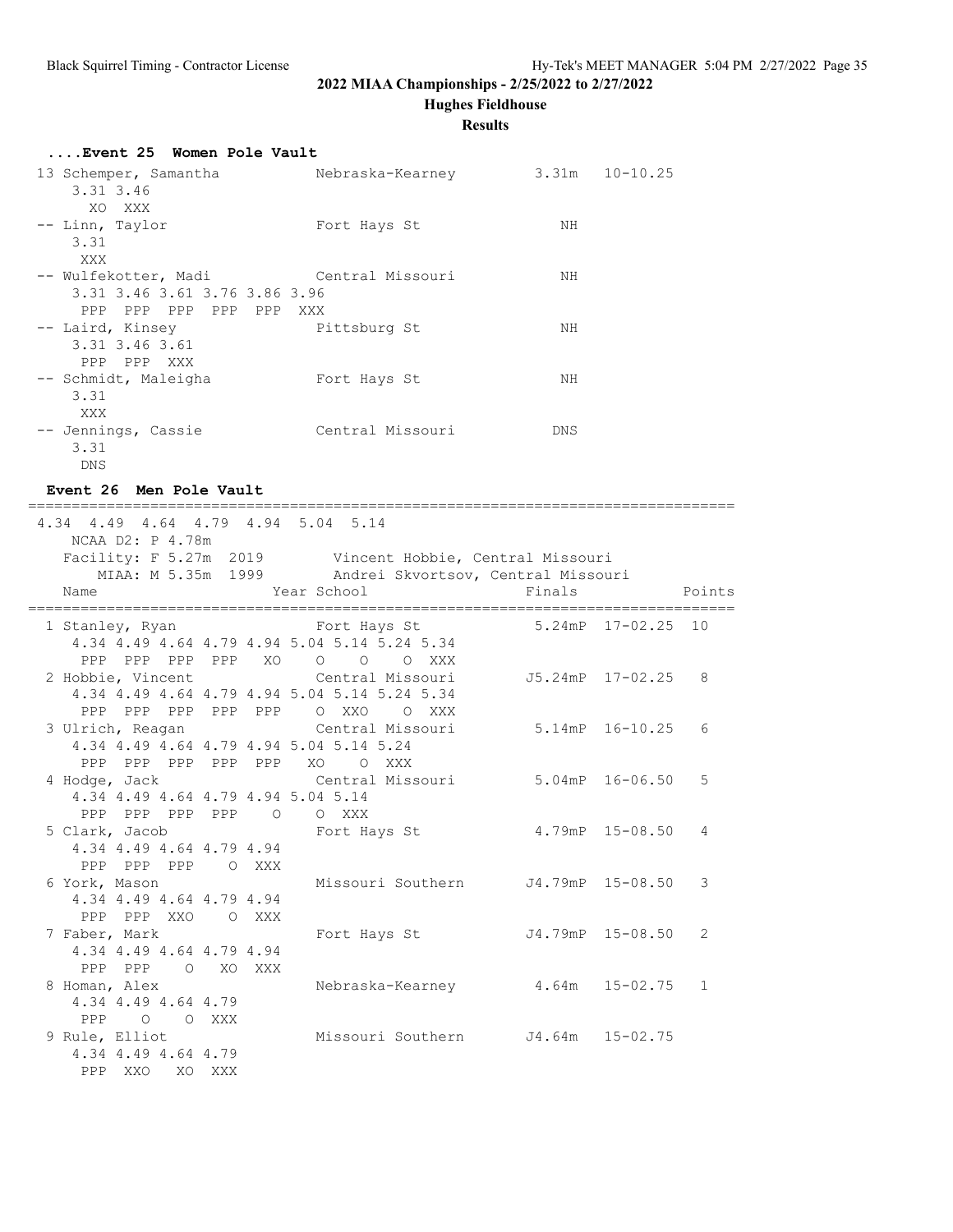**Hughes Fieldhouse**

#### **Results**

| Event 26 Men Pole Vault        |                  |    |                     |
|--------------------------------|------------------|----|---------------------|
| 10 Bruggeman, Noah             | Nebraska-Kearney |    | $4.49m$ $14-08.75$  |
| 4.34 4.49 4.64<br>PPP<br>O XXX |                  |    |                     |
| 11 Banks, Kyler                | Nebraska-Kearney |    | $J4.49m$ $14-08.75$ |
| 4.34 4.49 4.64                 |                  |    |                     |
| XXO XXX<br>$\circ$             |                  |    |                     |
| 12 Faurot, Loren               | Fort Hays St     |    | $4.34m$ $14-02.75$  |
| 4.34 4.49                      |                  |    |                     |
| XXX<br>$\bigcirc$              |                  |    |                     |
| 12 Clark, Josh                 | NW Missouri      |    | $4.34m$ $14-02.75$  |
| 4.34 4.49                      |                  |    |                     |
| $\Omega$<br>XXX                |                  |    |                     |
| -- Hunt, Aaron                 | Emporia St       | ΝH |                     |
| 4.34                           |                  |    |                     |

#### **Event 27 Women Long Jump**

XXX

==================================================================================== TOP 9 ADVANCE TO FINAL NCAA D2: P 5.67m Facility: F 6.01m 2020 Jacqueline Pokuaah, Cloud County CC MIAA: M 6.13m 1996 Melanie Lewis, Pittsburg St Name 1988 Manne 1988 Mear School 1988 Finals H# Points ==================================================================================== 1 Luallen, Claire Missouri Southern 5.87mP 19-03.25 2 10 5.59m FOUL 5.81m FOUL 5.61m 5.87m 2 Mosby, Trace Pittsburg St 5.68mP 18-07.75 2 8 FOUL 5.26m 5.61m 5.68m FOUL 5.67m 3 Savolt, Taylor<br>
Fort Hays St 5.65m 18-06.50 2 6 5.50m FOUL FOUL 5.65m FOUL 5.50m 4 Holloman, Camryn Central Missouri 5.64m 18-06.00 2 5 5.36m FOUL 5.62m 5.51m FOUL 5.64m 5 Winn, Blakelee Pittsburg St 5.58m 18-03.75 2 4 5.44m 5.58m 5.32m 5.36m 5.32m 5.40m 6 Overkamp, Randi NW Missouri 5.49m 18-00.25 2 3 5.36m 5.46m FOUL FOUL 5.35m 5.49m<br>7 Luhring, Kyah NW Missouri 7 Luhring, Kyah NW Missouri 5.42m 17-09.50 1 2 5.42m FOUL 5.27m 5.20m 5.25m 5.25m 8 Flanagan, Mattie Pittsburg St 5.40m 17-08.75 2 1 FOUL 5.40m 5.36m 5.38m FOUL FOUL 9 Kraaijeveld, Nikki Washburn 5.31m 17-05.25 1 FOUL 5.30m 5.31m 5.22m FOUL FOUL 10 Barclay, Annalisa Lincoln J5.31m 17-05.25 1 FOUL 5.31m FOUL 11 Schall, Haley Nebraska-Kearney 5.30m 17-04.75 2 5.17m 5.30m FOUL 12 Roumph, Maddison Missouri Western 5.29m 17-04.25 2 FOUL 5.29m 5.24m 13 Olatunji, Precious Missouri Southern 5.27m 17-03.50 1 5.14m 5.27m 5.24m 14 Gladstone, Anna NW Missouri 5.24m 17-02.25 1 5.21m 5.15m 5.24m<br>15 Cornell, Claire Nebraska-Kearney 5.23m 17-02.00 2 FOUL 5.23m 5.18m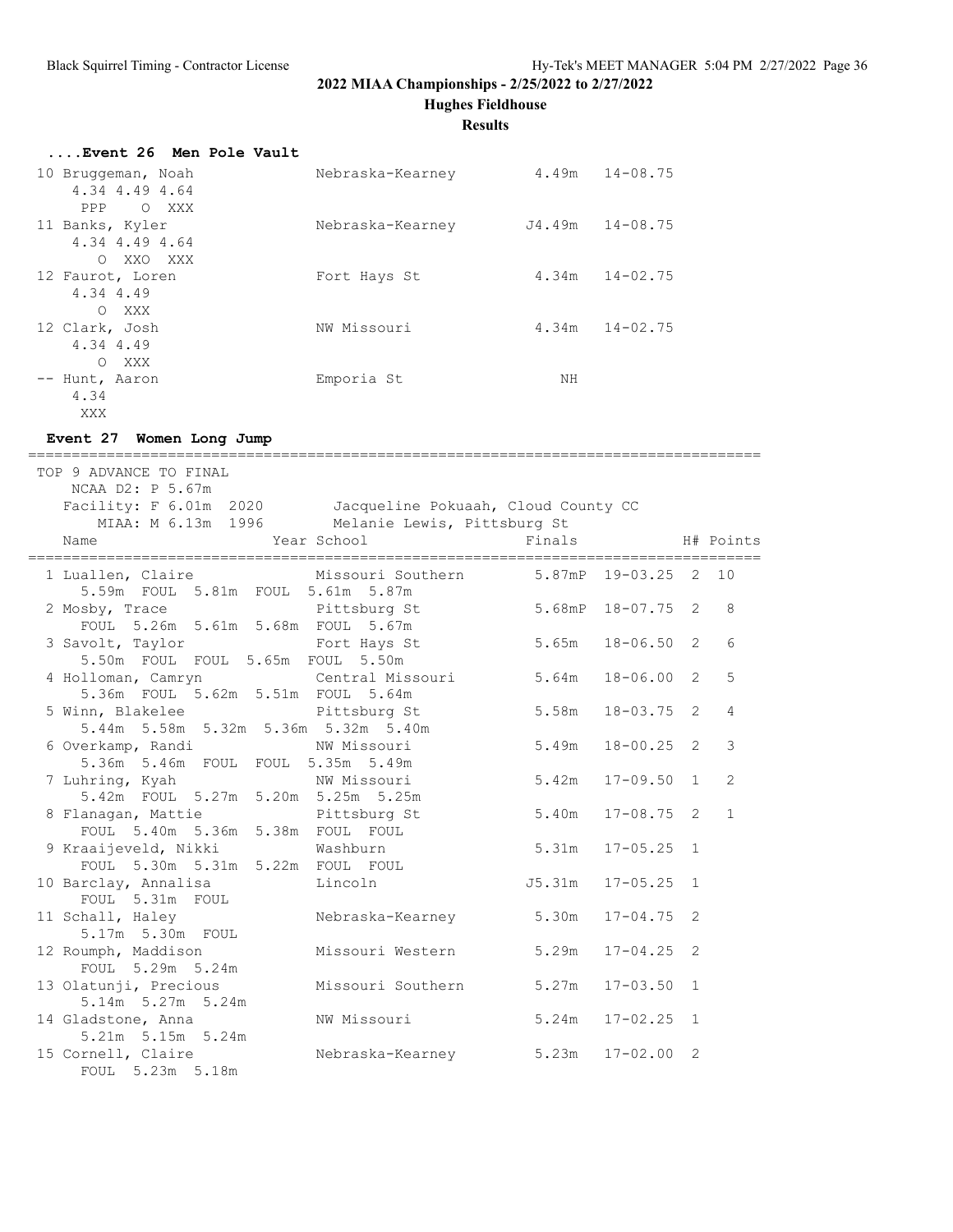**Hughes Fieldhouse**

#### **Results**

| Event 27 Women Long Jump |                  |                      |  |
|--------------------------|------------------|----------------------|--|
| 16 Nichols, Clarice      | Emporia St       | $5.11m$ $16-09.25$ 1 |  |
| FOUL 5.11m 4.37m         |                  |                      |  |
| 17 Hutcherson, Alyssa    | Washburn         | $5.03m$ $16-06.00$ 2 |  |
| FOUL FOUL 5.03m          |                  |                      |  |
| 18 Williams, Hadley      | Fort Hays St     | $5.01m$ $16-05.25$ 1 |  |
| 4.41m 5.01m 4.56m        |                  |                      |  |
| 19 Bryant, Grace         | Missouri Western | $5.00m$ $16-05.00$ 1 |  |
| 5.00m FOUL 4.99m         |                  |                      |  |
| 20 Simmons, Madison      | NW Missouri      | $4.99m$ $16-04.50$ 1 |  |
| $4.99m$ $4.95m$ $4.74m$  |                  |                      |  |
| 21 Miller, Lynzi         | Missouri Western | 4.97m 16-03.75 2     |  |
| 4.81m  4.97m  4.84m      |                  |                      |  |
| 22 Kunkler, Elysia       | Fort Hays St     | $4.74m$ $15-06.75$ 1 |  |
| $4.68m$ $4.65m$ $4.74m$  |                  |                      |  |
| 23 Nichol, Renee         | Emporia St       | $4.67m$ $15-04.00$ 1 |  |
|                          |                  |                      |  |
| $4.64m$ $4.67m$ $4.55m$  |                  |                      |  |
| 24 Chancellor, Jordan    | Central Oklahoma | $4.57m$ $15-00.00$ 1 |  |
| 4.57m FOUL FOUL          |                  |                      |  |

### **Event 28 Men Long Jump** ====================================================================================

 TOP 9 ADVANCE TO FINAL NCAA D2: P 7.12m Facility: F 7.59m 2022 Jermel Jones II, Azusa Pacific MIAA: M 7.76m 1986 Danny Holland, Central Missouri Name Tear School Finals H# Points ==================================================================================== 1 Last, Connor Washburn 7.51mP 24-07.75 2 10 7.02m 7.35m 7.12m FOUL 7.01m 7.51m 2 Goodwin, Christopher Central Missouri 7.50mP 24-07.25 2 8<br>Coodwin, Christopher Central Missouri 7.50mP 24-07.25 2 8 FOUL 7.50m 7.25m FOUL PASS 7.49m 3 David, Kizan Lincoln 7.48mP 24-06.50 2 6 7.32m 7.48m PASS FOUL PASS 7.48m 4 Hopkins, Josh Washburn 7.47mP 24-06.25 2 5 7.47m 4.49m 7.16m FOUL FOUL FOUL FOUL 7.09m 6.80m 6.83m 7.43m 7.36m

| 7.47m  4.49m  7.16m  FOUL  FOUL  FOUL                |            |                       |  |
|------------------------------------------------------|------------|-----------------------|--|
| 5 Kiner, Henry The Pittsburg St                      |            | 7.43mP 24-04.50 2 4   |  |
| FOUL 7.09m 6.80m 6.83m 7.43m 7.36m                   |            |                       |  |
| 6 Carter, Christian Pittsburg St                     |            | 7.20mP 23-07.50 1 3   |  |
| 6.85m FOUL 6.87m 6.97m 7.08m 7.20m                   |            |                       |  |
| 7 Dos Santos, Joel NW Missouri                       |            | 7.19mP 23-07.25 2 2   |  |
| 7.10m 6.91m FOUL 7.11m 7.07m 7.19m                   |            |                       |  |
| 8 Robinson, Xavier Fort Hays St                      |            | 7.07m  23-02.50  2  1 |  |
| 7.07m 6.95m 6.99m 7.00m FOUL 6.73m                   |            |                       |  |
| 9 Miller, Trey Central Missouri 6.96m 22-10.00 2     |            |                       |  |
| 6.63m 6.69m 6.96m 6.71m FOUL 6.82m                   |            |                       |  |
| 10 Churchman, Nolan Tort Hays St                     |            | $6.78m$ $22-03.00$ 2  |  |
| FOUL 6.78m FOUL                                      |            |                       |  |
| 11 Norville, Josh Missouri Southern 6.73m 22-01.00 1 |            |                       |  |
| 6.73m FOUL FOUL                                      |            |                       |  |
| 12 Barber, Kaleb                                     | Emporia St | $6.65m$ $21-10.00$ 1  |  |
| 6.33m FOUL 6.65m                                     |            |                       |  |
| 13 Jackson, Taris 6.55m 21-06.00 1                   |            |                       |  |
| 6.49m 6.53m 6.55m                                    |            |                       |  |
| 14 Staib, Austin Central Missouri 6.49m 21-03.50 1   |            |                       |  |

6.49m 6.40m FOUL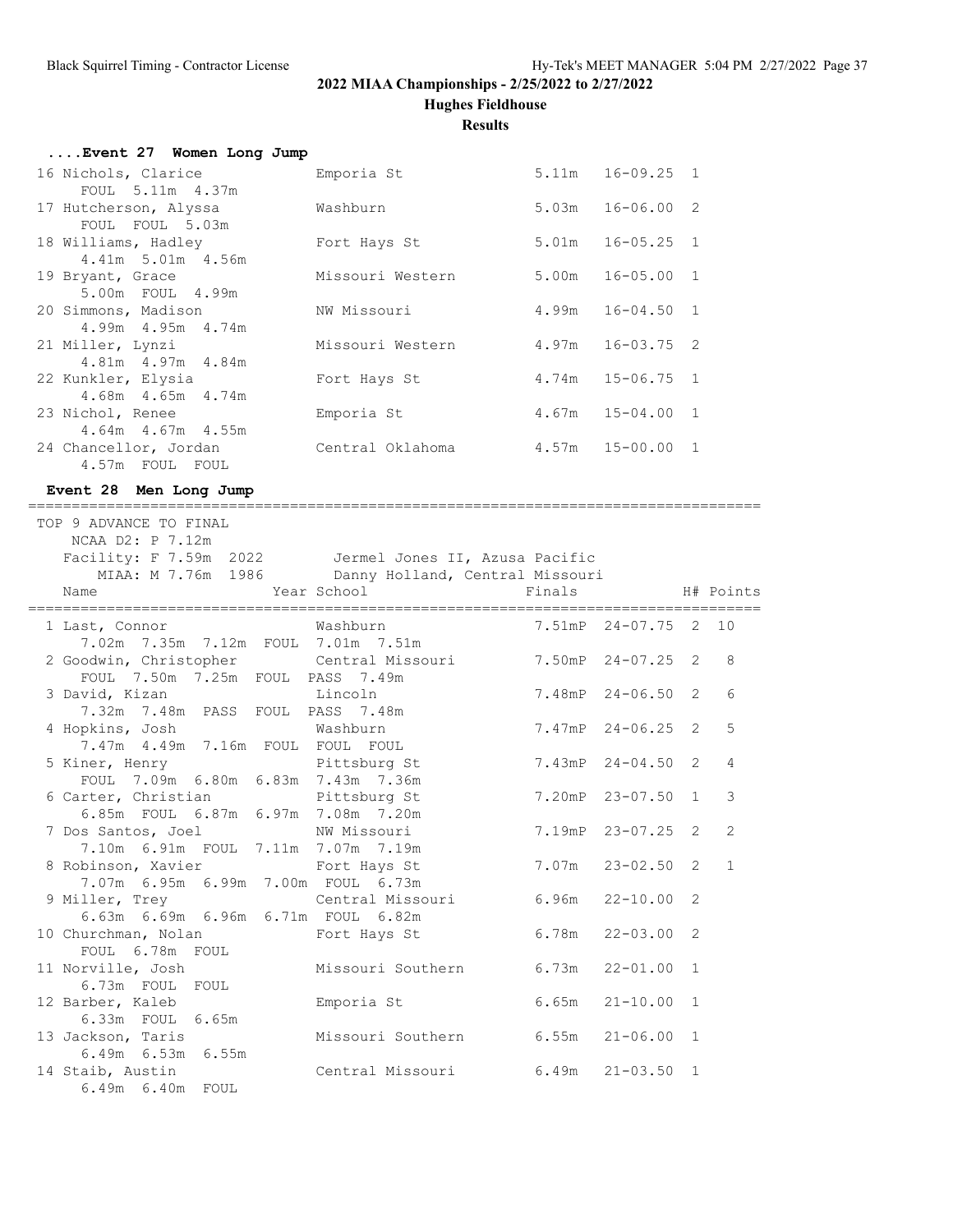**Hughes Fieldhouse**

### **Results**

| Event 28 Men Long Jump                                                                                                 |                                                        |         |                     |              |
|------------------------------------------------------------------------------------------------------------------------|--------------------------------------------------------|---------|---------------------|--------------|
| 15 Driggers, Josiah<br>5.71m 5.99m 6.45m                                                                               | Emporia St 6.45m 21-02.00 1                            |         |                     |              |
| -- Herrera, Kylan<br>FOUL FOUL FOUL                                                                                    | Nebraska-Kearney                                       | FOUL    |                     | $\mathbf{1}$ |
| -- Broadus, Adrain<br>FOUL FOUL FOUL                                                                                   | Missouri Southern                                      | FOUL    |                     | $\mathbf{1}$ |
| -- Wilkes, Brandon<br>FOUL FOUL FOUL                                                                                   | Emporia St                                             | FOUL    |                     | $\mathbf{1}$ |
| Event 29 Women Triple Jump                                                                                             |                                                        |         |                     |              |
| TOP 9 ADVANCE TO FINAL                                                                                                 |                                                        |         |                     |              |
| NCAA D2: P 11.70m                                                                                                      |                                                        |         |                     |              |
| Facility: F 12.77m 2019   Diana Cauldwell, Lincoln<br>MIAA: M 13.31m 2011   Nkeiruka Domike, Nebraska-Omaha            |                                                        |         |                     |              |
|                                                                                                                        |                                                        |         |                     |              |
| Year School<br>Name                                                                                                    |                                                        | Finals  |                     | Points       |
| 1 Goodwin, Kayla                                                                                                       | Central Missouri                                       |         | 12.45mP 40-10.25 10 |              |
| 12.08m  12.06m  12.45m  12.27m  12.32m  FOUL<br>2 Holloman, Camryn                                                     | Central Missouri                                       |         | 12.22mP 40-01.25    | 8            |
| 12.22m  12.08m  12.02m  11.72m  12.13m  12.05m<br>3 Barclay, Annalisa                                                  | Lincoln                                                |         | 12.02mP 39-05.25    | 6            |
| 11.75m  11.77m  11.61m  11.54m  12.02m  11.76m<br>4 Savolt, Taylor                                                     | Fort Hays St                                           | 11.90mP | $39 - 00.50$        | 5            |
| 11.35m  11.81m  11.90m  FOUL  11.68m  FOUL<br>5 Childress, Auna                                                        | Pittsburg St                                           | 11.78mP | $38 - 07.75$        | 4            |
| 11.78m  11.71m  FOUL  11.75m  9.98m  11.68m<br>6 Roumph, Maddison                                                      | Missouri Western                                       | 11.75mP | $38 - 06.75$        | 3            |
| 11.29m  11.38m  11.36m  11.50m  11.61m  11.75m<br>7 Klover, Maggie                                                     | Central Missouri                                       | 11.72mP | $38 - 05.50$        | 2            |
| 11.72m  11.50m  11.60m  11.62m  11.24m  FOUL<br>8 Olatunji, Precious<br>10.94m  11.35m  11.21m  11.30m  11.65m  10.54m | Missouri Southern                                      | 11.65m  | $38 - 02.75$        | $\mathbf{1}$ |
| 9 Hutcherson, Alyssa<br>11.34m 10.88m 11.52m 10.57m 11.23m 11.28m                                                      | Washburn                                               | 11.52m  | $37 - 09.50$        |              |
| 10 Cookson, Ashley<br>10.70m 10.58m 10.93m                                                                             | Emporia St                                             | 10.93m  | $35 - 10.50$        |              |
| 11 Hickerson, Josie<br>10.39m 10.58m 10.82m                                                                            | Washburn                                               | 10.82m  | $35 - 06.00$        |              |
| -- Bryant, Grace<br>FOUL<br>FOUL<br>FOUL                                                                               | Missouri Western                                       | FOUL    |                     |              |
| -- Mills, Nehlia<br>FOUL FOUL<br>FOUL                                                                                  | Lincoln                                                | FOUL    |                     |              |
| Event 30 Men Triple Jump                                                                                               |                                                        |         |                     |              |
| ---------------<br>TOP 9 ADVANCE TO FINAL<br>NCAA D2: P 14.44m                                                         | =====================================                  |         |                     |              |
| Facility: F 15.90m 2019<br>MIAA: M 16.28m<br>1986                                                                      | Ryan Brown, Lincoln<br>Keith Presberry, SE Missouri St |         |                     |              |
| Name                                                                                                                   | Year School                                            | Finals  |                     | Points       |

 1 Kiner, Henry Pittsburg St 16.02mF 52-06.75 10 15.44m 15.33m FOUL 15.06m 15.22m 16.02m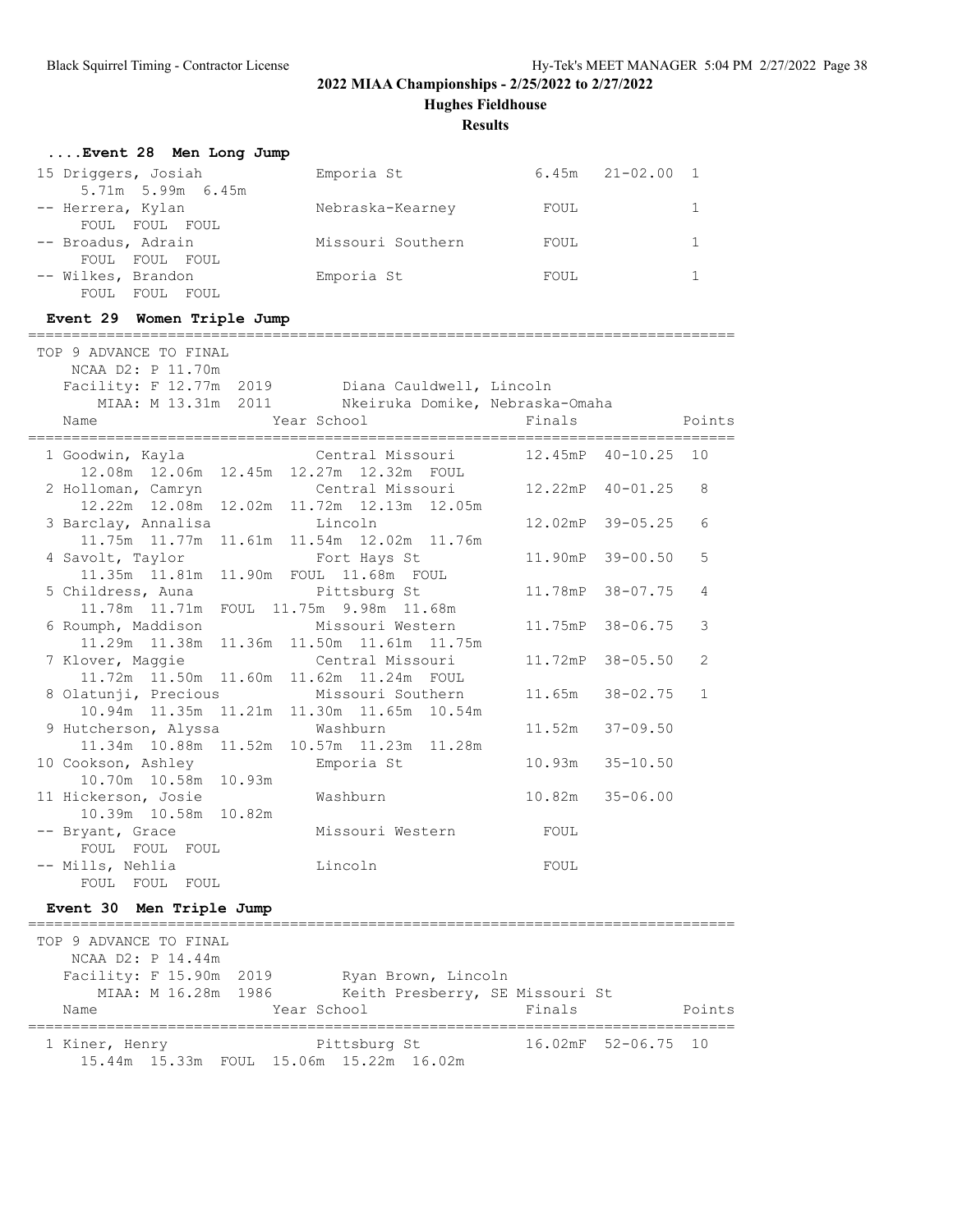**Hughes Fieldhouse**

## **Results**

## **....Event 30 Men Triple Jump**

| 2 Broadus, Adrain Missouri Southern 15.54mP 51-00.00 8 |                     |                     |  |
|--------------------------------------------------------|---------------------|---------------------|--|
| 15.54m 15.36m PASS PASS PASS FOUL                      |                     |                     |  |
| 3 Robinson, Xavier <b>Fort Hays</b> St                 |                     | 14.75mP 48-04.75 6  |  |
| 14.03m  14.75m  14.49m  14.52m  13.59m  14.54m         |                     |                     |  |
|                                                        |                     |                     |  |
|                                                        |                     | 14.71mP 48-03.25 5  |  |
| 14.33m  14.71m  PASS  PASS  PASS  14.66m               |                     |                     |  |
| 5 Jackson, Taris Missouri Southern                     |                     | 14.39m  47-02.50  4 |  |
| 14.25m FOUL 14.35m 14.39m 13.00m 14.24m                |                     |                     |  |
| 6 Spangler, Colby Mebraska-Kearney                     |                     | 13.94m 45-09.00 3   |  |
| FOUL 13.13m 13.54m FOUL 13.94m FOUL                    |                     |                     |  |
|                                                        |                     |                     |  |
| 7 Nwaneri, Kennedy Pittsburg St                        |                     | 13.91m  45-07.75  2 |  |
| FOUL 13.91m FOUL FOUL FOUL FOUL                        |                     |                     |  |
| 8 Harnden, Blake Fort Hays St                          |                     | 13.61m  44-08.00  1 |  |
| 13.27m 13.50m 13.61m 13.59m FOUL FOUL                  |                     |                     |  |
|                                                        |                     |                     |  |
| 9 Goodwin, Christopher Central Missouri                | $13.59m$ $44-07.00$ |                     |  |
| FOUL 13.59m FOUL FOUL PASS PASS                        |                     |                     |  |
| 10 Driggers, Josiah Kmporia St                         | 13.29m 43-07.25     |                     |  |
| FOUL FOUL 13.29m                                       |                     |                     |  |
|                                                        |                     |                     |  |
| 11 Thom, Connor Missouri Western                       | 13.12m 43-00.50     |                     |  |
| FOUL 12.62m 13.12m                                     |                     |                     |  |
| 12 Lockridge, Miles 6 Emporia St                       | 12.98m  42-07.00    |                     |  |
| FOUL FOUL 12.98m                                       |                     |                     |  |
|                                                        |                     |                     |  |
| 13 Bell, Carter Central Missouri 12.62m 41-05.00       |                     |                     |  |
| FOUL FOUL 12.62m                                       |                     |                     |  |

## **Event 31 Women Shot Put**

### =================================================================================

| TOP 9 ADVANCE TO FINAL<br>NCAA D2: P 13.70m<br>Facility: F 16.01m 2019 Ashlan Burton, Central Missouri<br>MIAA: M 16.13m 2020 Payton Roberts, Missouri Southern |                                     |              |
|-----------------------------------------------------------------------------------------------------------------------------------------------------------------|-------------------------------------|--------------|
| Name Name Year School Sear Finals Points                                                                                                                        | ----------------------------------- |              |
| 1 Burton, Ashlan Central Missouri 15.38mP 50-05.50 10<br>13.99m 15.38m PASS PASS PASS PASS                                                                      |                                     |              |
| 2 Williams, Camryn Pittsburg St 13.92mP 45-08.00<br>13.92m 13.78m 13.48m FOUL FOUL 13.13m                                                                       |                                     | 8            |
| 3 Milleson, Taylor 50 Emporia St 50 13.14m 43-01.50<br>FOUL 11.98m 12.65m 12.60m FOUL 13.14m                                                                    |                                     | 6            |
| 4 Snyder, Cassidy Mebraska-Kearney 12.85m 42-02.00<br>12.57m  12.66m  12.85m  FOUL  FOUL  12.79m                                                                |                                     | 5            |
| 5 Lyday, Dahsauni 6. Central Oklahoma 12.77m 41-10.75<br>12.31m FOUL 12.66m FOUL 12.09m 12.77m                                                                  |                                     | 4            |
| 6 Smith, Mackenzie       Nebraska-Kearney       12.56m   41-02.50<br>FOUL 12.28m 12.56m FOUL 12.31m FOUL                                                        |                                     | 3            |
| 7 Sylvester, Karly       Nebraska-Kearney       12.54m   41-01.75<br>11.48m  11.77m  12.51m  FOUL  12.54m  12.12m                                               |                                     | 2            |
| 8 Weakley, Quinn MW Missouri 12.33m 40-05.50<br>12.18m 12.33m FOUL FOUL FOUL FOUL                                                                               |                                     | $\mathbf{1}$ |
| 9 Washington, Saquana Missouri Western 12.07m 39-07.25<br>11.98m  12.07m  FOUL  FOUL  FOUL  11.81m                                                              |                                     |              |
| 10 Duncan, Octavia and Pittsburg St<br>11.22m  12.02m  11.66m                                                                                                   | 12.02m 39-05.25                     |              |
| 11 Cerra, Samantha (1997) Missouri Western 11.72m 38-05.50<br>11.45m  11.48m  11.72m                                                                            |                                     |              |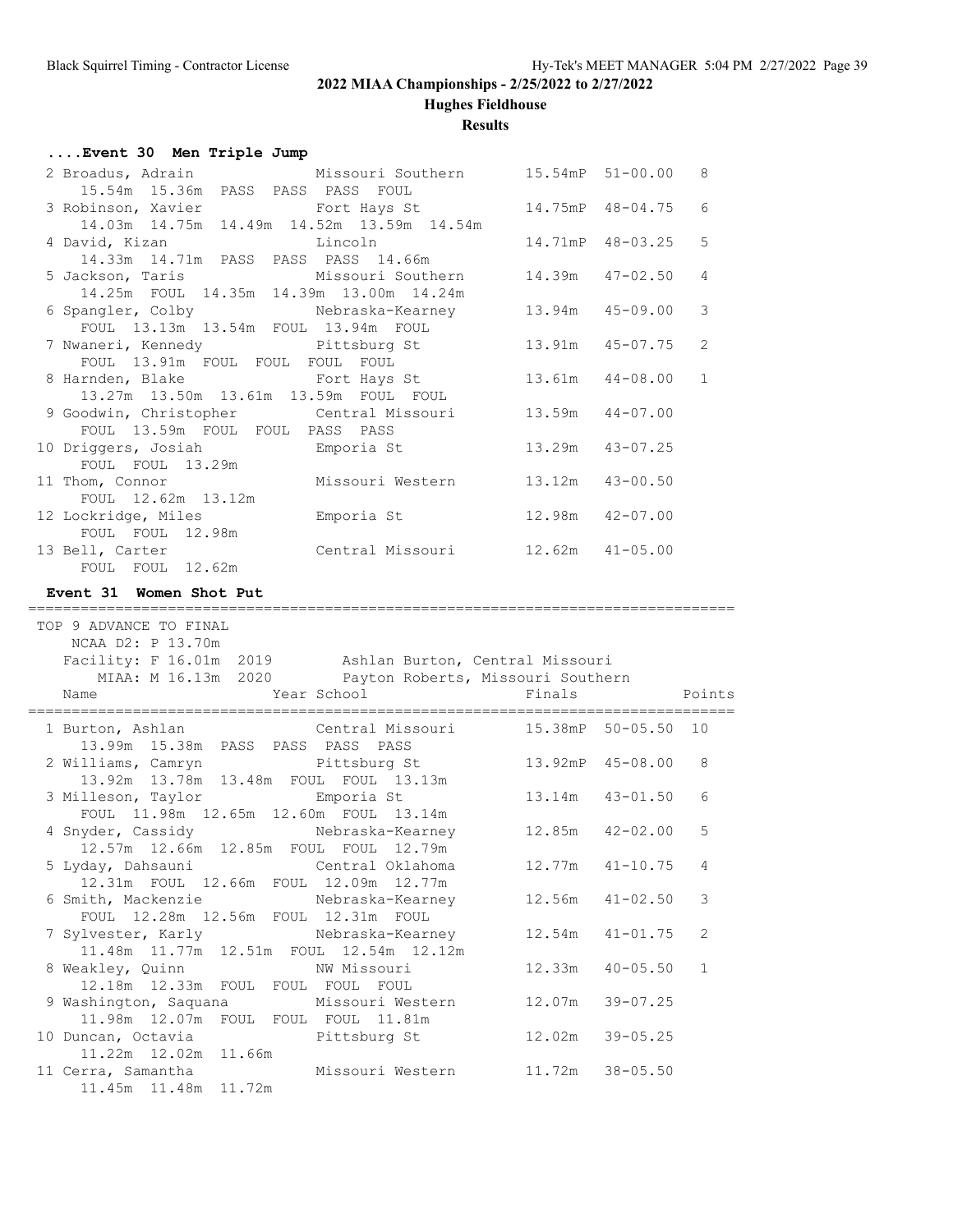**Hughes Fieldhouse**

**Results**

| Event 31 Women Shot Put |                  |                     |
|-------------------------|------------------|---------------------|
| 12 Vogel, Abby          | Central Missouri | $11.47m$ $37-07.75$ |
| 11.47m FOUL FOUL        |                  |                     |
| 12 Anderson, JahnAsia   | Washburn         | $11.47m$ $37-07.75$ |
| FOUL 11.47m FOUL        |                  |                     |
| 14 Robertson, Tatum     | Central Oklahoma | 11.20m 36-09.00     |
| 10.51m 11.20m 10.98m    |                  |                     |
| 15 Brennan, Eve         | Central Oklahoma | $11.03m$ $36-02.25$ |
| 11.03m FOUL 11.02m      |                  |                     |

## **Event 32 Men Shot Put**

| ==========                                                                                        |                                      |                        |                |                |
|---------------------------------------------------------------------------------------------------|--------------------------------------|------------------------|----------------|----------------|
| TOP 9 ADVANCE TO FINAL<br>NCAA D2: P 16.38m<br>Facility: F 20.01m 2021 Garrett Appier, Unattached |                                      |                        |                |                |
| MIAA: M 20.07m 2020 Rajindra Campbell, Missouri Southern                                          |                                      |                        |                |                |
|                                                                                                   |                                      |                        |                |                |
| Name                                                                                              | Year School                          | Finals                 |                | H# Points      |
| 1 Garr, Jordan<br>18.48m FOUL FOUL 17.61m 18.25m FOUL                                             | Missouri Western 18.48mP 60-07.75 2  |                        |                | 10             |
| 2 Swenson, Konner Pittsburg St 17.59mP 57-08.50<br>17.59m FOUL FOUL 16.99m FOUL FOUL              |                                      |                        | 2              | 8              |
| 3 Sample, Cole<br>16.37m  16.79m  17.03m  16.68m  FOUL  17.19m                                    | Pittsburg St                         | 17.19mP 56-04.75 2     |                | 6              |
| 4 Berggren, Ross<br>16.46m  16.96m  16.82m  FOUL  FOUL  FOUL                                      | Nebraska-Kearney                     | 16.96mP 55-07.75 2     |                | 5              |
| 5 Fulmer, Josh<br>15.56m  16.15m  FOUL  FOUL  FOUL  16.75m                                        | Missouri Southern 16.75mP 54-11.50 2 |                        |                | $\overline{4}$ |
| 6 Snowball, Addison<br>16.61m FOUL 16.57m FOUL 16.60m FOUL                                        | Central Missouri 16.61mP 54-06.00    |                        | 2              | 3              |
| 7 Thompson, Dallas Missouri Western<br>15.19m  16.11m  16.50m  16.44m  FOUL  FOUL                 |                                      | 16.50mP 54-01.75       | $\overline{2}$ | $\overline{2}$ |
| 8 Akinmoladun, Justice<br>13.04m 15.15m 16.37m 15.11m FOUL 15.97m                                 | Washburn                             | $16.37m$ $53-08.50$    | $\mathbf{1}$   | $\mathbf{1}$   |
| 9 Goracke, Alex<br>16.12m  16.00m  15.76m  FOUL  15.67m  FOUL                                     | Nebraska-Kearney                     | 16.12m<br>$52 - 10.75$ | 2              |                |
| 10 Rose, Braden<br>15.07m  15.48m  FOUL                                                           | Washburn                             | 15.48m<br>50-09.50     | $\mathbf{1}$   |                |
| 11 Miller, Mitch<br>14.31m  14.84m  15.13m                                                        | Washburn                             | 15.13m<br>$49 - 07.75$ | $\mathbf{1}$   |                |
| 12 Thimmesch, Sam<br>14.82m FOUL 14.91m                                                           | Pittsburg St                         | 14.91m  48-11.00       | $\mathbf{1}$   |                |
| 13 Stranathan, Sam<br>13.73m FOUL 14.66m                                                          | Washburn                             | 14.66m<br>48-01.25 1   |                |                |
| 14 Hipshire, David<br>14.19m  13.50m  14.22m                                                      | NW Missouri                          | 14.22m<br>$46 - 08.00$ | $\mathbf{1}$   |                |
| 15 Parker, Nicholas<br>12.91m  13.69m  13.83m                                                     | Emporia St                           | 13.83m<br>$45 - 04.50$ | $\mathbf{1}$   |                |
| 16 Daugherty-Parrish, Nate<br>11.92m  13.37m  FOUL                                                | Missouri Western 13.37m 43-10.50     |                        | $\mathbf{1}$   |                |
| 17 Herren, Will<br>13.11m FOUL FOUL                                                               | Emporia St                           | 13.11m  43-00.25       | $\mathbf{1}$   |                |
| -- Morrison, Travis<br>FOUL FOUL FOUL                                                             | Emporia St                           | FOUL                   | $\mathbf{2}$   |                |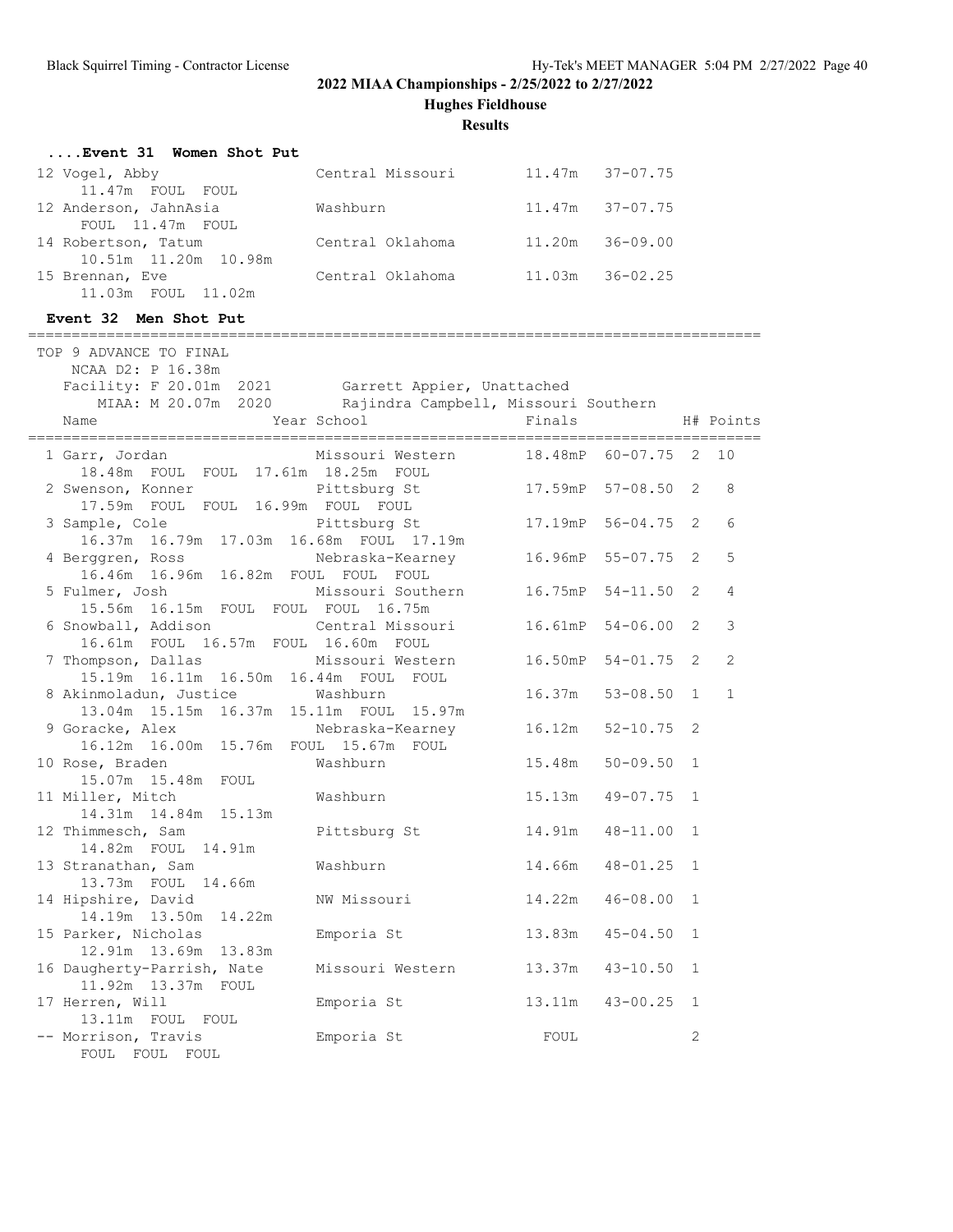**Hughes Fieldhouse**

**Results**

## **Event 33 Women Weight Throw**

| TOP 9 ADVANCE TO FINAL<br>NCAA D2: P 17.08m<br>Facility: F 19.13m 2021 Tiara Schmidt, Nebraska Kearney |                   |                  |                |                |              |
|--------------------------------------------------------------------------------------------------------|-------------------|------------------|----------------|----------------|--------------|
| MIAA: M 20.40m 2016 Heavin Warner, Central Missouri                                                    |                   |                  |                |                |              |
| Name                                                                                                   | Year School       | Finals           |                |                | H# Points    |
| 1 Molloy, Rachael<br>17.41m  17.70m  17.28m  FOUL  17.72m  FOUL                                        | Central Missouri  | 17.72mP          | 58-01.75       | 2              | 10           |
| 2 Huber, Mallory<br>17.47m  16.16m  17.21m  17.43m  16.86m  17.42m                                     | Missouri Southern | 17.47mP 57-03.75 |                | 2              | 8            |
| 3 Smith, Mackenzie<br>15.84m FOUL 16.50m FOUL 16.27m 16.60m                                            | Nebraska-Kearney  | 16.60m           | $54 - 05.50$   | 2              | 6            |
| 4 Snyder, Cassidy<br>16.48m 16.35m FOUL 15.91m 16.60m 16.09m                                           | Nebraska-Kearney  | J16.60m          | $54 - 05.50$   | 2              | 5            |
| 5 Conway, Alyssa<br>15.73m  16.54m  16.12m  15.85m  FOUL  FOUL                                         | Emporia St        | 16.54m           | $54 - 03.25$   | 2              | 4            |
| 6 Duncan, Octavia<br>16.10m  15.63m  16.14m  16.37m  16.36m  FOUL                                      | Pittsburg St      | 16.37m           | $53 - 08.50$   | 2              | 3            |
| 7 Vogel, Abby<br>15.96m FOUL 16.08m 15.70m 15.98m 16.32m                                               | Central Missouri  | 16.32m           | $53 - 06.50$   | 2              | 2            |
| 8 Williams, Camryn<br>15.58m  14.60m  16.08m  16.31m  FOUL  15.71m                                     | Pittsburg St      | 16.31m           | $53 - 06.25$ 2 |                | $\mathbf{1}$ |
| 9 Burton, Ashlan<br>14.68m  15.49m  FOUL  FOUL  15.45m  FOUL                                           | Central Missouri  | 15.49m           | $50 - 10.00$   | 2              |              |
| 10 Brockmeier, Holly<br>FOUL 15.35m 15.25m                                                             | Emporia St        | 15.35m           | $50 - 04.50$   | $\mathbf{1}$   |              |
| 11 Meinke, Abby<br>15.29m  14.99m  FOUL                                                                | Nebraska-Kearney  | 15.29m           | $50 - 02.00$   | $\overline{2}$ |              |
| 12 Lyday, Dahsauni<br>13.98m 15.01m FOUL                                                               | Central Oklahoma  | 15.01m           | $49 - 03.00$   | $\overline{2}$ |              |
| 13 Sylvester, Karly<br>14.81m  14.89m  FOUL                                                            | Nebraska-Kearney  | 14.89m           | $48 - 10.25$   | $\mathbf{1}$   |              |
| 14 Cerra, Samantha<br>14.50m  14.33m  FOUL                                                             | Missouri Western  | 14.50m           | $47 - 07.00$   | 1              |              |
| 15 Peek, Kaitlin<br>FOUL 14.26m 13.86m                                                                 | NW Missouri       | 14.26m           | $46 - 09.50$   | 1              |              |
| 16 Castaldi, Paola<br>13.96m FOUL 14.22m                                                               | Washburn          | 14.22m           | $46 - 08.00$   | $\mathbf{1}$   |              |
| 17 Anderson, JahnAsia<br>13.06m FOUL 13.94m                                                            | Washburn          | 13.94m           | $45 - 09.00$   | 1              |              |
| 18 Robertson, Tatum<br>13.50m<br>13.35m<br>13.62m                                                      | Central Oklahoma  | 13.62m           | $44 - 08.25$   | 1              |              |
| 19 Brennan, Eve<br>12.53m  11.87m<br>13.43m                                                            | Central Oklahoma  | 13.43m           | $44 - 00.75$   | $\mathbf{1}$   |              |
| 20 Washington, Saquana<br>12.63m  13.24m  13.31m                                                       | Missouri Western  | 13.31m           | $43 - 08.00$   | $\mathbf 1$    |              |
| 21 Reichert, Rachelle<br>FOUL 13.23m FOUL                                                              | Emporia St        | 13.23m           | $43 - 05.00$   | $\mathbf{1}$   |              |
| 22 Smith, Tyler                                                                                        | Washburn          | 12.64m           | $41 - 05.75$   | $\mathbf{1}$   |              |

12.64m 12.52m FOUL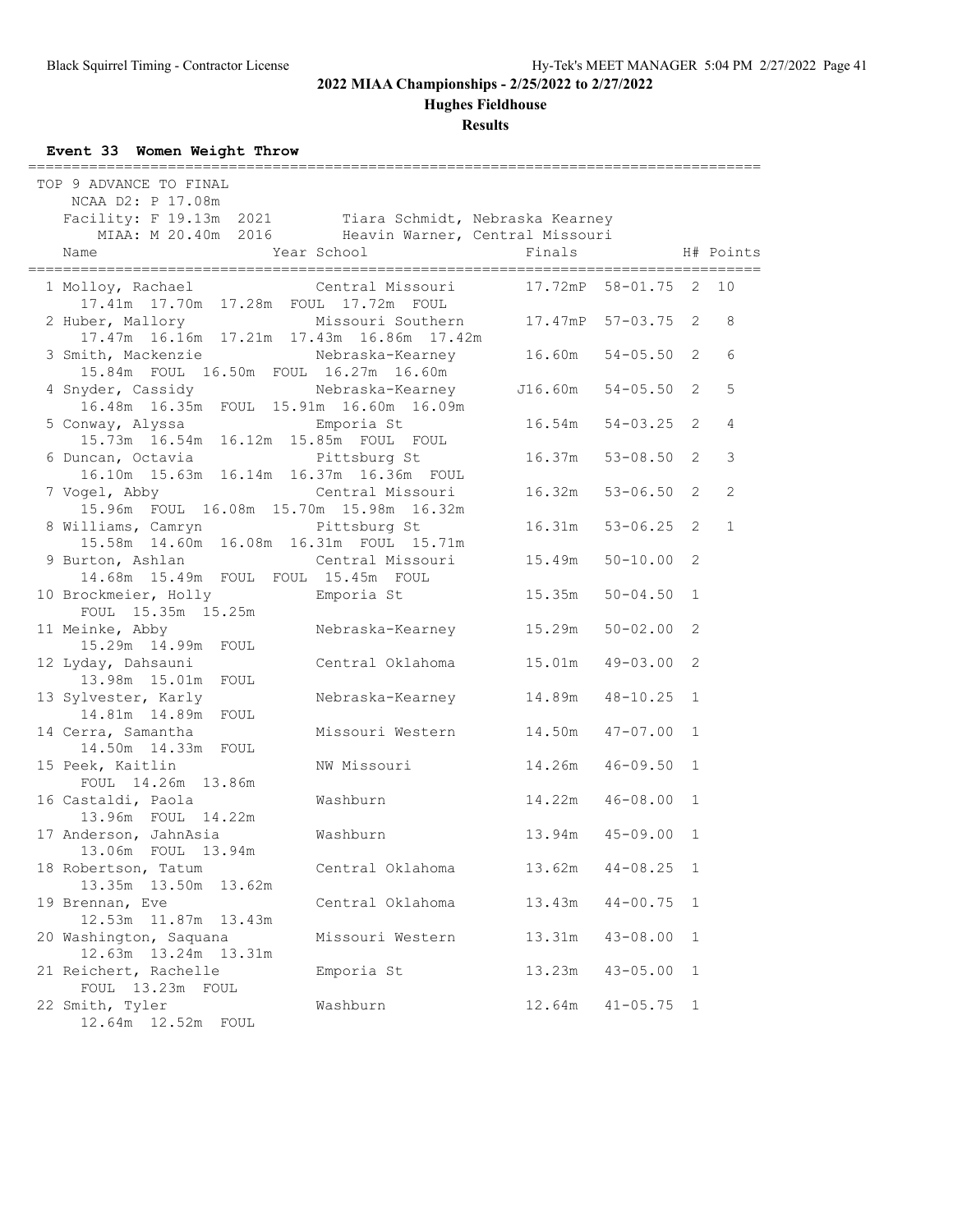**Hughes Fieldhouse**

**Results**

## **Event 34 Men Weight Throw**

| TOP 9 ADVANCE TO FINAL<br>NCAA D2: P 17.84m<br>Facility: F 21.81m 2022 Daniel Roberts, Unattached  |                                      |                          |              |              |
|----------------------------------------------------------------------------------------------------|--------------------------------------|--------------------------|--------------|--------------|
| MIAA: M 21.87m 2011 Drew Frizzell, Central Missouri                                                |                                      | Finals                   |              |              |
| Year School<br>Name                                                                                |                                      |                          |              | H# Points    |
| 1 Fulmer, Josh<br>19.58m  20.41m  FOUL  20.98m  20.52m  20.73m                                     | Missouri Southern                    | 20.98mP 68-10.00 2       |              | 10           |
| 2 Barton, Peyton<br>20.06m  20.01m  20.01m  FOUL  20.70m  FOUL                                     | Missouri Southern 20.70mP 67-11.00 2 |                          |              | 8            |
| 3 Goracke, Alex . Mebraska-Kearney 19.22mP 63-00.75 2<br>18.88m  19.22m  FOUL  FOUL  FOUL  18.10m  |                                      |                          |              | 6            |
| 4 Swenson, Konner<br>18.80m FOUL FOUL FOUL 18.17m FOUL                                             | Pittsburg St                         | 18.80mP 61-08.25 2       |              | 5            |
| 5 Schuller, Andrew Mebraska-Kearney 18.75mP 61-06.25 2<br>18.62m  18.75m  18.20m  FOUL  FOUL  FOUL |                                      |                          |              | 4            |
| 6 Wiggins, Connor Mebraska-Kearney 18.71mP 61-04.75 2<br>17.77m FOUL 18.43m 18.56m FOUL 18.71m     |                                      |                          |              | 3            |
| 7 Rose, Braden<br>17.01m  18.25m  17.49m  18.26m  18.67m  FOUL                                     | Washburn                             | 18.67mP 61-03.00 2       |              | 2            |
| 8 Boyd, Connor<br>17.47m  17.83m  17.92m  17.03m  17.42m  18.53m                                   | Missouri Southern                    | 18.53mP 60-09.50 1       |              | $\mathbf{1}$ |
| 9 Snowball, Addison<br>18.06m  18.19m  18.27m  FOUL  FOUL  17.83m                                  | Central Missouri                     | 18.27mP 59-11.25         | 2            |              |
| 10 Ohl, Kolgan<br>17.41m  17.32m  17.78m                                                           | Fort Hays St                         | 17.78m<br>$58 - 04.00$   | $\mathbf{1}$ |              |
| 11 Garr, Jordan<br>17.47m  17.69m  FOUL                                                            | Missouri Western                     | 17.69m<br>58-00.50       | 2            |              |
| 12 Berggren, Ross<br>17.25m  17.09m  17.50m                                                        | Nebraska-Kearney 17.50m              | $57 - 05.00$             | $\mathbf{1}$ |              |
| 13 Miller, Mitch<br>FOUL 15.67m 17.05m                                                             | Washburn                             | $17.05m$ $55-11.25$      | 2            |              |
| 14 Stranathan, Sam<br>FOUL 16.57m FOUL                                                             | Washburn                             | 16.57m 54-04.50 1        |              |              |
| 15 Sample, Cole<br>16.06m FOUL FOUL                                                                | Pittsburg St                         | 16.06m<br>$52 - 08.25$ 1 |              |              |
| 16 Prohaska, Evan<br>FOUL 15.96m FOUL                                                              | Nebraska-Kearney 15.96m              | $52 - 04.50$ 2           |              |              |
| 17 Thimmesch, Sam<br>15.19m  15.55m  15.74m                                                        | Pittsburg St                         | $15.74m$ $51-07.75$ 1    |              |              |
| 18 Altenor, Patrick<br>FOUL 15.36m 15.24m                                                          | Washburn                             | 15.36m<br>$50 - 04.75$   | 1            |              |
| 19 Akinmoladun, Justice<br>14.32m FOUL FOUL                                                        | Washburn                             | 14.32m<br>$46 - 11.75$   | 1            |              |
| 20 Daugherty-Parrish, Nate<br>13.31m 13.85m FOUL                                                   | Missouri Western                     | $45 - 05.25$<br>13.85m   | 1            |              |
| 21 Herren, Will<br>FOUL 13.83m FOUL                                                                | Emporia St                           | 13.83m<br>$45 - 04.50$   | 1            |              |
| 22 Oshel, Colton                                                                                   | Emporia St                           | 13.48m<br>$44 - 02.75$   | 1            |              |

13.22m 13.48m 13.11m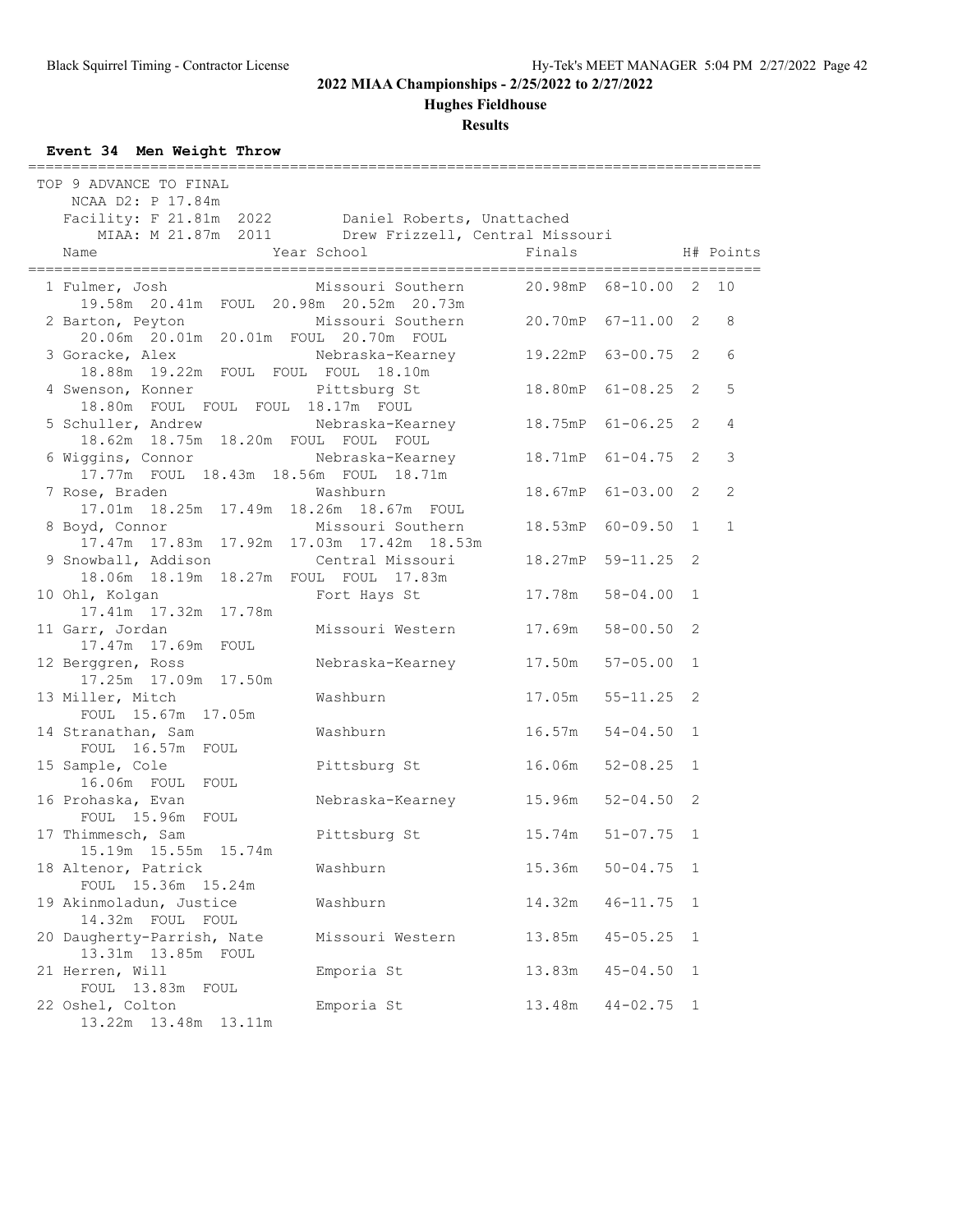**Hughes Fieldhouse**

### **Results**

### **Event 35 Women Indoor Pentathlon**

| 60M: PREFERRED HEATS, RANDOM LANES<br>FIELD EVENTS: RANDOM ORDER<br>800M: SEEDED BY TOTAL SCORE<br>NCAA D2: P 3258 |                                  |                  |                |                       |           |
|--------------------------------------------------------------------------------------------------------------------|----------------------------------|------------------|----------------|-----------------------|-----------|
| Facility: F 3848 2019                                                                                              | Trace Mosby, Pittsburg St        |                  |                |                       |           |
| MIAA: M 3961 2011                                                                                                  | Lindsay Lettow, Central Missouri |                  |                |                       |           |
| Name                                                                                                               | Year School                      | Finals H# Points |                |                       |           |
| _________________________                                                                                          | ===============                  |                  |                |                       |           |
| 1 Toledo, Luisarys                                                                                                 | NW Missouri                      | 3872F            |                | 10                    |           |
| 2 Winn, Blakelee                                                                                                   | Pittsburg St                     | 3850F            |                | 8                     |           |
| 3 Vanbuskirk, Hannah                                                                                               | Central Missouri                 | 3663P            |                | 6                     |           |
| 4 Rossi, Mattie                                                                                                    | Fort Hays St                     | 3660P            |                | 5                     |           |
| 5 Reid, Abigael                                                                                                    | Emporia St                       | 3473P            |                | 4                     |           |
| 6 Savolt, Taylor                                                                                                   | Fort Hays St                     | 3457P            |                | 3                     |           |
| 7 Gladstone, Anna                                                                                                  | NW Missouri                      | 3448P            |                | 2                     |           |
| 8 Miller, Lynzi                                                                                                    | Missouri Western                 | 3175             |                | $\mathbf 1$           |           |
| 9 Brown, Liberty                                                                                                   | Central Missouri                 | 3136             |                |                       |           |
| 10 Butterfield, Shelby                                                                                             | NW Missouri                      | 3115             |                |                       |           |
| 11 Pettay, Victoria                                                                                                | Emporia St                       | 3029             |                |                       |           |
| 12 Miller, Erin                                                                                                    | Missouri Western                 | 2811             |                |                       |           |
| 13 Dusselier, Ellie                                                                                                | Fort Hays St                     | 2809             |                |                       |           |
| 14 Williams, Hadley                                                                                                | Fort Hays St                     | 2750             |                |                       |           |
| 15 Grasser, Taylor                                                                                                 | Washburn                         | 2649             |                |                       |           |
| Event 35 Indoor Pentathlon: #1 Women 60 Meter Hurdles Indoor Pentathlon                                            |                                  |                  |                |                       |           |
|                                                                                                                    |                                  |                  |                |                       |           |
| Name                                                                                                               | Year School                      | Finals H# Points |                |                       |           |
| 1 Rossi, Mattie                                                                                                    |                                  | 8.72             | 2              | 969                   |           |
| 2 Winn, Blakelee                                                                                                   | Fort Hays St<br>Pittsburg St     | 8.74             | 2              | 965                   |           |
| 3 Toledo, Luisarys                                                                                                 | NW Missouri                      | 8.87             | 3              | 937                   |           |
| 4 Vanbuskirk, Hannah                                                                                               | Central Missouri                 | 8.89             | 2              | 933                   |           |
| 5 Miller, Lynzi                                                                                                    | Missouri Western                 | 9.00             | 1              | 910                   |           |
| 6 Savolt, Taylor                                                                                                   | Fort Hays St                     | 9.11             | 2              |                       | 887 9.105 |
| 7 Reid, Abigael                                                                                                    | Emporia St                       | 9.11             | $\mathbf{1}$   | 887 9.106             |           |
|                                                                                                                    |                                  | 9.15             | $\mathbf{1}$   | 879                   |           |
| 8 Gladstone, Anna                                                                                                  | NW Missouri<br>Central Missouri  | 9.28             | $\mathbf{1}$   | 852                   |           |
| 9 Brown, Liberty                                                                                                   |                                  |                  |                |                       |           |
| 10 Butterfield, Shelby                                                                                             | NW Missouri                      | 9.44             | $\overline{4}$ | 820<br>3 <sup>7</sup> |           |
| 11 Pettay, Victoria                                                                                                | Emporia St                       | 9.77             |                | 756                   |           |
| 12 Miller, Erin                                                                                                    | Missouri Western 9.85 4          |                  |                | 740                   |           |
| 13 Williams, Hadley                                                                                                | Fort Hays St                     | 9.96             | $\overline{4}$ | 720                   |           |
| 14 Grasser, Taylor                                                                                                 | Washburn                         | 10.02            | 4              | 708                   |           |

## **Event 35 Indoor Pentathlon: #2 Women High Jump Indoor Pentathlon**

15 Dusselier, Ellie Fort Hays St 10.52 3 618

| Name                                                                | Year School                                                      |         |     |     |     |                 |     |        |                | Finals | Points                                                                |     |  |
|---------------------------------------------------------------------|------------------------------------------------------------------|---------|-----|-----|-----|-----------------|-----|--------|----------------|--------|-----------------------------------------------------------------------|-----|--|
| 1 Vanbuskirk, Hannah               Central Missouri           1.67m |                                                                  |         |     |     |     |                 |     |        |                |        | $5 - 0.5$ . 75                                                        | 818 |  |
|                                                                     |                                                                  |         |     |     |     |                 |     |        |                |        | 1,31 1,34 1,37 1,40 1,43 1,46 1,49 1,52 1,55 1,58 1,61 1,64 1,67 1,70 |     |  |
| PPP                                                                 | PPP                                                              | PPP PPP | PPP |     |     | PPP PPP PPP PPP |     | $\cap$ | $\overline{O}$ | XXO    | XXX                                                                   |     |  |
| 2 Toledo, Luisarys                                                  |                                                                  |         |     |     |     | NW Missouri     |     |        | 1.61m          |        | $5 - 03.25$                                                           | 747 |  |
|                                                                     | 1.31 1.34 1.37 1.40 1.43 1.46 1.49 1.52 1.55 1.58 1.61 1.64 1.67 |         |     |     |     |                 |     |        |                |        |                                                                       |     |  |
|                                                                     | PPP                                                              | PPP     | PPP | PPP | PPP | $\bigcirc$      | PPP |        |                |        | XXX                                                                   |     |  |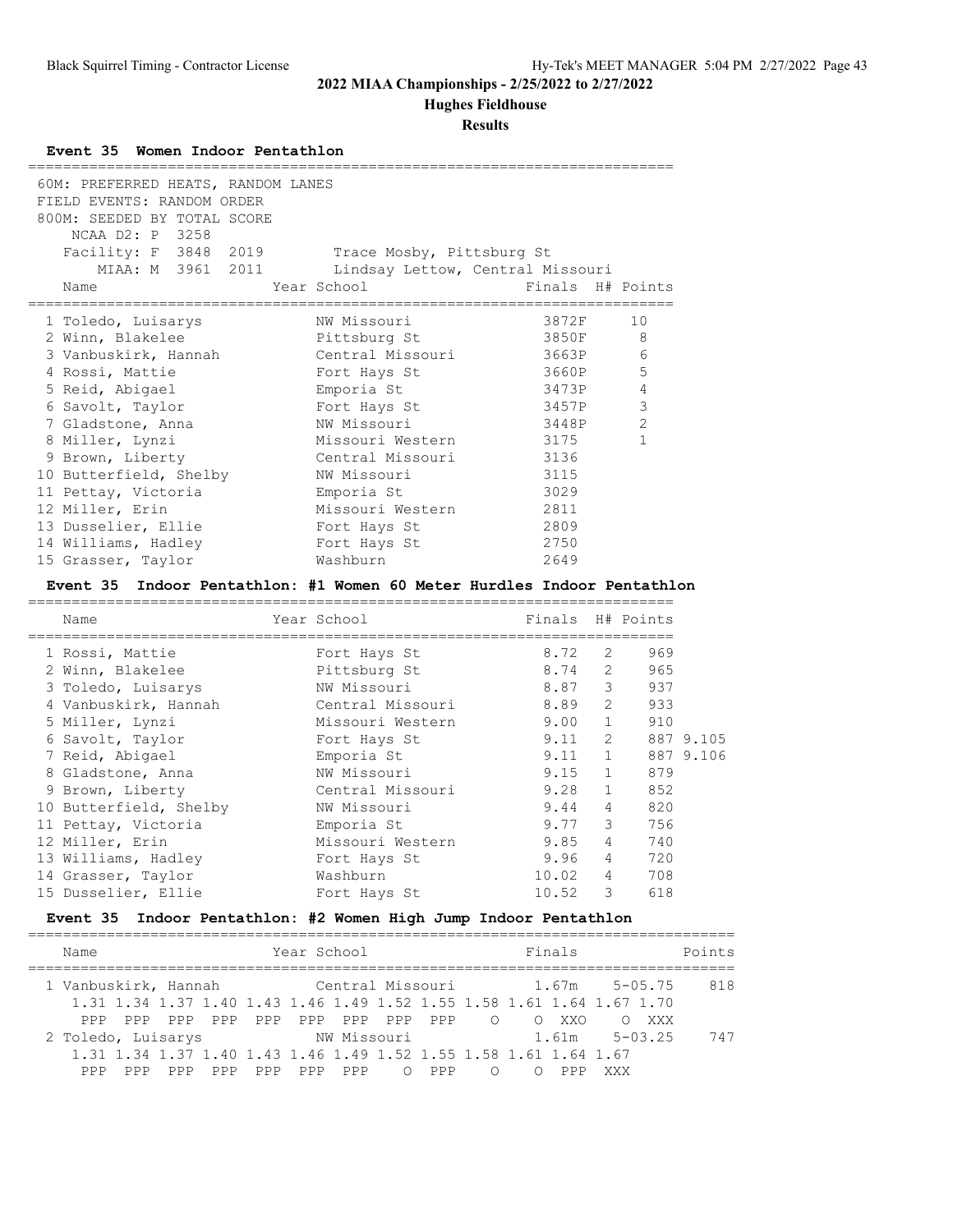# **Hughes Fieldhouse**

## **Results**

| Event 35 Indoor Pentathlon: #2 Women High Jump Indoor Pentathlon  |  |       |             |        |       |                                |     |
|-------------------------------------------------------------------|--|-------|-------------|--------|-------|--------------------------------|-----|
| 2 Gladstone, Anna                                                 |  |       | NW Missouri |        | 1.61m | $5 - 03.25$                    | 747 |
| 1.31 1.34 1.37 1.40 1.43 1.46 1.49 1.52 1.55 1.58 1.61 1.64       |  |       |             |        |       |                                |     |
| PPP PPP PPP PPP PPP PPP XXO O XO XO XO XXX                        |  |       |             |        |       |                                |     |
| 2 Winn, Blakelee Pittsburg St                                     |  |       |             |        | 1.61m | $5 - 03.25$                    | 747 |
| 1.31 1.34 1.37 1.40 1.43 1.46 1.49 1.52 1.55 1.58 1.61 1.64       |  |       |             |        |       |                                |     |
|                                                                   |  |       |             |        |       |                                |     |
| 5 Rossi, Mattie The Fort Hays St 1.58m                            |  |       |             |        |       | $5 - 02.25$                    | 712 |
| 1.31 1.34 1.37 1.40 1.43 1.46 1.49 1.52 1.55 1.58 1.61            |  |       |             |        |       |                                |     |
| PPP PPP PPP PPP PPP PPP PPP 0 0 XXO XXX                           |  |       |             |        |       |                                |     |
| 6 Miller, Erin             Missouri Western       1.55m   5-01.00 |  |       |             |        |       |                                | 678 |
| 1.31 1.34 1.37 1.40 1.43 1.46 1.49 1.52 1.55 1.58                 |  |       |             |        |       |                                |     |
| PPP PPP PPP PPP PPP 0 0 0                                         |  |       |             | XO XXX |       |                                |     |
| 6 Reid, Abigael Champoria St                                      |  |       |             |        |       | $1.55m$ $5-01.00$              | 678 |
| 1.31 1.34 1.37 1.40 1.43 1.46 1.49 1.52 1.55 1.58                 |  |       |             |        |       |                                |     |
| PPP PPP PPP PPP PPP 0 0 0 0 XXX                                   |  |       |             |        |       |                                |     |
| 8 Pettay, Victoria Charles Emporia St                             |  |       |             |        |       | $1.52m$ $4-11.75$              | 644 |
| 1.31 1.34 1.37 1.40 1.43 1.46 1.49 1.52 1.55                      |  |       |             |        |       |                                |     |
| PPP PPP PPP PPP PPP XO O XXO XXX                                  |  |       |             |        |       |                                |     |
| 8 Dusselier, Ellie Fort Hays St                                   |  |       |             |        |       | $1.52m$ $4-11.75$              | 644 |
| 1.31 1.34 1.37 1.40 1.43 1.46 1.49 1.52 1.55                      |  |       |             |        |       |                                |     |
| PPP PPP PPP PPP 0 0 0 XO XXX                                      |  |       |             |        |       |                                |     |
| 8 Butterfield, Shelby NW Missouri                                 |  |       |             |        |       | $1.52m$ $4-11.75$              | 644 |
| 1.31 1.34 1.37 1.40 1.43 1.46 1.49 1.52 1.55                      |  |       |             |        |       |                                |     |
| PPP PPP PPP PPP PPP PPP O XXO XXX                                 |  |       |             |        |       |                                |     |
| 11 Savolt, Taylor Fort Hays St                                    |  |       |             |        |       | $1.46m$ $4-09.50$              | 577 |
| 1.31 1.34 1.37 1.40 1.43 1.46 1.49                                |  |       |             |        |       |                                |     |
| PPP PPP PPP 0 0 0 XXX                                             |  |       |             |        |       |                                |     |
| 12 Miller, Lynzi Missouri Western 1.43m 4-08.25                   |  |       |             |        |       |                                | 544 |
| 1.31 1.34 1.37 1.40 1.43 1.46                                     |  |       |             |        |       |                                |     |
| PPP 0 PPP 0 0 XXX                                                 |  |       |             |        |       |                                |     |
| 13 Grasser, Taylor                                                |  |       | Washburn    |        |       | $1.40m$ $4-07.00$              | 512 |
| 1.31 1.34 1.37 1.40 1.43                                          |  |       |             |        |       |                                |     |
| 0 0 PPP 0 XXX                                                     |  |       |             |        |       |                                |     |
| 13 Brown, Liberty                                                 |  |       |             |        |       | Central Missouri 1.40m 4-07.00 | 512 |
| 1.31 1.34 1.37 1.40 1.43                                          |  |       |             |        |       |                                |     |
| PPP 0 XO XO XXX                                                   |  |       |             |        |       |                                |     |
|                                                                   |  |       |             |        |       | $1.40m$ $4-07.00$              | 512 |
| 1.31 1.34 1.37 1.40 1.43                                          |  |       |             |        |       |                                |     |
| PPP O PPP                                                         |  | O XXX |             |        |       |                                |     |

## **Event 35 Indoor Pentathlon: #3 Women Shot Put Indoor Pentathlon**

| Name                                        | Year School      | Finals              | Points              |
|---------------------------------------------|------------------|---------------------|---------------------|
| 1 Toledo, Luisarys<br>12.82m 12.98m FOUL    | NW Missouri      | $12.98m$ $42-07.00$ | 726                 |
| 2 Winn, Blakelee<br>11.24m 11.58m 11.77m    | Pittsburg St     | 11.77m              | 646<br>$38 - 07.50$ |
| 3 Miller, Lynzi<br>10.99m 11.03m 10.83m     | Missouri Western | 11.03m              | $36 - 02.25$<br>597 |
| 4 Reid, Abigael<br>$9.67m$ 10.27m 10.51m    | Emporia St       | 10.51m              | $34 - 05.75$<br>563 |
| 5 Gladstone, Anna<br>$10.10m$ 9.31m<br>FOUL | NW Missouri      | 10.10m              | $33 - 01.75$<br>536 |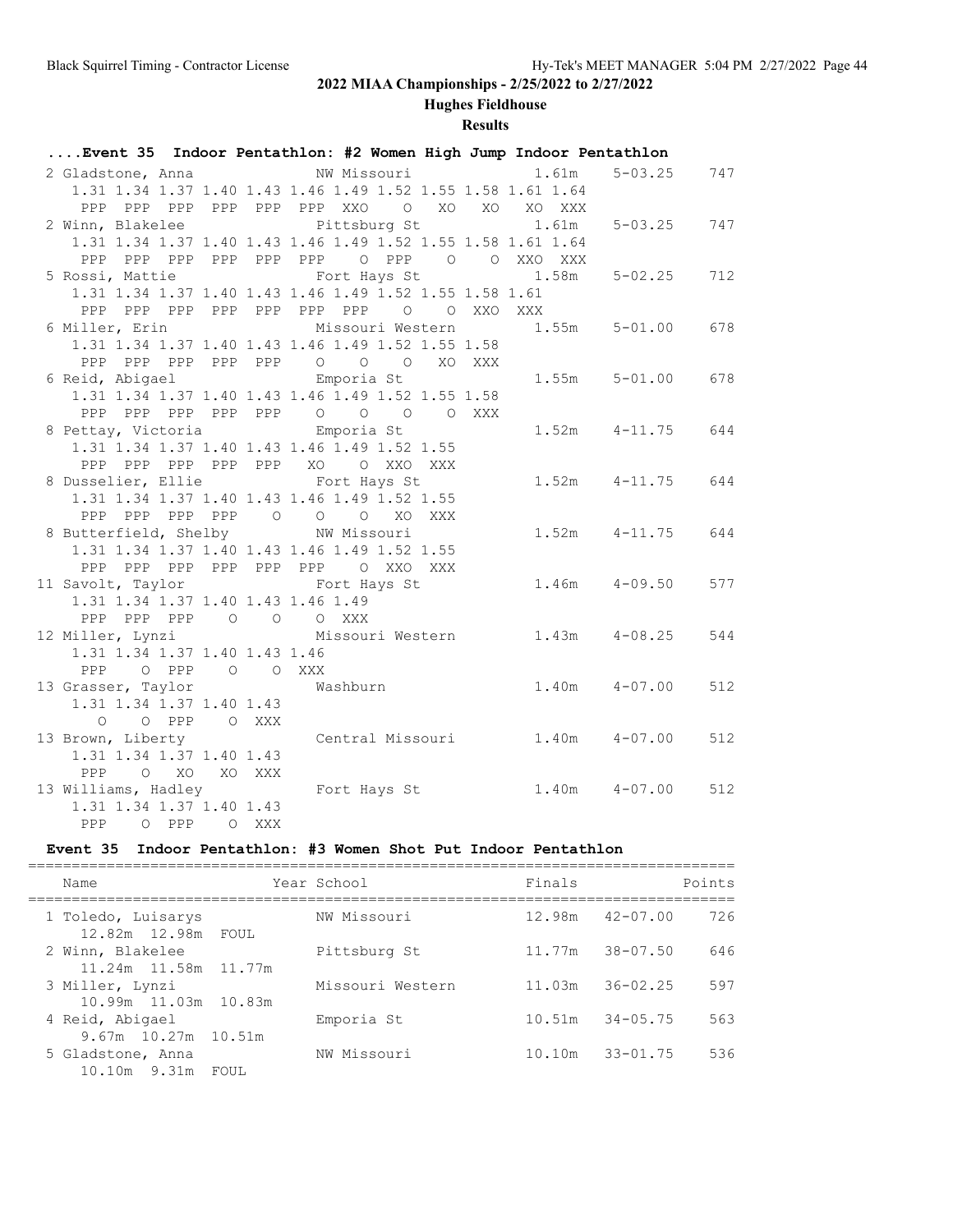**Hughes Fieldhouse**

#### **Results**

## **....Event 35 Indoor Pentathlon: #3 Women Shot Put Indoor Pentathlon**

| 6 Vanbuskirk, Hannah                     | Central Missouri |       | $10.09m$ $33-01.25$ | 535 |
|------------------------------------------|------------------|-------|---------------------|-----|
| 9.66m 9.79m 10.09m                       |                  |       |                     |     |
| 7 Butterfield, Shelby                    | NW Missouri      |       | $9.83m$ $32-03.00$  | 518 |
| 9.53m 9.83m 9.36m                        |                  |       |                     |     |
| 8 Pettay, Victoria                       | Emporia St       |       | $9.63m$ $31-07.25$  | 505 |
| $8.41m$ 9.12m 9.63m                      |                  |       |                     |     |
| 9 Savolt, Taylor                         | Fort Hays St     |       | $9.61m$ $31-06.50$  | 504 |
| 8.64m 9.03m 9.61m                        |                  |       |                     |     |
| 10 Rossi, Mattie                         | Fort Hays St     |       | $9.55m$ $31-04.00$  | 500 |
| 9.55m 9.15m 9.11m                        |                  |       |                     |     |
| 11 Brown, Liberty                        | Central Missouri | 9.29m | $30 - 05.75$        | 483 |
| $9.29m$ 7.69m 8.71m                      |                  |       |                     |     |
| 12 Williams, Hadley                      | Fort Hays St     |       | $9.03m$ $29-07.50$  | 466 |
| 7.99m 9.03m 8.33m                        |                  |       |                     |     |
| 13 Miller, Erin                          | Missouri Western |       | $8.86m$ $29-01.00$  | 455 |
| 8.78m 8.55m 8.86m                        |                  |       |                     |     |
| 14 Dusselier, Ellie<br>8.71m 8.33m 8.06m | Fort Hays St     |       | $8.71m$ $28-07.00$  | 445 |
|                                          |                  |       | $8.39m$ $27-06.50$  | 425 |
| 15 Grasser, Taylor<br>7.94m 7.60m 8.39m  | Washburn         |       |                     |     |
|                                          |                  |       |                     |     |

## **Event 35 Indoor Pentathlon: #4 Women Long Jump Indoor Pentathlon**

| Name                                       | Year School                               Finals                         Points |                    |                    |     |
|--------------------------------------------|---------------------------------------------------------------------------------|--------------------|--------------------|-----|
| 1 Savolt, Taylor<br>5.53m 5.40m 5.43m      | Fort Hays St 5.53m 18-01.75                                                     |                    |                    | 709 |
| 2 Winn, Blakelee<br>FOUL 5.42m 5.52m       | Pittsburg St                                                                    |                    | $5.52m$ $18-01.50$ | 706 |
| 3 Toledo, Luisarys<br>FOUL 5.45m FOUL      | NW Missouri                                                                     |                    | 5.45m 17-10.75     | 686 |
| 4 Rossi, Mattie<br>5.09m 5.31m 5.42m       | Fort Hays St                                                                    | 5.42m              | $17 - 09.50$       | 677 |
| 5 Gladstone, Anna<br>5.06m 5.07m 5.35m     | NW Missouri                                                                     | 5.35m              | $17 - 06.75$       | 657 |
| 6 Vanbuskirk, Hannah<br>5.29m FOUL 5.32m   | Central Missouri                                                                | 5.32m              | $17 - 05.50$       | 648 |
| 7 Miller, Lynzi<br>5.21m 5.18m 5.18m       | Missouri Western                                                                | 5.21m              | $17 - 01.25$       | 617 |
| 8 Reid, Abigael<br>5.04m FOUL 4.89m        | Emporia St                                                                      | 5.04m              | $16 - 06.50$       | 570 |
| 9 Brown, Liberty<br>4.94m FOUL 5.00m       | Central Missouri                                                                | 5.00m              | $16 - 05.00$       | 559 |
| 10 Grasser, Taylor<br>FOUL FOUL 4.98m      | Washburn                                                                        | 4.98m              | $16 - 04.25$       | 554 |
| 11 Williams, Hadley<br>4.56m  4.82m  4.50m | Fort Hays St                                                                    | 4.82m              | $15 - 09.75$       | 511 |
| 12 Dusselier, Ellie<br>FOUL 4.64m 4.73m    | Fort Hays St                                                                    | 4.73m              | $15 - 06.25$       | 487 |
| 13 Pettay, Victoria<br>4.71m FOUL FOUL     | Emporia St                                                                      | 4.71m              | $15 - 05.50$       | 482 |
| 13 Miller, Erin<br>4.56m  4.58m  4.71m     | Missouri Western                                                                | $4.71m$ $15-05.50$ |                    | 482 |
| 15 Butterfield, Shelby<br>4.70m FOUL FOUL  | NW Missouri                                                                     |                    | $4.70m$ $15-05.00$ | 479 |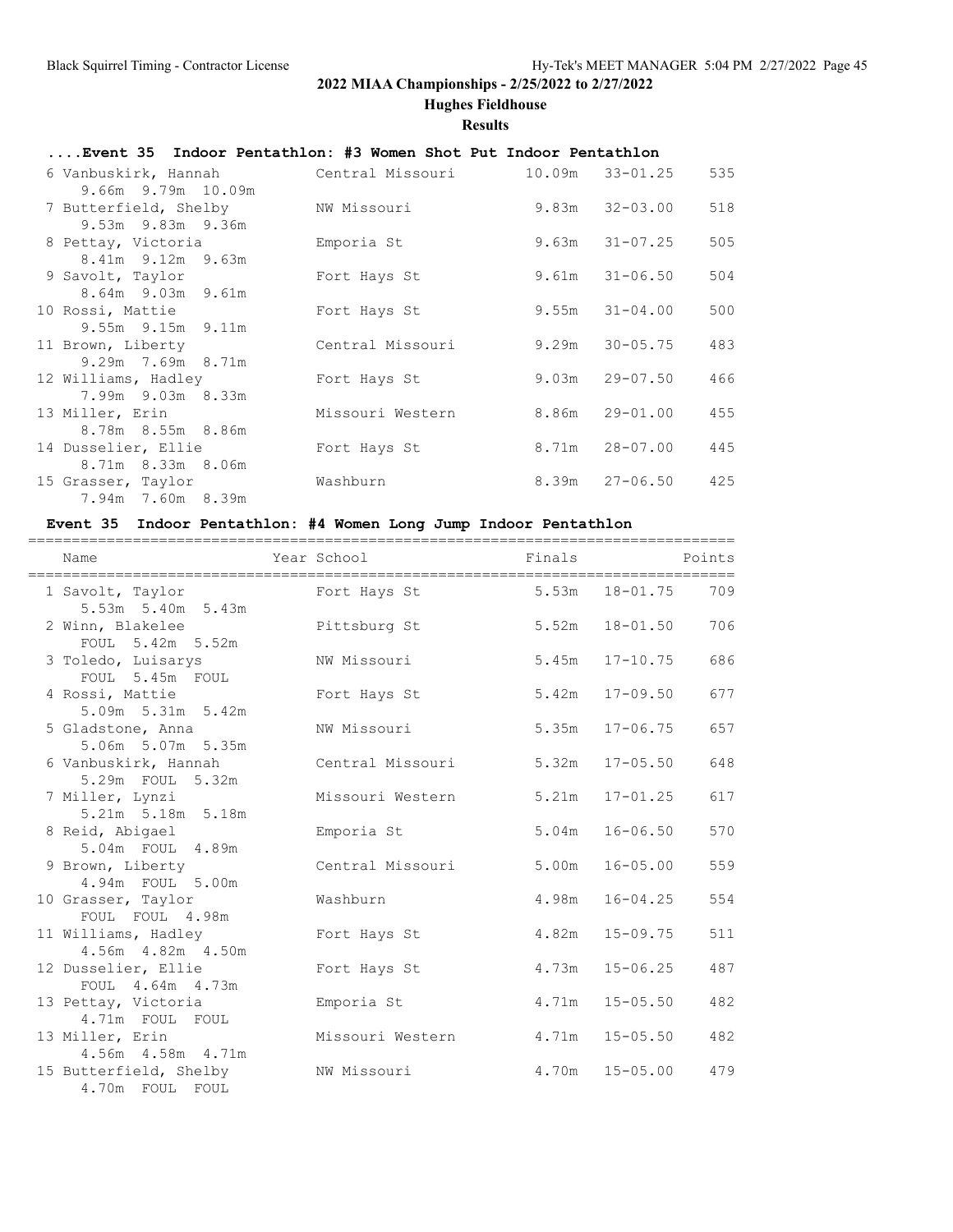## **Hughes Fieldhouse**

## **Results**

## **Event 35 Indoor Pentathlon: #5 Women 800 Meter Run Indoor Pentathlon**

| Name                  | Year School                                     | Finals Points           |     |
|-----------------------|-------------------------------------------------|-------------------------|-----|
| 1 Rossi, Mattie       | Fort Hays St                                    | 2:21.56                 | 802 |
| 32.406 (32.406)       | $1:29.081$ (56.675)                             | $2:21.558$ (52.477)     |     |
| 2 Winn, Blakelee      | Pittsburg St                                    | 2:22.76<br>786          |     |
| 33.214 (33.214)       | $1:30.186$ (56.972)                             | $2:22.754$ (52.568)     |     |
| 3 Savolt, Taylor      | Fort Hays St                                    | 2:23.22                 | 780 |
| 32.656 (32.656)       | $1:29.262$ (56.606)                             | $2:23.214$ (53.952)     |     |
| 4 Toledo, Luisarys    | NW Missouri                                     | 2:23.57                 | 776 |
| 34.719 (34.719)       | 1:31.963(57.244)                                | $2:23.569$ (51.606)     |     |
| 5 Reid, Abigael       | Emporia St                                      | 2:23.63                 | 775 |
| 32.953 (32.953)       | $1:29.606$ (56.653)                             | 2:23.627(54.021)        |     |
| 6 Brown, Liberty      | Central Missouri                                | 2:27.04                 | 730 |
| 33.833 (33.833)       | 1:30.295(56.462)                                | $2:27.031$ (56.736)     |     |
| 7 Vanbuskirk, Hannah  | Central Missouri                                | 2:27.14                 | 729 |
| 32.859 (32.859)       | 1:29.465(56.606)                                | 2:27.136(57.671)        |     |
| 8 Butterfield, Shelby | NW Missouri                                     | 2:33.12                 | 654 |
| 35.741 (35.741)       | 1:35.620(59.879)                                | 2:33.113 (57.493)       |     |
| 9 Pettay, Victoria    | Emporia St                                      | 2:34.11                 | 642 |
| 34.705 (34.705)       | 1:34.605(59.900)                                | 2:34.102 (59.497)       |     |
| 10 Gladstone, Anna    | NW Missouri                                     | 2:35.25                 | 629 |
| 35.501 (35.501)       | $1:35.089$ (59.588)                             | $2:35.242$ $(1:00.153)$ |     |
| 11 Dusselier, Ellie   | Fort Hays St                                    | 2:36.39                 | 615 |
| 33.357 (33.357)       | 1:31.781(58.424)                                | $2:36.388$ $(1:04.607)$ |     |
| 12 Williams, Hadley   | Fort Hays St                                    | 2:42.86                 | 541 |
| 33.800 (33.800)       | $1:35.136$ $(1:01.336)$                         | $2:42.852$ $(1:07.716)$ |     |
| 13 Miller, Lynzi      | Missouri Western                                | 2:45.93                 | 507 |
| 33.566 (33.566)       | $1:35.678$ $(1:02.112)$ $2:45.930$ $(1:10.252)$ |                         |     |
| 14 Miller, Erin       | Missouri Western 2:50.75                        |                         | 456 |
| 35.072 (35.072)       | $1:36.747$ $(1:01.675)$ $2:50.748$ $(1:14.001)$ |                         |     |
| 15 Grasser, Taylor    | Washburn                                        | 2:51.35                 | 450 |
| 36.390 (36.390)       | $1:40.359$ $(1:03.969)$ $2:51.347$ $(1:10.988)$ |                         |     |

## **Event 36 Men Heptathlon**

|  | 60M & 60H: PREFERRED HEATS, RANDOM LANES               |                  |                  |                |
|--|--------------------------------------------------------|------------------|------------------|----------------|
|  | FIELD EVENTS: RANDOM ORDER                             |                  |                  |                |
|  | 1000M: SEEDED BY TOTAL SCORE                           |                  |                  |                |
|  | NCAA D2: P 4753                                        |                  |                  |                |
|  | Facility: F 5561 2020 Jonathon Harper, TAMU-Kingsville |                  |                  |                |
|  | MIAA: M 5488 2020 Trey Miller, Central Missouri        |                  |                  |                |
|  | Name                                                   | Year School      | Finals H# Points |                |
|  | 1 Mooney, Trey                                         | Pittsburg St     | 5614F            | 10             |
|  | 2 Churchman, Nolan                                     | Fort Hays St     | 5433P            | 8              |
|  | 3 Jones, Hunter                                        | Pittsburg St     | 5412P            | 6              |
|  | 4 Stock, Logan                                         | Washburn         | 5158P            | 5              |
|  | 5 Pakkebier, Jack                                      | Fort Hays St     | 4972P            | 4              |
|  | 6 Davis, Trent                                         | Central Missouri | 4942P            | 3              |
|  | 7 Campos, Oscar                                        | NW Missouri      | 4763P            | $\mathfrak{D}$ |
|  | 8 Mason, Reed                                          | Pittsburg St     | 4705             | 1              |
|  | 9 Trost, Aren                                          | Emporia St       | 4545             |                |
|  | 10 Smith, Coby                                         | Emporia St       | 4526             |                |
|  | 11 Wilkes, Brandon                                     | Emporia St       | 4049             |                |
|  | 12 Distler, Caleb                                      | Central Missouri | 3919             |                |
|  |                                                        |                  |                  |                |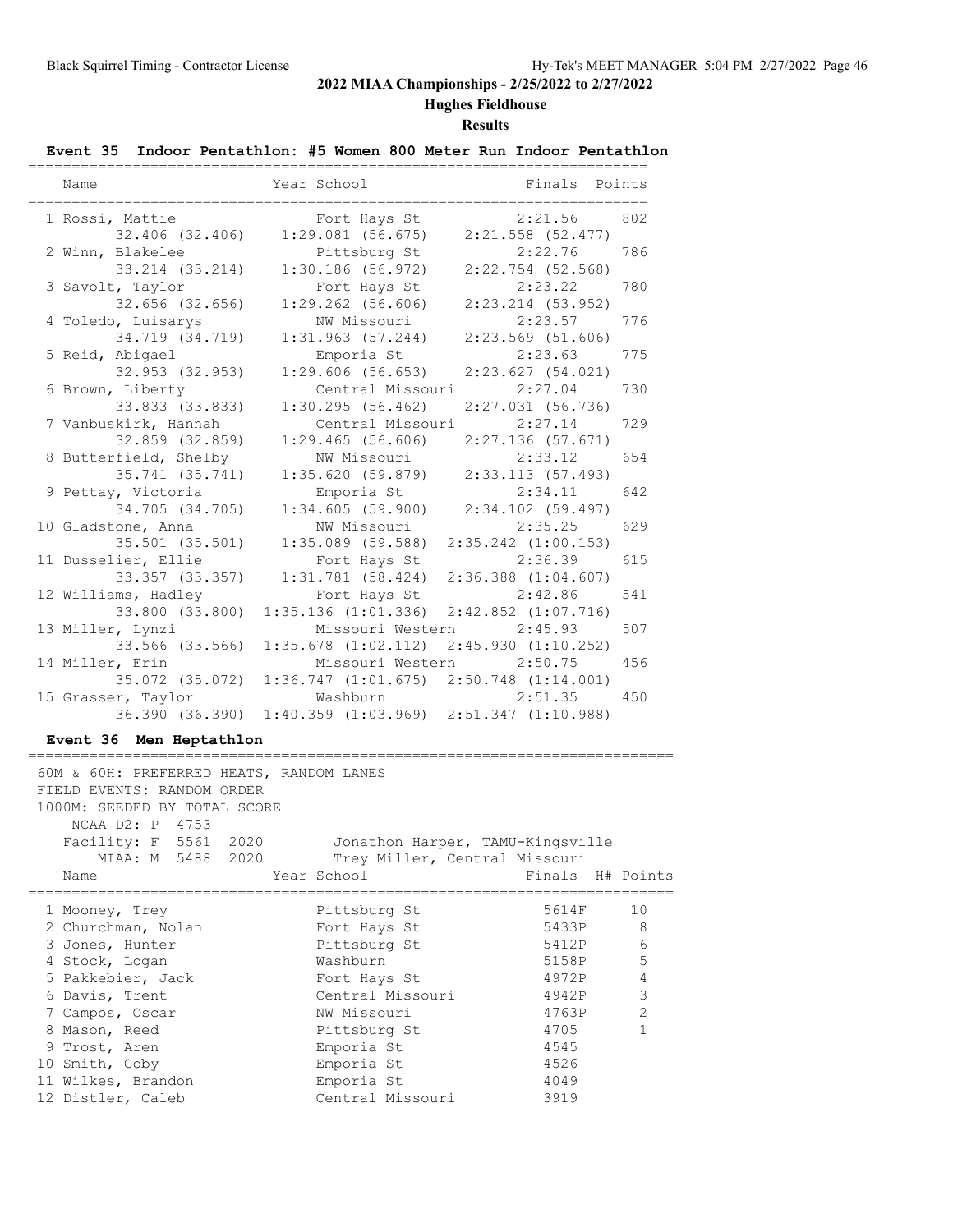**Hughes Fieldhouse**

### **Results**

## **....Event 36 Men Heptathlon**

13 Wiltshire, Malcolm Fort Hays St 3785

## **Event 36 Heptathlon: #1 Men 60 Meter Dash Heptathlon**

| Name                  | Year School      | Finals H# Points |                |     |           |
|-----------------------|------------------|------------------|----------------|-----|-----------|
| 1 Churchman, Nolan    | Fort Hays St     | 6.98             | 2              | 889 |           |
| 2 Mooney, Trey        | Pittsburg St     | 7.09             | $\mathbf{1}$   | 851 |           |
| 3 Pakkebier, Jack     | Fort Hays St     | 7.19             | $\overline{2}$ |     | 816 7.189 |
| 4 Davis, Trent        | Central Missouri | 7.19             | $\overline{2}$ |     | 816 7.190 |
| 5 Stock, Logan        | Washburn         | 7.33             | $\overline{2}$ |     | 769 7.321 |
| 6 Jones, Hunter       | Pittsburg St     | 7.33             | $\overline{2}$ |     | 769 7.327 |
| 7 Wilkes, Brandon     | Emporia St       | 7.34             | $\overline{2}$ | 765 |           |
| 8 Campos, Oscar       | NW Missouri      | 7.39             | $\mathbf{1}$   | 749 |           |
| 9 Distler, Caleb      | Central Missouri | 7.41             | $\mathbf{1}$   | 742 |           |
| 10 Wiltshire, Malcolm | Fort Hays St     | 7.46             | $\mathbf{1}$   | 726 |           |
| 11 Mason, Reed        | Pittsburg St     | 7.50             |                | 713 |           |
| 12 Trost, Aren        | Emporia St       | 7.58             | $\mathbf{1}$   | 687 |           |
| 13 Smith, Coby        | Emporia St       | 7.62             | 2              | 675 |           |
|                       |                  |                  |                |     |           |

### **Event 36 Heptathlon: #2 Men Long Jump Heptathlon**

| Name                                       | Year School                                    | Finals |                    | Points |
|--------------------------------------------|------------------------------------------------|--------|--------------------|--------|
| FOUL FOUL 7.10m                            | 1 Churchman, Nolan Fort Hays St 7.10m 23-03.50 |        |                    | 838    |
| 2 Mooney, Trey<br>FOUL FOUL 6.80m          | Pittsburg St                                   |        | $6.80m$ $22-03.75$ | 767    |
| 3 Jones, Hunter<br>$6.57m$ $6.60m$ $6.79m$ | Pittsburg St                                   |        | $6.79m$ $22-03.50$ | 764    |
| 4 Stock, Logan<br>$6.78m$ $6.62m$ $6.52m$  | Washburn                                       |        | $6.78m$ $22-03.00$ | 762    |
| 5 Davis, Trent<br>6.38m FOUL 6.47m         | Central Missouri                               |        | $6.47m$ $21-02.75$ | 691    |
| 6 Pakkebier, Jack<br>6.39m FOUL 6.14m      | Fort Hays St                                   |        | $6.39m$ $20-11.75$ | 673    |
| 7 Mason, Reed<br>6.16m FOUL FOUL           | Pittsburg St                                   |        | $6.16m$ $20-02.50$ | 621    |
| 8 Wilkes, Brandon<br>FOUL 6.05m 6.09m      | Emporia St                                     |        | $6.09m$ $19-11.75$ | 606    |
| 9 Wiltshire, Malcolm<br>6.05m FOUL 5.90m   | Fort Hays St                                   |        | $6.05m$ $19-10.25$ | 597    |
| 10 Distler, Caleb<br>FOUL FOUL 5.98m       | Central Missouri                               | 5.98m  | $19 - 07.50$       | 582    |
| 11 Smith, Coby<br>5.93m 5.72m 5.82m        | Emporia St                                     | 5.93m  | $19 - 05.50$       | 571    |
| 12 Trost, Aren<br>5.90m 5.89m FOUL         | Emporia St                                     | 5.90m  | $19 - 04.25$       | 565    |
| 13 Campos, Oscar<br>FOUL 5.72m 5.83m       | NW Missouri                                    |        | $5.83m$ $19-01.50$ | 550    |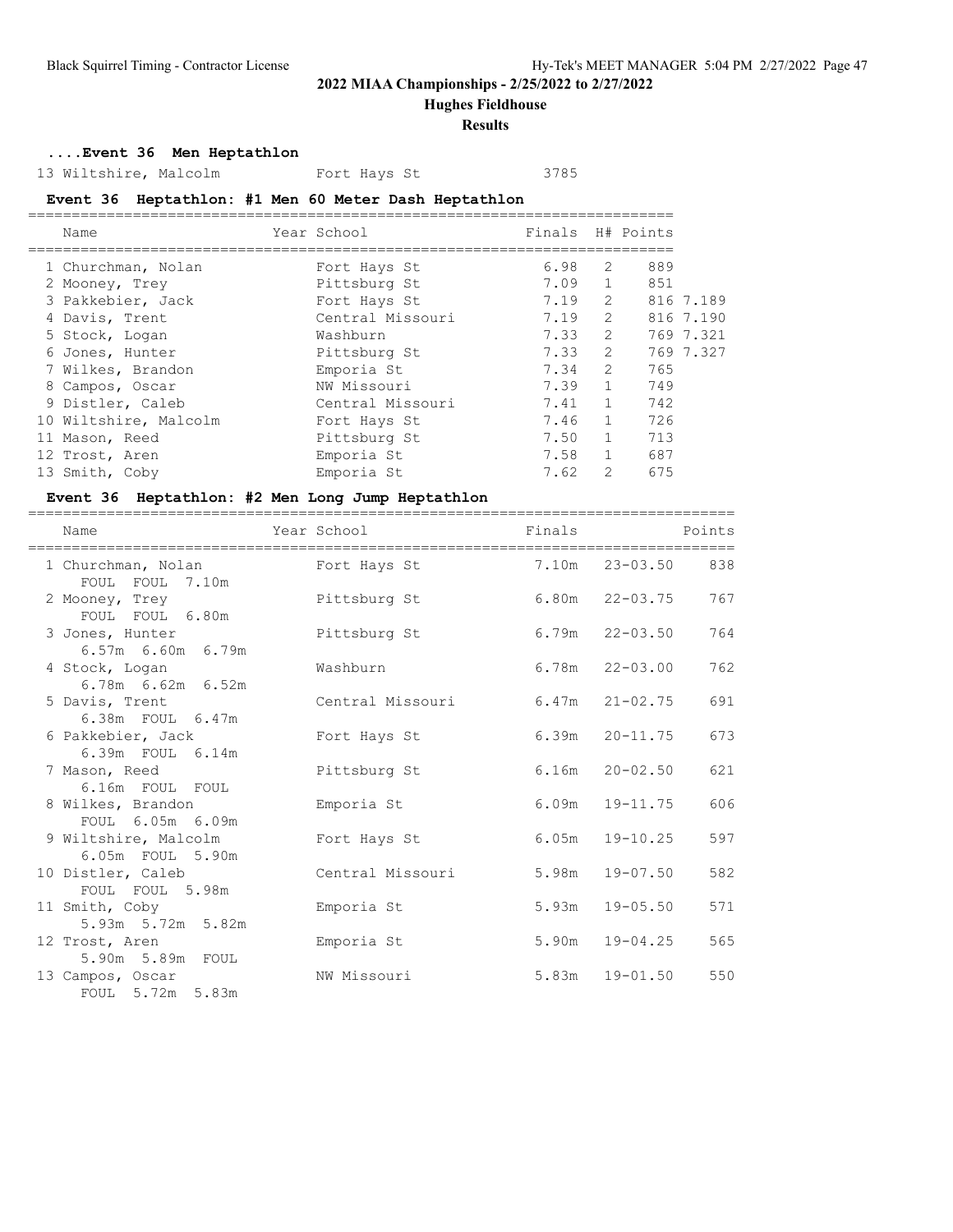## **Hughes Fieldhouse**

### **Results**

## **Event 36 Heptathlon: #3 Men Shot Put Heptathlon**

| Name                                                            | Year School      | Finals |                       | Points |
|-----------------------------------------------------------------|------------------|--------|-----------------------|--------|
| 1 Mooney, Trey<br>14.42m  14.52m  13.97m                        | Pittsburg St     |        | 14.52m  47-07.75  760 |        |
| 2 Campos, Oscar<br>13.30m 12.66m 13.54m                         | NW Missouri      |        | $13.54m$ $44-05.25$   | 700    |
| 3 Mason, Reed<br>12.96m 12.50m 12.68m                           | Pittsburg St     | 12.96m | 42-06.25              | 665    |
| 4 Pakkebier, Jack<br>12.23m 11.97m 12.85m                       | Fort Hays St     | 12.85m | 42-02.00              | 658    |
| 5 Jones, Hunter<br>12.32m 12.08m 12.58m                         | Pittsburg St     | 12.58m | $41 - 03.25$          | 642    |
| 6 Wilkes, Brandon<br>12.23m  12.49m  FOUL                       | Emporia St       | 12.49m | $40 - 11.75$          | 636    |
| 7 Churchman, Nolan<br>12.19m  12.03m  11.84m                    | Fort Hays St     | 12.19m | $40 - 00.00$          | 618    |
| 8 Trost, Aren<br>11.63m 11.11m 11.96m                           | Emporia St       | 11.96m | $39 - 03.00$          | 604    |
| 9 Davis, Trent<br>FOUL 11.40m 11.92m                            | Central Missouri | 11.92m | $39 - 01.25$          | 602    |
| 10 Stock, Logan                                                 | Washburn         | 11.74m | $38 - 06.25$          | 591    |
| 11.74m  11.56m  11.49m<br>11 Distler, Caleb                     | Central Missouri | 11.29m | $37 - 00.50$          | 563    |
| 10.83m 10.08m 11.29m<br>12 Smith, Coby                          | Emporia St       | 9.96m  | 32-08.25              | 483    |
| 9.56m 9.91m 9.96m<br>13 Wiltshire, Malcolm<br>8.81m 9.34m 9.64m | Fort Hays St     |        | $9.64m$ $31-07.50$    | 464    |

## **Event 36 Heptathlon: #4 Men High Jump Heptathlon**

| Name                                                                                 |                        | Year School Tinals Points  |         |                     |
|--------------------------------------------------------------------------------------|------------------------|----------------------------|---------|---------------------|
| 1 Stock, Logan                                                                       |                        | Washburn 1.99m 6-06.25 794 |         |                     |
| 1.54 1.57 1.60 1.63 1.66 1.69 1.72 1.75 1.78 1.81 1.84 1.87 1.90 1.93 1.96 1.99 2.02 |                        |                            |         |                     |
|                                                                                      |                        |                            |         |                     |
| 1 Churchman, Nolan 5 Fort Hays St 5 1.99m 6-06.25 794                                |                        |                            |         |                     |
| 1.54 1.57 1.60 1.63 1.66 1.69 1.72 1.75 1.78 1.81 1.84 1.87 1.90 1.93 1.96 1.99 2.02 |                        |                            |         |                     |
| PPP PPP PPP                                                                          | PPP PPP PPP PPP PPP XO |                            |         | OOOOOOOOOXXOXXX     |
| 1 Mooney, Trey 1.99m 6-06.25 794                                                     |                        |                            |         |                     |
| 1.54 1.57 1.60 1.63 1.66 1.69 1.72 1.75 1.78 1.81 1.84 1.87 1.90 1.93 1.96 1.99 2.02 |                        |                            |         |                     |
|                                                                                      |                        |                            |         |                     |
| 4 Jones, Hunter (a) Pittsburg St (a) 1.96m 6-05.00 767                               |                        |                            |         |                     |
| 1.54 1.57 1.60 1.63 1.66 1.69 1.72 1.75 1.78 1.81 1.84 1.87 1.90 1.93 1.96 1.99 2.02 |                        |                            |         |                     |
|                                                                                      |                        |                            |         | XO PPP O PPP<br>XXX |
| 5 Smith, Coby                                                                        |                        | Emporia St 1.81m 5-11.25   |         | 636                 |
| 1.54 1.57 1.60 1.63 1.66 1.69 1.72 1.75 1.78 1.81 1.84                               |                        |                            |         |                     |
| PPP PPP PPP PPP 0 0 0                                                                |                        | $\overline{O}$<br>$\circ$  | O XXX   |                     |
| 5 Davis, Trent Central Missouri 1.81m 5-11.25 636                                    |                        |                            |         |                     |
| 1.54 1.57 1.60 1.63 1.66 1.69 1.72 1.75 1.78 1.81 1.84                               |                        |                            |         |                     |
| PPP PPP PPP PPP PPP PPP O XO XXO                                                     |                        |                            | XXO XXX |                     |
| 5 Mason, Reed Bittsburg St 1.81m 5-11.25 636                                         |                        |                            |         |                     |
| 1.54 1.57 1.60 1.63 1.66 1.69 1.72 1.75 1.78 1.81 1.84                               |                        |                            |         |                     |
| PPP<br>PPP PPP                                                                       | PPP PPP PPP PPP        | O XXO                      | O XXX   |                     |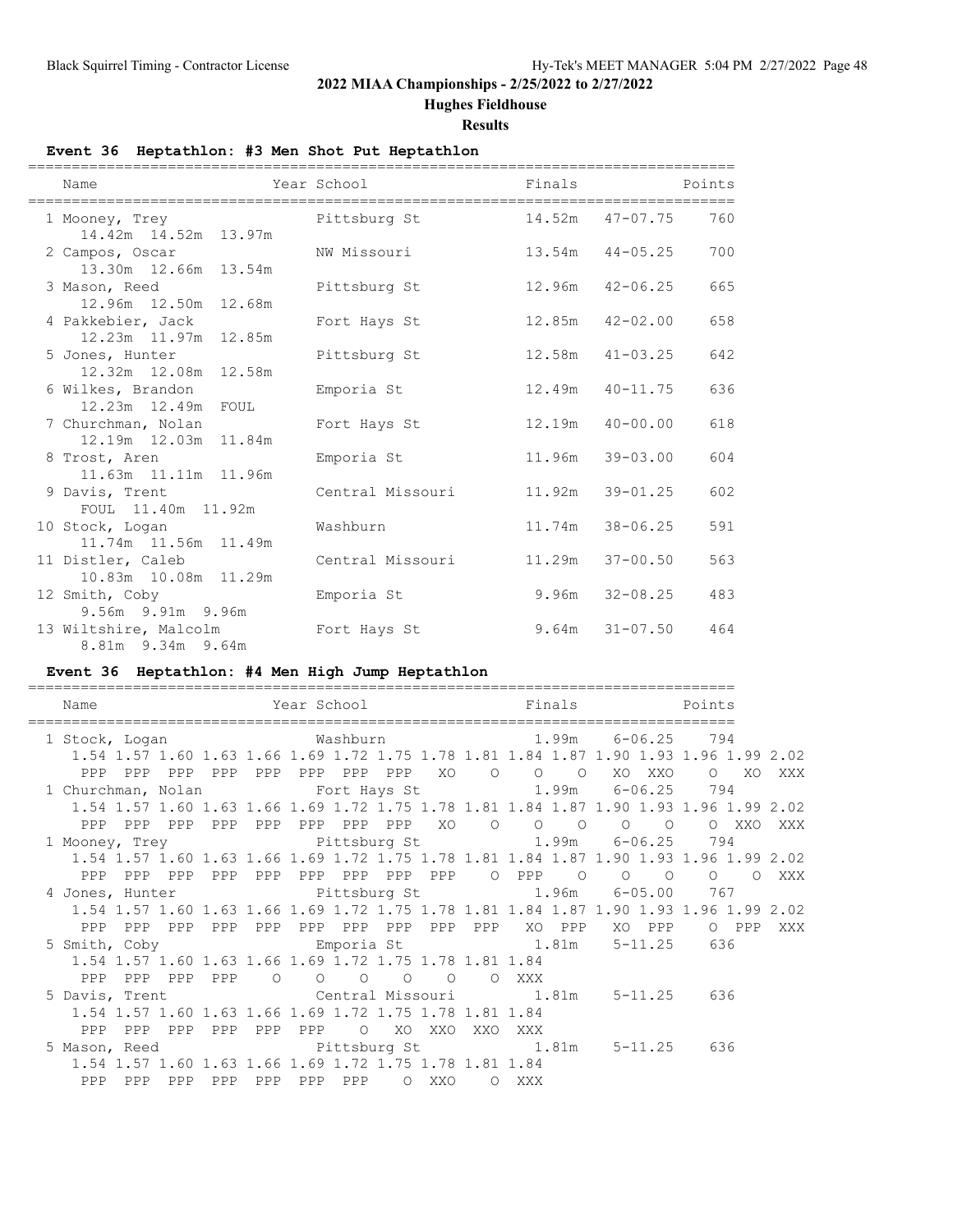**Hughes Fieldhouse**

### **Results**

## **....Event 36 Heptathlon: #4 Men High Jump Heptathlon**

| 8 Trost, Aren                                 | Emporia St                                        |       | $1.78m$ $5-10.00$ | 610         |
|-----------------------------------------------|---------------------------------------------------|-------|-------------------|-------------|
|                                               | 1.54 1.57 1.60 1.63 1.66 1.69 1.72 1.75 1.78 1.81 |       |                   |             |
| PPP PPP<br>PPP<br>PPP                         | PPP<br>$\circ$<br>$\circ$<br>PPP<br>O XXX         |       |                   |             |
|                                               |                                                   |       | 1.75m 5-08.75 585 |             |
|                                               | 1.54 1.57 1.60 1.63 1.66 1.69 1.72 1.75 1.78      |       |                   |             |
| PPP PPP<br>PPP<br>PPP                         | XXO<br>XO XXO<br>XXO<br>XXX                       |       |                   |             |
|                                               | 9 Wiltshire, Malcolm Fort Hays St                 | 1.75m | 5-08.75 585       |             |
|                                               | 1.54 1.57 1.60 1.63 1.66 1.69 1.72 1.75 1.78      |       |                   |             |
| PPP PPP PPP PPP                               | $\circ$<br>XO.<br>$\circ$<br>XXX<br>$\Omega$      |       |                   |             |
| 11 Campos, Oscar                              | NW Missouri                                       | 1.72m | 5-07.75           | 560 retired |
|                                               | 1.54 1.57 1.60 1.63 1.66 1.69 1.72 1.75           |       |                   |             |
| $\overline{O}$<br>$\circ$ $\circ$<br>$\Omega$ | XO<br>$\circ$<br>O XPP                            |       |                   |             |
|                                               | 12 Distler, Caleb Central Missouri 1.69m          |       | 5-06.50           | 536         |
| 1.54 1.57 1.60 1.63 1.66 1.69 1.72            |                                                   |       |                   |             |
| PPP PPP<br>$\overline{O}$<br>$\circ$          | XO<br>O XXX                                       |       |                   |             |
| -- Wilkes, Brandon by Emporia St              |                                                   | ΝH    |                   |             |
| 1.54 1.57 1.60 1.63 1.66 1.69 1.72            |                                                   |       |                   |             |
| PPP                                           | PPP<br>PPP<br>PPP<br>XXX                          |       |                   |             |

## **Event 36 Heptathlon: #5 Men 60 Meter Hurdles Heptathlon**

| Name |                                                                                                                                                                                                                                                             |                  |             |                |                                                          |
|------|-------------------------------------------------------------------------------------------------------------------------------------------------------------------------------------------------------------------------------------------------------------|------------------|-------------|----------------|----------------------------------------------------------|
|      |                                                                                                                                                                                                                                                             | Pittsburg St     | 8.22        | 3              | 927                                                      |
|      |                                                                                                                                                                                                                                                             | Pittsburg St     |             | 3              | 900                                                      |
|      |                                                                                                                                                                                                                                                             | Washburn         | 8.48        | 3              | 865                                                      |
|      |                                                                                                                                                                                                                                                             | NW Missouri      |             | 3              | 829                                                      |
|      |                                                                                                                                                                                                                                                             | Fort Hays St     | 8.80        | $\mathbf{1}$   | 791                                                      |
|      |                                                                                                                                                                                                                                                             | Fort Hays St     |             | $\mathbf{1}$   | 761                                                      |
|      |                                                                                                                                                                                                                                                             | Central Missouri |             | 2              | 757                                                      |
|      |                                                                                                                                                                                                                                                             | Emporia St       | 8.98        | $\mathfrak{L}$ | 750                                                      |
|      |                                                                                                                                                                                                                                                             | Emporia St       | 8.99        | $\mathbf{1}$   | 748                                                      |
|      |                                                                                                                                                                                                                                                             | Emporia St       | 9.13        | 4              | 717                                                      |
|      |                                                                                                                                                                                                                                                             | Pittsburg St     | 9.14        | $\mathfrak{L}$ | 715 9.133                                                |
|      |                                                                                                                                                                                                                                                             | Central Missouri |             | 4              | 715 9.133                                                |
|      |                                                                                                                                                                                                                                                             | Fort Hays St     | 9.68        | 4              | 603                                                      |
|      | 1 Mooney, Trey<br>2 Jones, Hunter<br>3 Stock, Logan<br>4 Campos, Oscar<br>5 Pakkebier, Jack<br>6 Churchman, Nolan<br>7 Davis, Trent<br>8 Smith, Coby<br>9 Trost, Aren<br>10 Wilkes, Brandon<br>11 Mason, Reed<br>11 Distler, Caleb<br>13 Wiltshire, Malcolm |                  | Year School |                | Finals H# Points<br>8.33<br>8.63<br>8.93<br>8.95<br>9.14 |

## **Event 36 Heptathlon: #6 Men Pole Vault Heptathlon**

| Name                                                                                      |            | Year School                   |                        | Finals          |                      | Points             |                   |
|-------------------------------------------------------------------------------------------|------------|-------------------------------|------------------------|-----------------|----------------------|--------------------|-------------------|
| 1 Jones, Hunter                                                                           |            | Pittsburg St $4.64m$ 15-02.75 |                        |                 |                      | 802                |                   |
| 3.04 3.14 3.24 3.34 3.44 3.54 3.64 3.74 3.84 3.94 4.04 4.14 4.24 4.34 4.44 4.54 4.64 4.74 |            |                               |                        |                 |                      |                    |                   |
| PPP<br>PPP<br>PPP                                                                         | PPP<br>PPP | PPP<br>PPP<br>PPP             | PPP<br>PPP             | PPP<br>$\Omega$ | XO.<br>PPP           | XXO<br>$\Omega$    | XXX<br>XXO        |
| 2 Davis, Trent                                                                            |            |                               | Central Missouri 4.54m |                 | 14-10.75             | 772                |                   |
| 2.94 3.04 3.14 3.24 3.34 3.44 3.54 3.64 3.74 3.84 3.94 4.04 4.14 4.24 4.34 4.44 4.54 4.64 |            |                               |                        |                 |                      |                    |                   |
| PPP<br>PPP<br>PPP                                                                         | PPP<br>PPP | PPP<br>PPP<br>PPP             | PPP<br>PPP             | PPP<br>PPP      | PPP<br>$\circ$       | $\circ$<br>$\circ$ | XXX<br>$\bigcirc$ |
| 3 Smith, Coby                                                                             |            |                               | Emporia St             | 4.34m           | $14 - 02.75$         | 714                |                   |
| 2.74 2.84 2.94 3.04 3.14 3.24 3.34 3.44 3.54 3.64 3.74 3.84 3.94 4.04 4.14 4.24 4.34 4.44 |            |                               |                        |                 |                      |                    |                   |
| PPP<br>PPP<br>PPP                                                                         | PPP<br>PPP | PPP.<br>PPP<br>PPP            | PPP<br>PPP             | PPP<br>$\Omega$ | $\Omega$<br>$\Omega$ | XO.<br>$\Omega$    | XXX<br>$\cap$     |
| 3 Campos, Oscar                                                                           |            |                               | NW Missouri            | 4.34m           | $14 - 02.75$         | 714                |                   |
| 2.74 2.84 2.94 3.04 3.14 3.24 3.34 3.44 3.54 3.64 3.74 3.84 3.94 4.04 4.14 4.24 4.34 4.44 |            |                               |                        |                 |                      |                    |                   |
| PPP<br>PPP<br>PPP                                                                         | PPP<br>PPP | PPP<br>PPP<br>PPP             | PPP<br>PPP             | PPP<br>PPP      | $\Omega$<br>$\Omega$ | XO.<br>O           | XXX               |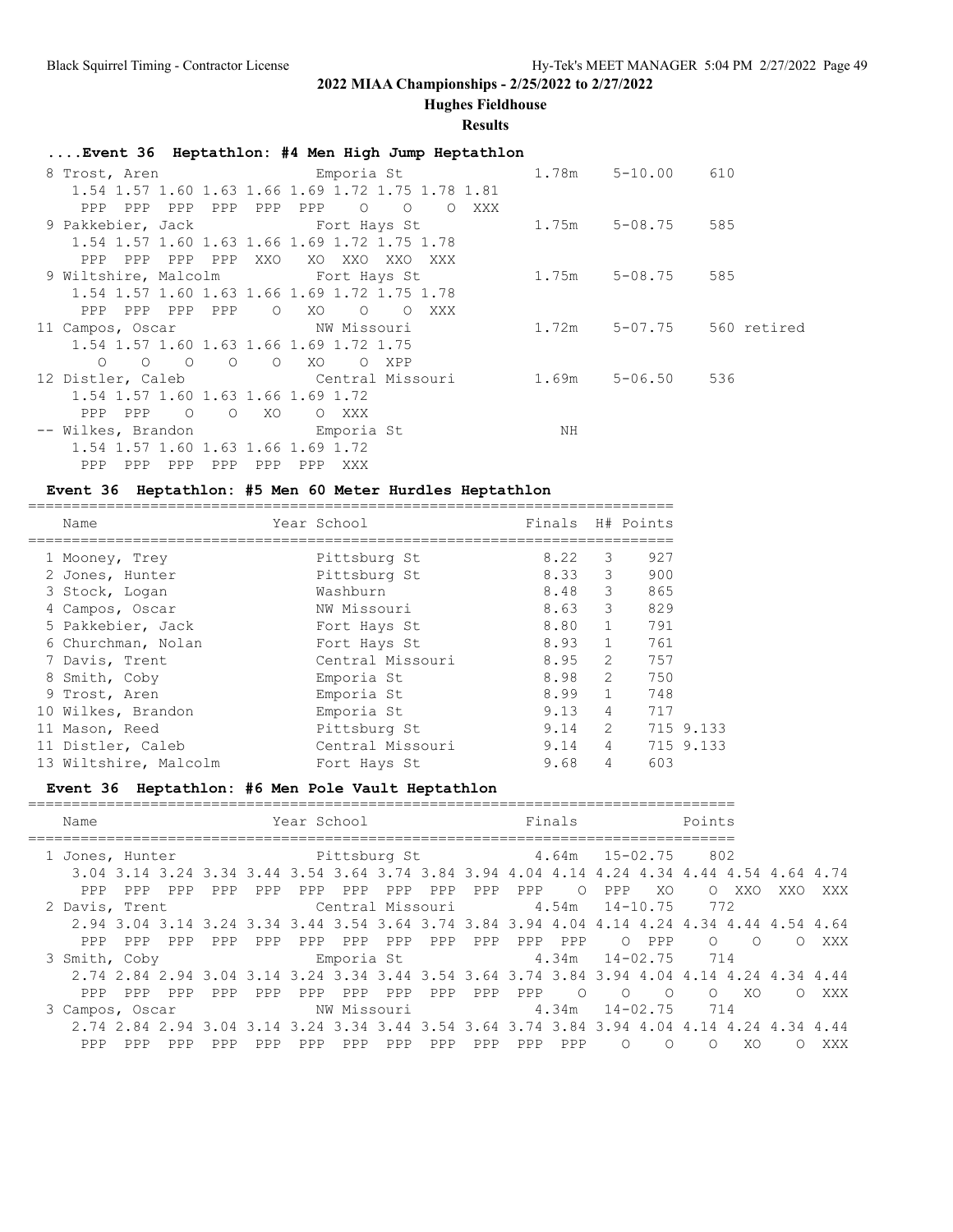**Hughes Fieldhouse**

### **Results**

## **....Event 36 Heptathlon: #6 Men Pole Vault Heptathlon**

| 2.74 2.84 2.94 3.04 3.14 3.24 3.34 3.44 3.54 3.64 3.74 3.84 3.94 4.04 4.14 4.24 4.34 4.44 |  |                                                            |                                                                     |  |  |  |  |  |  |  |  |  |     |        |     |  |
|-------------------------------------------------------------------------------------------|--|------------------------------------------------------------|---------------------------------------------------------------------|--|--|--|--|--|--|--|--|--|-----|--------|-----|--|
|                                                                                           |  |                                                            |                                                                     |  |  |  |  |  |  |  |  |  |     |        |     |  |
|                                                                                           |  | 3 Churchman, Nolan 5 Fort Hays St 5 714 4.34m 14-02.75 714 |                                                                     |  |  |  |  |  |  |  |  |  |     |        |     |  |
| 2.74 2.84 2.94 3.04 3.14 3.24 3.34 3.44 3.54 3.64 3.74 3.84 3.94 4.04 4.14 4.24 4.34 4.44 |  |                                                            |                                                                     |  |  |  |  |  |  |  |  |  |     |        |     |  |
|                                                                                           |  |                                                            |                                                                     |  |  |  |  |  |  |  |  |  |     |        |     |  |
|                                                                                           |  |                                                            | 7 Mason, Reed Fittsburg St 4.24m 13-11.00 685                       |  |  |  |  |  |  |  |  |  |     |        |     |  |
| 2.74 2.84 2.94 3.04 3.14 3.24 3.34 3.44 3.54 3.64 3.74 3.84 3.94 4.04 4.14 4.24 4.34      |  |                                                            |                                                                     |  |  |  |  |  |  |  |  |  |     |        |     |  |
|                                                                                           |  |                                                            |                                                                     |  |  |  |  |  |  |  |  |  |     | XO XXO | XXX |  |
|                                                                                           |  |                                                            | 8 Stock, Logan Mashburn 4.04m 13-03.00 628                          |  |  |  |  |  |  |  |  |  |     |        |     |  |
| 2.74 2.84 2.94 3.04 3.14 3.24 3.34 3.44 3.54 3.64 3.74 3.84 3.94 4.04 4.14                |  |                                                            |                                                                     |  |  |  |  |  |  |  |  |  |     |        |     |  |
|                                                                                           |  |                                                            |                                                                     |  |  |  |  |  |  |  |  |  |     |        |     |  |
|                                                                                           |  |                                                            | 9 Trost, Aren             Emporia St         3.94m   12-11.00   601 |  |  |  |  |  |  |  |  |  |     |        |     |  |
| 2.74 2.84 2.94 3.04 3.14 3.24 3.34 3.44 3.54 3.64 3.74 3.84 3.94 4.04                     |  |                                                            |                                                                     |  |  |  |  |  |  |  |  |  |     |        |     |  |
| PPP PPP PPP PPP PPP PPP PPP PPP XO O XO XO O XXX                                          |  |                                                            |                                                                     |  |  |  |  |  |  |  |  |  |     |        |     |  |
| 9 Pakkebier, Jack 6 Fort Hays St 3.94m 12-11.00                                           |  |                                                            |                                                                     |  |  |  |  |  |  |  |  |  | 601 |        |     |  |
| 2.74 2.84 2.94 3.04 3.14 3.24 3.34 3.44 3.54 3.64 3.74 3.84 3.94 4.04                     |  |                                                            |                                                                     |  |  |  |  |  |  |  |  |  |     |        |     |  |
| PPP PPP PPP PPP PPP PPP PPP PPP PPP O PPP O O XXX                                         |  |                                                            |                                                                     |  |  |  |  |  |  |  |  |  |     |        |     |  |
| 11 Wilkes, Brandon and Emporia St 3.74m 12-03.25                                          |  |                                                            |                                                                     |  |  |  |  |  |  |  |  |  | 546 |        |     |  |
| 2.74 2.84 2.94 3.04 3.14 3.24 3.34 3.44 3.54 3.64 3.74 3.84                               |  |                                                            |                                                                     |  |  |  |  |  |  |  |  |  |     |        |     |  |
| PPP PPP PPP PPP PPP PPP PPP PPP 0 0 0 XXX                                                 |  |                                                            |                                                                     |  |  |  |  |  |  |  |  |  |     |        |     |  |
|                                                                                           |  |                                                            | 12 Wiltshire, Malcolm 6-11.75 296                                   |  |  |  |  |  |  |  |  |  |     |        |     |  |
| 2.74 2.84                                                                                 |  |                                                            |                                                                     |  |  |  |  |  |  |  |  |  |     |        |     |  |
| O XXX                                                                                     |  |                                                            |                                                                     |  |  |  |  |  |  |  |  |  |     |        |     |  |
| -- Distler, Caleb Central Missouri NH                                                     |  |                                                            |                                                                     |  |  |  |  |  |  |  |  |  |     |        |     |  |
| 2.74 2.84 2.94 3.04 3.14 3.24                                                             |  |                                                            |                                                                     |  |  |  |  |  |  |  |  |  |     |        |     |  |

PPP PPP PPP PPP PPP XXX

**Event 36 Heptathlon: #7 Men 1000 Meter Run Heptathlon**

| Name                    | Year School           | Finals Points         |     |
|-------------------------|-----------------------|-----------------------|-----|
| 1 Pakkebier, Jack       | Fort Hays St          | 2:42.34               | 848 |
| $1:00.332$ $(1:00.332)$ | $1:51.206$ (50.874)   | $2:42.332$ $(51.126)$ |     |
| 2 Churchman, Nolan      | Fort Hays St          | 2:44.98               | 819 |
| $1:00.816$ $(1:00.816)$ | $1:52.167$ (51.351)   | 2:44.975(52.808)      |     |
| 3 Mooney, Trey          | Pittsburg St          | 2:46.64               | 801 |
| $1:02.381$ $(1:02.381)$ | $1:57.826$ (55.445)   | $2:46.634$ (48.808)   |     |
| 4 Distler, Caleb        | Central Missouri      | 2:48.52               | 781 |
| $1:06.700$ $(1:06.700)$ | 2:00.493(53.793)      | $2:48.514$ (48.021)   |     |
| 5 Wilkes, Brandon       | Emporia St            | 2:48.74               | 779 |
| $1:03.958$ $(1:03.958)$ | $1:58.246$ (54.288)   | 2:48.738(50.492)      |     |
| 6 Jones, Hunter         | Pittsburg St          | 2:49.76               | 768 |
| $1:02.103$ $(1:02.103)$ | $1:56.482$ $(54.379)$ | 2:49.757(53.275)      |     |
| 7 Stock, Logan          | Washburn              | 2:51.57               | 749 |
| $1:03.299$ $(1:03.299)$ | $1:57.865$ (54.566)   | $2:51.568$ (53.703)   |     |
| 8 Trost, Aren           | Emporia St            | 2:53.42               | 730 |
| $1:05.496$ $(1:05.496)$ | $1:59.299$ (53.803)   | 2:53.415(54.116)      |     |
| 9 Smith, Coby           | Emporia St            | 2:56.68               | 697 |
| $1:05.321$ $(1:05.321)$ | $2:01.374$ (56.053)   | $2:56.679$ (55.305)   |     |
| 10 Mason, Reed          | Pittsburg St          | 2:59.41               | 670 |
| $1:05.685$ $(1:05.685)$ | 2:03.348 (57.663)     | 2:59.401(56.053)      |     |
| 11 Davis, Trent         | Central Missouri      | 2:59.59               | 668 |
| $1:07.024$ $(1:07.024)$ | 2:01.093(54.069)      | $2:59.588$ (58.495)   |     |